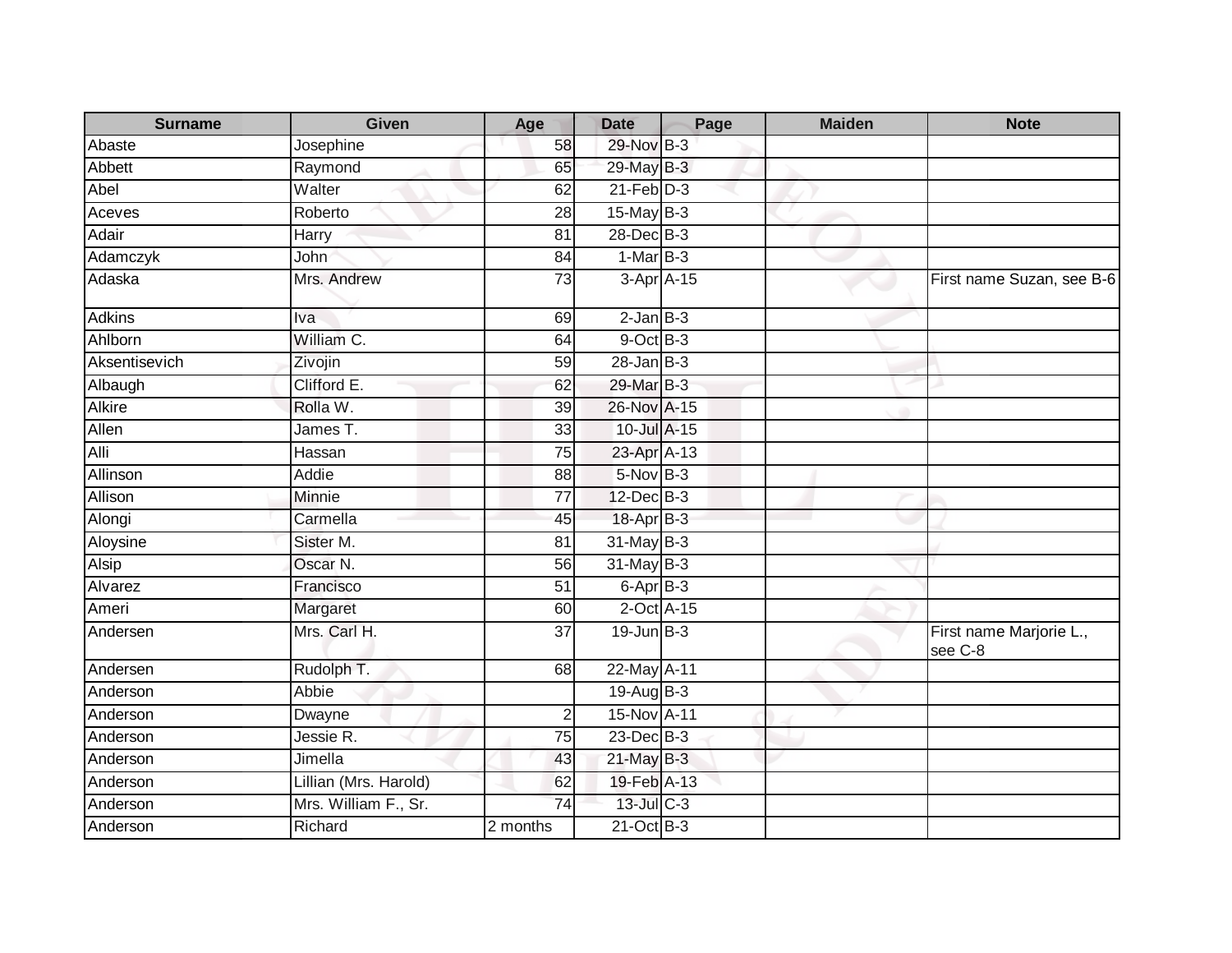| Andres          | John E.                | 48              | 25-Apr B-3        |              |                                                                  |
|-----------------|------------------------|-----------------|-------------------|--------------|------------------------------------------------------------------|
| Andrews         | Rose                   | $\overline{72}$ | 10-Jul A-15       |              |                                                                  |
| Angell          | Eliza Ellen            | 75              | $9$ -Oct $B$ -3   |              |                                                                  |
| Anguiano        | Andrew S.              | 67              | 17-Sep A-15       |              |                                                                  |
| Antczak         | Zigmund E.             | 51              | $25$ -Jan B-3     |              |                                                                  |
| Antonovich      | Peter                  | 75              | $26-Sep$ B-3      |              |                                                                  |
| Argus           | Harry J.               | 49              | 25-Mar B-3        |              |                                                                  |
| <b>Arkondis</b> | Thomas                 | 71              | $19$ -Jan B-3     |              |                                                                  |
| Armstrong       | Joe Harlan             | 36              | 30-Oct C-3        |              |                                                                  |
| Arndt           | Leo M.                 | 53              | $19$ -Jul B-3     |              |                                                                  |
| Arner           | Mae L.                 | 96              | $10$ -Apr $B-3$   |              |                                                                  |
| Arnold          | Laura A.               | $\overline{87}$ | $5$ -Dec $C$ -3   |              |                                                                  |
| Arnold          | Robert H., Sr.         | 79              | 12-Apr A-15       |              |                                                                  |
| Arnold          | <b>Theresa Hessler</b> | 83              | 22-Apr B-3        |              |                                                                  |
| Arpas           | <b>Steve</b>           | 60              | 13-Dec            |              | Picture of incident<br>included, see also<br>December 14, p. C-3 |
| Aschenberg      | Alexandria             | 86              | $2$ -Dec $B-3$    |              |                                                                  |
| Assaf           | Ismail, Dr.            | 68              | 11-Oct A-19       |              |                                                                  |
| Athens          | George                 | 70              | $23$ -Jan B-7     |              |                                                                  |
| Athens          | George                 | 70              | $23$ -Jan $ B-3 $ |              |                                                                  |
| Atkinson        | Samuel M.              | 57              | $14$ -May B-3     |              |                                                                  |
| Atkison         | Mrs. John R.           | $\overline{77}$ | $27$ -May B-3     | <b>Davis</b> | First name Agnes, see<br>May 28, p. C-6                          |
| Austgen         | Joseph                 | 84              | $2$ -Jan $B-3$    |              |                                                                  |
| Avery           | Dr. Bruce W.           | $\overline{71}$ | 26-Feb A-15       |              |                                                                  |
| Avramovich      | Dara                   | 65              | $29$ -May B-3     |              |                                                                  |
| Ayers           | Mrs. Roy               | 78              | 9-Jan A-15        |              |                                                                  |
| <b>Baake</b>    | Flora                  | $\overline{84}$ | 5-Feb A-15        | Workman      |                                                                  |
| <b>Babas</b>    | Joseph                 | 64              | 15-Apr B-3        |              |                                                                  |
| Baburnich       | John                   | 74              | 31-Oct B-3        |              |                                                                  |
| Bachman         | Marjorie L.            | 48              | 27-Nov B-3        |              |                                                                  |
| <b>Backs</b>    | Ernest W.              |                 | 28-Dec B-3        |              |                                                                  |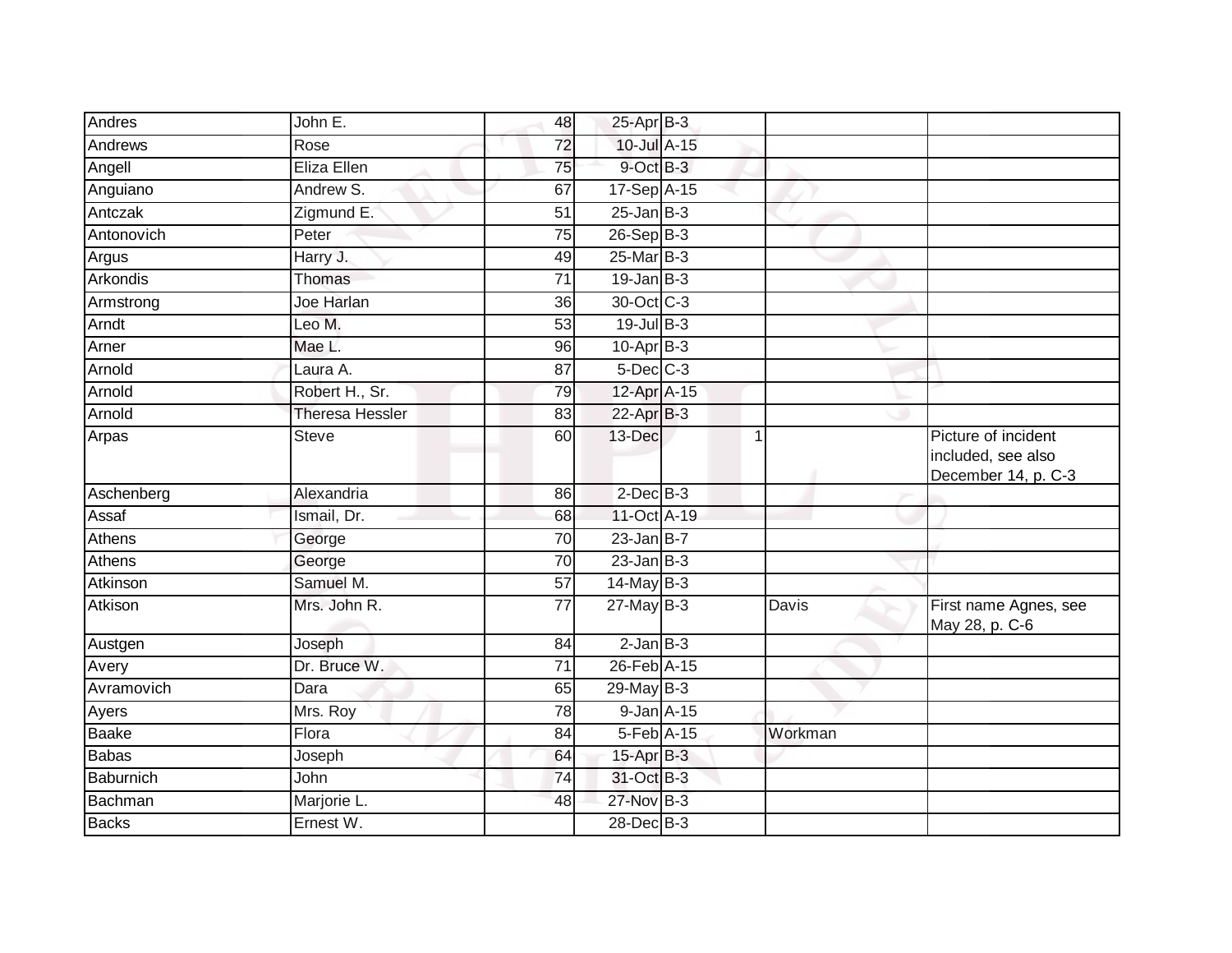| Badanish       | Rita L.           | 32              | $10$ -Dec $B-3$   |                      |                                                                                   |
|----------------|-------------------|-----------------|-------------------|----------------------|-----------------------------------------------------------------------------------|
| Baden          | Mrs. James        | 69              | 29-Apr B-3        |                      | First name Viola, F-1;<br>missprint in paper on p. B-<br>3 reads Mrs. James Viola |
| Baden          | Wayne E.          | 51              | $21$ -Dec $C-3$   |                      |                                                                                   |
| <b>Bader</b>   | Mae V.            | 76              | $29$ -May $B-3$   |                      |                                                                                   |
| <b>Badey</b>   | John F.           | 77              | $5$ -Oct $C$ -3   |                      |                                                                                   |
| Baggett        | <b>Linda Sue</b>  | 16              | 12-Aug            |                      | Picture included; see also<br>August 13, p. A-15                                  |
| <b>Bailes</b>  | Sidney J.         | 67              | $20$ -May B-3     |                      |                                                                                   |
| <b>Bailey</b>  | Blaine F.         | $\overline{77}$ | 28-Mar B-3        |                      |                                                                                   |
| <b>Bailey</b>  | Fannie E.         | 81              | 19-Jul B-3        |                      |                                                                                   |
| <b>Bainer</b>  | Robert E.         | 60              | 18-Apr B-3        |                      |                                                                                   |
| <b>Bajusz</b>  | James             | 72              | $13-Apr$ B-3      |                      |                                                                                   |
| Bajza          | Juliana           | 74              | 26-Mar A-15       |                      |                                                                                   |
| Baker          | Georgia Ann       | 19              | $31 -$ Jul        | $\blacktriangleleft$ | See also August 1, p. C-3                                                         |
| <b>Baker</b>   | Suda              | 79              | 14-Nov B-3        |                      |                                                                                   |
| <b>Baker</b>   | Willard           | 49              | $8$ -May $B-3$    |                      |                                                                                   |
| <b>Bakos</b>   | Mary              | 63              | $15$ -Mar $ B-3 $ |                      |                                                                                   |
| Bala           | Walter            | 84              | $21$ -Jun $A-3$   |                      |                                                                                   |
| <b>Balazs</b>  | Mrs. Simon        | 58              | $24$ -AugB-3      |                      | First name Theresa, see C-<br>19                                                  |
| Balder         | Minnie            | 72              | 29-May B-3        |                      |                                                                                   |
| <b>Baldin</b>  | Emil F.           | 58              | 30-Oct C-3        |                      |                                                                                   |
| <b>Baldner</b> | Kenneth C.        | 56              | $8$ -Jun $B$ -3   |                      |                                                                                   |
| Baldwin        | Mrs. Judd N.      | 72              | $16$ -Mar $B-3$   |                      | First name Marion L., see<br>$C-10$                                               |
| Baldwin        | <b>Rex Edward</b> | 46              | $16$ -Dec $B-3$   |                      |                                                                                   |
| <b>Balich</b>  | Frances           | 73              | 20-Jul C-3        |                      |                                                                                   |
| <b>Ball</b>    | Otto              | 42              | 13-Apr B-3        |                      | Name also spelled Balls,<br>see April 12, A-15                                    |
| Ballard        | Craig Allan       | 8 months        | 6-Apr B-3         |                      |                                                                                   |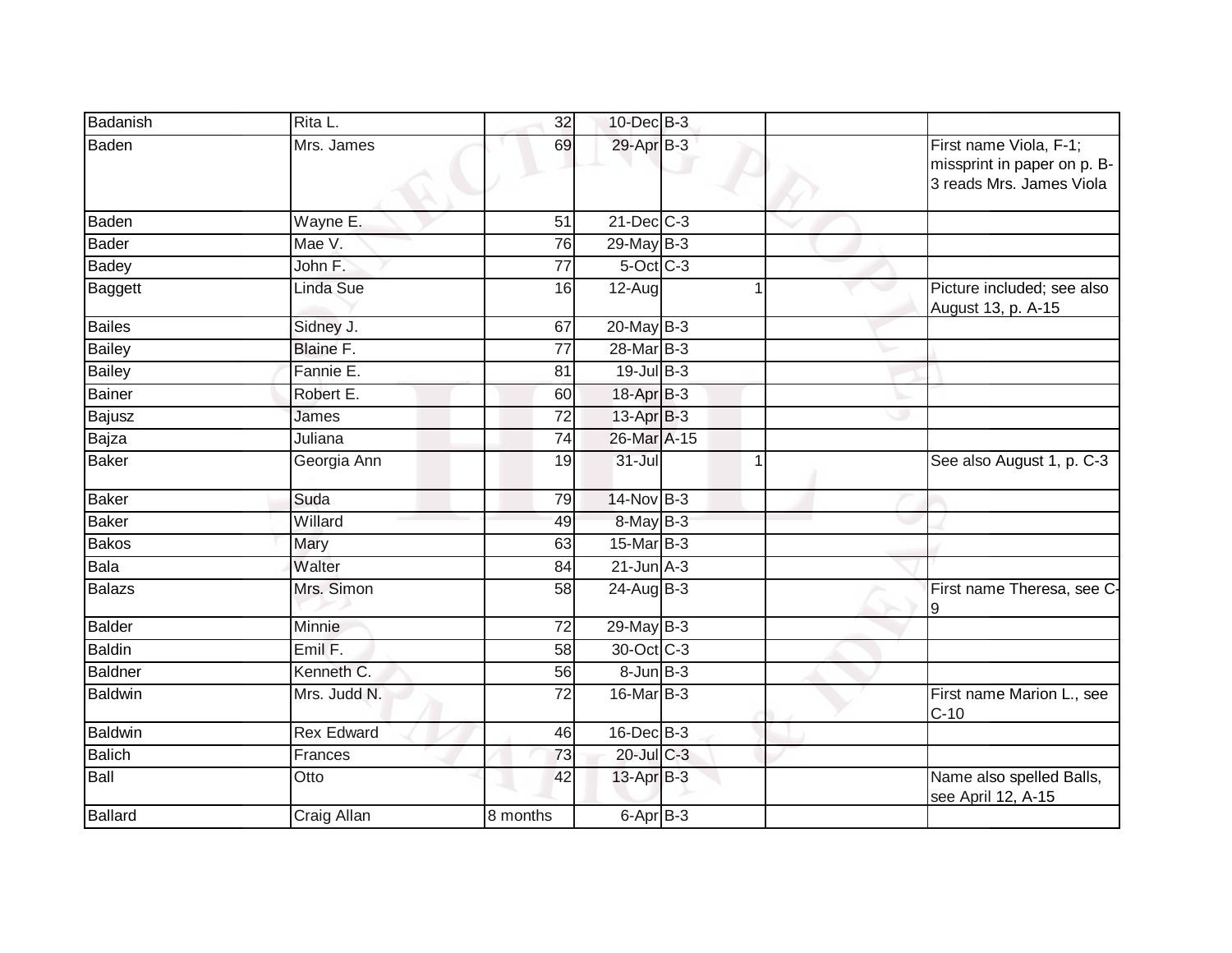| <b>Balls</b>    | Otto            | 42              | 12-Apr A-15     |                 |                          | Name also spelled Ball,<br>see April 13, B-3 |
|-----------------|-----------------|-----------------|-----------------|-----------------|--------------------------|----------------------------------------------|
| Banas           | Joseph          | 69              | 27-Aug B-3      |                 |                          |                                              |
| <b>Banasiak</b> | Adam J.         | 54              | $20$ -Feb $B-3$ |                 |                          |                                              |
| <b>Bancroft</b> | <b>Madeline</b> | 65              | $6 - Aug$ B-3   |                 |                          |                                              |
| <b>Banks</b>    | Jesse           | 53              | $7 - JanB - 3$  |                 | $\overline{\phantom{a}}$ |                                              |
| <b>Banse</b>    | William E.      | 63              | 7-Nov C-3       |                 |                          |                                              |
| Banu            | Eli             | $\overline{87}$ | $4$ -Jun $B-3$  |                 |                          |                                              |
| <b>Barabas</b>  | Andrew, Sr.     | 49              | $2-MayB-3$      |                 |                          |                                              |
| Baranowski      | Clara           |                 | 20-Dec B-3      |                 |                          |                                              |
| Barham          | Mary E.         | 76              | $22$ -Aug B-3   |                 |                          |                                              |
| <b>Barker</b>   | Wilson F.       | 43              | $20$ -Mar       |                 |                          |                                              |
| <b>Barkow</b>   | Minnie          | 85              | 29-Apr B-3      |                 |                          |                                              |
| Barkowski       | Edwin A.        | 48              | 23-Mar B-3      |                 |                          |                                              |
| Barlett         | Arthur M.       | $\overline{83}$ | $2$ -Feb $B-3$  |                 |                          |                                              |
| <b>Barnas</b>   | George          | 67              | 28-Sep C-3      |                 |                          |                                              |
| <b>Barnes</b>   | Walter E.       | $\overline{71}$ | 19-Nov A-9      |                 |                          |                                              |
| Barney          | Andrew          | 81              | 28-Sep C-3      |                 |                          |                                              |
| <b>Barney</b>   | Michael         | 49              | 26-Dec C-10     |                 |                          |                                              |
| <b>Barney</b>   | Michael         | 49              | 27-Dec A-11     |                 |                          |                                              |
| Barragree       | James L.        | 47              | $16$ -Jan B-13  |                 |                          |                                              |
| <b>Barrett</b>  | Helen           | 73              | $16 - SepB-3$   |                 |                          |                                              |
| Barrett         | Richard M.      | 52              | 22-Oct B-3      |                 |                          |                                              |
| Barron          | George F.       | 83              | 29-Apr B-3      |                 |                          |                                              |
| Barron          | Mrs. Roman      | 65              | $18$ -Feb $B-3$ |                 |                          | First name Eligia Duron,<br>see D-5          |
| <b>Barsic</b>   | Mrs. Peter      | 48              | $9 - Apr$ $B-3$ |                 |                          | First name Rose C., see B-<br>8              |
| Bartman         | Marie B.        | 53              |                 | $2$ -Jul $A-15$ |                          |                                              |
| <b>Bartnik</b>  | Edward          | 48              | $1$ -Jul $B-3$  |                 |                          |                                              |
| Barton          | Lena            | 77              | 13-Mar B-3      |                 |                          |                                              |
| <b>Bartos</b>   | Mrs. John       |                 | 26-Feb A-15     |                 |                          | First name Ann, see B-6                      |
| <b>Basham</b>   | I. M.           | $\overline{82}$ | $6$ -Jun $B-3$  |                 |                          |                                              |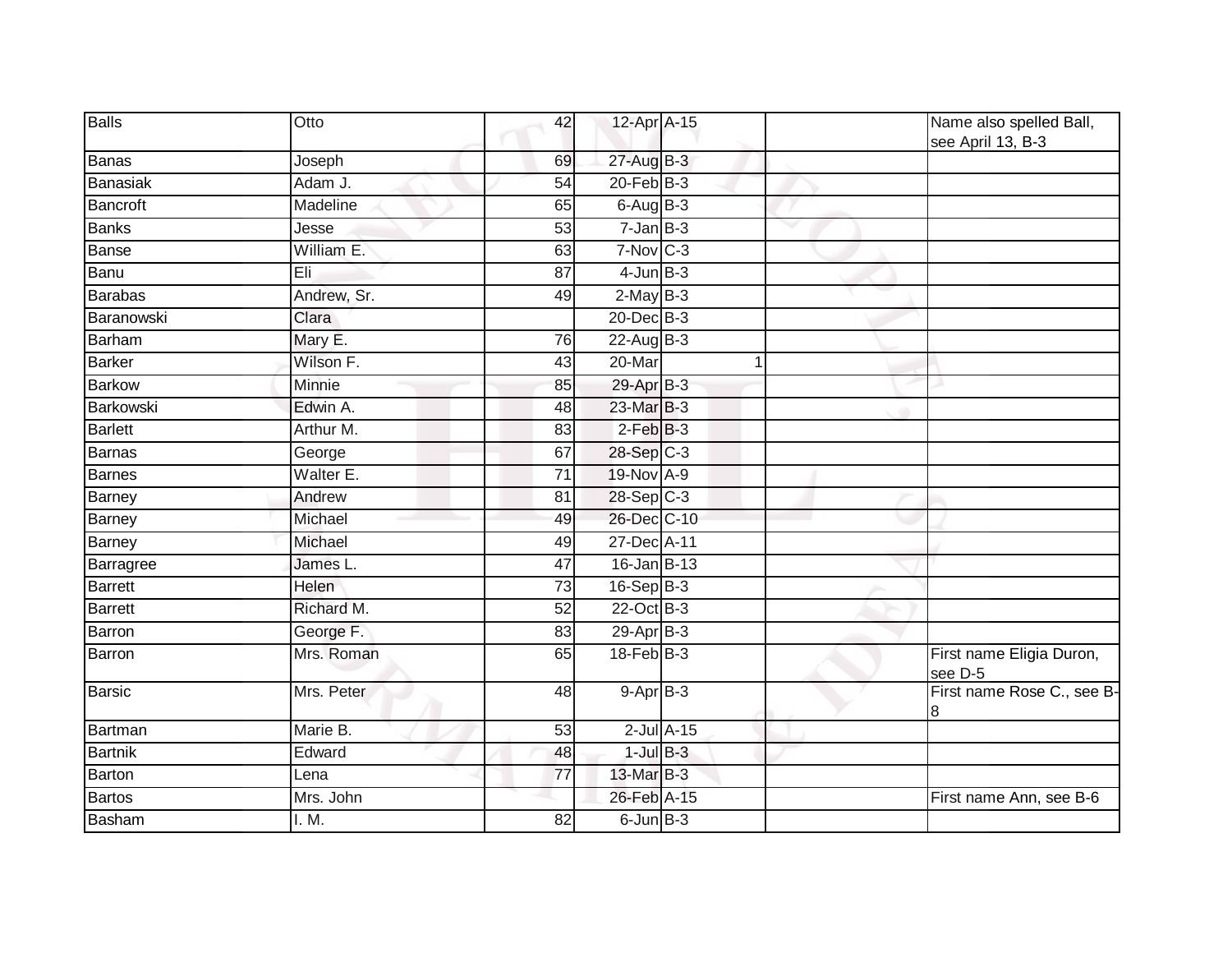| Bashaw          | Florence       | 66              | $2-Sep$ B-3     |              |                                                          |
|-----------------|----------------|-----------------|-----------------|--------------|----------------------------------------------------------|
| Battersby       | James          | 87              | $18$ -Feb $B-3$ |              |                                                          |
| Baumann         | Henry          | 73              | 26-Jun B-3      |              |                                                          |
| <b>Baumel</b>   | Libby F.       |                 | $10-Sep$ B-3    |              |                                                          |
|                 |                |                 |                 |              |                                                          |
| <b>Bausback</b> | Melinda        | 13              | 25-May          | 1            |                                                          |
| Bayrim          | Derim Kerim    | $\overline{72}$ | $7-MayB-9$      |              | Name also listed as<br>Kerim, Bayrim Derim, see<br>$B-3$ |
| Bazan           | <b>Stanley</b> | 43              | $20$ -Aug $B-3$ |              |                                                          |
| Beach           | Mary A.        | 64              | $2$ -Oct $A-15$ |              |                                                          |
| Beaghler        | Ocia M.        | 76              | $8$ -Jul $B$ -3 |              |                                                          |
| Beahler         | Rose           | 84              | 8-Jan A-11      |              |                                                          |
|                 |                |                 | 8-Jan           |              |                                                          |
| Beal            | Charles A.     | 72              | 17-Sep A-15     |              |                                                          |
| Beasy           | Peter W.       | 71              | 20-Sep B-3      |              |                                                          |
| Beaven          | David          | $\overline{73}$ | 16-Dec B-3      |              |                                                          |
| Bechley         | Helen I.       | 59              | 24-Aug          |              |                                                          |
| <b>Beck</b>     | Catherine      | 74              | 8-Jan A-11      |              |                                                          |
| Beckman         | Evelyn M.      | 55              | 31-Jul A-15     |              |                                                          |
| <b>BeDell</b>   | Roy J.         | 63              | 31-Oct B-3      |              |                                                          |
| <b>Begler</b>   | lvy            | 67              | $17$ -May B-3   |              |                                                          |
| Behrens         | Minna Last     | $\overline{77}$ | 7-Aug A-15      |              |                                                          |
| Beksinski       | John           | 76              | $23$ -Dec $B-3$ |              |                                                          |
| Belinsky        | Joseph, Sr.    | 71              |                 | $2-Apr$ A-15 |                                                          |
| Bell            | Ada            |                 | $23$ -Nov $C-3$ |              |                                                          |
| Bell            | Condie         | 61              | $10-Sep$ B-3    |              |                                                          |
| Bellamy         | John T.        | 81              | 15-May $B-3$    |              |                                                          |
| Bellamy         | Mrs. Robert W. | 81              | $23$ -Jan B-3   |              | First name Sarah, see B-7                                |
| Belton          | Olivia         | 17              | 21-May B-3      |              |                                                          |
| Ben             | John, Sr.      | 72              | $14$ -Jan B-3   |              |                                                          |
| Benbow          | Ralph E.       | 56              | 7-Nov C-3       |              |                                                          |
| Bencze          | Andrew         | 66              | 18-Jul B-3      |              |                                                          |
|                 |                |                 |                 |              |                                                          |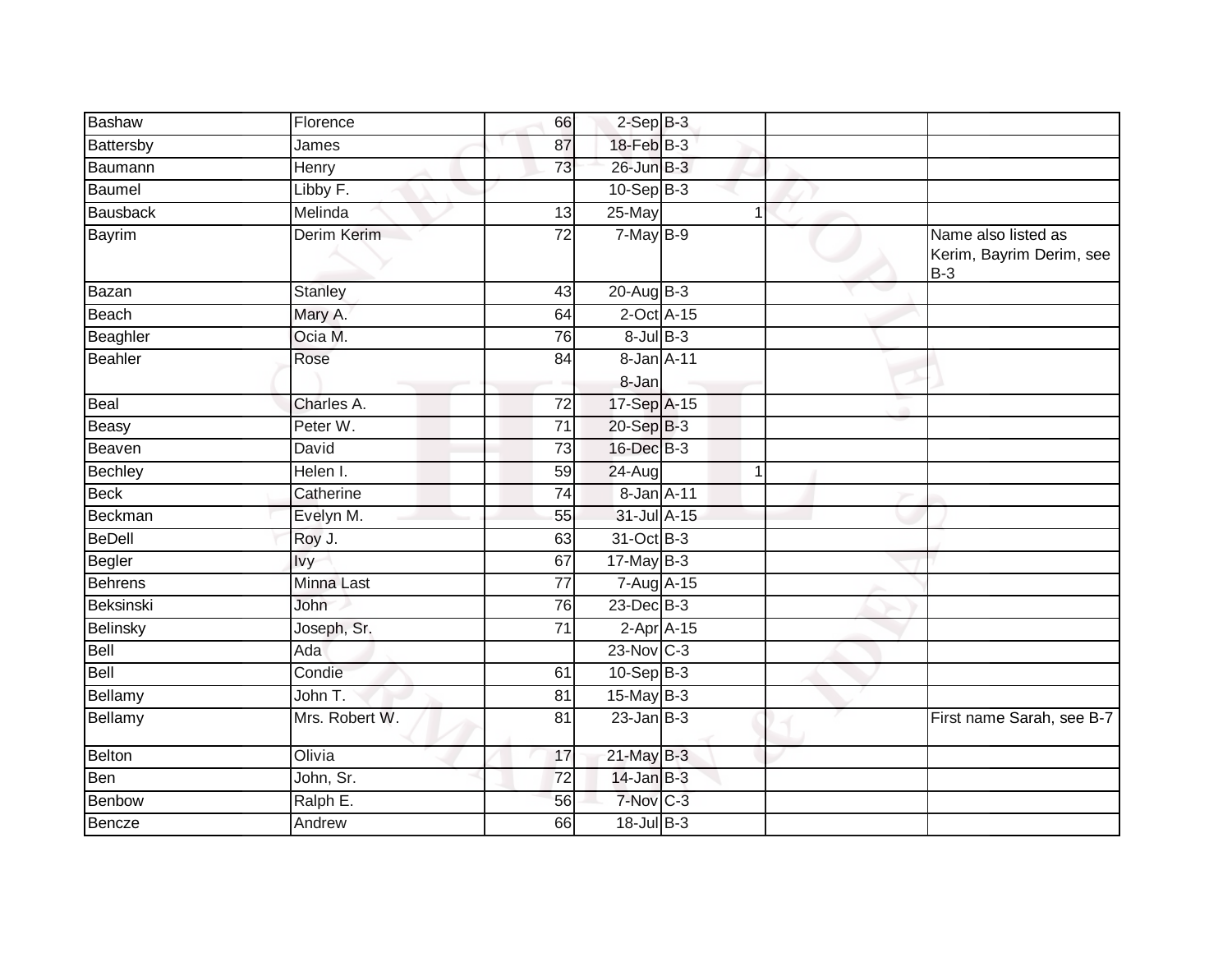| Benich         | Kathryn           | 83              | 25-Mar B-3        |                 |   |                                                   |
|----------------|-------------------|-----------------|-------------------|-----------------|---|---------------------------------------------------|
| <b>Benko</b>   | Andrew            | 59              | $21-Sep$ C-3      |                 |   |                                                   |
| <b>Bennett</b> | Elwin C.          | 84              | 28-Feb B-3        |                 |   |                                                   |
| <b>Bennett</b> | Frances E.        | 42              | $4$ -May B-3      |                 |   |                                                   |
| <b>Bennett</b> | Mrs. Serge        | 59              | $20$ -Jun $B-3$   |                 |   | First name Pauline, see D-                        |
| <b>Bennett</b> | Robert W.         | 57              | 7-Aug A-15        |                 |   |                                                   |
| Benson         | Caroline          | 54              | $2-Apr$ A-15      |                 |   |                                                   |
| Benson         | Dana Lynn         | infant          | $14$ -Jan B-3     |                 |   |                                                   |
| <b>Berdine</b> | Frank H.          | 28              | $16-Sep$ B-3      |                 |   |                                                   |
| Bermea         | Pedro             | 51              | 20-May            |                 |   |                                                   |
| Bernacki       | Mrs. William      | 52              | $2$ -Nov $C-3$    |                 |   | First name Angeline, see<br>$C-10$                |
| Bernhardt      | Mrs. Charles, Sr. | $\overline{52}$ | 28-Mar B-3        |                 |   | First name Anna Mae, see<br>$F-5$                 |
| Bernstein      | Henry             | 79              | 19-Sep B-3        |                 |   |                                                   |
| Berzac         | <b>Nick</b>       | 50              | $14-Sep$ C-3      |                 |   |                                                   |
| Best           | Lloyd A.          | 61              | $20$ -Feb $ B-3 $ |                 |   |                                                   |
| <b>Bethel</b>  | John, Jr.         | $\overline{2}$  | $1-Oct$           |                 | 1 |                                                   |
| Bevan          | Elizabeth J.      | 83              |                   | $2$ -Jul $A-15$ |   |                                                   |
| Beverage       | <b>Delbert</b>    | 48              | $27$ -Mar $B-3$   |                 |   |                                                   |
| <b>Bey</b>     | <b>Dion</b>       | 21              | 7-May             |                 |   |                                                   |
| <b>Bialas</b>  | John              | 76              | $7-Nov$ $C-3$     |                 |   |                                                   |
| Bianchi        | Cecelia           | 43              | 26-Dec C-10       |                 |   |                                                   |
| Bieau          | Edward            | 64              | $9-Aug$ $B-3$     |                 |   | Name also spelled Vieau,<br>see August 10, p. C-3 |
| Bieda          | Agatha            | 67              | 14-Oct B-3        |                 |   |                                                   |
| <b>Biel</b>    | Mrs. Stephen      | $\overline{53}$ | 6-Mar B-3         |                 |   | First name Mary, see B-9                          |
| Biesboer       | <b>Nellie</b>     | 72              | $6$ -Dec $B-3$    |                 |   |                                                   |
| Biesen         | <b>Carl Fritz</b> | 69              | $2$ -Jan $B-3$    |                 |   |                                                   |
| Bieszczak      | Walter S.         | 64              | 8-Oct B-3         |                 |   |                                                   |
| <b>Biggs</b>   | Alfred            | 26              | 28-May            |                 |   |                                                   |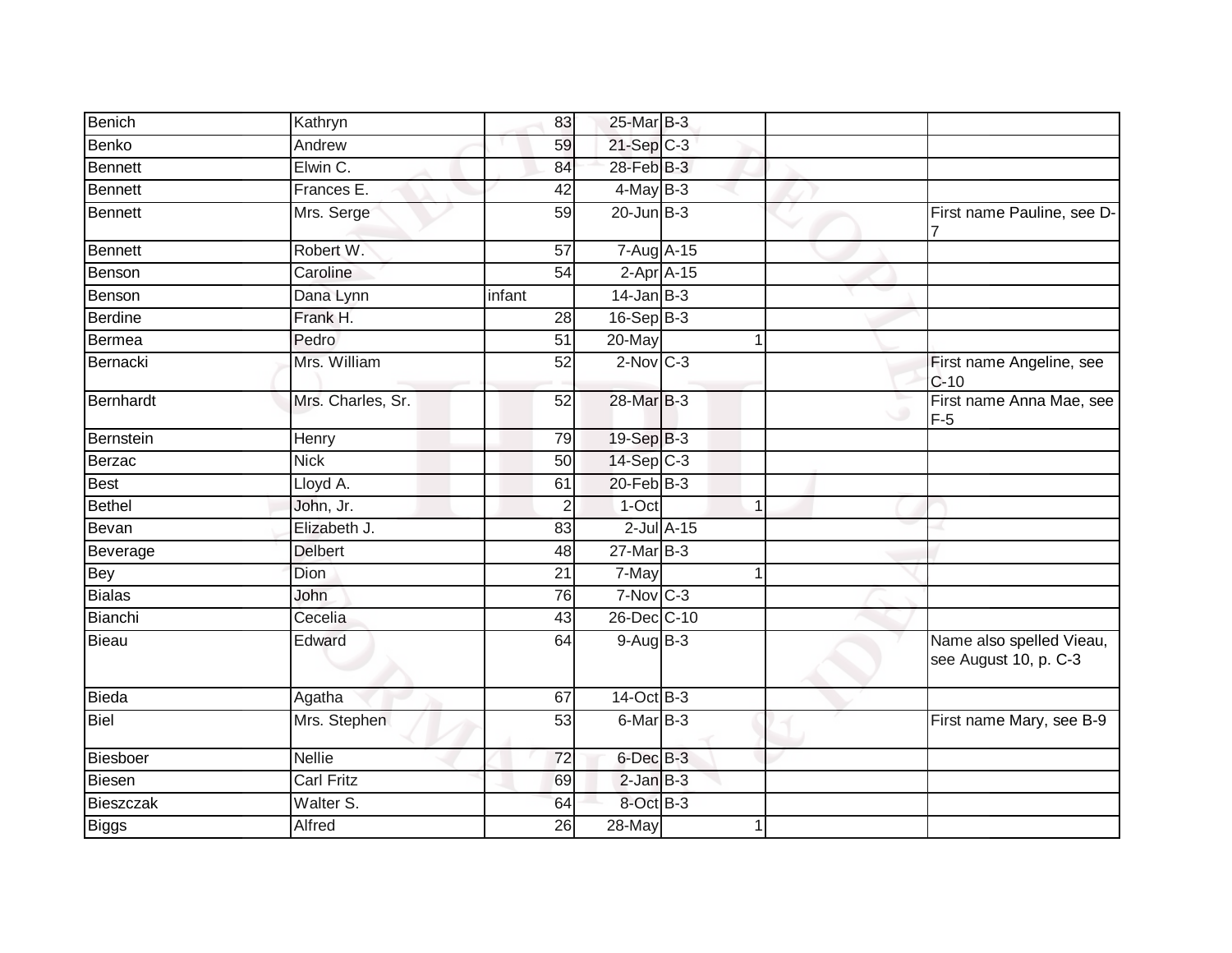| Biggs           | Mrs. Harvey         | 53              | 5-Feb A-15           |   | First name Violet, see B-3         |
|-----------------|---------------------|-----------------|----------------------|---|------------------------------------|
| <b>Bigott</b>   | Joseph A.           | 71              | 29-Nov B-3           |   |                                    |
| <b>Bilas</b>    | <b>Stanley</b>      | 54              | $6$ -Feb $A$ -15     |   |                                    |
| <b>Biscan</b>   | <b>Barbara</b>      | 74              | $7$ -Dec $C$ -3      |   |                                    |
| <b>Bishop</b>   | Joseph G.           | 75              | $4-Sep$ B-3          |   |                                    |
| <b>Bisso</b>    | Joseph Max, Sr.     | $\overline{70}$ | 24-May A-15          |   |                                    |
| <b>Bittner</b>  | William G.          | 27              | 3-May                | 1 |                                    |
| Bixeman         | Mary                | 79              | $29$ -Apr $B-3$      |   |                                    |
| Bixenman        | Henry               | 76              | $11-Nov$ B-3         |   |                                    |
| Bixenman        | Irene K.            | 64              | $10-Sep$ B-3         |   |                                    |
| <b>Black</b>    | <b>Delmar Cecil</b> | 51              | 23-Apr A-13          |   |                                    |
| <b>Black</b>    | Minnie C.           | 69              | 7-May B-3            |   |                                    |
| <b>Black</b>    | Perry M.            | 60              | 6-Apr <sup>B-3</sup> |   |                                    |
| <b>Blades</b>   | Margaret            | 67              | $26$ -Jan $B-3$      |   |                                    |
| <b>Blaemire</b> | William D.          | 63              | $24$ -Jan $B-3$      |   | Picture included                   |
| <b>Blahut</b>   | Krestina            | 72              | $9$ -Jul $B$ -3      |   |                                    |
| <b>Blake</b>    | Katheryn            | 49              | $5$ -Dec $C$ -3      |   |                                    |
| <b>Blanco</b>   | Leo                 | 59              | 13-Dec B-3           |   |                                    |
| <b>Blastick</b> | Albert              | 53              | $9$ -Dec $B$ -3      |   |                                    |
| Blazetich       | Peter               | 67              | $10-Sep$ B-3         |   |                                    |
| <b>Blick</b>    | Robert William      |                 | 3-Apr A-15           |   |                                    |
| <b>Blinkley</b> | Kelly               | 53              | 8-Apr B-3            |   |                                    |
| <b>Blohm</b>    | Emma                | 95              | $7-FebB-3$           |   |                                    |
| Blumenthal      | Harry               | 60              | $23$ -May C-3        |   |                                    |
| <b>Blythe</b>   | Kenneth             | 41              | 18-Feb B-3           |   |                                    |
| <b>Blythe</b>   | Mrs. Freeman        | 21              | $23$ -May C-3        |   | First name Jacqueline,<br>see C-15 |
| <b>Board</b>    | William R.          | 39              | 26-Dec C-10          |   |                                    |
| Bobowski        | Anna C.             | 68              | 17-Oct B-3           |   |                                    |
| Bochnika        | Eva                 | 61              | 8-Aug B-3            |   |                                    |
| Bochnika        | George              | 66              | 26-Feb A-15          |   |                                    |
| <b>Body</b>     | Louis               | 82              | $9-Apr$ B-3          |   |                                    |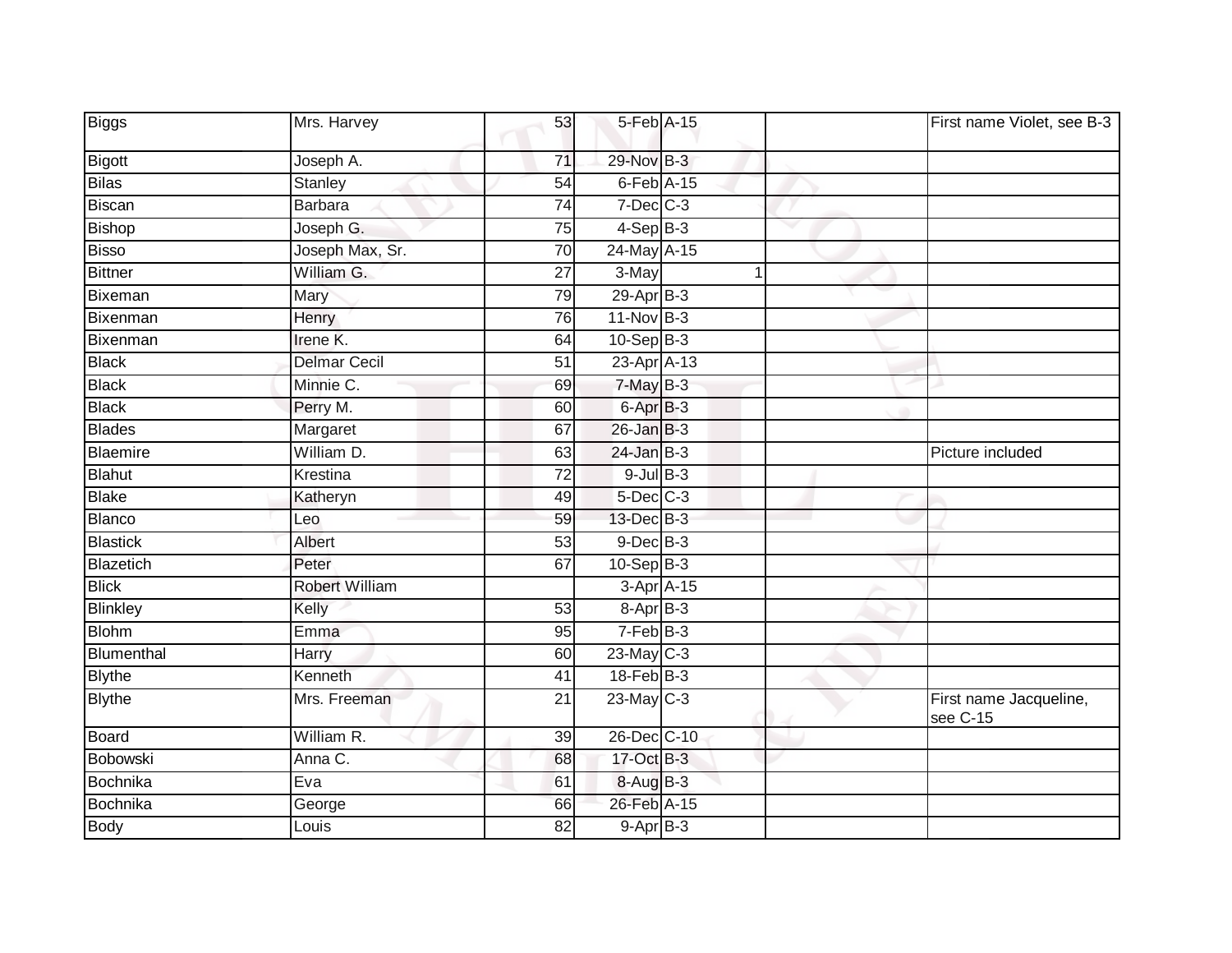| <b>Boehm</b>   | Mary               | 82              | $4$ -Jun $B-3$    |                |    |                                                |
|----------------|--------------------|-----------------|-------------------|----------------|----|------------------------------------------------|
| Boender        | Howard A.          | 76              | 30-Aug B-3        |                |    |                                                |
| Boezeman       | <b>John Albert</b> | 43              | $20$ -Feb $B-3$   |                |    |                                                |
| Bogner         | John H.            | 74              | $16$ -Mar $ B-3 $ |                |    |                                                |
| Bogusz         | Mary               | 79              | $9-Sep$ $B-3$     |                |    |                                                |
| Bohling        | James              | 47              | 26-Aug B-3        |                |    |                                                |
| Bolda          | Joseph M.          | 58              | $13$ -May B-3     |                |    |                                                |
| <b>Bolek</b>   | Albert             | 87              | $14-Sep$ C-3      |                |    |                                                |
| Bolin          | John T., Dr.       | 82              | 29-Oct B-3        |                |    |                                                |
| <b>Bomba</b>   | Paul               | 83              | $6$ -Aug $B-3$    |                |    |                                                |
| <b>Bonaker</b> | George J.          | 70              | $2-MarB-3$        |                |    |                                                |
| Bonham         | Jonnie Diana       | 8               | $18 - Jan$ $B-3$  |                |    |                                                |
| <b>Booth</b>   | <b>Mary Belle</b>  | 74              | $24$ -Jul B-3     |                |    |                                                |
| <b>Booth</b>   | Milton L.          | 62              | 19-Apr C-3        |                |    |                                                |
| Born           | <b>Edith Belle</b> | 64              | $5-Sep$ $B-3$     |                |    |                                                |
| Borovsky       | Michael, Sr.       | 63              | 23-Dec B-3        |                |    |                                                |
| Borowski       | Frank (Buck)       | 67              | 16-Apr A-15       |                |    |                                                |
| Borshevsky     | William H.         |                 | $7$ -Oct $B-3$    |                |    |                                                |
| Borsody        | Julia              | 54              | 16-May A-15       |                |    |                                                |
| <b>Bosko</b>   | <b>Krsity</b>      | 73              | $17$ -May B-3     |                | s. | Name also spelled Krsity,<br>see May 17, p.D-5 |
| Both           | Joseph             | 75              | 7-Oct             | $\mathbf 1$    |    |                                                |
| <b>Bothe</b>   | Raymond A.         | 66              | 28-Dec B-3        |                |    |                                                |
| Bottner        | William            | $\overline{82}$ | $22$ -Aug B-3     |                |    |                                                |
| Boulles        | George             | 74              | 5-Aug B-3         |                |    |                                                |
| Bourque        | Elmer G.           | 62              | $25$ -Nov $B-3$   |                |    |                                                |
| Bout           | Antonette          | 74              | $14$ -Dec $C-3$   |                |    |                                                |
| Bower          | Roy D.             | 56              | 16-Mar B-3        |                |    |                                                |
| <b>Bowers</b>  | Dorothy            | 57              | 8-Jan             | $\overline{1}$ |    |                                                |
| <b>Bowers</b>  | George H.          | 59              | 8-Jan             |                |    |                                                |
| <b>Bowers</b>  | Theodore           | 58              | 23-Apr A-13       |                |    |                                                |
|                |                    |                 |                   |                |    |                                                |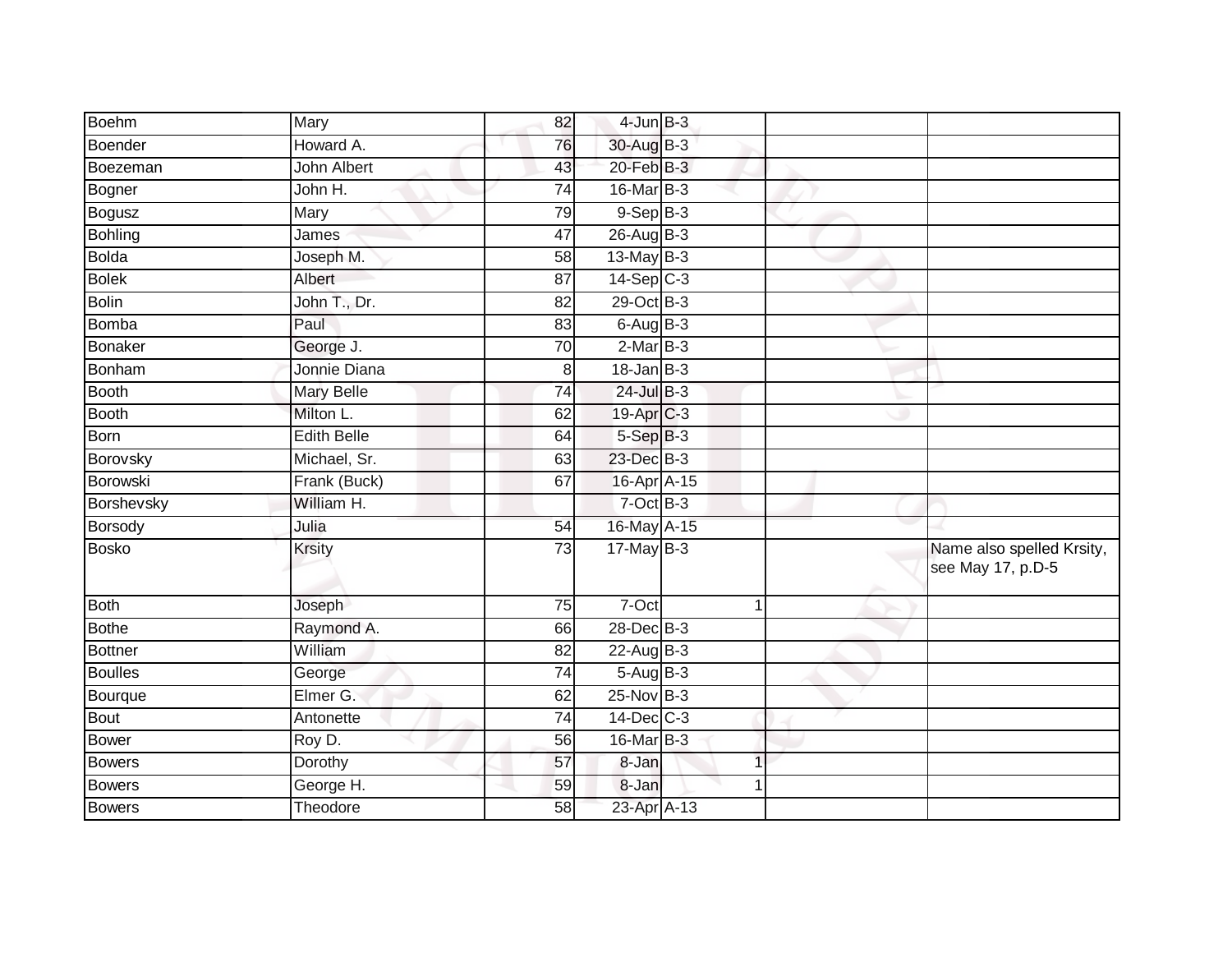| <b>Boyd</b>        | David L.           | 23              | 28-Mar           | $\mathbf{1}$      |                                              |
|--------------------|--------------------|-----------------|------------------|-------------------|----------------------------------------------|
| <b>Boyd</b>        | Lorraine           | 35              | 1-Aug            |                   | Picture of incident<br>included              |
| Boyd               | Paul (Don)         | 55              | 22-Aug B-3       |                   |                                              |
| <b>Boyer</b>       | Howard F.          | 49              | 19-Nov A-9       |                   |                                              |
| <b>Boyette</b>     | Sam Willis         | 20              | 25-Sep           | $\mathbf{1}$<br>v |                                              |
| Boyka              | Paul J.            | $\overline{72}$ | 18-Nov B-3       |                   |                                              |
| <b>Boyle</b>       | James              | 69              | $9$ -Mar $B-3$   |                   |                                              |
| <b>Boyle</b>       | Leo R.             | 48              | $21$ -May B-3    |                   | Picture included, May 22,<br>p. A-11         |
| <b>Boyle</b>       | Nell               | 85              | 5-Dec C-3        |                   |                                              |
| <b>Bradley</b>     | Dennis Stephan     | 26              | 22-May           |                   |                                              |
| <b>Bradley</b>     | Gertrude           | 86              | 31-Dec B-3       |                   |                                              |
| <b>Bradley</b>     | John D., Sr.       | $\overline{71}$ | 31-Dec B-3       |                   |                                              |
| <b>Bradtke</b>     | John A.            | 72              | 5-Jan A-3        |                   |                                              |
| <b>Brady</b>       | Edward W.          | 63              | $11-Apr$ B-3     |                   |                                              |
| <b>Brady</b>       | Essie              | 74              | 15-Mar B-3       |                   |                                              |
| <b>Brands</b>      | Frances            |                 | 16-Oct B-3       |                   |                                              |
| <b>Brasel</b>      | Walter F.          | 68              | $2$ -Feb $B-3$   |                   |                                              |
| <b>Bratton</b>     | Jack B., Jr.       | 19              | 4-Jun            | 1                 | Picture included, see also<br>June 6, p. B-3 |
| <b>Brennan</b>     | Mrs. Earl          | 65              | $25$ -Feb $B$ -3 |                   | First name Blanche, see F-<br>8              |
| <b>Brenock</b>     | Sarah              | 75              | $27-AugB-3$      |                   |                                              |
| <b>Brentine</b>    | Andrew, Sr.        | 82              | $27$ -Mar $B-3$  |                   |                                              |
| <b>Brentlinger</b> | Roy T., Sr.        | 70              | $7 - Jan$ $B-3$  |                   |                                              |
| <b>Briner</b>      | Clarence O.        | 67              | $5$ -Oct $C$ -3  |                   |                                              |
| <b>Brinkman</b>    | Francis (Frank) H. | 60              | $28$ -Jun $B-3$  |                   |                                              |
| <b>Brockett</b>    | Ralph A., Sr.      | 67              | $18-Nov$ B-3     |                   |                                              |
| <b>Brockman</b>    | James J.           | 44              | $24$ -Apr $B-3$  |                   |                                              |
| <b>Brom</b>        | Mary               | 47              | 30-Aug B-3       | Czerniak          | See also D-7                                 |
| <b>Bromels</b>     | Neal               | 69              | 4-May B-3        |                   |                                              |
| <b>Brose</b>       | Fred C.            | 80              | $4$ -Nov $B-3$   |                   |                                              |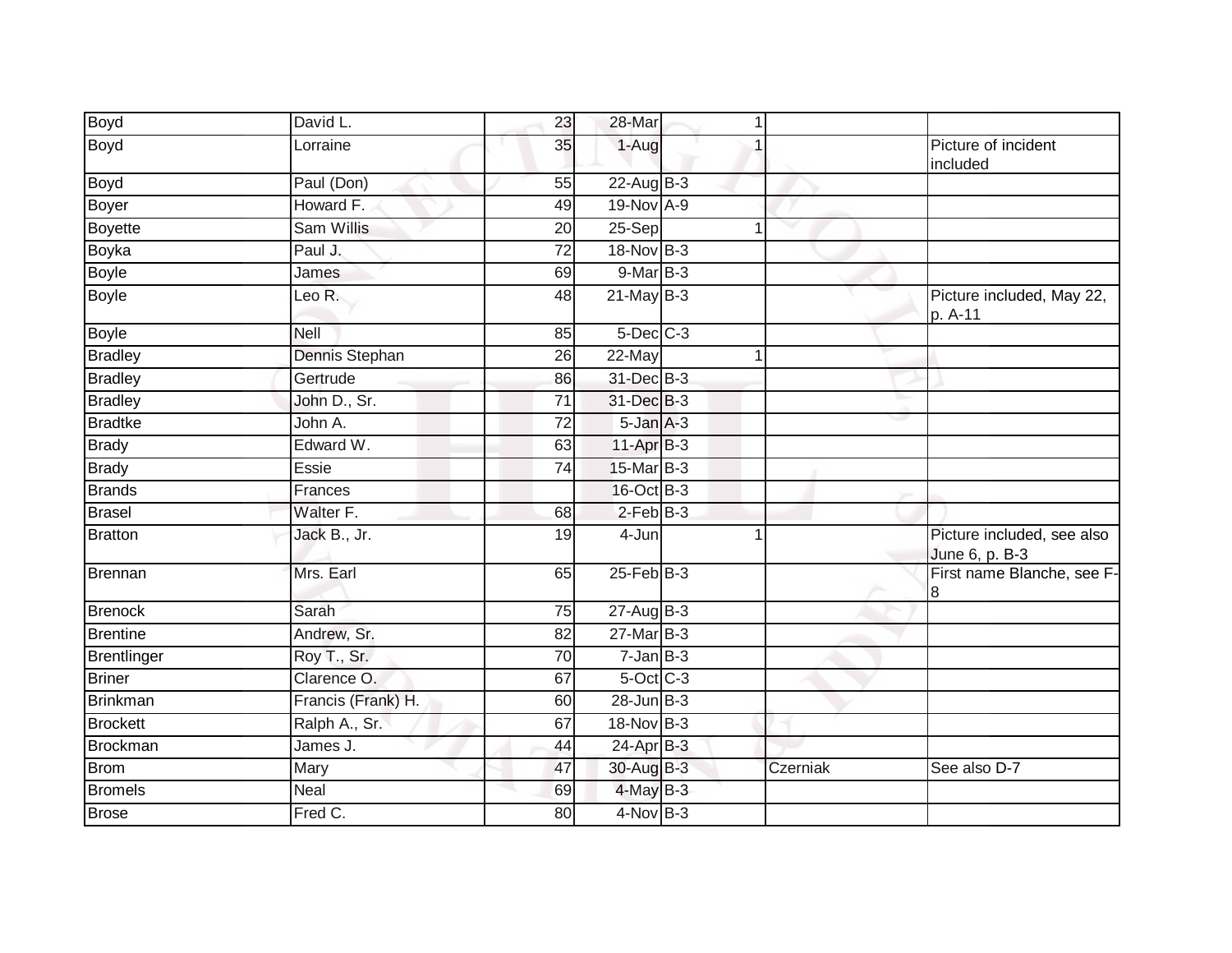| <b>Brown</b>    | Alred T.             | 79              | 6-Nov B-3       |   |                                                                          |
|-----------------|----------------------|-----------------|-----------------|---|--------------------------------------------------------------------------|
| <b>Brown</b>    | Christina            | 36              | 20-Dec B-3      |   |                                                                          |
| <b>Brown</b>    | Dr. J. Roger         | $\overline{70}$ | $26$ -Jan $B-3$ |   | Picture included Jan. 28,<br>p. B-3                                      |
| Brown           | Forrest E. (Brownie) | 49              | $7-MayB-3$      |   |                                                                          |
| Brown           | Martin L.            | 69              | $15-Aug$ D-3    | w |                                                                          |
| <b>Brown</b>    | Paul H.              | 66              | $2$ -Jan $B-3$  |   |                                                                          |
| <b>Brown</b>    | Randy Eldon          | $\overline{19}$ | $12-Aug$        | 1 | Picture included; First<br>name Randolph, see also<br>August 13, p. A-15 |
| Brownsten       | Samuel E.            | 71              | 28-Dec          | 1 | Picture included                                                         |
| Brozovich       | Anthony              | 76              | $27$ -Apr $B-3$ |   |                                                                          |
| <b>Bruckner</b> | Henrietta D.         | 95              | $2-MarB-3$      |   |                                                                          |
| <b>Brumley</b>  | John W.              | 79              | 24-Sep A-15     |   | v.                                                                       |
| Brunn           | Esther C.            | 66              | 5-Feb A-15      |   | ر                                                                        |
| <b>Brunn</b>    | Esther C.            |                 | 6-Feb A-15      |   |                                                                          |
| <b>Brunner</b>  | Frank G., Sr.        | 89              | $10-Sep$ B-3    |   |                                                                          |
| Brunt           | Wilson F.            | 96              | 10-Dec B-3      |   |                                                                          |
| <b>Bryan</b>    | Mrs. John            |                 | 16-Sep B-3      |   |                                                                          |
| <b>Bryant</b>   | David Lee            | 21/2<br>months  | $21$ -Oct B-3   |   |                                                                          |
| <b>Bryant</b>   | Ebert                | 26              | 16-Apr          |   |                                                                          |
| <b>Bryant</b>   | Joanna               | 23              | 16-Apr          |   |                                                                          |
| <b>Bryant</b>   | Roy Lee              |                 | 16-Apr          |   |                                                                          |
| <b>Bryant</b>   | Tammy                |                 | 16-Apr          |   |                                                                          |
| Brzozowski      | <b>Thomas</b>        | $\overline{70}$ | $25$ -Feb $B-3$ |   |                                                                          |
| Brzuzan         | Mary C.              |                 | $5$ -Oct $C$ -3 |   |                                                                          |
| Bubonovich      | Anna                 | 80              | 13-Aug A-15     |   |                                                                          |
| <b>Buca</b>     | Paul, Sr.            | 76              | $24$ -Jan $D-5$ |   | Name also spelled Bucha,<br>see B-3                                      |
| <b>Bucha</b>    | Paul, Sr.            | 76              | $24$ -Jan $B-3$ |   | Name also spelled Buca,<br>see D-5                                       |
| <b>Buck</b>     | Herman E.            | 76              | 4-Nov B-3       |   |                                                                          |
| <b>Buckley</b>  | Thomas J.            | 47              | $14$ -Feb $B-3$ |   |                                                                          |
|                 |                      |                 |                 |   |                                                                          |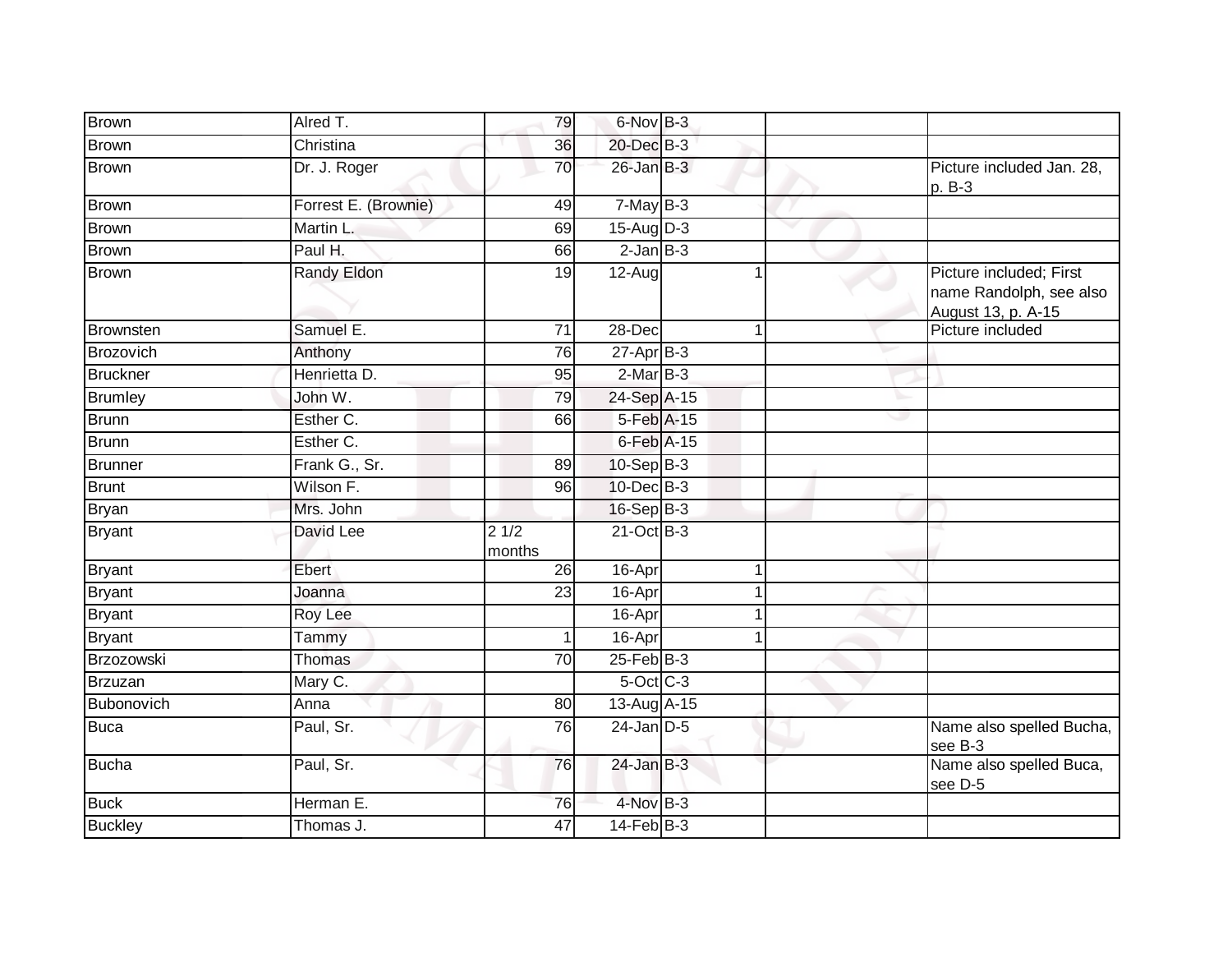| <b>Buckner</b>  | Jonah B.             | 49              | $21-Sep$ C-3    |             |   |                                                           |
|-----------------|----------------------|-----------------|-----------------|-------------|---|-----------------------------------------------------------|
| Bucsanyi        | Mrs. Michael         | 68              | 28-May B-3      |             |   | First name Emily, see C-6                                 |
| <b>Buczek</b>   | John                 | 70              | 14-Oct B-3      |             |   |                                                           |
| Buczkowski      | Frank J., Sr.        | 77              | $11-Sep$ B-3    |             |   |                                                           |
| <b>Budack</b>   | Eli G., Sr.          | 63              | $11-Feb$ B-3    |             | w |                                                           |
| <b>Buettner</b> | Lawrence Eugene      | 7               | $15-Apr$ B-3    |             |   |                                                           |
| Bugajaski       | Frank                | $\overline{71}$ | $3-Apr$ $A-15$  |             |   |                                                           |
| <b>Buggs</b>    | Mose                 | 66              | 15-May B-3      |             |   |                                                           |
| <b>Bukofzer</b> | Feo                  | 86              | $9-Mar$ B-3     |             |   |                                                           |
| <b>Bulczak</b>  | Jacob S.             | 83              | 6-Mar B-3       |             |   |                                                           |
| <b>Bulczak</b>  | James                | 8               | 26-Jan          |             |   | Picture included; Middle<br>initial E., see C-7           |
| <b>Bulleck</b>  | Eddie                | 21              | 11-May          | $\mathbf 1$ |   |                                                           |
| Bultema         | Anthony              | $\overline{51}$ | $26$ -Jan $B-3$ |             |   | Name also spelled<br>Bultma, see January 23,<br>p. B-3    |
| Bultma          | Anthony              | $\overline{51}$ | $23$ -Jan $B-3$ |             |   | Name also spelled<br>Bultema, see January 26,<br>$p. B-3$ |
| <b>Bulva</b>    | Fred                 | 70              | 16-Apr A-15     |             |   |                                                           |
| Burcham         | Mrs. Henry           | 44              | 30-Apr B-3      |             |   | First name Martha Ann,<br>see B-8                         |
| <b>Burger</b>   | <b>James Stanley</b> | 63              | $9$ -Dec $B$ -3 |             |   |                                                           |
| <b>Burgess</b>  | Cecil                | 60              | 15-Jun A-13     |             |   |                                                           |
| Burgess         | John Ray             | 2 months        | $2$ -Feb $B-3$  |             |   |                                                           |
| <b>Burgheer</b> | Henry                | 49              | $22$ -Apr $B-3$ |             |   |                                                           |
| <b>Burke</b>    | <b>Charles Orley</b> | 58              | $10$ -Apr $B-3$ |             |   | Picture included                                          |
| <b>Burke</b>    | Edward J.            | 62              | 17-Sep A-15     |             |   |                                                           |
| <b>Burks</b>    | <b>Estella Mary</b>  | 77              | $22$ -Aug $B-3$ |             |   |                                                           |
| <b>Burnie</b>   | Philip J.            | 5               | 14-Aug A-19     |             |   |                                                           |
| <b>Burton</b>   | Ora Lee              | 59              | 14-Aug A-19     |             |   |                                                           |
| <b>Burton</b>   | Otha                 | 53              | 30-Oct C-3      |             |   |                                                           |
| <b>Bush</b>     | Henrietta            | 85              | $8 - Jan$ A-11  |             |   |                                                           |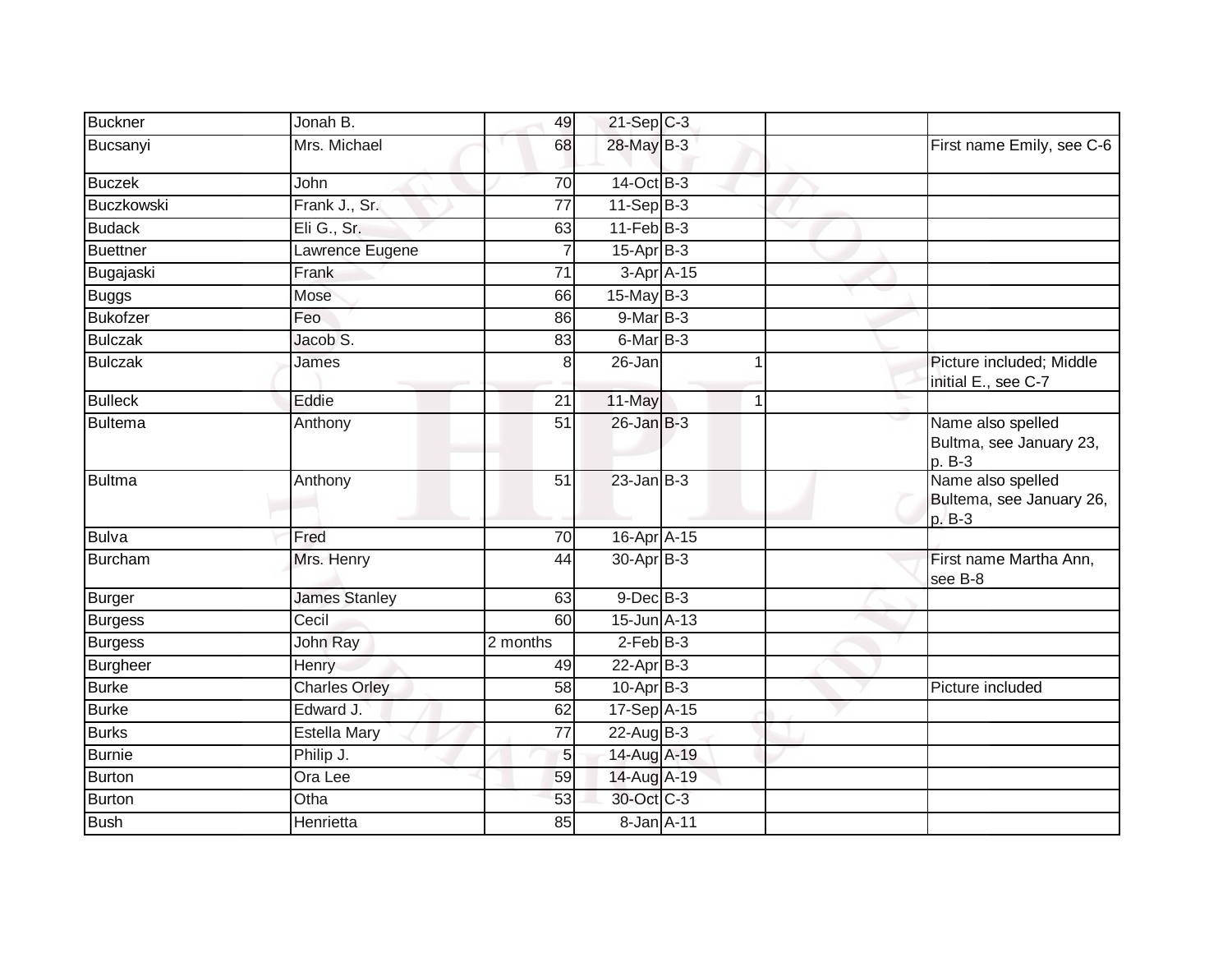| <b>Busko</b>       | George              | 58              | $3$ -Jun $B-3$  |                                 |
|--------------------|---------------------|-----------------|-----------------|---------------------------------|
| <b>Buszkiewicz</b> | Angeline            | 75              | 15-Jan A-15     | Maiden name Kudlacz,<br>see B-7 |
| <b>Butkovich</b>   | Peter               | $\overline{70}$ | 26-Aug B-3      |                                 |
| <b>Buttner</b>     | Frances             | 76              | $5-Sep$ B-3     |                                 |
| <b>Buturff</b>     | Richard G.          | 55              | 28-Mar B-3      |                                 |
| <b>Bylski</b>      | Mrs. Walter         | 46              | 21-Aug A-15     | First name Helen, see B-6       |
| Bynum              | Mrs. Ernest H.      | $\overline{70}$ | $4$ -May $B-3$  | First name Ruth F., see C-<br>9 |
| <b>Byrne</b>       | Walter T.           | 60              | $22$ -Oct B-3   |                                 |
| Caban              | Catherine           | 80              | $2-May$ B-3     |                                 |
| Caban              | <b>Mark Francis</b> | 6               | $21-Oct$ B-3    |                                 |
| Cadman             | Esther L.           | 70              | 29-Jan A-13     |                                 |
| Cain               | Verna D.            | 79              | 21-Aug A-15     |                                 |
| Caine              | Mrs. Dorcas A.      | 74              | $13$ -Jun $B-3$ |                                 |
| Caine              | Thomas H.           | 78              | 29-Mar B-3      |                                 |
| Callahan           | Mrs. John           | 69              | $7-MarB-3$      | First name Agnes, see D-4       |
| Calnon             | Herman H.           | $\overline{77}$ | 5-Nov B-3       |                                 |
| Cameron            | Eugene R.           | 47              | 13-Aug A-15     |                                 |
| Camp               | Carolina            | 92              | $13-Nov$ B-3    | Picture included                |
| Camp               | Fred                | 83              | 29-Jan A-13     |                                 |
| Campbell           | George Haven        | $\overline{72}$ | 11-Mar B-3      |                                 |
| Campbell           | Isabelle            | 78              | $4-AprB-3$      |                                 |
| Campbell           | Madeleine A.        | 67              | $17 - Dec$ B-3  |                                 |
| Campbell           | Mrs. James B.       | 85              | 16-Oct B-3      |                                 |
| Campbell           | Robert              | 49              | 18-May B-3      |                                 |
| Carabulea          | John                | 72              | $1$ -Jun $B-3$  |                                 |
| Caras              | George              | 69              | 28-Oct B-3      |                                 |
| Carey              | Frank B.            | 74              | 13-May B-3      |                                 |
| Carlin             | George E.           | 87              | 28-Feb B-3      |                                 |
| Carlson            | Albert B.           | 65              | 8-Oct B-3       |                                 |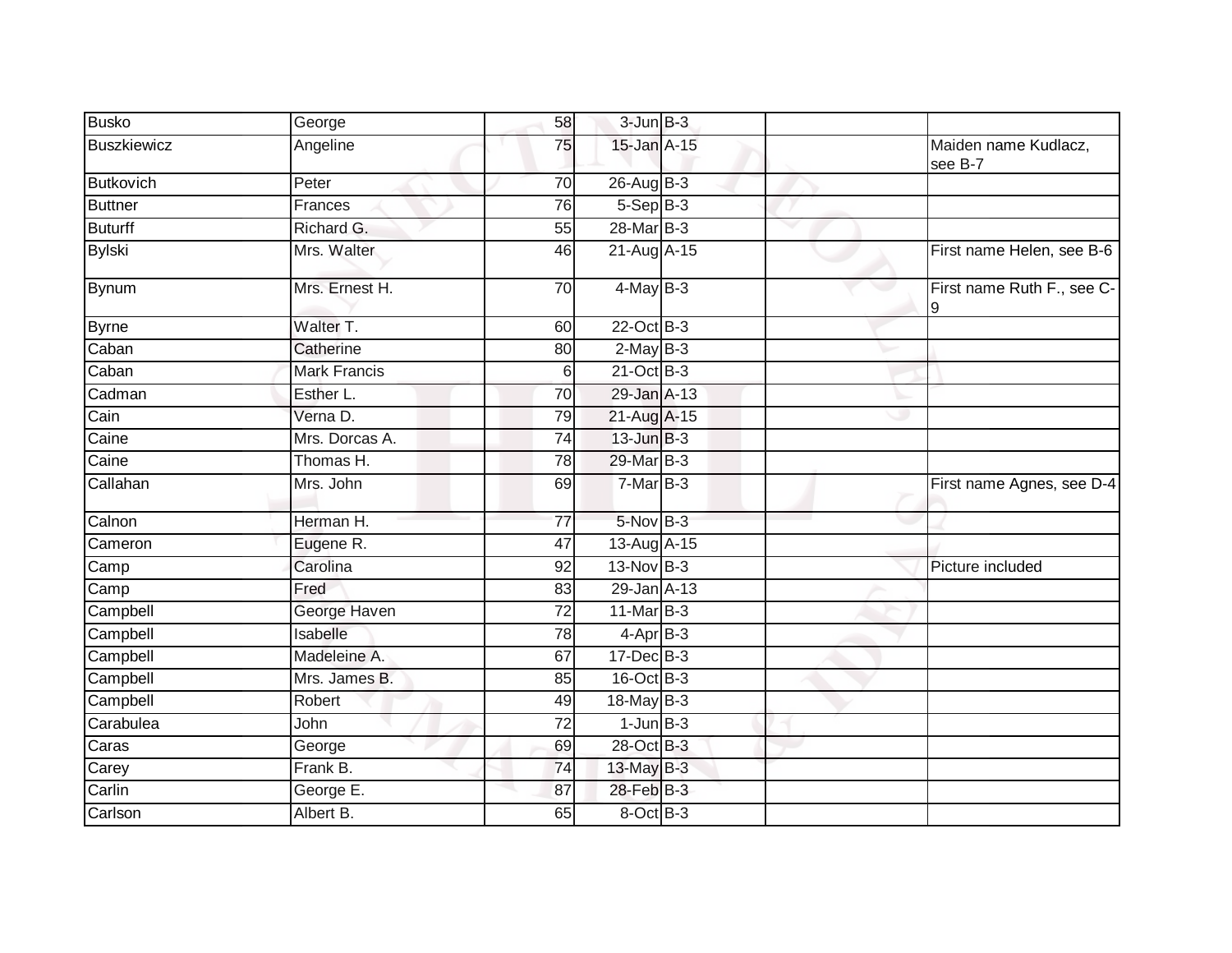| Carlson    | Knut               | 69              | $4-Sep$ $B-3$    |   |         |                                   |
|------------|--------------------|-----------------|------------------|---|---------|-----------------------------------|
| Carlson    | Margaret           | 79              | 21-Mar B-3       |   |         |                                   |
| Carlson    | Oscar L.           | 72              | 23-Dec B-3       |   |         | Name also spelled Carson          |
| Carlson    | William            | 76              | 14-Dec C-3       |   |         |                                   |
| Carmelita  | <b>Sister Mary</b> | 74              | $23$ -Jan B-3    |   | Manning |                                   |
| Carnovitz  | Mrs. Michael       | 79              | 25-Jun A-11      |   |         |                                   |
| Carrasco   | Evaristo           | 93              | $6$ -May $B-3$   |   |         |                                   |
| Carroll    | T. John            | 79              | $21$ -Jan B-3    |   |         |                                   |
| Carson     | Oscar L.           | 72              | 23-Dec B-3       |   |         | Name also spelled<br>Carlson      |
| Carter     | Julia V.           |                 | 15-Nov A-11      |   |         |                                   |
| Caruso     | Lawrence           | 68              | 25-Mar B-3       |   |         |                                   |
| Casey      | Mary               | infant          | $11$ -Jun $B-3$  |   | o.      |                                   |
| Cassill    | Estie Aurilla      | 66              | $1-NovB-3$       |   |         |                                   |
| Castillo   | Nazaria            | 73              | $2-SepB-3$       |   |         |                                   |
| Cause      | Emilie             | 97              | $2-Apr$ A-15     |   |         |                                   |
| Cebula     | John J.            | 79              | 21-Oct B-3       |   |         |                                   |
| Cecetka    | Charles            | 80              | $21$ -May B-3    |   |         |                                   |
| Cedergren  | Fred               | $\overline{83}$ | 18-Nov B-3       |   |         |                                   |
| Cedillo    | Michael            | 84              | 19-Jul B-3       |   |         | Name also spelled Medillo         |
| Ceglinski  | Sophie             | 74              | 6-Mar B-3        |   |         |                                   |
| Cerajewski | Mrs. Robert        | 32              | $13$ -Jul $C-3$  |   | Maybaum | First name Lora Ann, see<br>$C-8$ |
| Cerreti    | Rosa               | 76              | $25 - Jan$ $B-3$ |   |         |                                   |
| Certa      | Anthony            | $\overline{31}$ | $7 - Aug$        | 1 |         | See also August 8, p. B-3         |
| Chaisson   | Abel J.            | 55              | $11-Feb$ B-3     |   |         |                                   |
| Chapin     | Anton              | 23              | 15-Oct           |   |         |                                   |
| Charleston | Frank T.           | 67              | 15-Apr B-3       |   |         |                                   |
| Chase      | Vada               | 58              | 26-Aug B-3       |   |         |                                   |
| Chastain   | Ernest             | 65              | 24-Sep A-15      |   |         |                                   |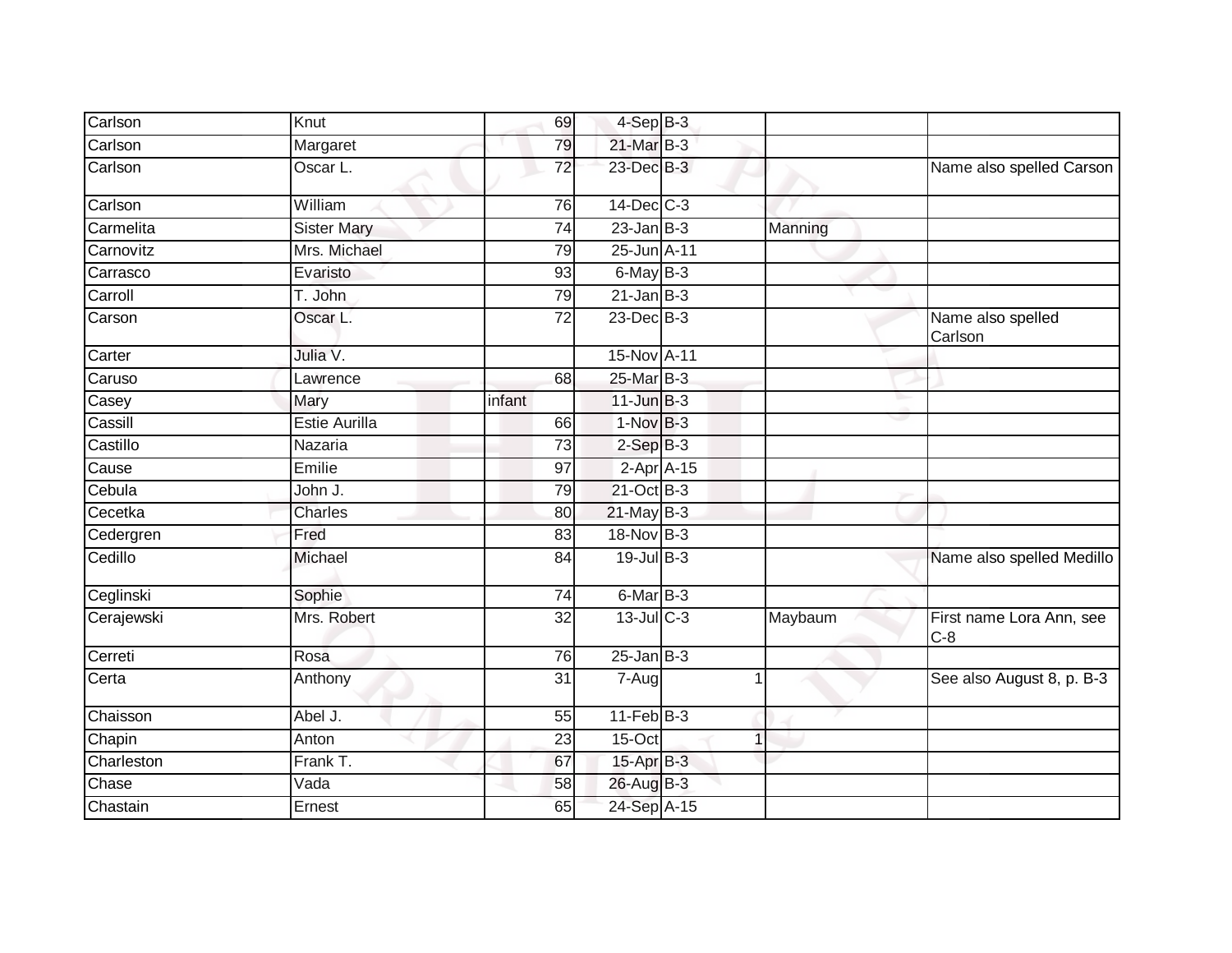| Chavez           | Jose Maria           | 57              | $23$ -Jan B-3               |   |                                               |
|------------------|----------------------|-----------------|-----------------------------|---|-----------------------------------------------|
| Chervenyak       | Mary                 | 71              | $1-Oct$ B-3                 |   |                                               |
| <b>Chidalek</b>  | Alphonse G.          | $\overline{35}$ | 4-Feb B-3                   |   |                                               |
| Chidlaw          | Benjamin Walter, Dr. | 82              | $12 -$ Jul                  |   | Picture included; See also<br>July 13, p. C-3 |
| <b>Childress</b> | Elmer S.             | 64              | 15-Jun A-13                 |   |                                               |
| Chilson          | William H.           | 85              | $6$ -Feb $\overline{A}$ -15 |   |                                               |
| Chmielewski      | Mrs. Raymond         | 48              | $21$ -Jan B-3               |   | First name Helen (nee<br>Gloza), see D-7      |
| Chorny           | Walter               | 40              | 6-Aug                       | 1 |                                               |
| Chriat           | Isadore              | $\overline{70}$ | 16-Mar B-3                  |   |                                               |
| Christian        | <b>Thomas</b>        | 55              | $16$ -Oct B-3               |   |                                               |
| Christman        | Robert L., Jr.       | 42              | 15-Oct                      |   |                                               |
| Chumbley         | Lawrence Lee         | 37              | 22-Feb                      | 1 | See also Feb. 23, C-3                         |
| Chyzy            | Thomas F.            | 63              | $6$ -May $B-3$              |   |                                               |
| Cibak            | Katherine M.         | 51              | 6-Jun B-3                   |   |                                               |
| Cichocki         | Pearl                |                 | $22-Apr$ B-3                |   |                                               |
| Cigler           | Andrew               |                 | 5-Mar A-15                  |   |                                               |
| Ciochina         | John                 | 68              | 8-Apr B-3                   |   |                                               |
| Ciolfi           | Luigetta (Louise)    | 76              | 26-Dec C-10                 |   |                                               |
| Ciripin          | George               | 75              | $7$ -Dec $C$ -3             |   |                                               |
| Clancy           | Charles E.           | 62              | $26$ -Jan B-3               |   |                                               |
| Clancy           | Helen                |                 | 26-Oct B-3                  |   |                                               |
| Clark            | Clarence D.          | 52              | 11-Oct A-19                 |   |                                               |
| <b>Clark</b>     | Edna                 | 91              | 16-Jan B-13                 |   | Middle name Earl (Jan.<br>17, p. D-5)         |
| Clark            | Edward F.            | 57              | $1-Nov$ B-3                 |   |                                               |
| Clark            | Elizabeth S.         | 68              | $11$ -Jun $B-3$             |   |                                               |
| Clark            | Emma M.              | 90              | $3-Aug$ $C-3$               |   |                                               |
| Clark            | Norma                | 4               | 25-Mar B-3                  |   |                                               |
| Clark            | Walter V.            | 62              | $16$ -Jul B-3               |   |                                               |
| Clausing         | Richard              | 62              | 30-Apr B-3                  |   |                                               |
| Clayton          | Dorothy A.           | $\overline{35}$ | $19-Auq$ B-3                |   |                                               |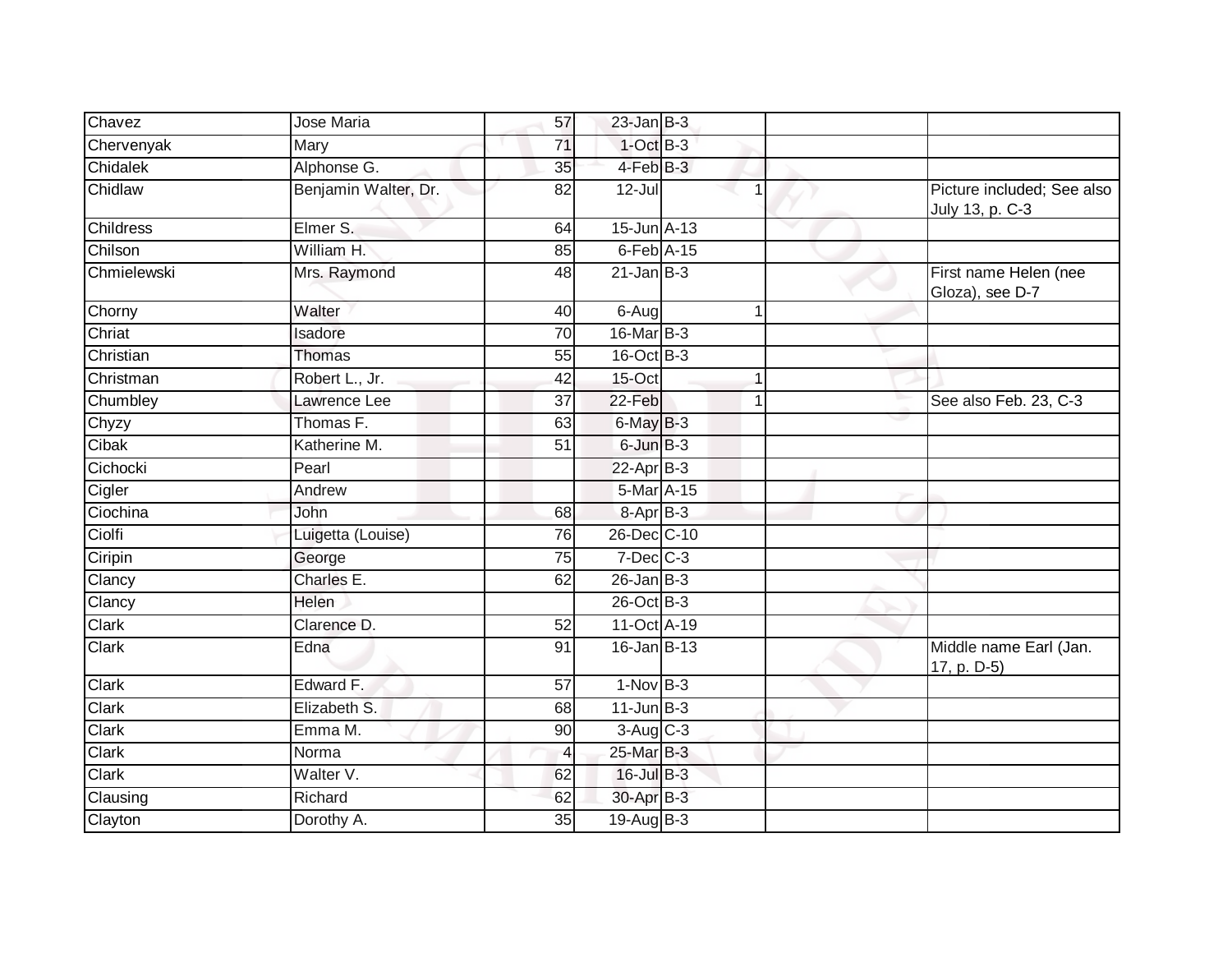| Cleland         | John W.        | 56        | $11$ -Jul $B-3$          |                                    |
|-----------------|----------------|-----------|--------------------------|------------------------------------|
| <b>Clements</b> | Floyd W.       | 18 months | 21-Aug A-15              |                                    |
| Clendennin      | Robert W.      | 58        | 26-Mar A-15              |                                    |
| Cline           | Samuel T.      | 86        | 8-Oct B-3                |                                    |
| Cloud           | Charley E.     | 85        | $12-AugB-3$              |                                    |
| Cluck           | Orville L.     | 53        | $1$ -Jun $B$ -3          |                                    |
| Cochran         | Adell          | 86        | $5-SepB-3$               |                                    |
| Cohn            | Alma Sue       | 84        | 28-Nov B-3               |                                    |
| Cohorst         | Mrs. Henry J.  | 66        | $15$ -May B-3            | First name Nellie B., see<br>$D-4$ |
| Cole            | Thomas B.      | 68        | $21$ -Feb $D-3$          |                                    |
| Coleman         | George L.      | 50        | 4-Mar B-3                |                                    |
| Coleman         | Jackie Leon    | 9 weeks   | 23-Dec B-3               |                                    |
| Collens         | James D.       | 78        | 9-Aug B-3                |                                    |
| Collins         | Edward L., Sr. |           | $2$ -Feb $B-3$           |                                    |
| <b>Collins</b>  | Theresa E.     | 74        | 5-Nov B-3                |                                    |
| Collord         | Harold         | 27        | 10-Sep<br>$\overline{1}$ |                                    |
| Collum          | David Eugene   |           | 20-Aug                   | See also August 21, p. A-<br>15    |
| Coltor          | Nick, Jr.      | 40        | 9-Oct B-3                |                                    |
| Commandella     | Giovanni M.    | 76        | $8 - AprB - 3$           |                                    |
| Compton         | Albert F.      | 77        | 8-Nov A-11               |                                    |
| Conine          | <b>Bertha</b>  | 78        | $22$ -Apr $B-3$          |                                    |
| Conley          | John R.        | 53        | $2-MarB-3$               |                                    |
| Conley          | Martha         | 85        | $4$ -Mar B-3             |                                    |
| Connolly        | Gabriele M.    | 46        | $29$ -Jul B-3            |                                    |
| Connor          | Loys Joseph    | 61        | 10-Apr B-3               |                                    |
| Connor          | Thomas Joseph  | 73        | $6$ -Jun $B-3$           |                                    |
| Cook            | Edith M.       | 57        | $7-Sep$ $C-3$            |                                    |
| Cook            | Nathan         | 35        | 15-Oct<br>1              |                                    |
| Cook            | Nora E.        | 61        | 18-Sep B-3               |                                    |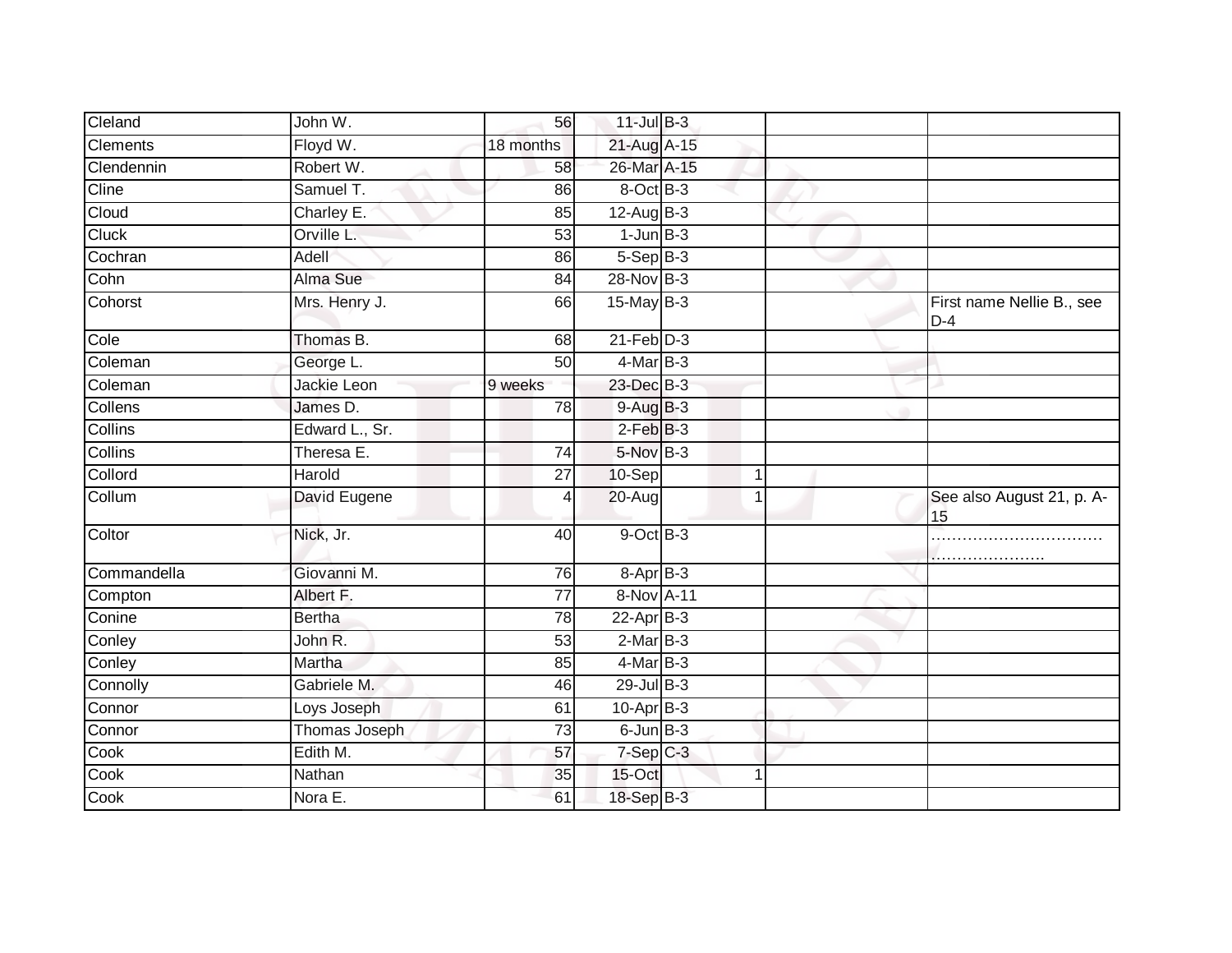| Cook      | Robert T.               | 40              | $1$ -Jun $B-3$  |       | First name Delia B., see C-    |
|-----------|-------------------------|-----------------|-----------------|-------|--------------------------------|
| Cook      | Winifred                | 76              | 27-Dec A-11     |       |                                |
| Coolen    | Robert                  | 63              | $9-MarB-3$      |       |                                |
| Cooper    | <b>Eddie Roy</b>        | 34              | $11$ -Jun $B-3$ |       |                                |
| Cooper    | Sarah                   | 82              | 12-Feb A-13     |       |                                |
| Copeland  | Elza                    | 70              | 18-May B-3      |       |                                |
| Corcoran  | Eva                     | 62              | $20-Sep$ B-3    |       |                                |
| Corcoran  | Mark W.                 | $\overline{74}$ | $4$ -Nov $B-3$  |       |                                |
| Corna     | <b>Evelyn Rose</b>      | 11              | 25-Nov B-3      |       |                                |
| Costin    | Mrs. James M.           |                 | $4$ -May B-3    |       |                                |
| Cotner    | Raymond E.              | 71              | $8 - Jun$ $B-3$ |       |                                |
| Cox       | Edna                    | 63              | 8-Jan A-11      | Cross |                                |
| Cox       | <b>Emmanuel Anthony</b> | 60              | 12-Aug B-3      |       |                                |
| Cox       | Mrs. Edward             | 78              | $23$ -May C-3   |       | First name Flora, see C-<br>15 |
| Cox       | Mrs. Thomas             |                 | $12-Sep$ B-3    |       |                                |
| Cox       | Orlando C.              | 82              | $1-Aug$ $C-3$   |       |                                |
| Cox       | Sherman R.              | 60              | 9-Nov C-3       |       |                                |
| Coyle     | Clifford W.             | 66              | $10$ -May B-3   |       |                                |
| Coyle     | Ruth                    | 69              | $20$ -Feb $B-3$ |       |                                |
| Cramer    | Arthur R.               | 69              | 6-May B-3       |       |                                |
| Cramer    | Earl H.                 | 52              | 10-Jul A-15     |       |                                |
| Cramer    | Louis Berton            | 50              | $14$ -May B-3   |       |                                |
| Crasman   | John                    | 83              | $26$ -Jun $B-3$ |       |                                |
| Craswell  | Claude C.               | 76              | 6-Mar B-3       |       |                                |
| Crawford  | Claire                  |                 | 10-Dec B-3      |       |                                |
| Creviston | William M.              | 55              | 29-Jan A-13     |       |                                |
| Crews     | Dana Rae                | 18 months       | $4$ -Oct $B-3$  |       |                                |
| Croak     | <b>Arthur Edward</b>    | 42              | 16-Mar B-3      |       |                                |
| Croak     | Dora C.                 | 75              | 20-Jul C-3      |       |                                |
| Cronk     | Ruth W.                 | 62              | 29-May B-3      |       |                                |
| Cronkhite | John                    | 91              | 26-Mar A-15     |       |                                |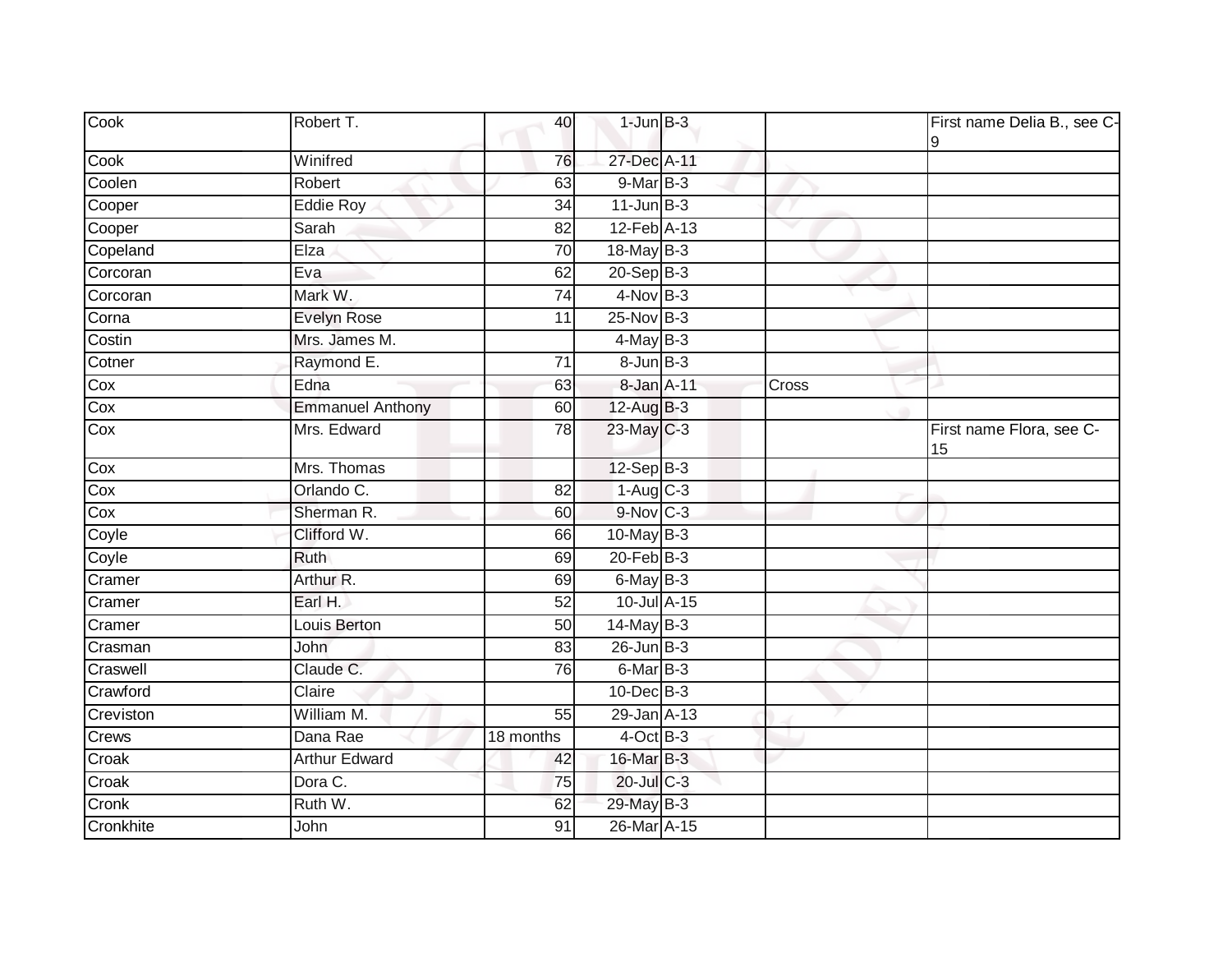| Cronkright     | Obeline                 | 69              | $3$ -Jun $B-3$   |                 |                                                                        |
|----------------|-------------------------|-----------------|------------------|-----------------|------------------------------------------------------------------------|
| Crook          | Cora Belle              | 85              | $19$ -Jan B-3    |                 |                                                                        |
| Crosby         | Mrs. Ralph              |                 | $25$ -Feb $B-3$  |                 | First name Olivette, see F-<br>8                                       |
| Crose          | Mrs. Luther             | 62              | $23$ -Mar $B-3$  |                 | Also listed as Mrs. Cecil,<br>see C-8                                  |
| Crosno         | Helen L.                | 44              | $9-Sep$ $B-3$    |                 |                                                                        |
| Cross          | <b>Bradley</b>          | 3 months        | 28-Mar B-3       |                 |                                                                        |
| Cross          | Wallace J.              | 78              | $19$ -Jan B-3    |                 |                                                                        |
| Crouch         | <b>Clarence Raymond</b> | 70              | $3$ -Jun $B-3$   |                 |                                                                        |
| Crouch         | James M.                |                 | 19-Mar B-5       |                 |                                                                        |
| Crout          | Arthur L. (Patty)       | 78              | 29-Jan A-13      |                 |                                                                        |
| Crowe          | Minnie L.               | 85              | $6$ -Jun $B-3$   |                 |                                                                        |
| Crowe          | Mrs. George             | 68              | 24-May A-15      |                 | name also spelled Growe,<br>see May 24, p. C-9; First<br>name Winifred |
| Crum           | Buell E.                | 60              | $2$ -May $B-3$   |                 |                                                                        |
| Cummins        | <b>Chester Harrison</b> | 41              | $8-AugB-3$       |                 |                                                                        |
| Cummins        | William H.              | 72              | $7-Feb$ B-3      |                 |                                                                        |
| Cunningham     | Daniel S.               | $\overline{71}$ | $23$ -Jan $B-3$  |                 | Middle initial C., see B-7                                             |
| Curtiss        | Catherine               | 73              |                  | $2$ -Jul $A-15$ |                                                                        |
| <b>Curtiss</b> | William                 | 70              | 29-Jun           |                 |                                                                        |
| <b>Curtiss</b> | William, Sr.            | $\overline{70}$ |                  | $2$ -Jul $A-15$ |                                                                        |
| Curtner        | George C.               | 87              | $9$ -Jan $A$ -15 |                 |                                                                        |
| Cutler         | Andrew E.               | 74              | $4$ -Jun $B-3$   |                 |                                                                        |
| Cveich         | Cvozden (Dan)           | 69              | 22-Mar B-3       |                 |                                                                        |
| Cyr            | Joseph R.               | 58              | $5 - Aug$ B-3    |                 |                                                                        |
| Czaja          | Bernard (Ben)           | $\overline{50}$ | 29-Jan A-13      |                 |                                                                        |
| Czapla         | Robert A.               | 8 months        | $29$ -Apr $B-3$  |                 |                                                                        |
| Dabrowski      | Dorothy                 |                 | 19-Dec B-3       |                 | Name also spelled<br>Dombrowski, see<br>December 18, p. B-3            |
| Daciow         | John                    | 75              | $2$ -Jan $B-3$   |                 |                                                                        |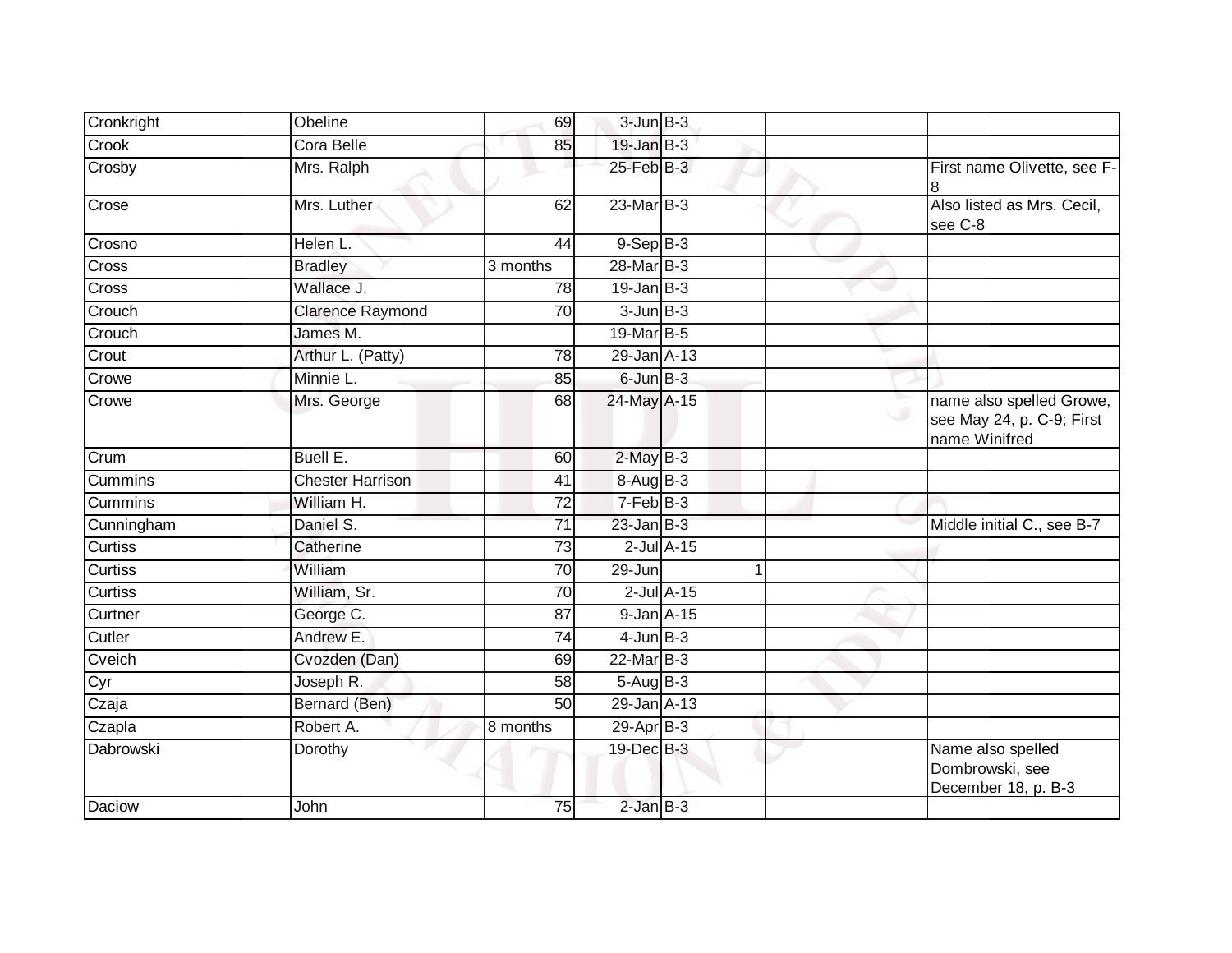| Dahl         | Gustav E.          | 56              | 30-Jan           | $\mathbf{1}$ |                                                   |
|--------------|--------------------|-----------------|------------------|--------------|---------------------------------------------------|
| Dahl         | Sharon Francine    | 8 months        | 27-May B-3       |              |                                                   |
| <b>Daily</b> | Harry E.           | 71              | $19$ -Jan B-3    |              |                                                   |
| Daleiden     | Mrs. Anthony T.    | 63              | $2$ -Jan $B-3$   |              | First name Fay K., see B-<br>8                    |
| Dalenberg    | Arnold             | 66              | $29$ -Jun $B-3$  |              |                                                   |
| Daley        | Jack T.            | 59              | $4-SepB-3$       |              |                                                   |
| Dalton       | Jules Travis       | 49              | $28$ -Feb $B-3$  |              | See also March 1, A-3                             |
| Daly         | <b>Helen Shea</b>  | 79              | 14-Nov B-3       |              |                                                   |
| Dalzell      | Pearl              | 86              | $5$ -Jul $A$ -8  |              |                                                   |
| Dancho       | Mary               | 79              | $14$ -Jan B-3    |              |                                                   |
| Danciu       | Joana              | 78              | $27$ -Apr $B-3$  |              |                                                   |
| Danieleski   | L. J., Dr.         | 63              | 26-Nov A-15      |              |                                                   |
| Danovich     | <b>Steve</b>       | 81              | $21$ -Jun $A-3$  |              |                                                   |
| Danovsky     | John               | 75              | $18$ -Dec $B$ -3 |              |                                                   |
| Darby        | Michael L.         | $\overline{72}$ | $21$ -May B-3    |              |                                                   |
| Darragh      | <b>Ricky</b>       | 5               | $1-May$ B-8      |              |                                                   |
| Darrough     | George B.          | 62              | 23-Dec B-3       |              |                                                   |
| Daum         | Harold M.          | 59              | 3-Dec B-3        |              |                                                   |
| Davenport    | Edmond Rae, Jr.    | 3               | $5$ -Oct $C$ -3  |              |                                                   |
| Davidson     | Grover C.          | 78              | 30-Mar B-3       |              |                                                   |
| Davis        | Eugene Arthur      | 62              | 26-Nov A-15      |              | See also November 27, p.<br>B-3, picture included |
| Davis        | Frank T.           | 71              | $4$ -Dec $B-3$   |              |                                                   |
| Davis        | Hobart M., Jr.     | 37              | 23-Dec B-3       |              |                                                   |
| Davis        | John L.            |                 | 12-Mar A-15      |              |                                                   |
| Davis        | Raymond F.         | 59              | 8-Nov A-11       |              |                                                   |
| Davitt       | Terence M. (Irish) | 51              | $27$ -May B-3    |              |                                                   |
| Dawson       | David C.           | 44              | $6$ -Dec $B$ -3  |              |                                                   |
| de St, Aubin | Mrs. Joseph        | 39              | 16-Dec B-3       |              | First name Mary M., see E-<br>6                   |
| De St. Aubin | Mrs. Emile         | a.              | 22-May A-11      |              | First name Elsie, see p. C-<br>3                  |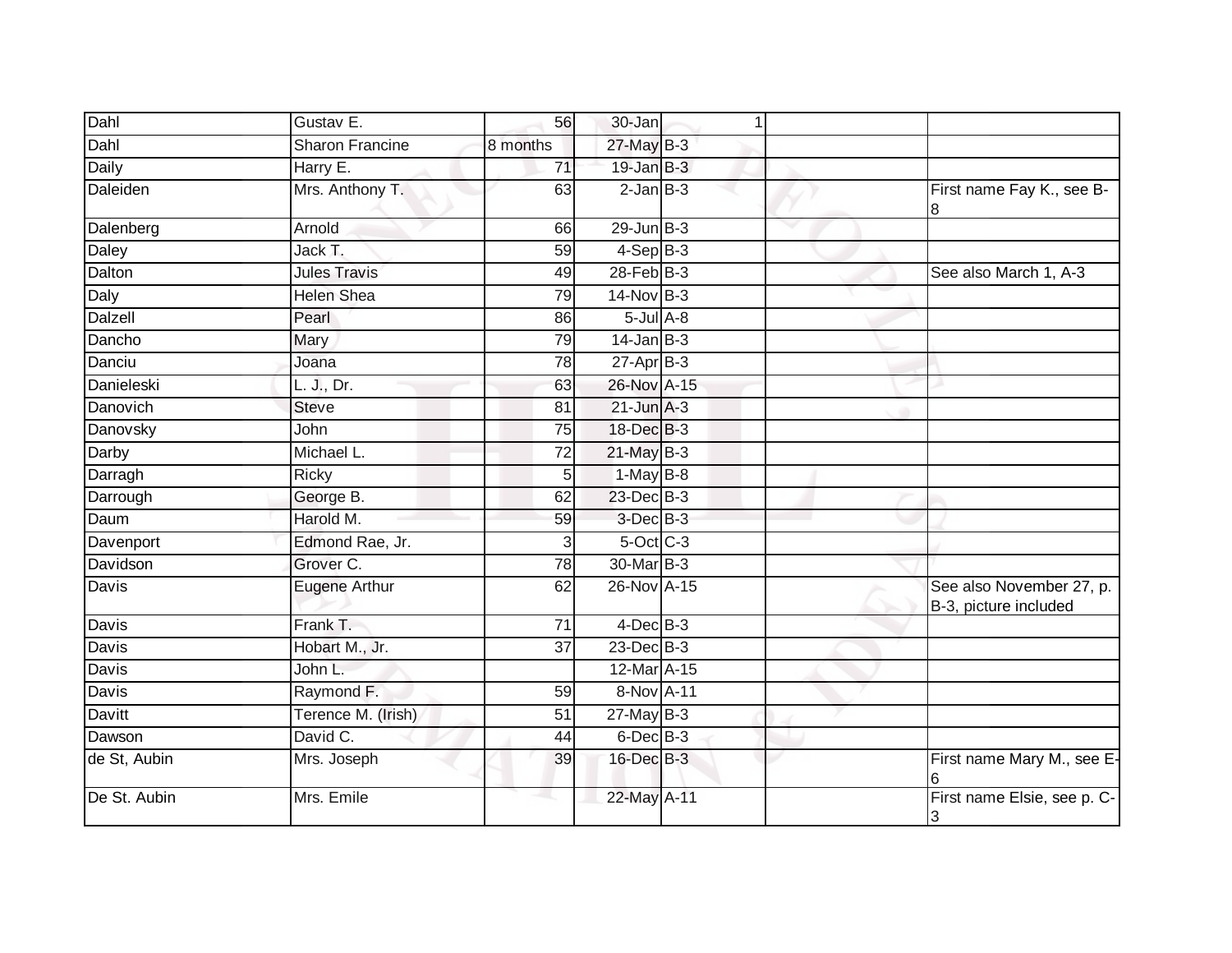| Deasy           | Peter W.               | 71              | $21 - Sep$ $C-3$  |        |                                    |
|-----------------|------------------------|-----------------|-------------------|--------|------------------------------------|
| Debring         | <b>Charles</b>         | $\overline{72}$ | 29-Jan A-13       |        |                                    |
| DeCamp          | Fred F.                | 74              | 25-Sep B-3        |        |                                    |
| Deckard         | Cathy Lynn             | 51/2<br>months  | $6$ -Nov $B-3$    |        |                                    |
| DeGraaf         | Mentje (Minnie)        | 75              | $4-SepB-3$        |        |                                    |
| Delgado         | Mrs. Basilio           | 55              | $4-AprB-3$        |        | First name Maria, see C-<br>14     |
| Delnicki        | Mrs. Charles           | 64              | 14-Mar B-3        |        | First name Lillian, see D-6        |
| DeLong          | Mrs. Robert            | 36              | 20-Apr B-3        |        | First name Stella A., see<br>$C-7$ |
| Demerling       | June                   | 41              | 9-Oct B-3         |        | Middle name Gabor, see<br>$C-6$    |
| <b>DeMirsky</b> | Ben                    | 72              | 18-Oct B-3        |        |                                    |
| <b>DeMure</b>   | Jennie                 | 67              | $12$ -Jun $B-3$   |        |                                    |
| <b>DeMuri</b>   | Anthony                | 66              | 24-Jul B-3        |        |                                    |
| Dent            | Edwin F.               | 87              | 29-Oct B-3        |        |                                    |
| Depka           | Joseph                 | $\overline{72}$ | 23-Aug B-3        |        |                                    |
| <b>DePoutee</b> | Mrs. Rush              | 71              | 8-Jan A-11        |        | First name Agnes, see B-7          |
| <b>D'Errico</b> | Anthony                | 80              | $20$ -Feb $B-3$   |        |                                    |
| Derybowski      | <b>Frances</b>         |                 | 72 February<br>26 | $A-15$ |                                    |
| Dettman         | Bertha L.              | 69              | 24-Sep A-15       |        |                                    |
| <b>DeVore</b>   | Andrew                 | 90              | 13-Dec B-3        |        |                                    |
| <b>DeVore</b>   | Mary Therese           | 12              | $27 - Jun$ $B-3$  |        |                                    |
| <b>DeVries</b>  | Giel                   | 90              | $29-AprB-3$       |        |                                    |
| <b>DeVries</b>  | Johanna                | 65              | $2$ -Jan $B-3$    |        |                                    |
| DeVries         | Mrs. Martin            | 48              | 28-Dec B-3        |        | First name Mildred, see C-<br>6    |
| <b>DeWeese</b>  | <b>William Patrick</b> | 2 months        | 27-May B-3        |        |                                    |
| Dewes           | Jean                   | 32              | 26-Nov A-15       |        |                                    |
| Dewey           | Emma                   | 77              | 13-Mar B-3        |        |                                    |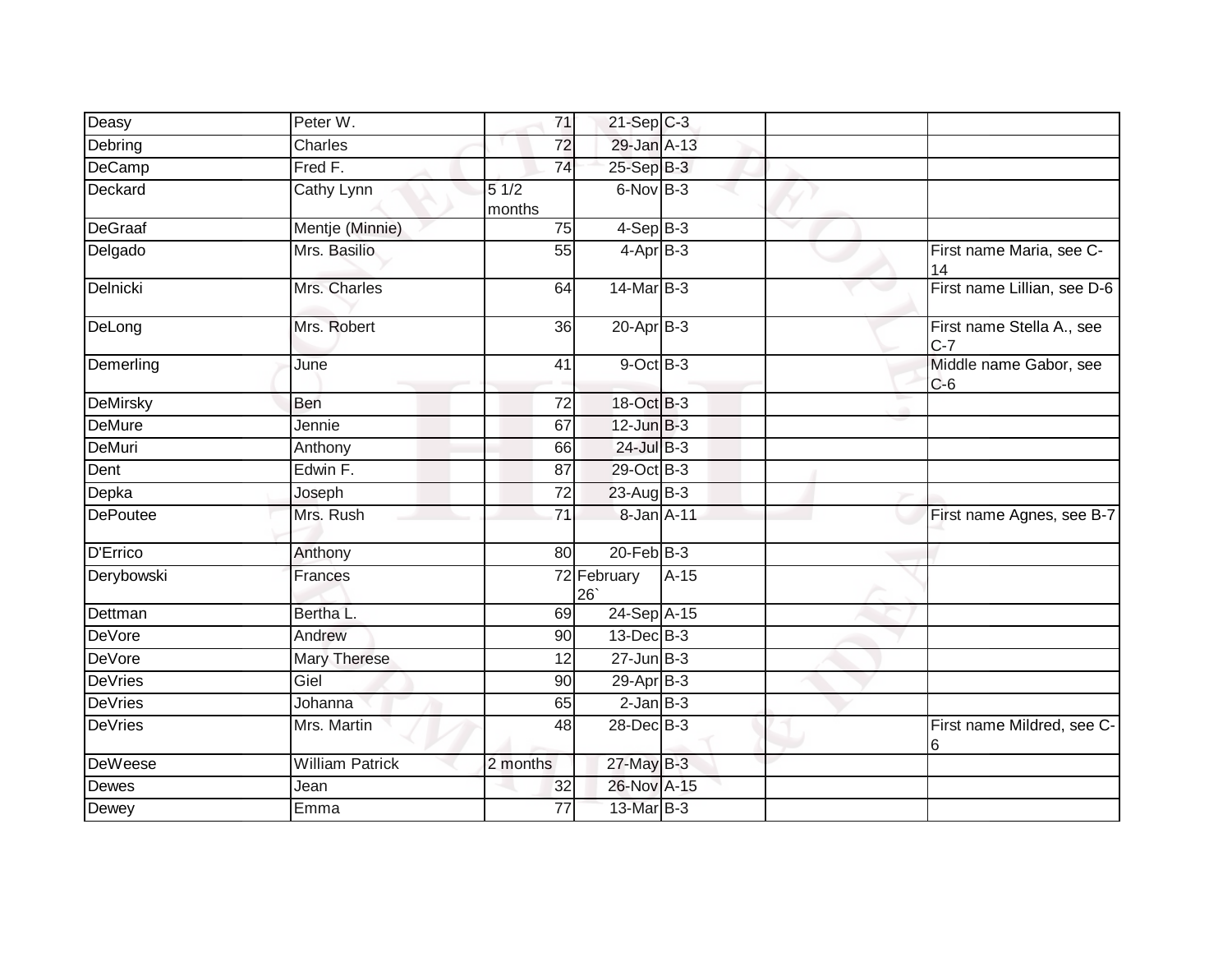| DeWitt          | Mary D.              | 60              | $25$ -Feb $ B-3 $ |              |                                                            |
|-----------------|----------------------|-----------------|-------------------|--------------|------------------------------------------------------------|
| DeYoung         | Jennie               | 95              | $21$ -Dec $C-3$   |              |                                                            |
| Di Loreto       | <b>Matthew</b>       | 79              | 26-Aug B-3        |              |                                                            |
| Di Michele      | <b>Esther Pasqua</b> | 71              | $27$ -Nov $B-3$   |              |                                                            |
| <b>Dickover</b> | <b>Mark Leslie</b>   | 92              | $3$ -Jun $B-3$    |              |                                                            |
| Diehl           | Marjorie Tyleen      | 56              | 28-May B-3        |              |                                                            |
| Dilbo           | Raymond              | 68              | 25-May B-3        |              |                                                            |
| Dill            | Vonley N. (Carter)   | 26              | $23$ -Oct         |              | See also October 24, p. C-<br>3                            |
| <b>Dillon</b>   | <b>Cecil Leland</b>  | 44              | 26-Dec C-10       |              |                                                            |
| <b>Dillon</b>   | Eugene               | 27              | 28-May            | 1            |                                                            |
| <b>Dillon</b>   | Michael J.           | 84              | $9$ -Feb $B$ -3   |              |                                                            |
| <b>Dimas</b>    | John                 | 91              | $17$ -Dec $B-3$   |              |                                                            |
| <b>Dittrich</b> | Alfred C.            | 63              | 25-May B-3        |              |                                                            |
| <b>Ditty</b>    | Laura                | 56              | 16-Aug B-3        |              |                                                            |
| Djenka          | Louis                | 44              | $23$ -Jul $B-3$   |              |                                                            |
| Doan            | Lee E., Sr.          | 63              | $21-Sep$ C-3      |              |                                                            |
| Dobis           | Anthony E., Sr.      | $\overline{77}$ | 26-Jul B-3        |              |                                                            |
| <b>Dobosz</b>   | Bertha F.            | 58              | 28-Mar B-3        |              |                                                            |
| Dobrolecki      | <b>Stella</b>        | 82              | $24$ -Dec $B-3$   |              |                                                            |
| Doedtman        | Cora                 | $\overline{25}$ | 24-Sep            | 1            |                                                            |
| Doherty         | Mrs. Charles         |                 | 15-Jan A-15       |              | First name Catherine, see<br>B-7                           |
| <b>Doll</b>     | Katherine A.         | $\overline{82}$ | $2$ -Jan $B-3$    |              |                                                            |
| Doloszycki      | <b>Anna Alice</b>    | 14              | $12$ -Aug B-3     |              |                                                            |
| Dombrowski      | Dorothy              |                 | 18-Dec B-3        |              | Name also spelled<br>Dabrowski, see December<br>19, p. B-3 |
| Donahower       | Emma                 | 85              | $25-Sep$ B-3      |              |                                                            |
| <b>Doneff</b>   | Anton                | 57              | $27 - Aug$        | $\mathbf{1}$ |                                                            |
| Donley          | Harriet              | 74              | 28-Mar B-3        |              |                                                            |
| Donnaha         | Edward A.            | 59              | 16-Apr A-15       |              |                                                            |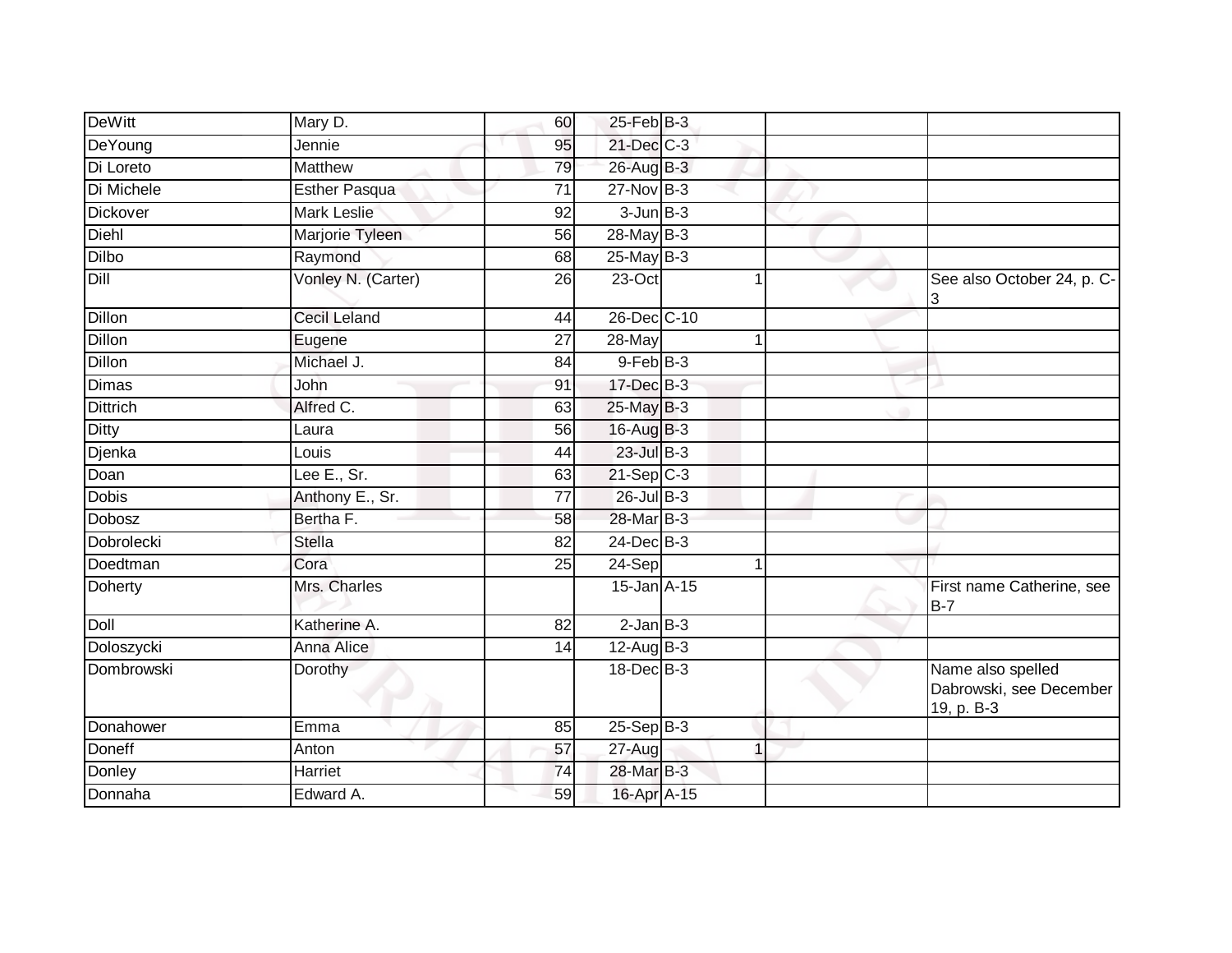| Donnis        | Edward L.           | 62              | 13-Apr B-3       |  | Name also spelled<br>Duszynski                            |
|---------------|---------------------|-----------------|------------------|--|-----------------------------------------------------------|
| Doran         | Allen E.            | 57              | 23-May C-3       |  |                                                           |
| Doran         | Andrew              | 59              | 20-Jul C-3       |  |                                                           |
| Doty          | <b>Scott Andrew</b> | 2 months        | $18$ -Jan $B-3$  |  |                                                           |
| Douglas       | Betha V.            | 85              | 19-Nov A-9       |  |                                                           |
| Downen        | Charles             | 61              | 29-Aug B-3       |  |                                                           |
| Downey        | Rose M.             | 89              | $29$ -Apr $B-3$  |  |                                                           |
| Downey        | Thomas J.           | 50              | 4-Jun            |  | Picture included, see also<br>June 5, p. B-3              |
| Downs         | Olin L.             | $\overline{73}$ | $29$ -May B-3    |  | picture included                                          |
| Drag          | John                |                 | 2-Apr A-15       |  | Name also spelled<br>Dragovich, see April 2, p.<br>$A-15$ |
| Dragan        | Ann                 | 83              | $24$ -Aug B-3    |  |                                                           |
| Dragovich     | John                |                 | 2-Apr A-15       |  | Name also spelled Drag,<br>see April 2, p. A-15           |
| <b>Drake</b>  | Anna                | 73              | $21$ -May $B-3$  |  |                                                           |
| <b>Drapac</b> | Pfc. Donald D.      | 20              | $10$ -Aug $C-3$  |  |                                                           |
| Drinski       | Richard             | 82              | $17 - Jun$ $B-3$ |  |                                                           |
| <b>Drolet</b> | Elvira              | 75              | 21-Aug A-15      |  |                                                           |
| <b>Drozd</b>  | Wojciech (George)   | 72              | $14$ -Jun $B-3$  |  | Name also Wojciech, see<br>$B-3$                          |
| Drury         | Alice               | 75              | $27$ -Mar $B-3$  |  |                                                           |
| Drygalski     | Florian             | 56              | 29-Mar B-3       |  |                                                           |
| <b>Ducret</b> | John                | 12              | 4-Mar            |  | See also March 5, A-15;<br>age given as 15                |
| <b>Dudek</b>  | Peter J.            | 79              | $25-Sep$ B-3     |  |                                                           |
| Dudo          | Mrs. Stephan        | 64              | 27-Feb A-15      |  | First name Winifred, see<br>$B-9$                         |
| <b>Dudzik</b> | Casimir             | 67              | 8-Feb B-3        |  |                                                           |
| <b>Dudzik</b> | John                | 82              | 22-Oct B-3       |  |                                                           |
| <b>Dudzik</b> | Teresa              | 91              | 3-Apr A-15       |  |                                                           |
| <b>Duelke</b> | Dena                |                 | 19-Apr C-3       |  |                                                           |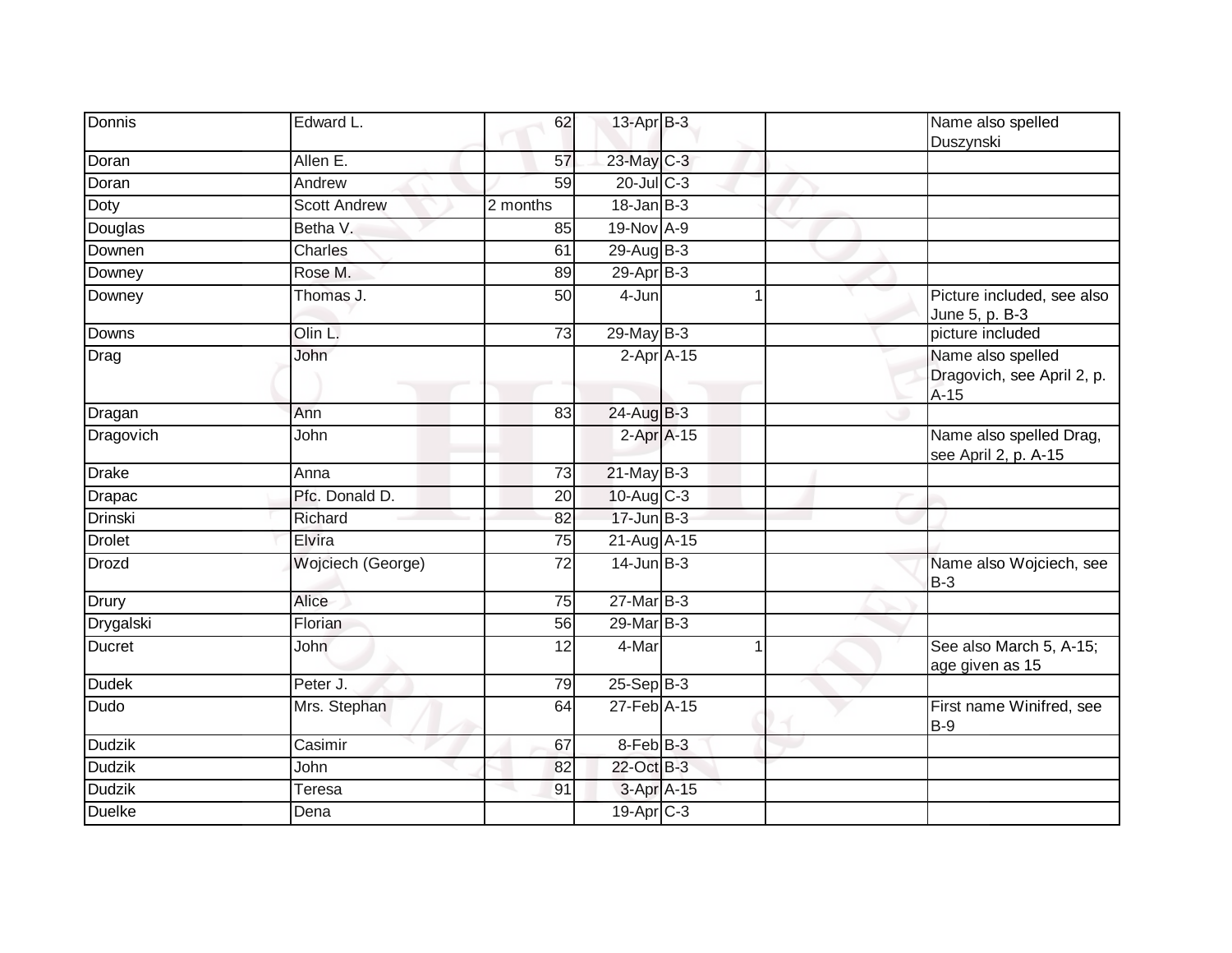| <b>Duffy</b>      | Estelle H.        | 68              | 22-Oct B-3               |   |              |                                   |
|-------------------|-------------------|-----------------|--------------------------|---|--------------|-----------------------------------|
| Dugger            | Lois M.           | 54              | 20-Apr B-3               |   |              |                                   |
| Dujan             | <b>Mary Beth</b>  | 10 months       | 10-Aug C-3               |   |              |                                   |
| Dujan             | Mrs. Thomas       | 55              | $6$ -Jul $C$ -3          |   |              | First name Mary, see D-2          |
|                   |                   |                 | uly 6                    |   |              |                                   |
| Dumbsky           | <b>Nick</b>       | 61              | $13-NovB-3$              |   |              |                                   |
| Dunn              | Dennis G.         | 57              | 20-Aug B-3               |   |              |                                   |
| Dunn              | Samuel            | 58              | $5 - Jun$ $B-3$          |   |              |                                   |
| Dunne             | Edward F.         | 37              | $13$ -Feb $B-3$          |   |              |                                   |
| <b>Durkin</b>     | John A.           | $\overline{57}$ | $18-Apr$ B-3             |   |              |                                   |
| Durkin            | John B.           | 88              | $3$ -Dec $B-3$           |   |              |                                   |
| Dust              | Henry             | 86              | 9-Jan A-15               |   |              |                                   |
| Dust              | <b>Janice Lee</b> | 16 months       | $4$ -May $B-3$           |   |              |                                   |
| Duszynski         | Edward L.         | 62              | 13-Apr <sub>B-3</sub>    |   | رن           | Name also spelled Donnis          |
| <b>Dutka</b>      | Vincent           | 84              | 5-Mar A-15               |   |              |                                   |
| <b>Dutkiewicz</b> | Raymond E.        | 42              | $2$ -Jan $B-3$           |   |              |                                   |
| <b>DuVal</b>      | Lavina M.         | 76              | 13-Dec B-3               |   |              |                                   |
| <b>Dwyer</b>      | Ethel H.          | 66              | 11-Oct A-19              |   |              |                                   |
| Dye               | Eugene M.         | 51              | $23$ -Jul $B-3$          |   |              |                                   |
| Dyer              | James             | $\overline{22}$ | 11-May                   | 1 |              |                                   |
| Dykstra           | Mrs. Nicholas     | 53              | 23-May C-3               |   |              | First name Johanna, see<br>$C-15$ |
| <b>Dzialk</b>     | Margaret          | 62              | $24$ -Apr $B-3$          |   |              |                                   |
| Eartly            | Darren            | 2 months        | $9-MarB-3$               |   |              |                                   |
| Eberle            | Lawrence          | 53              | 27-Dec A-11              |   |              |                                   |
| Eberly            | Ralph M.          | 60              | $6 - \overline{Apr}$ B-3 |   |              |                                   |
| Ebert             | August H.         | 93              | $7-MayB-3$               |   |              |                                   |
| Ebner             | Francis X.        | 77              | $23$ -Nov C-3            |   |              |                                   |
| Eby               | Elizabeth         |                 | $8-AugB-3$               |   | <b>Bauer</b> |                                   |
| Ecklund           | Mrs. Charles      | 51              | $1$ -Jun $B-3$           |   |              |                                   |
| Edwards           | Genevieve         |                 | $22$ -Feb $B-3$          |   |              |                                   |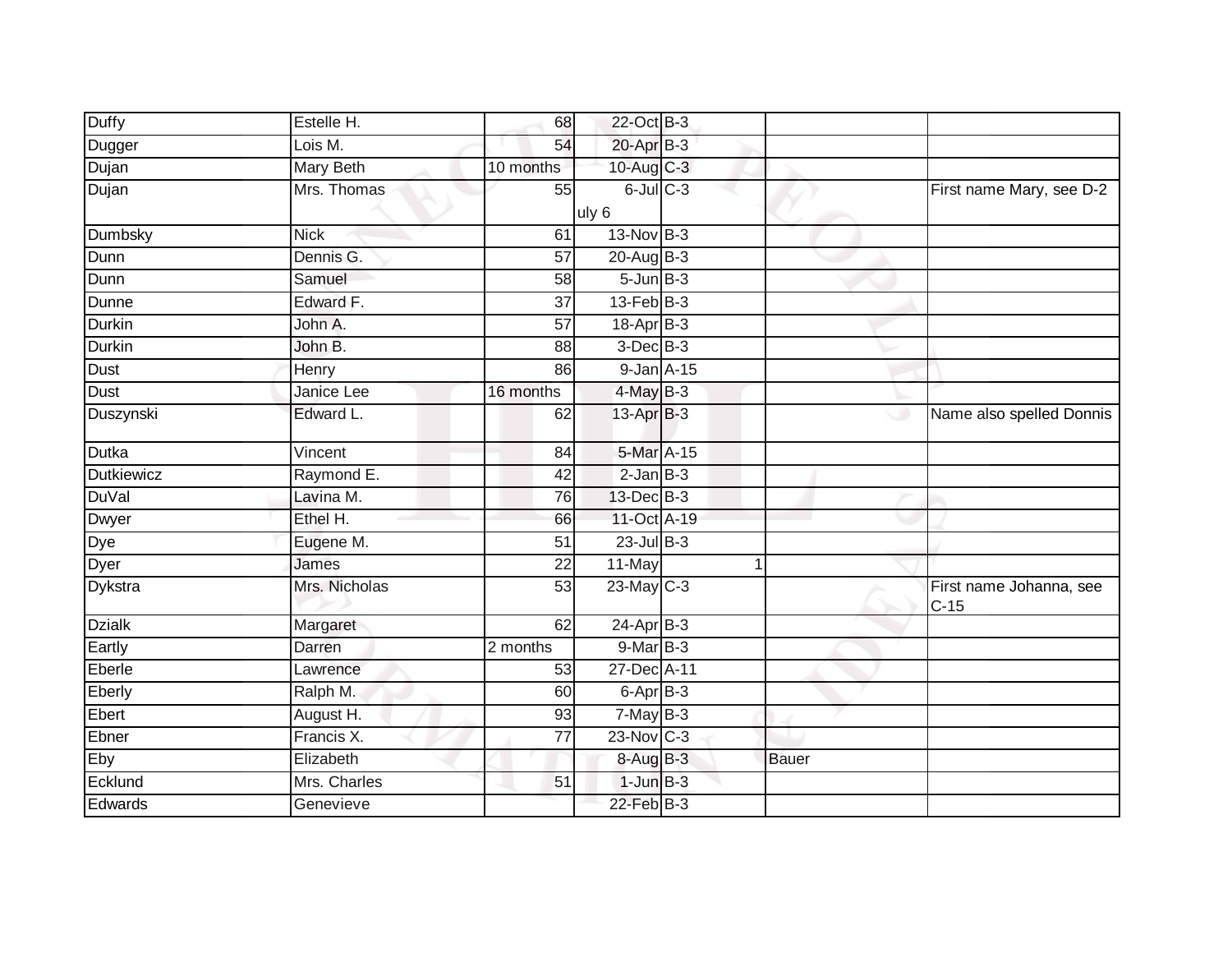| Edwards        | John W.              | 84              | 7-Mar B-3       |             | Name also spelled<br>Edwars, see March 8, p. A-<br>13  |
|----------------|----------------------|-----------------|-----------------|-------------|--------------------------------------------------------|
| Edwars         | John W.              | 83              | 8-Mar A-13      |             | Name also spelled<br>Edwards, see March 7, p.<br>$B-3$ |
| Egbers         | Emilie               | $\overline{73}$ | $7 - Jan$ $B-3$ |             |                                                        |
| Egherman       | Jacob                | 86              | 8-Jan A-11      |             |                                                        |
| Ehart          | Alfred               | $\overline{57}$ | 26-Feb A-15     |             |                                                        |
| Ehlert         | Jeanette             | 79              | 8-Feb B-3       |             |                                                        |
| Ehrenhardt     | Martha               | 70              | $26$ -Jan $B-3$ |             |                                                        |
| Eisminski      | Anna B.              | 67              | 18-Oct B-3      |             |                                                        |
| Eleff          | Lewis                | 45              | 16-Apr          | 1           |                                                        |
| <b>Ellis</b>   | Edgar W.             | $\overline{57}$ | 20-Sep B-3      |             |                                                        |
| <b>Ellis</b>   | John                 | 22              | 14-Aug          | $\mathbf 1$ |                                                        |
| Elster         | Elizabeth            | 80              | 27-Jun B-3      |             |                                                        |
| Elstun         | Mrs. Wesley M.       | $\overline{70}$ | 7-Jan B-3       |             |                                                        |
| Emery          | Louis, Sr.           | 75              | $17 - Dec$ B-3  |             |                                                        |
| Emmett         | <b>Grayce Lowery</b> | 79              | $9$ -Jul $B$ -3 |             |                                                        |
| <b>Emsters</b> | Louise T.            | 53              | $6$ -Jul $C$ -3 |             |                                                        |
| Engyel         | John                 | 52              | $11$ -Dec $B-3$ |             |                                                        |
| Enright        | Josephine            | 66              | 20-Dec B-3      |             |                                                        |
| Enright        | Mrs. John            | 64              | $2-Apr$ A-15    |             | First name Ruth, see B-6                               |
| Ericson        | Mrs. John            | 62              | $1-AprB-3$      |             | First name Emma, see F-<br>6                           |
| Eriks          | Cora                 | 51              | $16$ -Aug $B-3$ |             |                                                        |
| Ernst          | George J.            | $\overline{74}$ | 26-Nov A-15     |             |                                                        |
| Ervin          | Mrs. William         | 64              | 15-Mar B-3      |             | Name also spelled Irvin                                |
| Esparaza       | Frank                | 58              | $23$ -Jan B-3   |             | Name also spelled<br>Esparza, see B-7                  |
| Esparza        | Frank                | 58              | $23$ -Jan B-7   |             | Name also spelled<br>Esparaza, see B-3                 |
| Espinoza       | Nicolas              | 53              | 23-Feb C-3      |             |                                                        |
| Estill         | Addie                | 94              | $25$ -Oct B-3   |             |                                                        |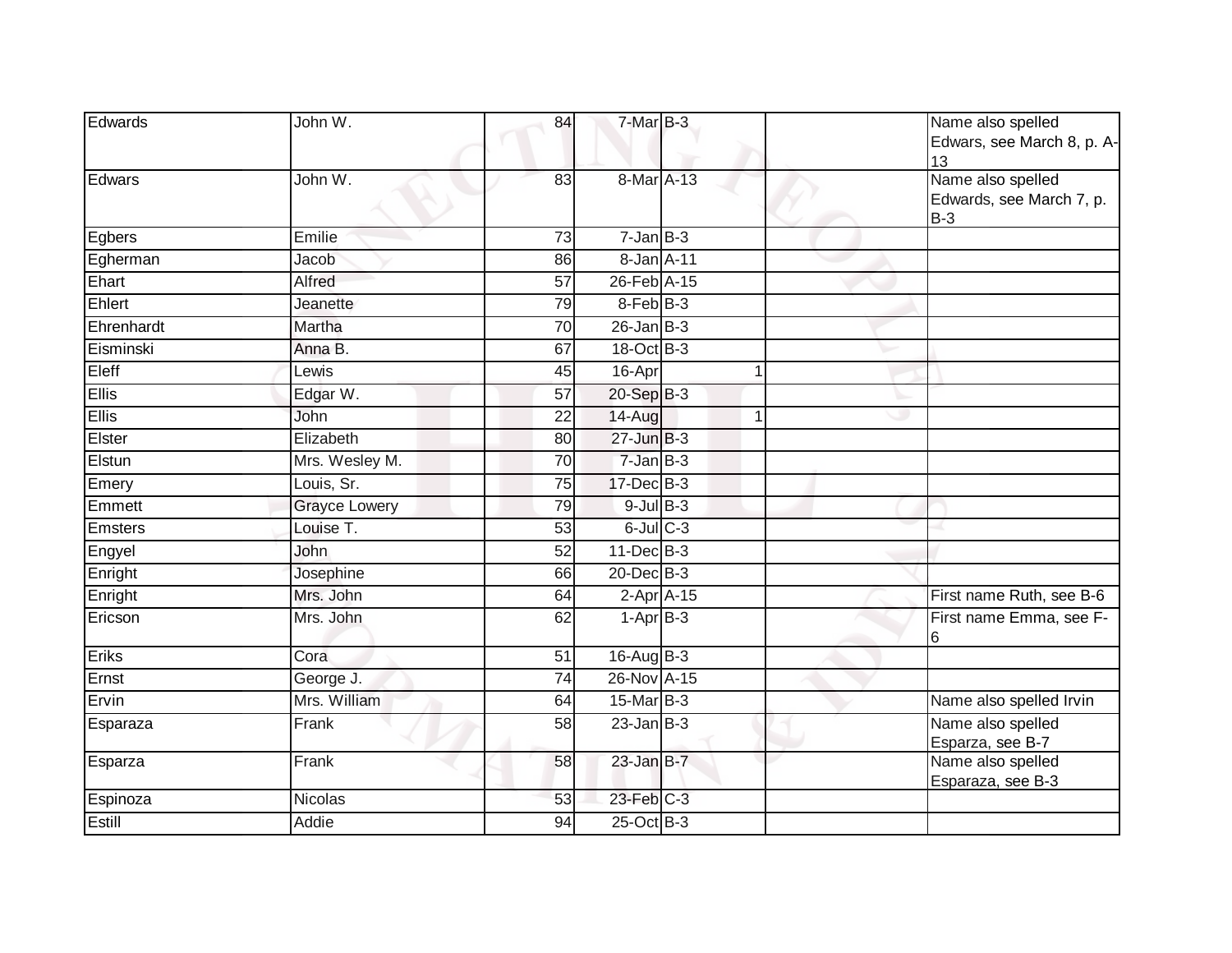|                         | 77              | $17$ -Apr $B-3$       |                                                                    |
|-------------------------|-----------------|-----------------------|--------------------------------------------------------------------|
| Pamela Jean             | 14              | 21-Feb 1, E-4         | Picture included                                                   |
| Forest M.               | 47              | 12-Apr A-15           |                                                                    |
| Chancy (Pete)           | 65              | $25$ -Feb $B-3$       |                                                                    |
| Ralph D.                | $\overline{36}$ | $9$ -May $B-3$        |                                                                    |
| Clifford J.             | 58              | $18$ -Jan $B-3$       |                                                                    |
| Dr. Clayton Chamberlain | 84              | $12$ -Jan B-3         |                                                                    |
| Daniel                  | 72              | 19-Sep B-3            |                                                                    |
| Frances W.              | $\overline{57}$ | 27-Dec A-11           |                                                                    |
| Mayme C.                | 67              | $23$ -May C-3         |                                                                    |
| Carl                    | 85              | $22$ -Jul B-3         |                                                                    |
| Celestino               | 77              | $23$ -Mar $B-3$       |                                                                    |
| Peter                   | 84              | 16-Dec B-3            |                                                                    |
| Dr. A. H.               | 83              | $7-FebB-3$            |                                                                    |
| Attilio (Leo)           | $\overline{71}$ | $14$ -Jun $B-3$       |                                                                    |
| Mrs. Benjamin M.        | 51              | $2$ -Feb $B-3$        | First name Mabel M., see<br>$C-7$                                  |
| John R.                 | 91              | $3$ -Jul $B-3$        |                                                                    |
| Barbara                 | 66              | $6$ -Jun $B-3$        |                                                                    |
| Joseph T.               | 37              | 20-Aug                |                                                                    |
| Mattie E.               | 80              | $14$ -May B-3         |                                                                    |
| John, Sr.               | 69              | $12$ -Nov $B-3$       |                                                                    |
| Meta                    | 76              | $27 - Jun$ B-3        |                                                                    |
| Edward                  | 57              | $23$ -Jan B-3         |                                                                    |
| Fred, Jr.               | 48              | $15$ -Jul $B-3$       |                                                                    |
| Elizabeth               | 83              | $25$ -Feb $B-3$       |                                                                    |
| Margot                  | 24              | 30-Apr B-3            | Also known as Sister Mary<br>Marius; photo of incident<br>included |
| Mary                    | 80              | 23-Nov C-3            |                                                                    |
| Joseph                  | 78              | $20$ -Apr $B-3$       |                                                                    |
| Louis J.                | 19              | 10-Apr <sub>B-3</sub> |                                                                    |
|                         | Mayme           |                       |                                                                    |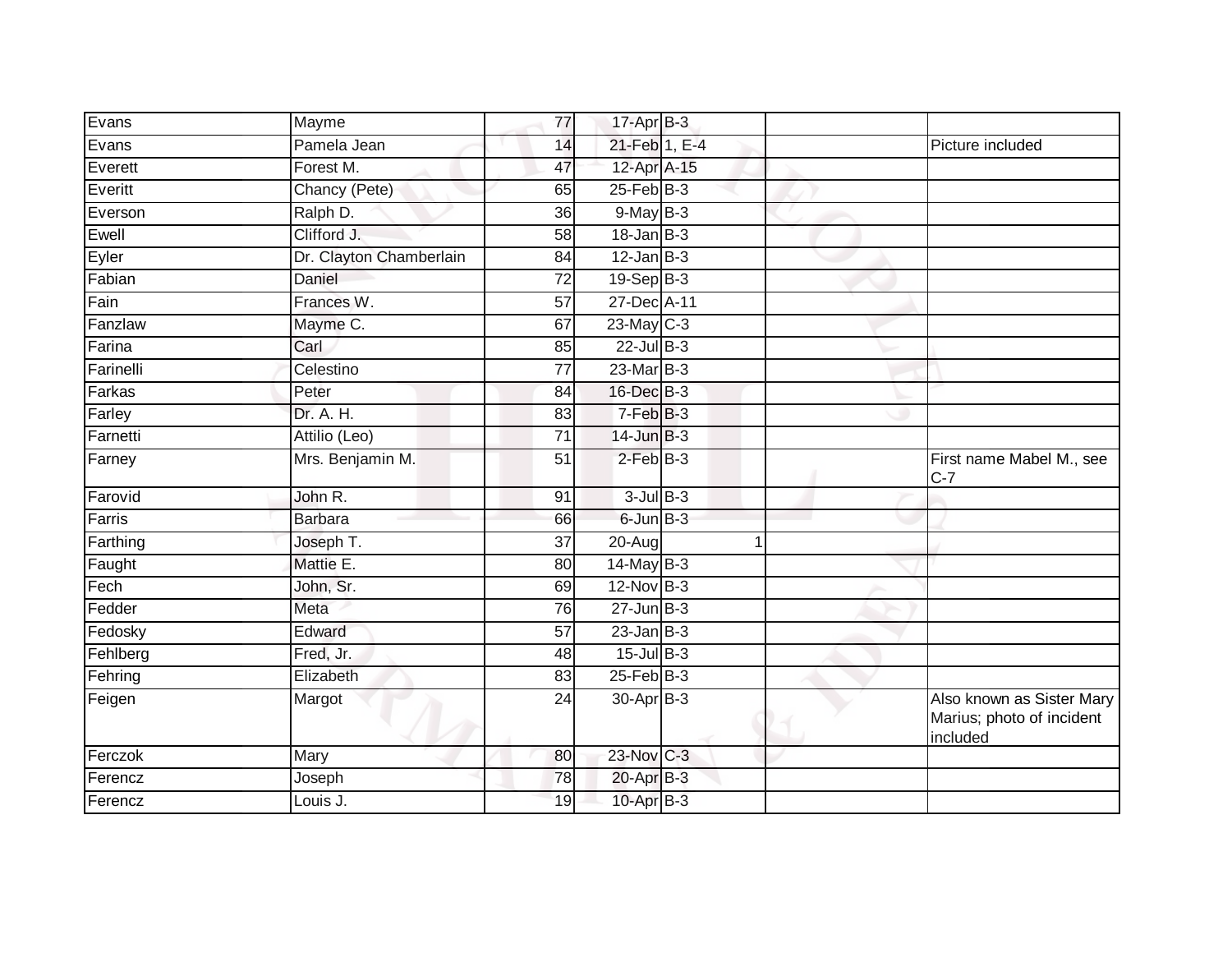| Ferguson      | Mrs. James          | 78              | 23-May C-3            |       |      | First name Ona, see C-15          |
|---------------|---------------------|-----------------|-----------------------|-------|------|-----------------------------------|
| Ferguson      | Robert M.           |                 | 6-Apr B-3             |       |      |                                   |
| Fernandez     | Antonio             | $\overline{34}$ | $21$ -May             |       |      | See also May 22, p. A-11          |
| Fernandez     | Antonio             | 33              | 22-May A-11           |       |      |                                   |
| Fernandez     | Joseph              | 70              | $28 - Jun$ B-3        |       |      |                                   |
| Fetterhoff    | John H.             |                 | $29$ -Jun $B-3$       |       |      |                                   |
| Fiala         | Frank               | 87              | 30-Apr <sub>B-3</sub> |       |      |                                   |
| Ficht         | Paul                | 66              | $16$ -Dec $B-3$       |       |      |                                   |
| Fiedorowicz   | Josephine           | 75              | $16$ -Feb $ B-3 $     |       |      |                                   |
| Fiegle        | Mrs. Paul           | 65              | $11$ -Jun $B-3$       |       |      | First name Margaret, see<br>$B-3$ |
| Fields        | <b>James Edward</b> | $\overline{12}$ | 15-Aug D-3            |       |      |                                   |
| Figgan        | Leroy               | 58              | $12$ -Jun $B-3$       |       |      |                                   |
| Filipek       | Simon               | 75              | 25-Jun A-11           |       |      |                                   |
| Filser        | Mary                | 88              | 29-Mar B-3            |       |      |                                   |
| Finks         | Myrtle              | 76              | $23$ -Jul B-3         |       |      |                                   |
| Fischer       | August              | 83              | 9-Oct B-3             |       |      |                                   |
| Fischer       | Mary                | 66              | $28$ -Jan B-3         |       |      |                                   |
| Fishman       | Allen W.            | 55              | $2$ -Jan $B-3$        |       |      |                                   |
| Fizer         | Ann                 | 52              | $4-Sep B-3$           |       |      |                                   |
| Flannery      | James C.            | 64              | $5$ -Jul $A$ -8       |       |      |                                   |
| Fleischman    | Mary B.             | 71              | $7-MayB-3$            |       |      |                                   |
| Fleishbein    | Jennings A.         | 65              | $2-Apr$ A-15          |       |      |                                   |
| Fleishman     | Joseph C.           | $\overline{37}$ | $27$ -Apr $B-3$       |       |      |                                   |
| Fleming       | Wanda (Amanda)      |                 | 68 July 20            | $C-3$ |      |                                   |
| Flesher       | Damon P.            | 46              | $28-Nov$ B-3          |       |      |                                   |
| <b>Flores</b> | Ramon               | 59              | 13-Aug A-15           |       |      |                                   |
| Florys        | John                | 45              | 5-Dec C-3             |       |      | See also December 7, p.<br>$C-3$  |
| Fodor         | <b>Bettie</b>       |                 | 33 Aprill 20          | $B-3$ | Boor |                                   |
| Fogg          | Elizabeth H.        | 84              | $13-AprB-3$           |       |      |                                   |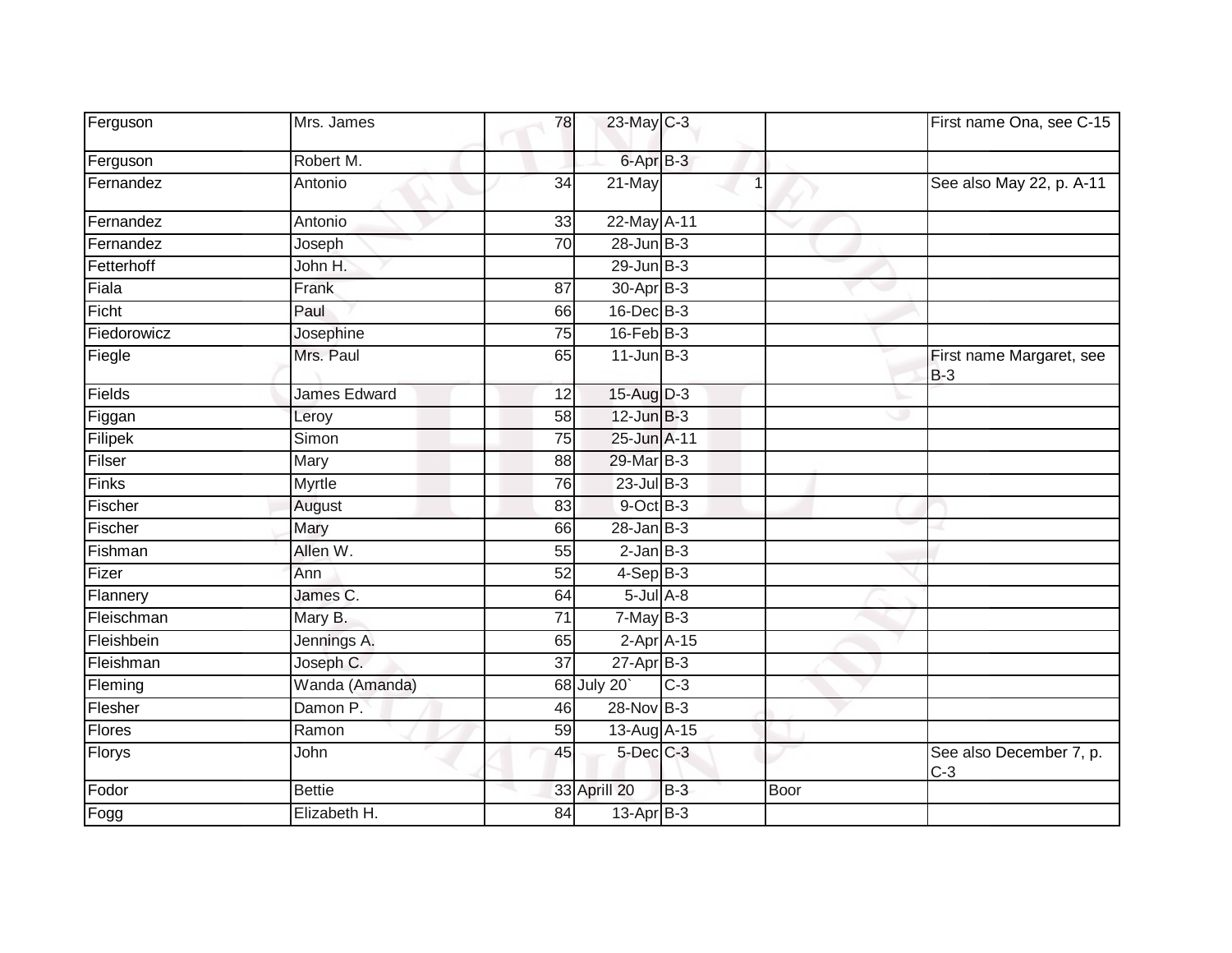| Foley             | <b>Blythe Patrice</b> | $\overline{7}$  | 18-May B-3        |                |                                                                      |
|-------------------|-----------------------|-----------------|-------------------|----------------|----------------------------------------------------------------------|
| Forbes            | Alex                  | 80              | 11-May B-3        |                |                                                                      |
| Ford              | Charles L.            | 42              | $16$ -Feb $B-3$   |                |                                                                      |
| Foster            | Arthur R.             | 63              | $28$ -Feb $ B-3 $ |                |                                                                      |
| Foster            | Thad                  | 73              | $19$ -Jul B-3     |                |                                                                      |
| Fowler            | Helen                 | 86              | 30-Nov C-3        |                |                                                                      |
| $\overline{F}$ ox | James D.              | $\overline{23}$ | 9-Dec             |                | Picture included; see also<br>December 10, p. B-3                    |
| Fox               | John V.               | 51              | $7-FebB-3$        |                |                                                                      |
| Francis           | Charles (Jack)        | 49              | 29-May B-3        |                |                                                                      |
| Francis           | Ronald D.             | 17              | $2$ -Dec $B-3$    |                |                                                                      |
| Frank             | Arthur A.             | 64              | $13$ -Apr $B-3$   |                |                                                                      |
| Frank             | William H.            | 68              | 26-Nov A-15       |                |                                                                      |
| Frasunek          | Albert                | 79              | $9-AprB-3$        |                |                                                                      |
| Fredley           | Estella               | 72              | 26-Mar A-15       |                |                                                                      |
| Freeman           | Forrest               | 61              | 31-May B-3        |                |                                                                      |
| Freeman           | Wayne                 | 58              | 15-Nov            | $\overline{1}$ | First name Chester, see<br>also November 16, p. C-3                  |
| Frese             | Eva                   | 76              | $1-MayB-3$        |                |                                                                      |
| Frost             | Jack B.               | 58              | $12 -$ Jul        |                | Picture included                                                     |
| Fryman            | Robert H.             | $\overline{75}$ | $30 - Sep$ B-3    |                |                                                                      |
| Fuller            | Clarence W.           | 81              | 30-Mar B-3        |                |                                                                      |
| Fussenegger       | August R., Msgr.      |                 | $8$ -Jun $B-3$    |                |                                                                      |
| Futschick         | Marie                 | 89              | 28-Dec B-3        |                | Name also spelled<br>Futzchick, see December<br>27, p. B-3           |
| Futzchick         | Marie                 | 89              | 27-Dec A-11       |                | Name also spelled<br>Futschick, see December<br>28, p. B-3           |
| Gaal              | Alex, Sr.             | 74              | 19-Dec B-3        |                |                                                                      |
| Gaber             | <b>Gerald Alex</b>    | 19              | 25-Jan 1, B-3     |                | Picture of individual and<br>scene included, also Jan.<br>26, p. B-3 |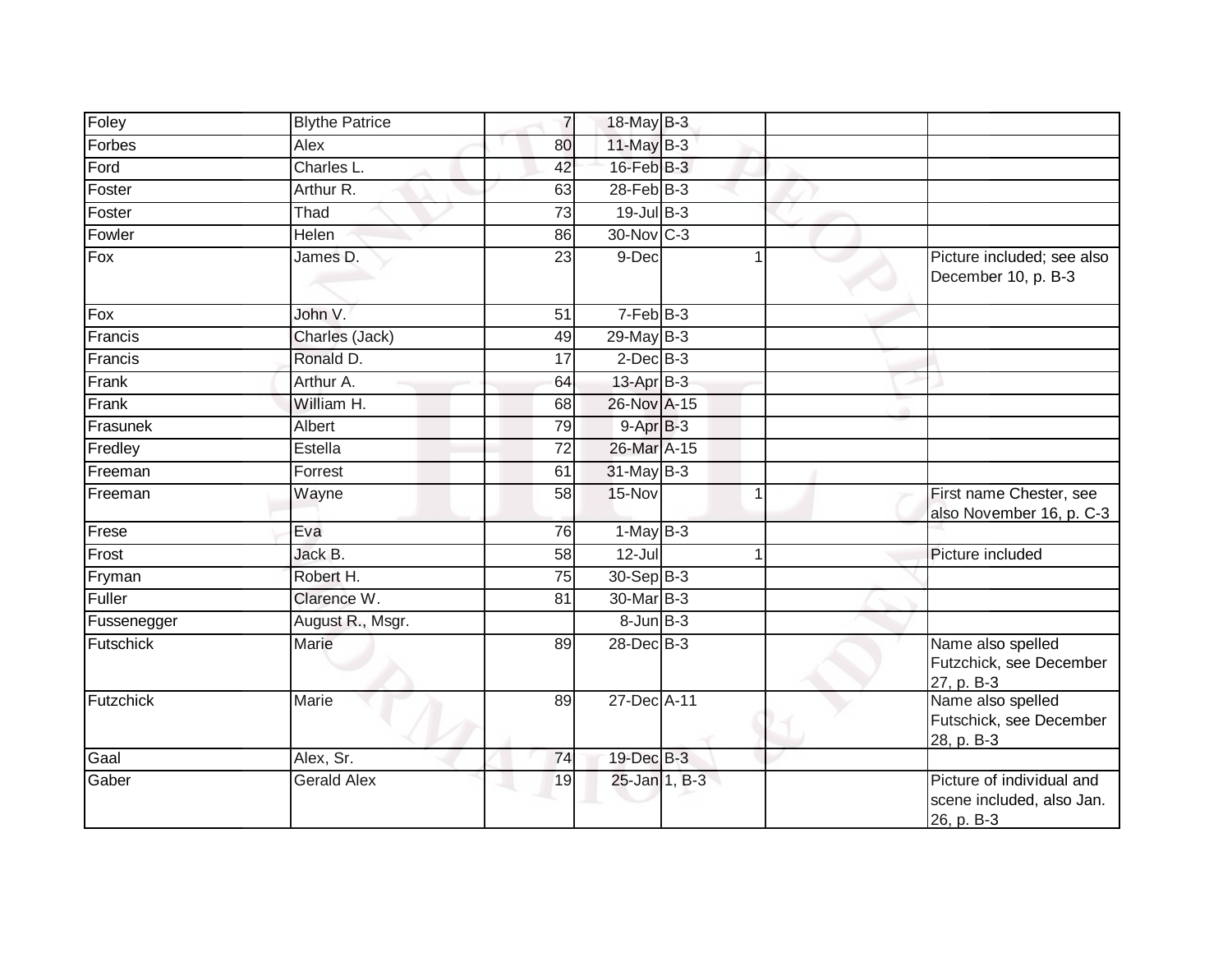| Gaddis     | Henry               | 45              | 20-Mar A-15               |  |                                                           |
|------------|---------------------|-----------------|---------------------------|--|-----------------------------------------------------------|
| Gaither    | Maureen             | 28              | $21$ -Feb $D-3$           |  |                                                           |
| Gajewski   | Thomas, Sr.         | 52              | 24-Oct C-3                |  |                                                           |
| Galbreath  | Lee W.              | 83              | $16$ -Feb $B$ -3          |  |                                                           |
| Gallagher  | Gary Lee            | 9               | $6$ -May $B-3$            |  |                                                           |
| Gallik     | Paul                | 87              | $14$ -Jan $B-3$           |  |                                                           |
| Gannon     | Timothy             | $\overline{13}$ | $12-Auq$                  |  |                                                           |
| Gantenbein | Mrs. Forrest E.     | 62              | 5-Feb A-15                |  | First name Gladys, see B-<br>3                            |
| Gapszewicz | Karoline            | 77              | $2-SepB-3$                |  |                                                           |
| Garcia     | Aurelio             | 55              | $10$ -Jan $B-3$           |  |                                                           |
| Gard       | Elizabeth           | 83              | $13-Sep B-3$              |  |                                                           |
| Gardner    | E. J.               | 80              | 22-May A-11               |  |                                                           |
| Gardner    | Frieda              | 69              | $20$ -Aug $B-3$           |  |                                                           |
| Gardner    | Josephine L.        |                 | $24$ -Jul B-3             |  |                                                           |
| Garnow     | Henry               | 82              | 23-Feb C-3                |  |                                                           |
| Gasperek   | Mike                | 76              | $15$ -Mar $ B-3 $         |  | Name also spelled<br>Kasper, March 15, B-3                |
| Gassner    | Mrs. John           | 47              | $24$ -Jun $B-3$           |  | First name Mary, see D-6                                  |
| Gavel      | Mrs. Stanley        | 50              | 8-Mar A-13                |  | First name Rosella Helen,<br>see D-3                      |
| Gavenas    | <b>Felix Thomas</b> | $\overline{72}$ | 16-Oct B-3                |  |                                                           |
| Gavura     | Joseph, Jr.         | 42              | $7-MayB-3$                |  |                                                           |
| Gavura     | Joseph, Sr.         | 75              | 24-Oct C-3                |  |                                                           |
| Gayden     | George              | 55              | $\overline{24}$ -May A-15 |  | Name also spelled<br>Gaydon, see May 24, p. C-<br>9       |
| Gaydon     | George              | 55              | 24-May C-9                |  | Name also spelled<br>Gayden, see May 24, p.A-<br>15       |
| Gazbik     | Elizabeth           | 85              | 5-Feb A-15                |  | Name also spelled<br>Gazdik, see February 6, p.<br>$A-15$ |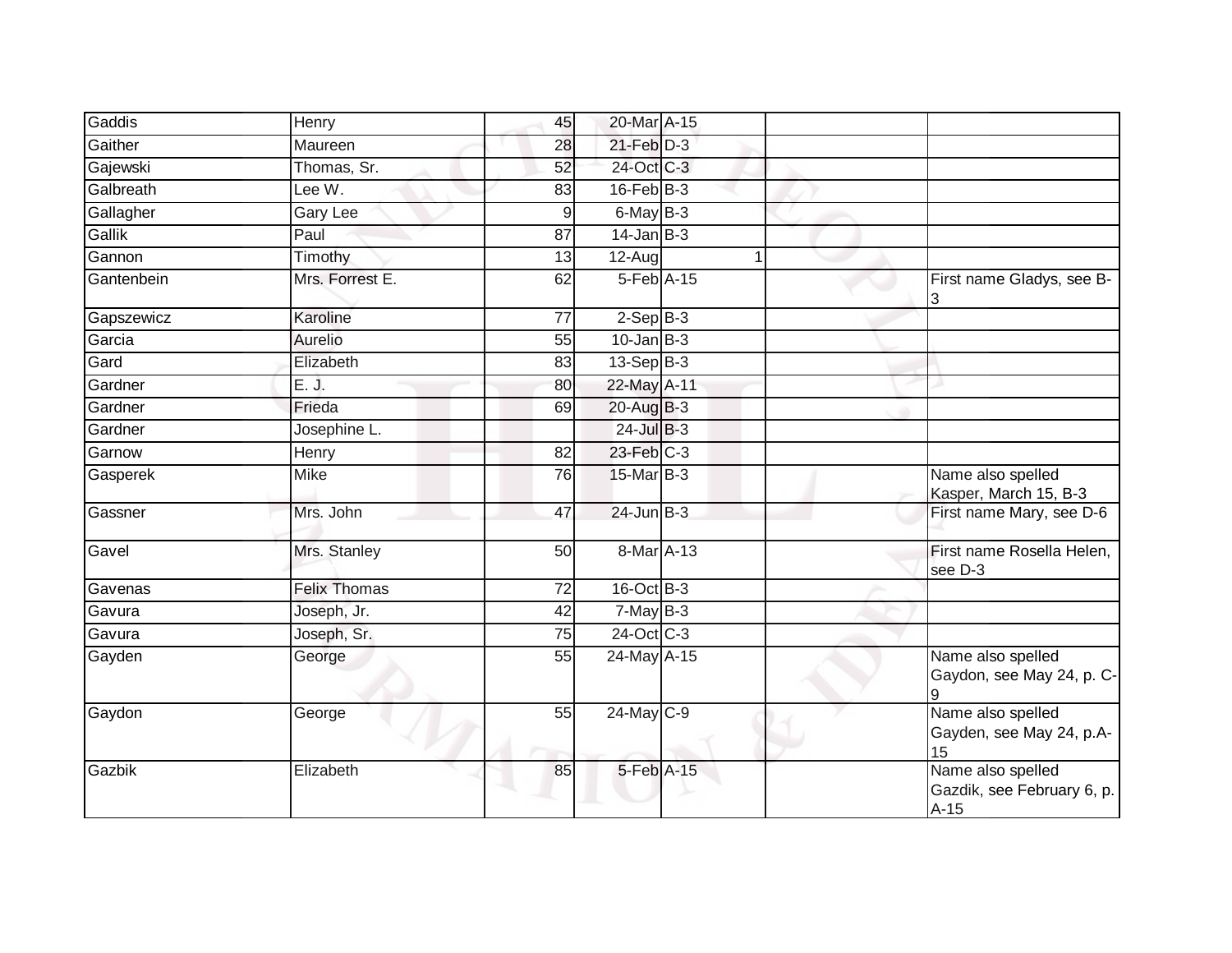|                                                           | Name also spelled<br>Gazbik, see February 5, p.<br>$A-15$ |
|-----------------------------------------------------------|-----------------------------------------------------------|
| $13$ -Jul $C-3$<br>Gebhard<br>78<br>Anna                  |                                                           |
| $26$ -Jul B-3<br><b>Mathias</b><br>Gemmel<br>80           |                                                           |
| $24-AprB-3$<br>Michael<br>Genovese<br>52                  | Picture included                                          |
| Russell J.<br>Gentner<br>40<br>17-Dec                     |                                                           |
| $18$ -Feb $ B-3 $<br>Ralph B.<br>Gentry<br>65             |                                                           |
| Gerdel<br>27-Dec A-11<br>Wesley A.<br>38                  |                                                           |
| $1$ -Jul $B-3$<br>Gescheidler<br>Fred J.<br>68            |                                                           |
| 30-Sep B-3<br>Ghicosan<br>Achim (Jim)<br>74               |                                                           |
| $14$ -Dec $C-3$<br>Gibbons<br>Robert F.<br>42             |                                                           |
| $17 - Jun$ B-3<br>Gibbs<br>$\overline{38}$<br>Ward        |                                                           |
| $2-MarB-3$<br>Gibson<br>58<br>E. Lacey                    |                                                           |
| Gick<br>David<br>11-Mar<br>18<br>$\mathbf{1}$             |                                                           |
| 15-Jan A-15<br>Gilbert<br>Mrs. George<br>36               | First name Anne G., see B-                                |
| 28-Nov B-3<br>Gill<br>Mary<br>69                          |                                                           |
| Gillard<br>Frank E.<br>19-Jun B-3<br>56                   |                                                           |
| $23$ -Feb $C-3$<br>Gillespie<br>Mrs. Willie<br>74         |                                                           |
| Gilson<br>William C.<br>17-Dec B-3<br>59                  |                                                           |
| 23-Oct B-3<br>Gish<br>Bert<br>$\overline{55}$             |                                                           |
| $12$ -Aug B-3<br>Gislason<br><b>Flavia Beatrice</b><br>54 |                                                           |
| 29-Jan A-13<br>Glass<br>$\overline{72}$<br>Omer           |                                                           |
| $24 - Jun$ $B-3$<br>G. L.<br>Gleason<br>78                |                                                           |
| Arthur R.<br>14-Dec C-3<br>Glende<br>62                   |                                                           |
| $26$ -Jul $B-3$<br>Glendowne<br>41<br>Eugene              |                                                           |
| Earl R.<br>8-Aug B-3<br>Glenn<br>75                       |                                                           |
| $9-Nov$ C-3<br>Glenn<br>Eva<br>79                         |                                                           |
| $6$ -Jul $C$ -3<br>William<br>Glock<br>84                 |                                                           |
| $2$ -Feb $B-3$<br>Glogowski<br>Mrs. Walter<br>81          | First name Anastasia<br>(Barkowski), see C-7)             |
| Goins<br>11-May<br>James L.<br>24                         |                                                           |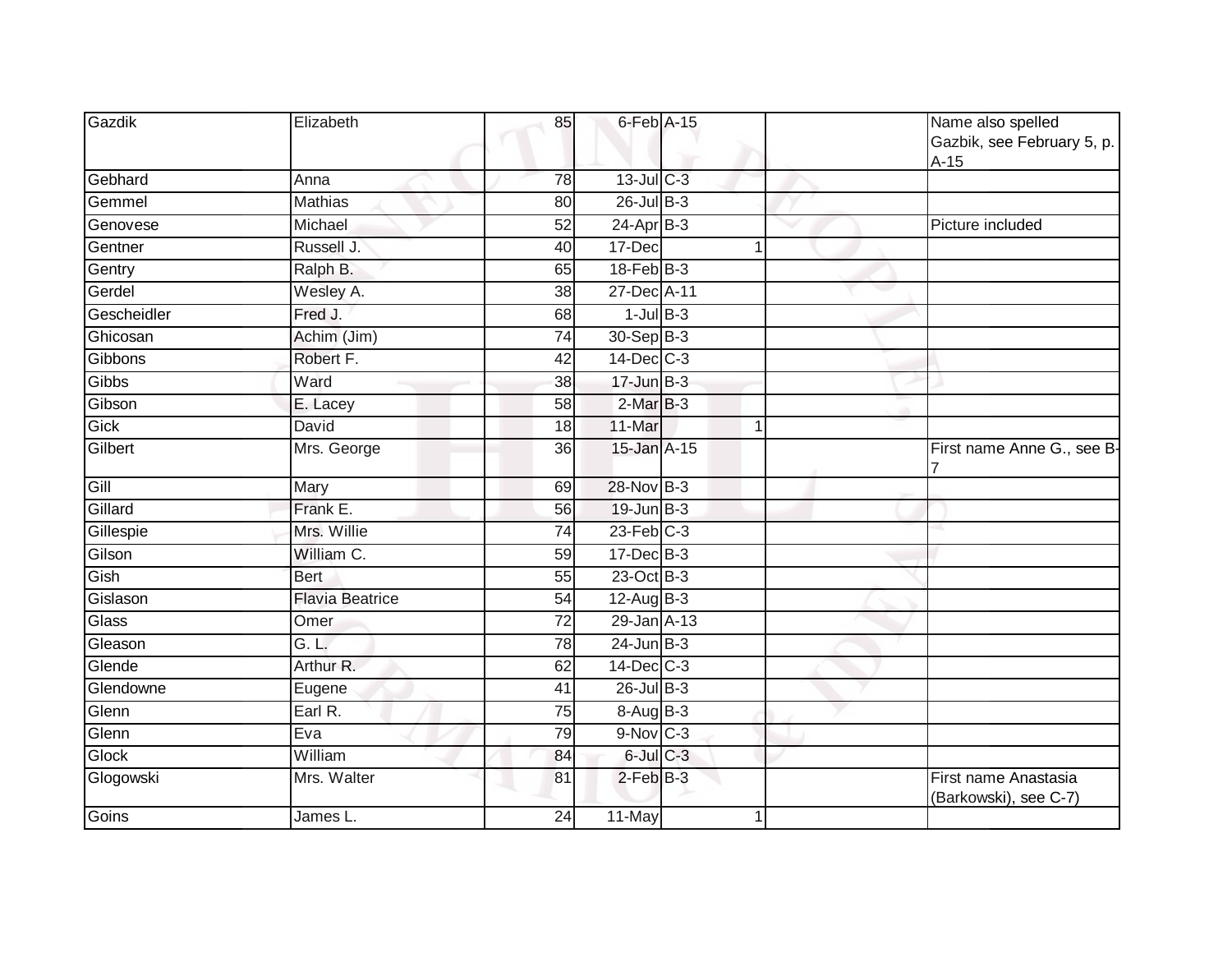| Goldsmith    | <b>Max</b>          | 62              | 16-Sep               | $\blacktriangleleft$ | Picture included                           |
|--------------|---------------------|-----------------|----------------------|----------------------|--------------------------------------------|
| Goldstein    | Lewin L.            | 55              | 5-Apr <sub>C-3</sub> |                      | Picture included                           |
| Golec        | Mary                | 90              | $21$ -May B-3        |                      |                                            |
| Golubiewski  | <b>Bernard</b>      | 53              | $1-Nov$ B-3          |                      |                                            |
| Golubiewski  | Mrs. Waclaw         | 79              | $1-AprB-3$           |                      | First name Helen, see F-6                  |
| Gomez        | Louis               | $\overline{73}$ | $14$ -Dec $C-3$      |                      |                                            |
| Gonsiorowski | Mrs. Wallace        | 53              | 29-Jan A-13          |                      | First name Anna (nee<br>Sieracki), see B-5 |
| Gonzales     | Caroline            | 46              | 27-Feb A-15          |                      | First name also spelled<br>Carolina        |
| Gonzales     | Louis <sub>O.</sub> |                 | $14$ -Jun $B-3$      |                      |                                            |
| Gonzales     | Maria Anjela        |                 | 12-Nov B-3           |                      |                                            |
| Gonzalez     | Antonia             | $\overline{27}$ | $27$ -Jul B-3        |                      |                                            |
| Good         | Ruby                | 57              | 30-Sep B-3           |                      |                                            |
| Goodfriend   | Abraham             | 90              | 13-Mar B-3           |                      |                                            |
| Goodin       | <b>Ethel May</b>    | 55              | 18-Sep B-3           |                      |                                            |
| Goodlander   | Mrs. John E.        | 64              | 16-Jul B-3           |                      | First name Zoa C., see p.<br>$B-8$         |
| Gootee       | Patsy Ann           | 12              | 23-Dec B-3           |                      |                                            |
| Gordan       | Michael             | 75              | 23-Oct B-3           |                      |                                            |
| Gordon       | Edith I.            | 88              | 25-Jun A-11          |                      |                                            |
| Gordon       | Edward              | 62              | 25-Oct B-3           |                      |                                            |
| Gorman       | John L., Sr.        | 66              | 12-Mar A-15          |                      |                                            |
| Gorrell      | <b>Gary Lynn</b>    |                 | $28 - Jun$           |                      | Picture of incident<br>included            |
| Gorrell      | Peggy Jean          | 15              | 28-Jun               |                      | Picture of incident<br>included            |
| Gorrell      | Ronald              | 10              | 28-Jun               |                      | Picture of incident<br>included            |
| Goss         | Mrs. Fred           | 59              | $17$ -Apr $B-3$      |                      | First name Emma F., see<br>$B-8$           |
| Gottfried    | Alice               | 77              | $29$ -Jul B-3        |                      |                                            |
| Gould        | Jay                 | 43              | $9$ -Mar $B-3$       |                      |                                            |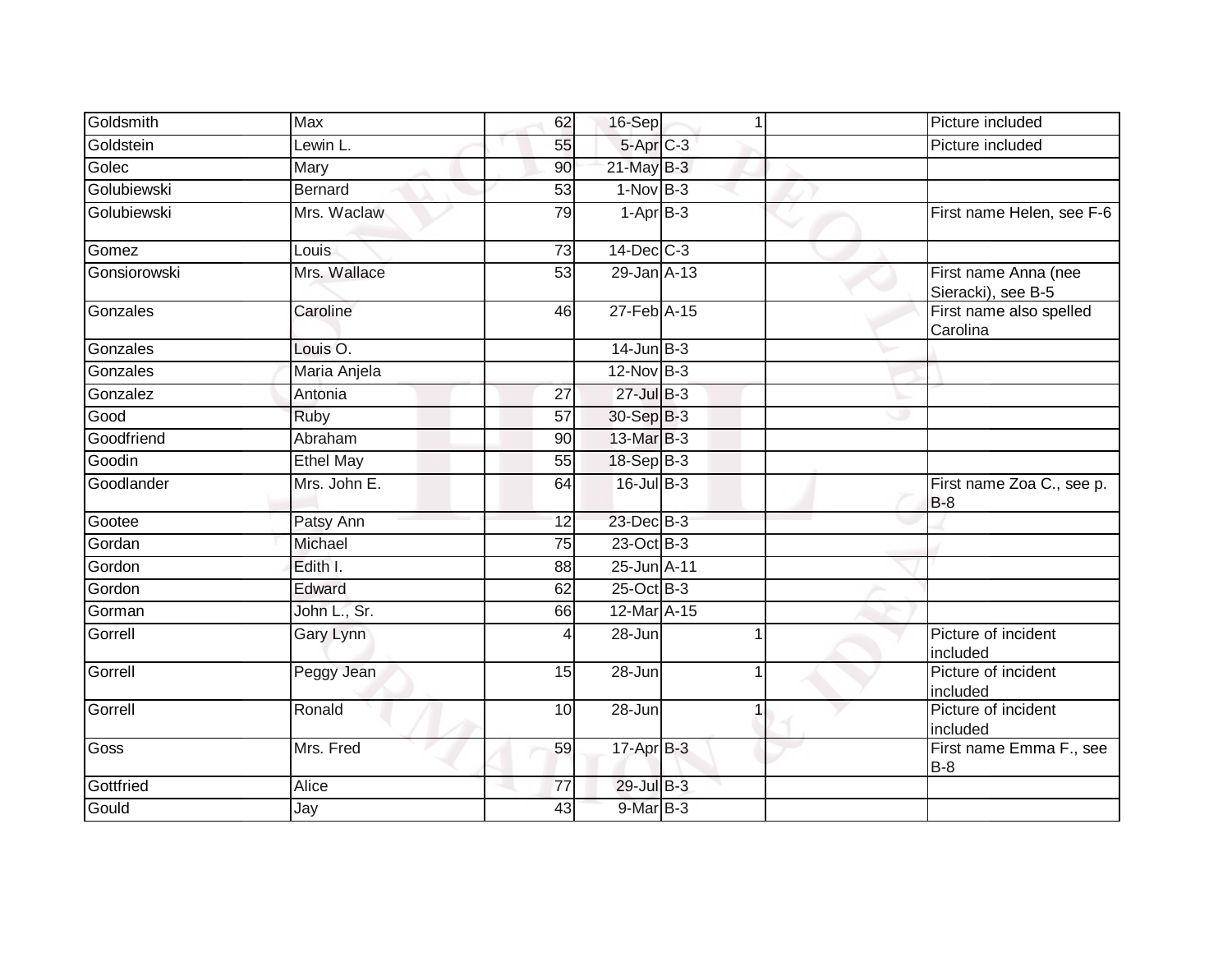| Gouros    | Peter                  | 74              | 17-May B-3            |   |                                    |
|-----------|------------------------|-----------------|-----------------------|---|------------------------------------|
| Govert    | Elizabeth C.           | 76              | $2$ -Jan $B-3$        |   |                                    |
| Goysich   | David L.               | $\overline{4}$  | 25-Jun A-11           |   |                                    |
| Gozdecki  | Mrs. Stanley           | 67              | $15$ -Mar $B-3$       |   | First name Mary L., see D-<br>4    |
| Grabos    | Max                    | 71              | 12-Feb A-13           |   |                                    |
| Gracz     | Glenn Adam             | 11/2            | $21$ -May             | 1 |                                    |
| Graczyk   | Andrew L.              | 58              | $17-AprB-3$           |   |                                    |
| Gradek    | Agnes                  | 68              | $10-Sep$ B-3          |   |                                    |
| Graham    | Harry A.               | 51              | $21-Nov$ B-3          |   |                                    |
| Gralak    | Stanley S.             | 73              | $11-Apr$ B-3          |   |                                    |
| Granack   | Anna                   | 69              | 30-Sep B-3            |   |                                    |
| Granger   | Marcus Leroy (Roy)     | 72              | 19-Oct C-3            |   |                                    |
| Grant     | Florence               | 81              | 29-Apr <sup>B-3</sup> |   |                                    |
| Grant     | Mrs. Thomas            | 68              | $6$ -Jul $C$ -3       |   | First name Josephine, see<br>$D-2$ |
| Graubman  | Otto                   | 68              | $18-SepB-3$           |   |                                    |
| Graves    | Richard (Papa Richard) | 71              | 9-Apr B-3             |   |                                    |
| Gray      | Ronald                 | 15              | 3-Oct B-3             |   |                                    |
| Grcich    | Stephen                |                 | $24$ -Jul $B-3$       |   |                                    |
| Greatrix  | Pearl, Brigadier       | 65              | $3-May$ B-3           |   |                                    |
| Grebelis  | <b>Tillie</b>          | 73              | $1$ -Jul $B-3$        |   |                                    |
| Green     | Alvin B.               | 78              | $6 - Apr$ $B-3$       |   |                                    |
| Green     | Mathilda S.            | 86              | 26-Nov A-15           |   |                                    |
| Green     | Mrs. Alvin, Sr.        | 73              | $7-Feb$ B-3           |   | First name Martha, see D-<br>6     |
| Greene    | John Carl              | 21              | 7-Mar                 | 1 |                                    |
| Greenis   | William                | 79              | 30-Mar B-3            |   |                                    |
| Greenland | Victor E.              | 56              | 5-Feb A-15            |   |                                    |
| Greenlee  | Mamie                  | 64              | 20-Sep B-3            |   |                                    |
| Greenwald | Christine C.           | 85              | 29-Jan A-13           |   |                                    |
| Gregor    | <b>Jack</b>            | 30              | 9-Oct B-3             |   |                                    |
| Gregory   | Donald L.              | $\overline{27}$ | 27-Aug B-3            |   |                                    |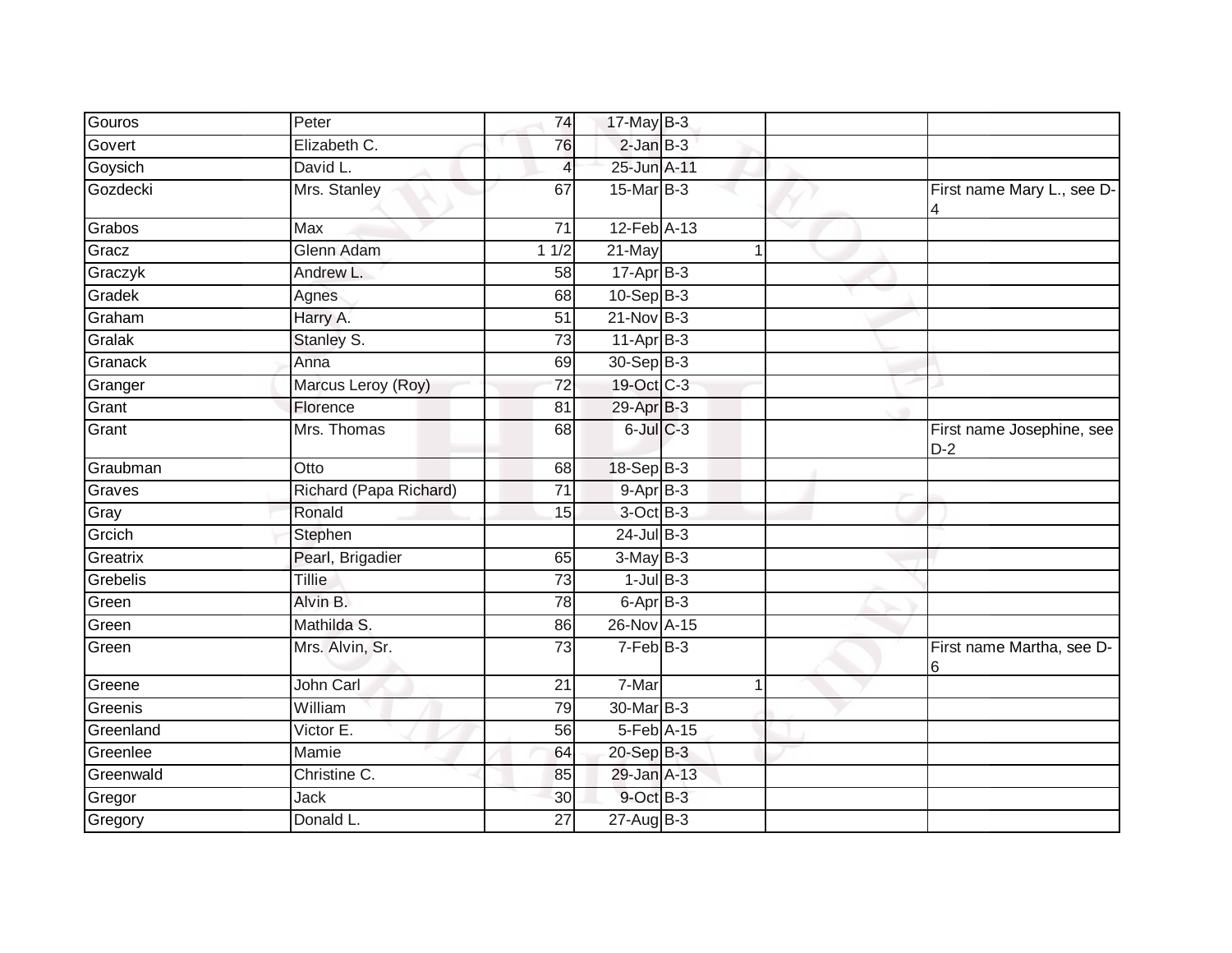| Grembowicz  | Stanley               | 61              | 14-Mar B-3       |   |                                                                         |
|-------------|-----------------------|-----------------|------------------|---|-------------------------------------------------------------------------|
| Grenchik    | Joseph J.             | 45              | $7$ -Dec $C$ -3  |   |                                                                         |
| Grieves     | John                  | $\overline{74}$ | $22$ -Jun $B-3$  |   | First name also listed as<br>James                                      |
| Griffin     | Diana Louise          | 6 weeks         | $11-NovB-3$      |   |                                                                         |
| Griffin     | Mrs. Joseph           | 57              | 30-Mar B-3       | v | First name Eileen, see C-<br>11                                         |
| Griffith    | Flora                 | 75              | 7-Aug A-15       |   |                                                                         |
| Griffith    | Mrs. Lin H.           | 95              | $29$ -May $B-3$  |   | First name Margaret<br>(Sunny), see C-8                                 |
| Griffiths   | Mrs. Arbutus M.       | 44              | $18-Sep$ B-3     |   |                                                                         |
| Grimes      | <b>William Daniel</b> | 42              | 20-Aug           |   |                                                                         |
| Grish       | Louis Moe             | 44              | $9-SepB-3$       |   |                                                                         |
| Gronkiewicz | <b>John Steven</b>    | 2 days          | 21-Aug A-15      |   |                                                                         |
| Groom       | Rose S.               | 61              | 11-Mar B-3       |   |                                                                         |
| Grose       | Mrs. Howard           | 81              | 22-Mar B-3       |   |                                                                         |
| Grosso      | Lucy                  | 75              | 16-Oct B-3       |   |                                                                         |
| Grothaus    | Theresia V.           | 82              | 29-Jun B-3       |   |                                                                         |
| Groves      | Hazel K.              | 82              | $4$ -Jun $B-3$   |   |                                                                         |
| Growe       | Mrs. George           | 68              | 24-May C-9       |   | Name also spelled Crowe,<br>see May 24, p. A-15; First<br>name Winifred |
| Gruenewald  | <b>Richard Paul</b>   | 61              | 25-Jun A-11      |   |                                                                         |
| Gruszka     | Simon                 | 67              | $22$ -Aug B-3    |   | Picture included                                                        |
| Gudalis     | Ignatz                | 76              | $15$ -AugD-3     |   |                                                                         |
| Guise       | Arthur E.             | 70              | 31-Dec B-3       |   |                                                                         |
| Gulasy      | <b>Margaret Mary</b>  | 12              | 18-Oct B-3       |   |                                                                         |
| Gulczynski  | Mrs. Michael          | $\overline{70}$ | $9-Apr$ B-3      |   | First name Lottie, see B-8                                              |
| Guse        | John L.               | 71              | $13-Sep$ B-3     |   |                                                                         |
| Gussman     | Herman                | 65              | 11-Dec B-3       |   |                                                                         |
| Gutridge    | Ethel                 | 69              | $15$ -Apr $B$ -3 |   |                                                                         |
| Guy         | Mrs. Arthur           | 65              | 31-Dec B-3       |   | First name Opal, see B-9                                                |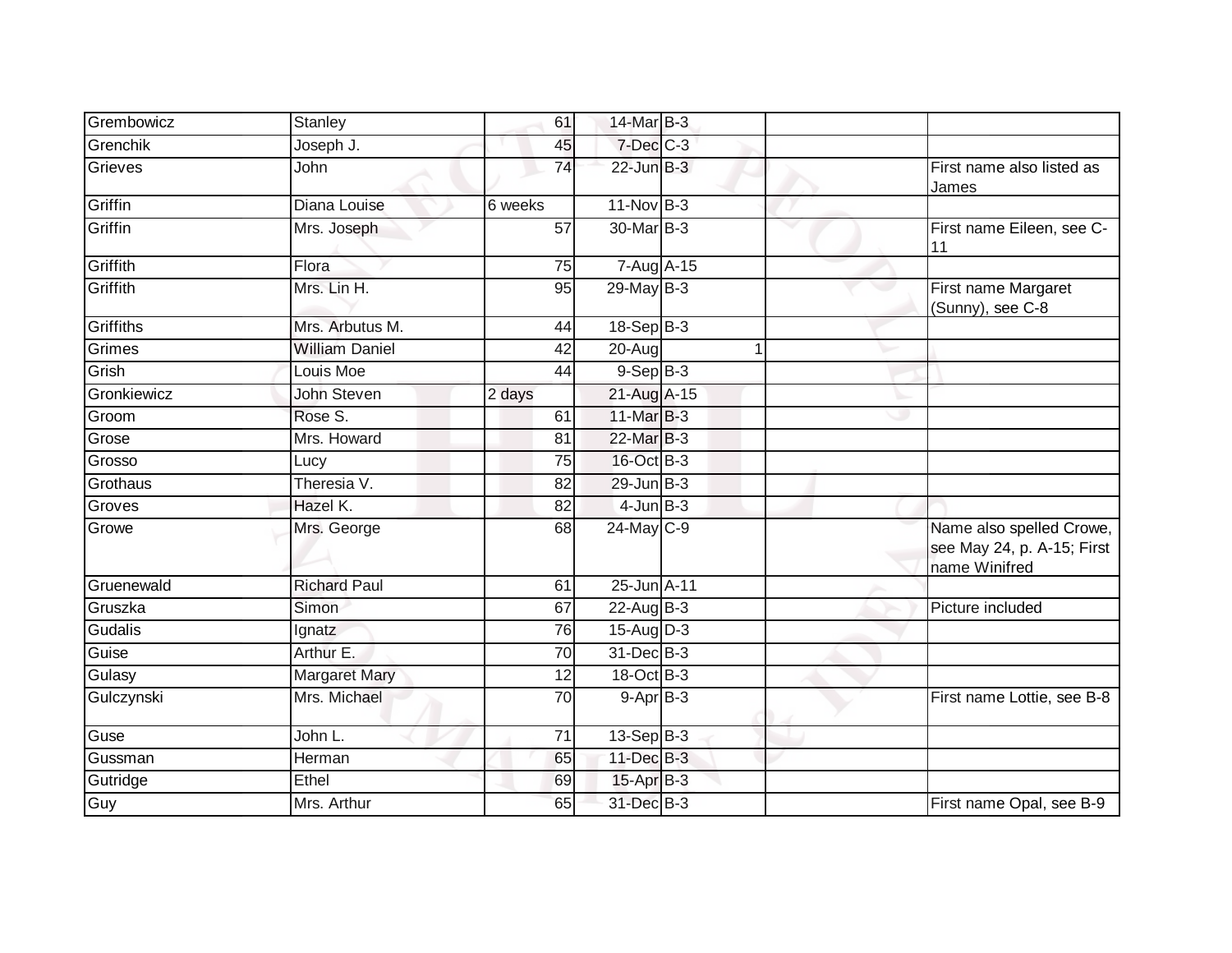| Gvora           | Mrs. Anthony             |                 | 8-Apr B-3              |            |                      |       | First name Helen, see E-6         |
|-----------------|--------------------------|-----------------|------------------------|------------|----------------------|-------|-----------------------------------|
| Gyurcsan        | Michael                  | 79              | 6-Dec B-3              |            |                      |       |                                   |
| Hadady          | Gasper                   | 69              | $1-OctB-3$             |            |                      |       |                                   |
| Hadley          | Ellen                    | 78              | $6-SepB-3$             |            |                      |       |                                   |
| Hagge           | Bernhardt (Ben) F.       | 63              | 25-Mar B-3             |            |                      |       | Picture included                  |
| Hahn            | Harvey                   |                 | $2$ -Dec $B-3$         |            |                      |       |                                   |
| Hahn            | <b>John</b>              | 83              | $22 - Jan$ $B-3$       |            |                      |       |                                   |
| Haines          | Mrs. Fred                | 58              | 19-Apr <sub>IC-3</sub> |            |                      |       | First name Rose, see F-2          |
| <b>Halbrook</b> | Oda A.                   | 70              | $23-Oct$ B-3           |            |                      |       |                                   |
| Halfman         | Mrs. John                | 67              | $6$ -Jul $C$ -3        |            |                      |       | First name Clara, see D-2         |
| Hall            | John H.                  | 62              | 30-Sep B-3             |            |                      |       |                                   |
| Hall            | Lawrence O.              | 70              | 14-Feb B-3             |            |                      | w     |                                   |
| Hall            | <b>Nellie</b>            | 67              | $9$ -May $B-3$         |            |                      |       |                                   |
| Hall            | Ronald                   | 25              | 3-May                  |            | $\mathbf 1$          |       |                                   |
| Halpin          | Edward P.                | 71              | 25-Jun A-11            |            |                      |       |                                   |
| Haluska         | George                   |                 | $6$ -Jun $B-3$         |            |                      |       |                                   |
| Hambrecht       | Mrs. Edward              | 56              | $7$ -Oct $B-3$         |            |                      |       |                                   |
| Hammesfahr      | Carl G.                  | $\overline{74}$ | 15-Jul B-3             |            |                      |       |                                   |
| Hampton         | Mrs. Glodean             | 33              | 20-Apr                 |            | $\blacktriangleleft$ |       |                                   |
| Hanchar         | Albert Michael (Rusty)   | 49              | 5-Mar A-15             |            |                      |       |                                   |
| Hanczak         | John J.                  | 85              | $4$ -Jun $B-3$         |            |                      |       |                                   |
| Hanes           | Charles (Vasalie)        | 78              | $23$ -Dec $B-3$        |            |                      |       |                                   |
| <b>Hankins</b>  | William C.               | 79              | 19-Oct C-3             |            |                      |       |                                   |
| Hanna           | Laurence L.              | 22              | 20-Apr                 |            |                      |       |                                   |
| Hansen          | Paul J.                  | 46              | 26-Nov                 |            |                      |       |                                   |
| Hanthorn        | William                  | 68              |                        | 3-Apr A-15 |                      |       |                                   |
| Hanusin         | Mary C.                  | 59              | 16-Nov C-3             |            |                      |       |                                   |
| Hanusin         | Mrs. Joseph A.           | 59              | $25$ -Jan B-3          |            |                      | Reppa | First name Margaret, see<br>$B-3$ |
| Harder          | <b>William Frederick</b> | 28              | 30-Mar B-3             |            |                      |       |                                   |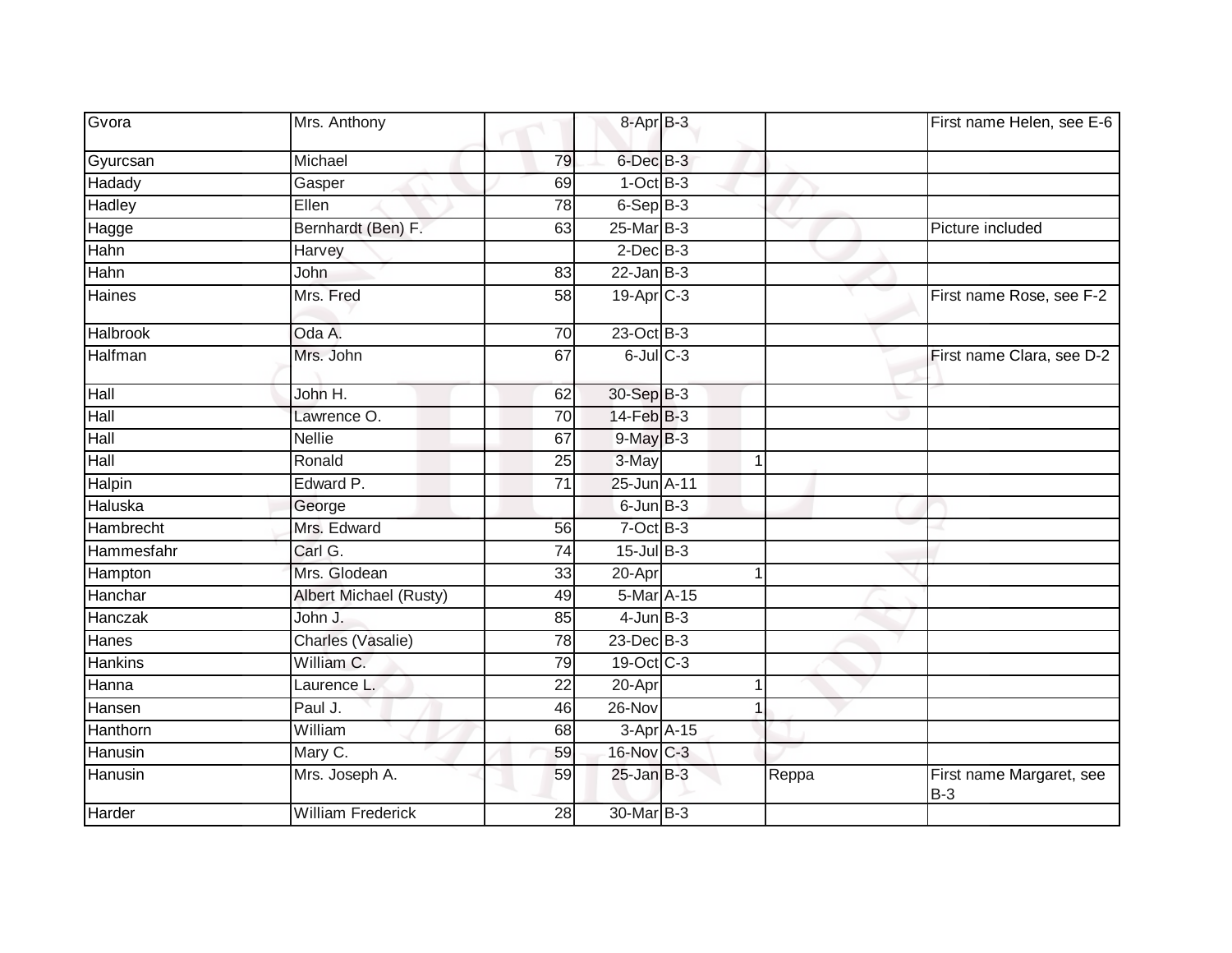| <b>Hargis</b>   | Mrs. Oscar E.           | 72              | 13-Mar B-3        |  | First name Mabel, see B-<br>10                           |
|-----------------|-------------------------|-----------------|-------------------|--|----------------------------------------------------------|
| Hargis          | Robert John             | infant          | $2$ -Feb $B-3$    |  |                                                          |
| Hargrove        | John F.                 | 49              | $26$ -Aug B-3     |  |                                                          |
| Harkrader       | Frank R.                | 61              | $16$ -Feb $B-3$   |  |                                                          |
| Harlbeck        | Elmer L.                | 43              | $7-Oct$ B-3       |  | Name also spelled<br>Horlbeck, see Sept. 8, p.<br>$B-3$  |
| Harmon          | <b>B.</b> Leonard       | 59              | $31$ -Jan $B-3$   |  |                                                          |
| Harms           | LaDoit O.               | 49              | 12-Mar A-15       |  |                                                          |
| Harness         | <b>William Bernard</b>  | 51              | $14$ -Jan B-3     |  |                                                          |
| Harrell         | Hazel                   | $\overline{74}$ | $24$ -Jun $B-3$   |  |                                                          |
| Harris          | Anna                    | 83              | $23$ -Nov $ C-3 $ |  |                                                          |
| Hartley         | Joseph D.               | 69              | 9-May B-3         |  | Picture included                                         |
| Hartman         | John P.                 | 93              | 25-Jun A-11       |  |                                                          |
| Hartsell        | Wendell                 | 51              | 16-Apr A-15       |  |                                                          |
| Harvath         | John (Jack) S.          | $\overline{53}$ | 27-Mar B-3        |  | Name also spelled<br>Horvath, see March 26, p.<br>$A-15$ |
| Harvey          | Elizabeth M.            | $\overline{72}$ | $10-SepB-3$       |  |                                                          |
| Hasman          | Franklin                | 28              | 15-Oct            |  |                                                          |
| <b>Hast</b>     | Anna Joy                | 7               | 23-Dec            |  |                                                          |
| <b>Hast</b>     | <b>Christina Marie</b>  | 2               | 23-Dec            |  |                                                          |
| Hasting         | Claude                  | 65              | $20-Sep B-3$      |  | Name also spelled<br>Hastings, see Sept. 21, p.<br>$C-3$ |
| Hastings        | Claude                  | 65              | $21-SepC-3$       |  | Name also spelled<br>Hasting, see Sept. 20, p. B<br>3    |
| Hatagan         | <b>Bernadette Marie</b> | 2 months        | $11$ -Dec $B-3$   |  |                                                          |
| <b>Hatfield</b> | Vernal E.               | 58              | 31-Dec B-3        |  |                                                          |
| Hatmaker        | Walter G.               | 50              | $8$ -May $B-3$    |  |                                                          |
| Hauber          | Emma                    |                 | $7-MarB-3$        |  |                                                          |
| Havengar        | William                 | 71              | 24-Dec B-3        |  |                                                          |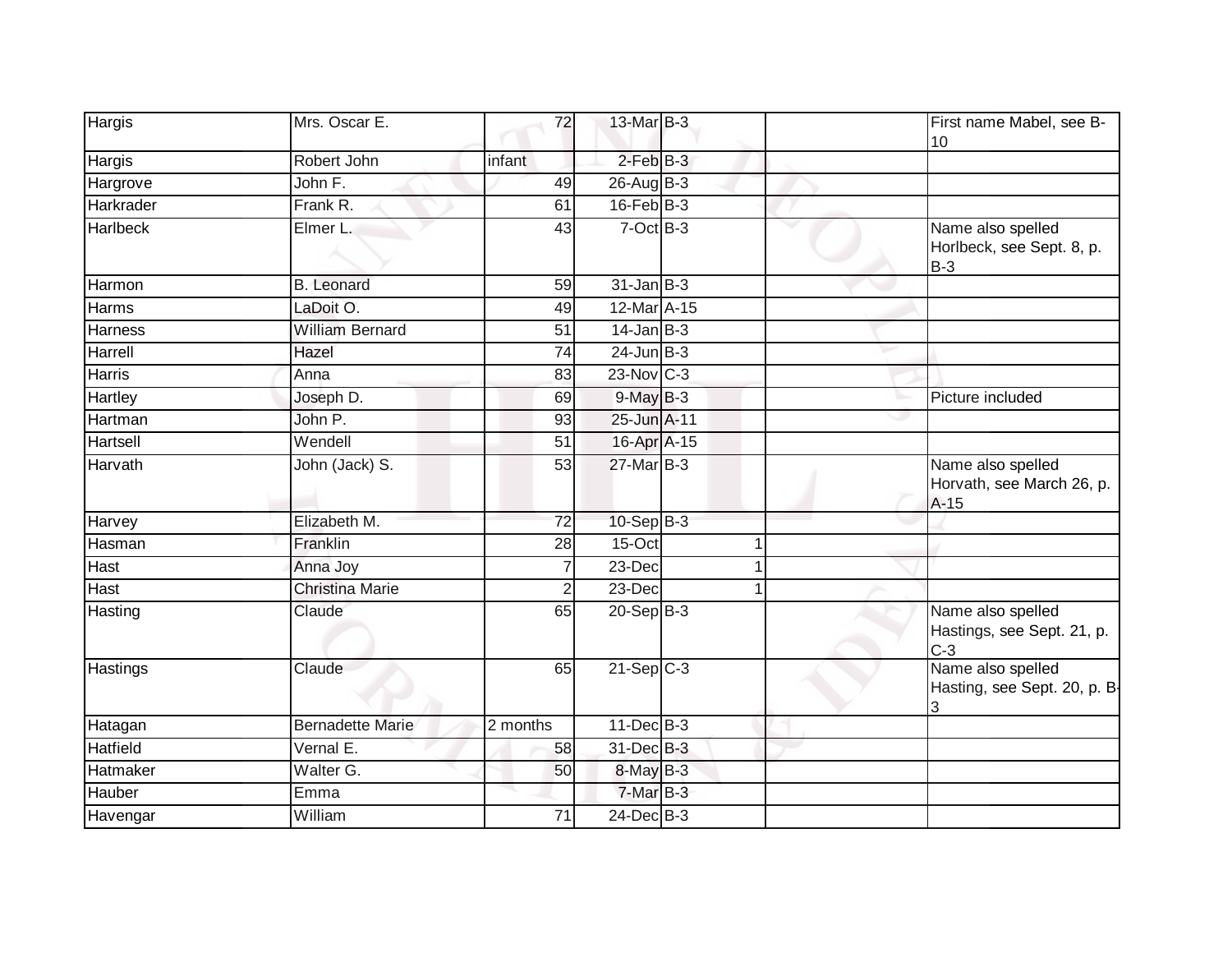| Havrilesko       | John                | 54              | 15-Feb B-3       |   |                                   |
|------------------|---------------------|-----------------|------------------|---|-----------------------------------|
| <b>Hawkins</b>   | Arthur              | 59              | $2$ -Jul $A-15$  |   |                                   |
| <b>Hawkins</b>   | Turner A.           | 65              | $9$ -May B-3     |   |                                   |
| <b>Hayes</b>     | <b>Jack William</b> | 14 months       | $26$ -AugB-3     |   |                                   |
| <b>Hayes</b>     | John                | 28              | 15-May           | 1 | Picture of incident<br>included   |
| Hayter           | James Earl          | 48              | $7$ -May $B-3$   |   |                                   |
| Haywood          | Tunis               | 68              | $18$ -Jan $B-3$  |   |                                   |
| Haywood          | Wesley              | 62              | $10-Aug$ $C-3$   |   |                                   |
| Headley          | Florence            | 47              | 8-Feb B-3        |   |                                   |
| <b>Hedrick</b>   | Harvey M.           | 54              | $26$ -Jan $B-3$  |   |                                   |
| Hedwall          | Robert C.           | 63              | $26$ -Apr $B$ -3 |   |                                   |
| Heilman          | Mrs. George         | 79              | $18$ -Jun $B-3$  |   | First name Maud Ann, see<br>$B-8$ |
| Heine            | Lucille             | $\overline{56}$ | 8-Nov A-11       |   |                                   |
| Heineman         | Frederick H.        | 65              | 22-Jul B-3       |   |                                   |
| Heinemann        | Walter C.           | 68              | $5-Apr$ $C-3$    |   |                                   |
| Heiser           | Robert              | 66              | 12-Nov B-3       |   |                                   |
| Held             | Laura               | 87              | 7-Dec C-3        |   |                                   |
| <b>Helfen</b>    | Augusta D.          | 89              | 28-Mar B-3       |   |                                   |
| Helm             | Mrs. Olgay          | 67              | $2$ -Mar $B-3$   |   |                                   |
| <b>Hemmer</b>    | Eva Susan           | $\overline{59}$ | $21-Nov$ B-3     |   |                                   |
| Henderson        | John                | 27              | 20-Apr           | 1 |                                   |
| <b>Hendricks</b> | Catherine           | 50              | $10$ -Apr $B-3$  |   |                                   |
| <b>Hendricks</b> | Joseph H.           | 71              | $13$ -Jun $B-3$  |   |                                   |
| Henneberry       | Patrick E.          | 39              | 11-Nov B-3       |   |                                   |
| Henning          | Bertha M.           | $\overline{77}$ | $4-FebB-3$       |   | Middle initial also H.            |
| Hennon           | Wilbur F.           | 61              | $7$ -Dec $C$ -3  |   |                                   |
| Henrickson       | John E.             | 83              | $4$ -Mar $B-3$   |   |                                   |
| Herliczek        | Andrew              | 76              | $6$ -Jul $C$ -3  |   |                                   |
| Herman           | Leocadia            | 75              | 29-Jul B-3       |   | Name also spelled<br>Herrman      |
| Hermann          | Louis B.            | 76              | $1-NovB-3$       |   |                                   |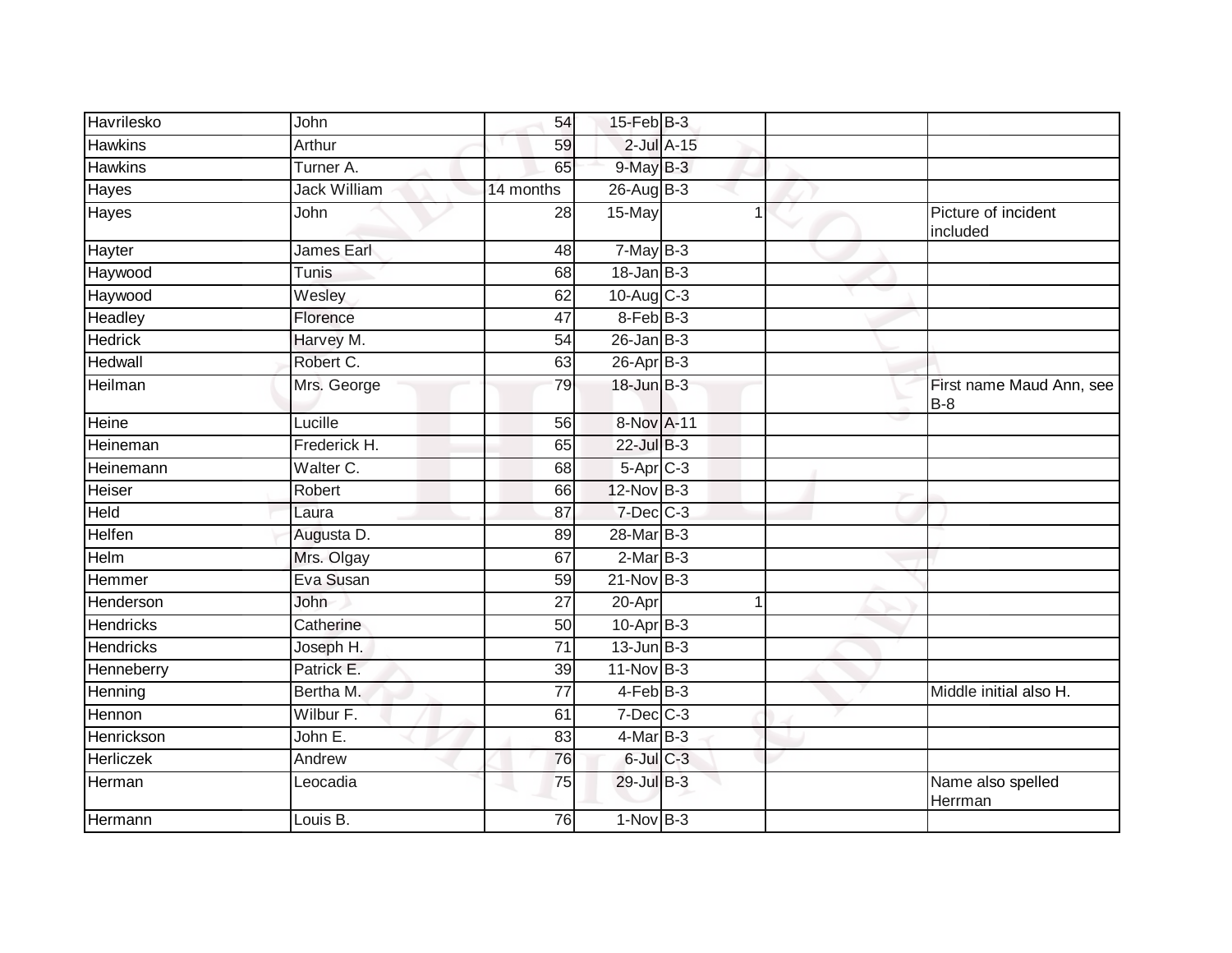| Herod           | John              |                 | 64<br>16-May A-15              |                |    | Picture included                                |
|-----------------|-------------------|-----------------|--------------------------------|----------------|----|-------------------------------------------------|
| Herod           | Leo $E$ .         |                 | 15-Oct A-15<br>82              |                |    |                                                 |
| Herring         | Alice A.          |                 | $10$ -Dec $B-3$<br>56          |                |    |                                                 |
| Herrman         | _eocadia          |                 | $29$ -Jul B-3<br>75            |                |    | Name also spelled<br>Herman                     |
| Hertzell        | F. H.             | 71              | $16$ -Oct B-3                  |                |    |                                                 |
| Hesgard         | Ida               |                 | $4-Nov$ B-3<br>66              |                |    |                                                 |
| <b>Hess</b>     | Son               | Infant          | $18$ -Feb $ B-3 $              |                |    |                                                 |
| Hesterman       | Frieda            |                 | $1-MarB-3$<br>75               |                |    |                                                 |
| Hewey           | Olga              |                 | 19-Jun B-3<br>77               |                |    | Name also spelled Howey,<br>see June 19, p. C-8 |
| Hickman         | Dr. A. Lee, Jr.   |                 | $22 -$ Jul<br>46               | $\mathbf{1}$   |    |                                                 |
| Hickman         | Louis A.          |                 | $8-Feb$ B-3<br>70              |                |    |                                                 |
| <b>Hicks</b>    | Lucy              |                 | 27-Dec A-11<br>44              |                | رن |                                                 |
| Highsmith       | Emil              |                 | $4$ -Jun $B-3$<br>50           |                |    |                                                 |
| <b>Hilbrick</b> | William J.        |                 | 28-Dec B-3<br>$\overline{77}$  |                |    |                                                 |
| Hill            | Adam              |                 | $23 -$ Jul<br>45               | $\mathbf 1$    |    |                                                 |
| Hill            | James             | $\overline{27}$ | 7-Mar                          | $\overline{1}$ |    |                                                 |
| Hill            | John H.           |                 | $3$ -Dec $B-3$<br>59           |                |    |                                                 |
| Hillbrand       | Siersema          |                 | $15$ -Jul $B-3$<br>60          |                |    |                                                 |
| <b>Hills</b>    | son               | infant          | $15$ -Jan $A-15$               |                |    |                                                 |
| Hinton          | Will P.           |                 | $9$ -Dec $B$ -3<br>80          |                |    |                                                 |
| Hirtzer         | Samuel            |                 | $\overline{72}$<br>6-Apr B-3   |                |    |                                                 |
| Hishon          | William H.        |                 | $\overline{71}$<br>$7-Sep$ C-3 |                |    |                                                 |
| <b>Hite</b>     | Patricia Johnson  |                 | 28<br>16-Apr                   | $\mathbf{1}$   |    |                                                 |
| Hitterman       | Elaine            |                 | $9-Aug!$<br>$6 \mid$           |                |    |                                                 |
| Hlebasko        | Mrs. George, Sr.  |                 | 23-Apr A-13                    |                |    | First name Mary, see B-4                        |
| Hmurovich       | Mrs. Joseph, Sr.  |                 | $2$ -Jan $B-3$<br>59           |                |    |                                                 |
| Hoch            | Mrs. William, Sr. |                 | 9-Apr B-3<br>86                |                |    |                                                 |
| Hoch            | Scott             | 2 days          | $9$ -Jul $B$ -3                |                |    |                                                 |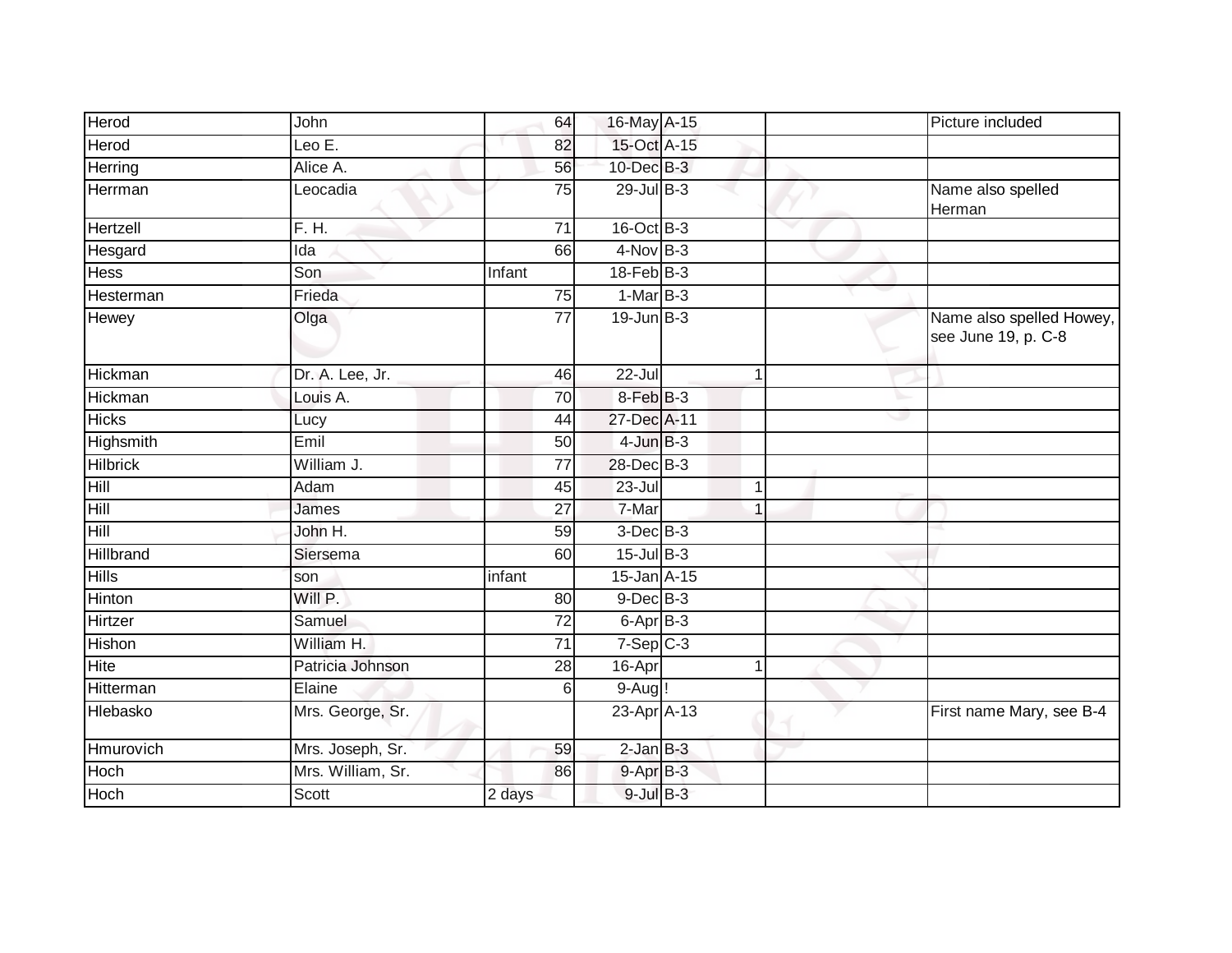| <b>Hodack</b>  | <b>Miller</b>       | 82              | 16-Jan B-13              |       | Name also spelled Hodak<br>(Jan. 15, p. A-15)  |
|----------------|---------------------|-----------------|--------------------------|-------|------------------------------------------------|
| Hodak          | Miller              | 82              | 15-Jan A-15              |       | Name also spelled Hodack<br>(Jan. 16, p. B-13) |
| Hodge          | Howard              | 48              | $23-Sep$ B-3             |       |                                                |
| Hoeksema       | Cora                | $\overline{73}$ | $3$ -Jun $B-3$           |       |                                                |
| Hoff           | Lala Fern           | 67              | $20 - Sep$ B-3           |       |                                                |
| Hofferth       | Robert T.           | 52              | 16-Apr A-15              |       |                                                |
| Hoffman        | Harold C.           | 60              | $20$ -Aug B-3            |       |                                                |
| Hoffman        | Jacob Peter         | 87              | $7-Nov$ $C-3$            |       |                                                |
| Hoffman        | Mrs. Frank, Sr.     | $\overline{75}$ | $24$ -Jul $B-3$          | Obacz | First name Anna, see B-8                       |
| Hoffman        | Sadie C.            | 76              | 11-Feb B-3               |       |                                                |
| Hofschneider   | Theodore            | $\overline{27}$ | 20-Jun D-7               |       |                                                |
| Hofstetter     | Robert              | $\overline{71}$ | $2-Apr$ A-15             |       |                                                |
| Hojka          | Joseph              | 74              | 12-Apr A-15              |       |                                                |
| Holland        | Mabel O.            | 75              | $19$ -Jan B-3            |       |                                                |
| Holland        | Mrs. Matthew        | 72              | 9-Mar B-3                |       | First name Elizabeth<br>(Johnston), see C-7    |
| Holliday       | <b>Mary Grace</b>   | 88              | $21$ -Jan B-3            |       |                                                |
| <b>Hollis</b>  | Richard P.          | 36              | 19-Apr                   | 1     | Picture of incident<br>included                |
| Holme          | George              | 64              | $4 - \overline{Apr}$ B-3 |       |                                                |
| <b>Holst</b>   | Carl H.             | 51              | $6$ -Aug $B$ -3          |       |                                                |
| Homans         | Joe                 | 40              | 13-Apr B-3               |       |                                                |
| Honn           | Emory               | 28              | 24-Jun A-4               |       |                                                |
| Hooseline      | Mabel M.            | $\overline{59}$ | 30-Jul A-15              |       |                                                |
| Hope           | Floyd L.            | 58              | 23-Apr A-13              |       |                                                |
| <b>Hopkins</b> | <b>George Kirby</b> | $\overline{78}$ | 13-Mar B-3               |       |                                                |
| Hora           | Demeter (Dan)       | 55              | 8-Jan A-11               |       |                                                |
| Hora           | John                | 48              | $10$ -Apr $B-3$          |       |                                                |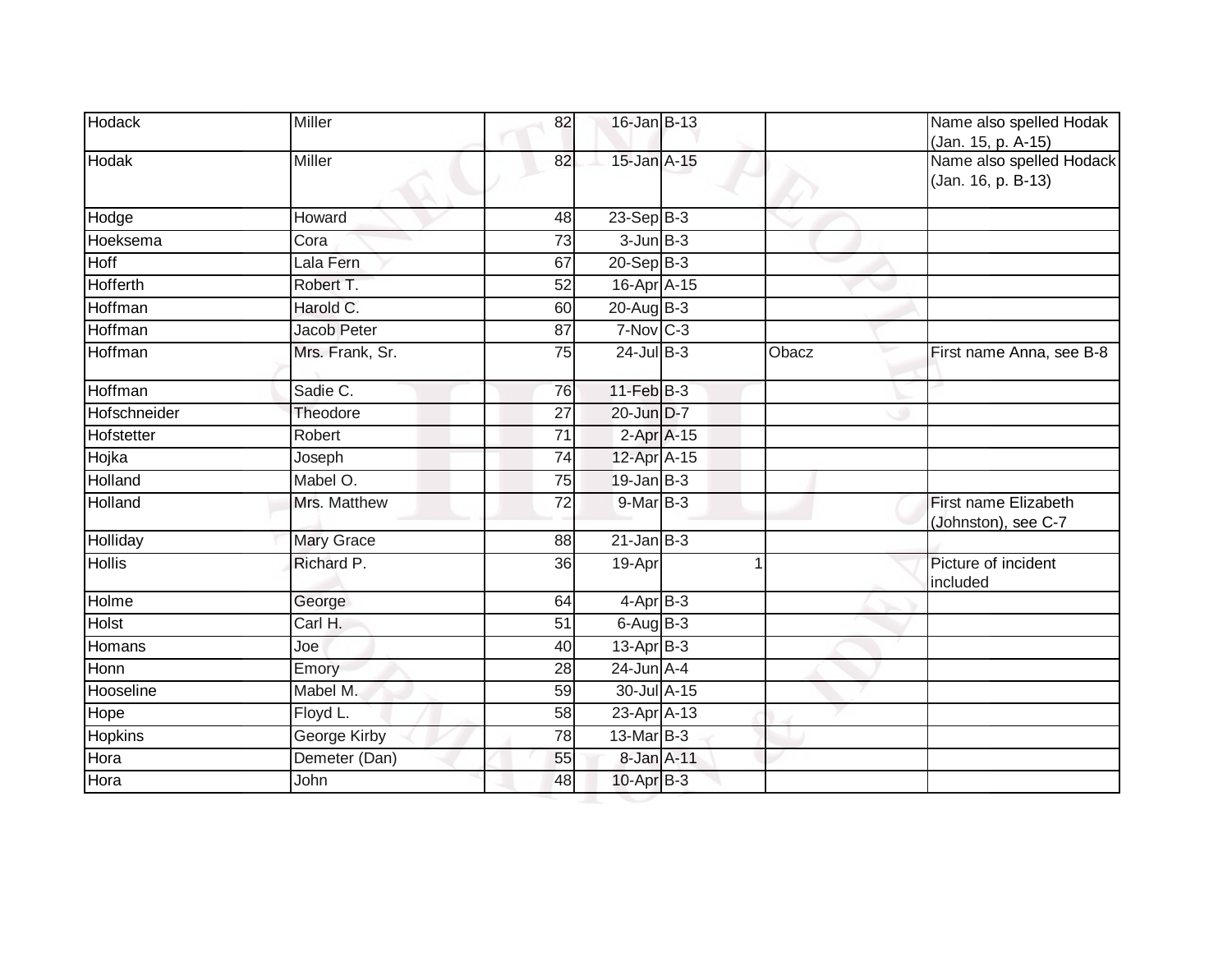| <b>Horlbeck</b>  | Elmer I.       | 43              | 8-Oct B-3                    |             | Name also spelled<br>Harlbeck, see Sept. 7, p.<br>$B-3$ |
|------------------|----------------|-----------------|------------------------------|-------------|---------------------------------------------------------|
| Horst            | <b>Bert</b>    | 68              | 28-Feb B-3                   |             |                                                         |
| <b>Horst</b>     | Peter E.       | 75              | $9$ -Mar $B-3$               |             |                                                         |
| Horvath          | Andrew         | 77              | $10$ -Dec $B-3$              |             |                                                         |
| Horvath          | John           | 67              | 24-Oct C-3                   |             |                                                         |
| Horvath          | John (Jack) S. | 53              | $26$ -Mar $\overline{A}$ -15 |             | Name also spelled<br>Harvath, see March 27, p.<br>$B-3$ |
| Hoshaw           | Mrs. Willard   | 41              | 9-Jan A-15                   |             | First name LaVerne S.,<br>see B-3                       |
| Howard           | Edith          | 82              | $9-AprB-3$                   |             |                                                         |
| Howey            | Olga           | $\overline{77}$ | $19$ -Jun $B-3$              |             | Name also spelled Hewey,<br>see June 19, p. B-3         |
| <b>Hrapek</b>    | Stanley (Zeke) | 33              | $8$ -Jul $B$ -3              |             |                                                         |
| Hribljan         | Joseph         | 74              | $4-Sep$ B-3                  |             |                                                         |
| Hric             | Albert E.      | 49              | 28-Aug B-3                   |             |                                                         |
| Hronsky          | Mary           | 75              | $21$ -May B-3                |             |                                                         |
| Hubbard          | Robert W.      | 36              | $10-Sep$ B-3                 |             |                                                         |
| Hubbard          | Rose M.        | 61              | $3-Apr$ $A-15$               |             |                                                         |
| Hubbell          | James T.       | $\overline{57}$ | 15-Jun A-13                  |             | Picture included                                        |
| Huber            | Gerritt D.     | 33              | 19-Apr                       |             | Picture of incident<br>included                         |
| Huber            | Ralph E., Jr.  | 17              | 26-Nov A-15                  |             |                                                         |
| <b>Hudec</b>     | John, Sr.      | 70              | 19-Dec B-3                   |             |                                                         |
| <b>Hughes</b>    | Charles        |                 | 20-Mar                       |             |                                                         |
| Hughes           | Florence E.    | 79              | $11$ -Dec $B-3$              |             |                                                         |
| <b>Hughes</b>    | Mrs. George    | 55              | 27-Aug                       | $\mathbf 1$ |                                                         |
| Huizenga         | Jacob J.       | 47              | 17-Jul A-15                  |             |                                                         |
| Hulpa            | Yolanda        | 77              | 7-Nov C-3                    |             |                                                         |
| <b>Humes</b>     | Harold         | 59              | $15$ -Jul B-3                |             |                                                         |
| <b>Humphreys</b> | Robert E., Dr. | 94              | $29$ -Oct                    |             | Picture included                                        |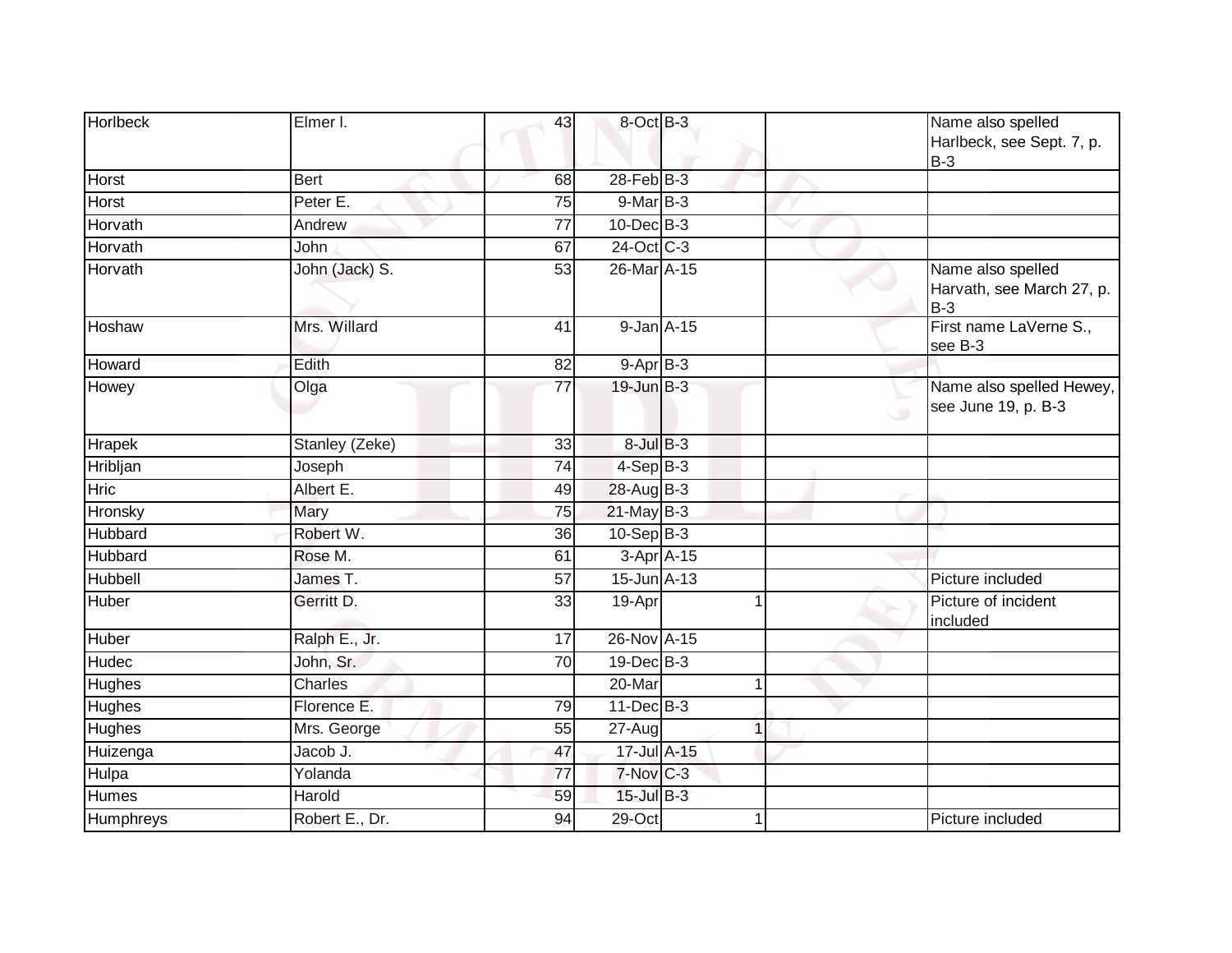| Hungerford  | Leo                 | 67              | 10-May B-3           |              |             |                                       |
|-------------|---------------------|-----------------|----------------------|--------------|-------------|---------------------------------------|
| <b>Hurt</b> | Louis               | 20              | 28-May               | 1            |             |                                       |
| Hutzler     | Janie               | 36              | 23-Dec               | $\mathbf{1}$ |             |                                       |
| Hybel       | Angeline            | 65              | $17 - Dec$ B-3       |              |             |                                       |
| Idzelis     | Antanas             | 68              | $17 - Jun$ $B-3$     |              |             |                                       |
| Inch        | Thomas J.           | 47              | 29-Mar B-3           |              |             |                                       |
| Inglis      | Rev. Ervine P.      |                 | 31-Jul A-15          |              |             |                                       |
| Inkley      | Thomas, Jr.         | 51              | $11-SepB-3$          |              |             |                                       |
| Ireland     | Ethel R.            | 88              | 8-Mar A-13           |              |             |                                       |
| Irvin       | Mrs. William        | 64              | 15-Mar B-3           |              |             | Name also spelled Ervin               |
| Isaacson    | Carl                | 50              | $19$ -Feb $B$ -4     |              |             |                                       |
| Isbester    | Daisy L.            |                 | 18-Mar B-3           |              |             |                                       |
| Ischie      | W. Vaughan          | 60              | 25-May B-3           |              | $\triangle$ | Picture included, May 28,<br>$p. B-3$ |
| Jabaay      | Kate                | 72              | 31-Aug B-3           |              |             |                                       |
| Jackson     | Alonzo              | $\overline{57}$ | 5-Apr <sub>C-3</sub> |              |             |                                       |
| Jackson     | Edward              |                 | 16-Aug B-3           |              |             |                                       |
| Jackson     | Kathryn F.          | 66              | 31-May B-3           |              |             |                                       |
| Jacobs      | Esther              | 52              | 11-Mar B-3           |              |             |                                       |
| Jacobson    | Edith               | 70              | $17$ -Jun $B-3$      |              |             |                                       |
| Jadrye      | Christopher         | 42              | $12$ -Jul $B-3$      |              |             |                                       |
| Jagadich    | John F.             | 47              | 25-Jun A-11          |              |             |                                       |
| Jakush      | <b>Mike</b>         | 82              | $9$ -Dec $B$ -3      |              |             |                                       |
| Jambre      | John                | 66              | $11-Apr$ B-3         |              |             |                                       |
| James       | Joseph              | 73              | 16-Nov C-3           |              |             |                                       |
| James       | Mary F.             | 79              | $4-AprB-3$           |              |             |                                       |
| James       | Vincent A. (Chesty) | $\overline{72}$ | 28-May B-3           |              |             |                                       |
| Janiak      | Walter              | 76              | 24-Sep A-15          |              |             |                                       |
| Janik       | Mary                | 72              | $2$ -May $B-3$       |              |             |                                       |
| Janik       | Sophie              |                 | 19-Sep B-3           |              |             |                                       |
| Janovsky    | Rose P.             | 71              | $2$ -Dec $B-3$       |              |             |                                       |
| Janowski    | <b>Bernard</b>      | 49              | 7-Dec C-3            |              |             |                                       |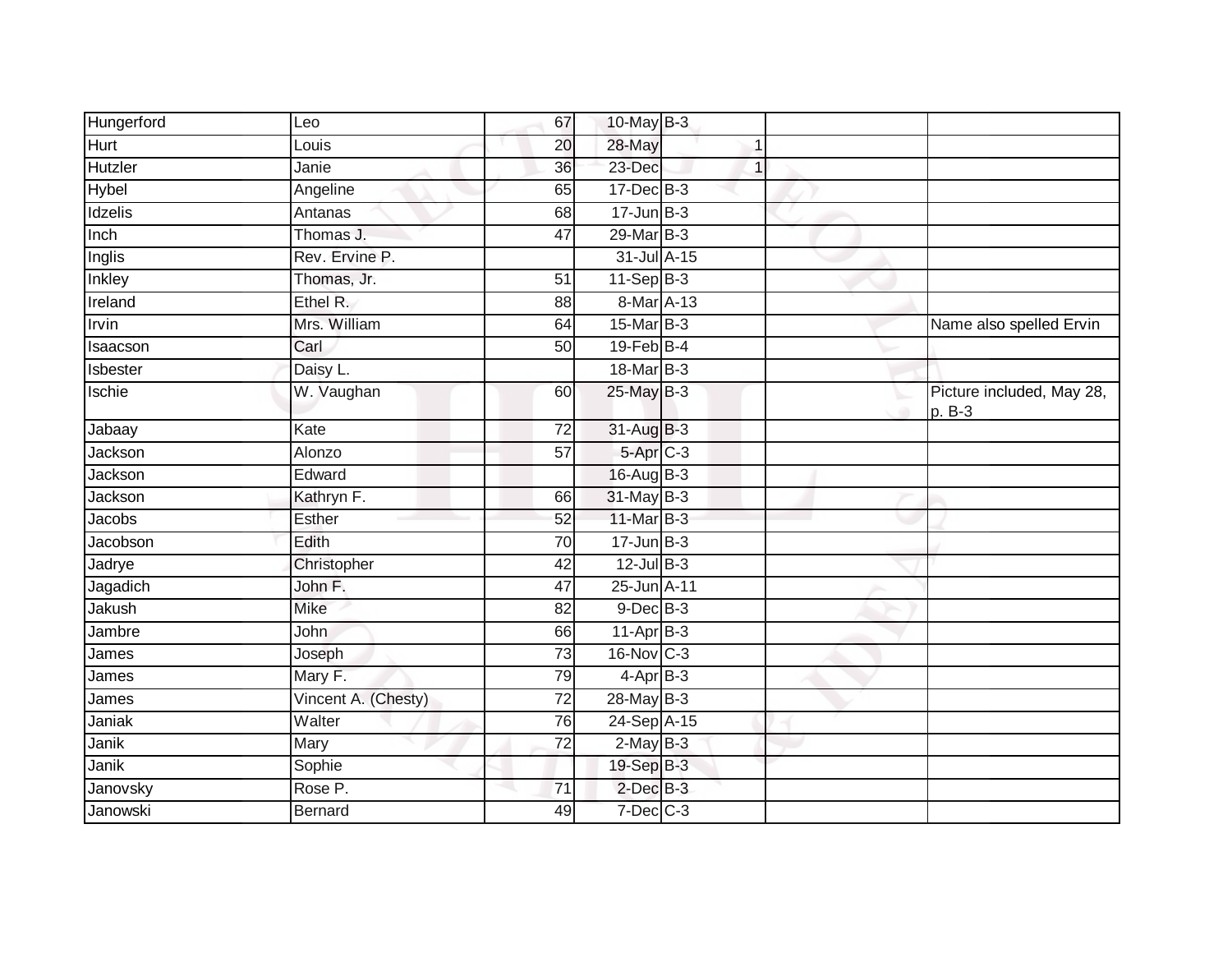| Jaques      | Mrs. Edson L.       |                 | $11$ -Jun $B-3$  |   | First name Anna Vergin,<br>see B-3; picture included<br>June 12, p. B-3 |
|-------------|---------------------|-----------------|------------------|---|-------------------------------------------------------------------------|
| Jarek       | Casimir             | 72              | 18-Jun B-3       |   |                                                                         |
| Jarmakowicz | Lottie              | 63              | 12-Dec B-3       |   |                                                                         |
| Jaroscak    | John                |                 | $18 - Jan$ $B-3$ |   |                                                                         |
| Jarosz      | Michael<br>Michael  | 69              | $11$ -Mar $B-3$  |   | Picture included                                                        |
| Jasinski    | John                | 80              | 29-May B-3       |   |                                                                         |
| Jay         | Joseph Y.           | 62              | 18-Mar B-3       |   |                                                                         |
| Jedinak     | John J.             | $\overline{59}$ | $28-NovB-3$      |   |                                                                         |
| Jeka        | Frank P.            |                 | $20$ -Jul $C-3$  |   |                                                                         |
| Jenkins     | Emma J.             | 87              | $25$ -Feb $B-3$  |   |                                                                         |
| Jennings    | Marie Jevyak        | 66              | $7-MarB-3$       |   |                                                                         |
| Jensen      | Mary                | 67              | 5-Mar A-15       |   |                                                                         |
| Jeschke     | Margaret            | 82              | 30-Dec B-3       |   |                                                                         |
| Jesionek    | Louis               | 58              | $11$ -Feb $B-3$  |   |                                                                         |
| Jezyk       | Joseph              | 77              | 7-Aug A-15       |   |                                                                         |
| Johns       | Robert              | 17              | 3-May            | 1 |                                                                         |
| Johnson     | Albert E.           | 68              | 21-Mar B-3       |   |                                                                         |
| Johnson     | Alfred              | 24              | $5$ -Jul $A$ -8  |   |                                                                         |
| Johnson     | Amelia              | 95              | $19$ -Jun $B-3$  |   |                                                                         |
| Johnson     | Bert D.             | 48              | $11$ -Jul B-3    |   |                                                                         |
| Johnson     | <b>Caroline Ann</b> | 5 months        | 30-Jan           |   |                                                                         |
| Johnson     | Charles W.          | 48              | 11-Oct A-19      |   |                                                                         |
| Johnson     | Doris R.            | 42              | 13-Aug A-15      |   |                                                                         |
| Johnson     | Frank W.            | 87              | $17-Sep$ A-15    |   |                                                                         |
| Johnson     | George P.           | 61              | 11-Oct A-19      |   |                                                                         |
| Johnson     | Gertie A.           | 85              | 17-Sep A-15      |   |                                                                         |
| Johnson     | Grace               | 74              | 25-Mar B-3       |   |                                                                         |
| Johnson     | Henry               | 79              | $1-AprB-3$       |   |                                                                         |
| Johnson     | Homer J.            | 58              | $21$ -Jan B-3    |   |                                                                         |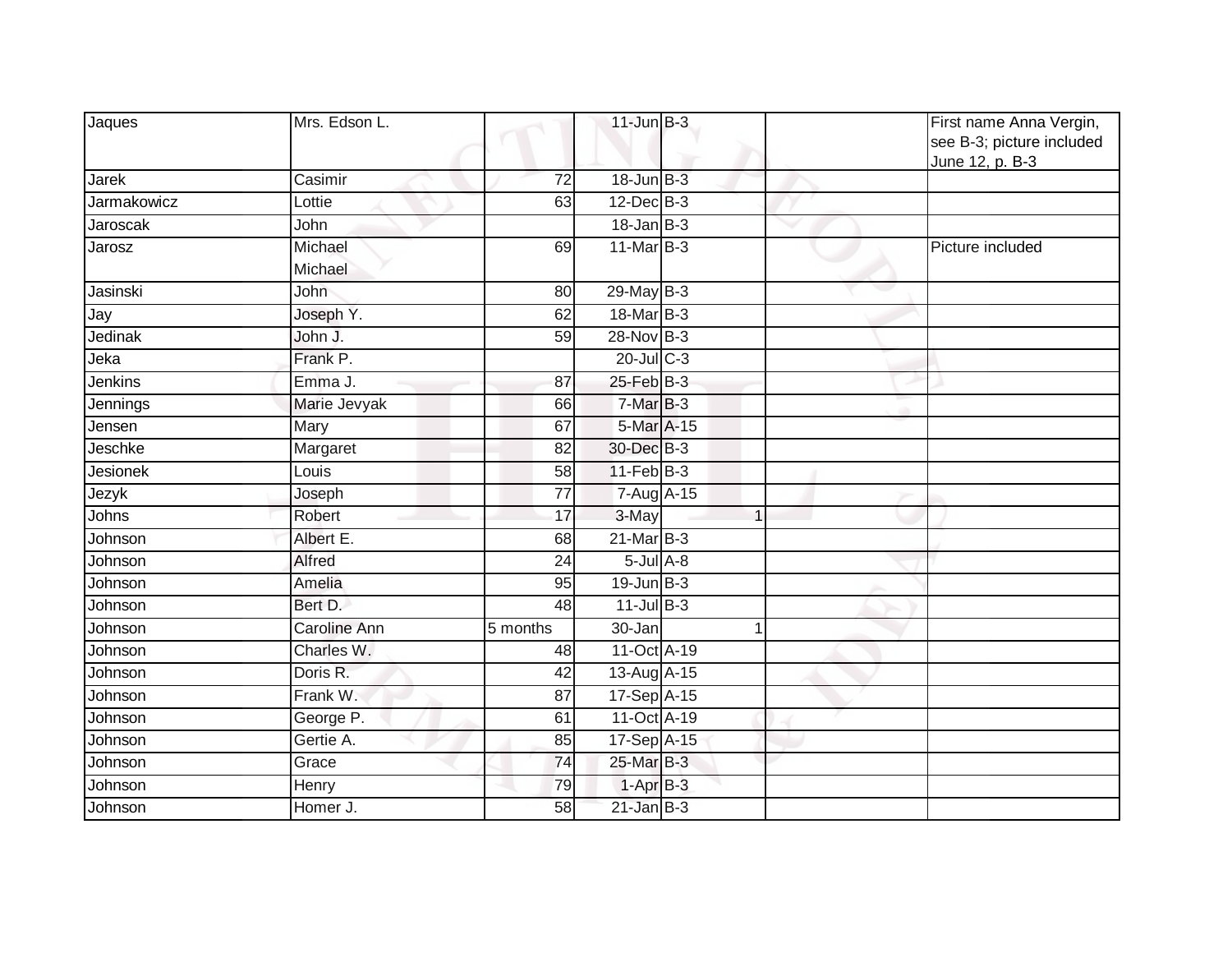| Johnson   | Jean          | 44              | $9$ -Dec $B$ -3 |                 |              |                                              |
|-----------|---------------|-----------------|-----------------|-----------------|--------------|----------------------------------------------|
| Johnson   | John          | 64              | $6$ -Jun $B$ -3 |                 |              |                                              |
| Johnson   | Johnnie Ruth  | $\overline{2}$  | 30-Jan          |                 | $\mathbf{1}$ |                                              |
| Johnson   | Lyndall A.    | 53              | $24$ -Dec $B-3$ |                 |              |                                              |
| Johnson   | Mary          | 83              | $3 - Jun$ $B-3$ |                 |              |                                              |
| Johnson   | Mrs. Oscar    | $\overline{74}$ | $17 - Jun$ B-3  |                 |              | First name Hilli, p. D-7                     |
| Johnson   | Patrick J.    | 21              | $9 -$ Jul       |                 | $\mathbf{1}$ |                                              |
| Johnson   | Sara Ann      | 44              | $27 - Aug$ B-3  |                 |              |                                              |
| Johnson   | Sarah Pearl   | 1               | 30-Jan          |                 | 1            |                                              |
| Johnston  | Charles E.    | $\overline{71}$ | 26-Feb A-15     |                 |              |                                              |
| Johnston  | Thomas E.     | 42              | 13-Nov B-3      |                 |              |                                              |
| Johnstone | Jack          | 69              | $14$ -Dec $C-3$ |                 |              |                                              |
| Jonas     | Frances       | 78              | 22-Jul B-3      |                 |              |                                              |
| Jones     | Anna A.       | 60              | 23-May C-3      |                 |              |                                              |
| Jones     | Cecil C.      | 60              | 30-Jan A-15     |                 |              |                                              |
| Jones     | Garner C.     | 55              | 19-Apr          |                 | 1            | Picture of incident<br>included              |
| Jones     | Will S.       | 81              | 15-Mar B-3      |                 |              |                                              |
| Jongsma   | Melvin, Sr.   | 46              | 12-Sep F-4      |                 |              |                                              |
| Joros     | Lewis         | 81              | $12$ -Jun $B-3$ |                 |              |                                              |
| Joyce     | Mae Belle     | 60              | $1-May$ B-3     |                 |              |                                              |
| Judge     | James         | 24              | 29-Oct B-3      |                 |              |                                              |
| Juhasz    | Louis         | 79              | $11$ -Jun $B-3$ |                 |              |                                              |
| Juratic   | Richard       | 73              | $9-AprB-3$      |                 |              | Name also spelled<br>Yuratich                |
| Jurczak   | Estelle       | 49              | 26-Feb A-15     |                 |              |                                              |
| Jureczko  | Mrs. Anton    | 88              | $27$ -May B-3   |                 |              | First name Rozalia, see F-<br>$\overline{2}$ |
| Jurjevic  | John          | 53              | 23-Oct B-3      |                 |              |                                              |
| Jurs      | William A.    | 86              | $11$ -Jan B-3   |                 |              |                                              |
| Justice   | Willis H.     | 63              | 23-Jul B-3      |                 |              |                                              |
| Juszczak  | <b>Blaise</b> |                 | 21-Oct B-3      |                 |              |                                              |
| Kabala    | John          | $\overline{82}$ |                 | $2$ -Jul $A-15$ |              |                                              |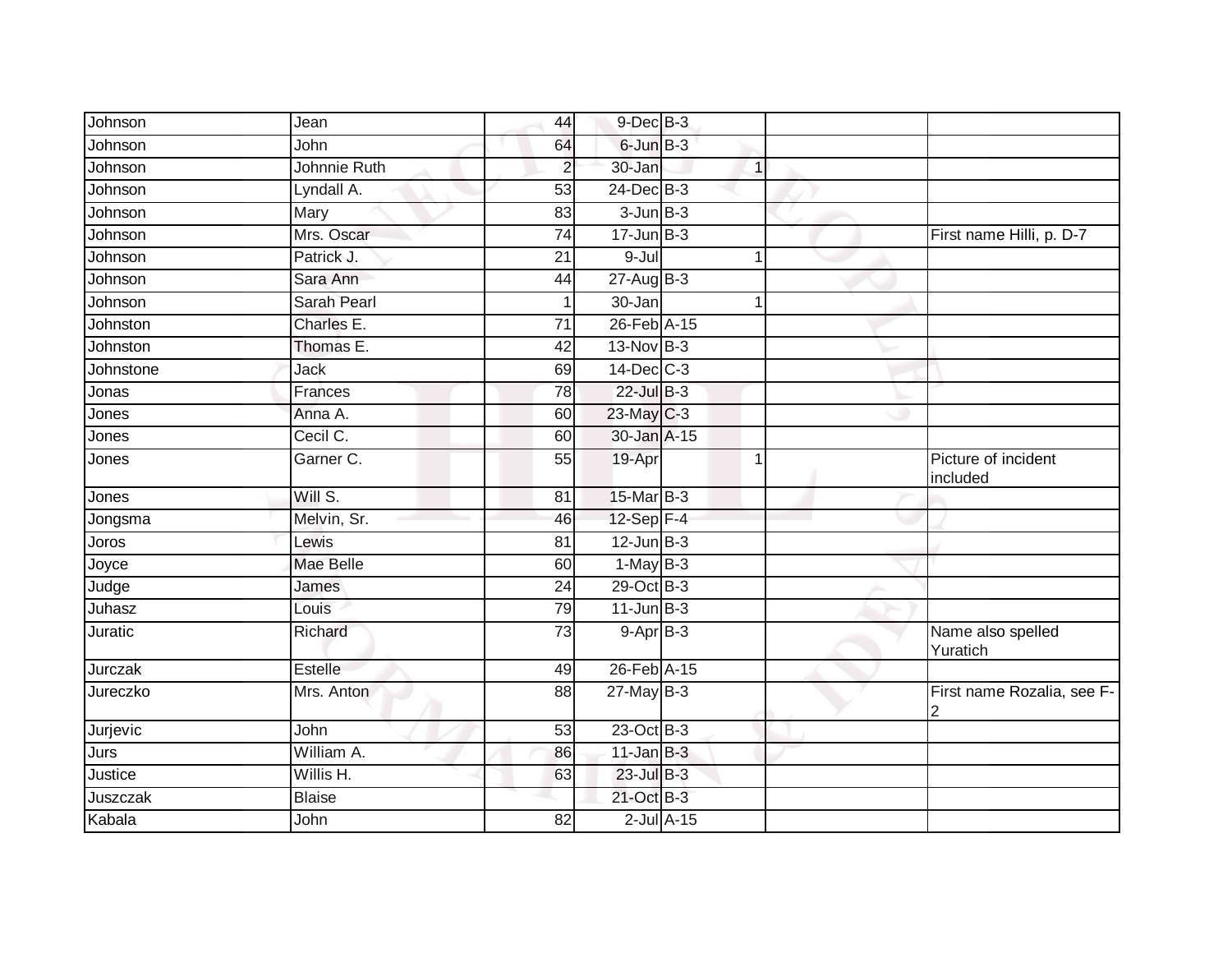| Kackos       | Mary               | 62              | $4$ -Jun $B-3$  |             |                                                             |
|--------------|--------------------|-----------------|-----------------|-------------|-------------------------------------------------------------|
| Kaczka       | Anthony            | 44              | $8$ -Jun $B-3$  |             |                                                             |
| Kaczka       | Joseph A.          | 39              | 7-Feb B-3       |             |                                                             |
| Kadziewski   | Cornelia           | 73              | 30-Jul A-15     |             |                                                             |
| Kafka        | Stanley            | $\overline{74}$ | $20$ -Jun $B-3$ |             |                                                             |
| Kaiser       | Ella Mae           | 87              | $16$ -Jul B-3   |             |                                                             |
| Kalanik      | Michael            |                 | $25$ -Mar $B-3$ |             |                                                             |
| Kale         | <b>Dennis Paul</b> | 22              | 9-Dec           |             | Picture included                                            |
| Kalina       | Andrew L.          | 70              | $2$ -May B-3    |             |                                                             |
| Kaminsky     | Goerge J.          | 59              | $22$ -Mar $B-3$ |             |                                                             |
| Kammer       | Mary A.            | 58              | $20$ -Nov $B-3$ |             |                                                             |
| Kampmann     | Jerome, Sr.        | 47              | $27$ -Apr $B-3$ |             |                                                             |
| Kane         | <b>Irene Laura</b> | 53              | $4$ -Feb $B-3$  |             |                                                             |
| Kaniewski    | Leonard (Sonny)    | 41              | 22-Mar B-3      |             |                                                             |
| Kanocz       | Mary               | $\overline{74}$ | 14-Feb B-3      |             |                                                             |
| Kapitan      | Peter, Sr.         | 72              | 16-May A-15     |             |                                                             |
| Kaplan       | Joseph             | 69              | 12-Sep          | $\mathbf 1$ |                                                             |
| Kapusta      | George             | 47              | $24-Apr$ B-3    |             |                                                             |
| Kar          | Thomas             | 71              | 12-Mar A-15     |             |                                                             |
| Karalis      | <b>Nick</b>        | $\overline{77}$ | $5 - Jun$ $B-3$ |             |                                                             |
| Karetka, Sr. | Peter              | 62              | $1-Aug$ $C-3$   |             |                                                             |
| Karlin       | Max                | $\overline{71}$ | 29-Nov B-3      |             |                                                             |
| Karras       | Peter              | 56              | $21-Nov$ B-3    |             |                                                             |
| Kasher       | Frank              | 50              | $7$ -May B-3    |             |                                                             |
| Kasiak       | Norma              | 34              | $6$ -Dec $B$ -3 |             |                                                             |
| Kaske        | Lt. Col. Ray W.    |                 | 16-Mar B-3      |             |                                                             |
| Kasony       | Mrs. Steve         | $\overline{75}$ | $24$ -Jul B-3   |             | Name also spelled<br>Kaszonyi; First name<br>Susan, see B-8 |
| Kasper       | Joseph M.          | 85              | $12$ -Jun $B-3$ |             |                                                             |
| Kasper       | <b>Mike</b>        | 76              | $15$ -Mar $B-3$ |             | Name also spelled<br>Gasparek                               |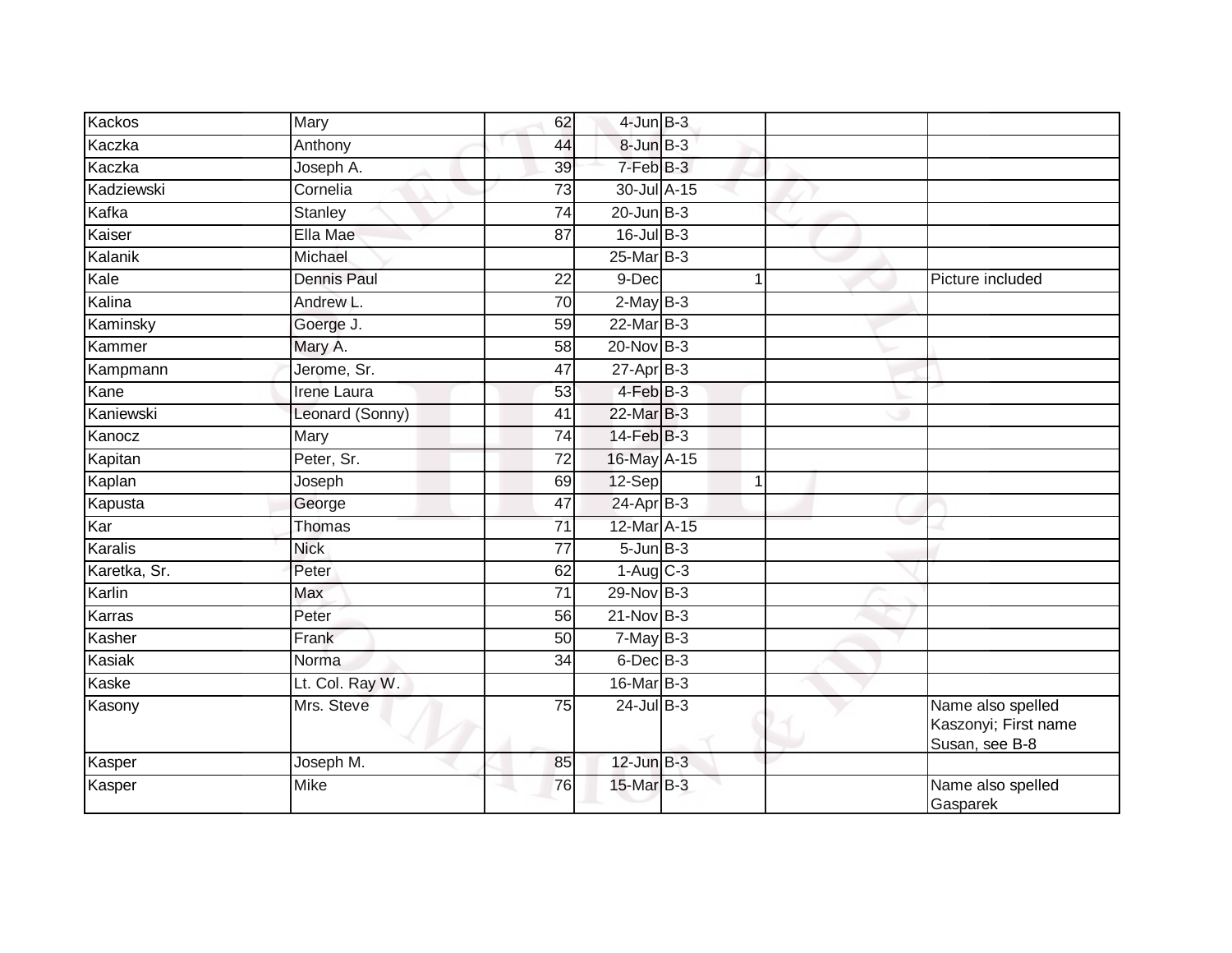| Kasper          | Mrs. Joseph G.        | 68              | 18-Apr B-3      |              |          | First name Anna V., see D-                                |
|-----------------|-----------------------|-----------------|-----------------|--------------|----------|-----------------------------------------------------------|
| Kasprzak        | Victoria (Kasper)     |                 | $21$ -Dec $C-3$ |              | Pietrzak |                                                           |
| Kasprzycki      | Joseph F.             | 42              | 17-Sep          |              |          |                                                           |
| Kasten          | Louisa O.             | 84              | $26$ -Aug B-3   |              |          |                                                           |
| Kaszonyi        | Mrs. Steve            | 75              | $24$ -Jul B-3   |              |          | Name also spelled<br>Kasony; First name<br>Susan, see B-8 |
| Kaszuba         | Vincent               | 69              |                 | $2-Apr$ A-15 |          |                                                           |
| Katona          | Alex                  | 50              | $6$ -Jul $C$ -3 |              |          |                                                           |
| Katz            | Conrad                | 45              | 5-Aug           |              | 1        |                                                           |
| Kauffman        | Harry                 | $\overline{77}$ | $11$ -Feb $B-3$ |              |          |                                                           |
| Kaun            | Walter V.             | 70              | $7$ -Oct $B-3$  |              |          |                                                           |
| Kavanagh        | Mrs. Samuel           | 61              | 19-Apr C-3      |              |          | First name Bernice, see F-                                |
| Kayar           | Dr. Sedat A.          | $\overline{41}$ | 2-Mar A-4       |              |          |                                                           |
| Kazen           | Jacob                 | 78              | 19-Nov A-9      |              |          |                                                           |
| Kazmierski      | Anna                  | $\overline{73}$ | $7-MarB-3$      |              |          |                                                           |
| Keagle          | Nellie B.             | 78              | 11-Nov B-3      |              |          |                                                           |
| Keagle          | Virgil C.             | 52              | $6$ -Dec $B$ -3 |              |          |                                                           |
| Keener-Scott    | Della                 | 84              | $12$ -Nov $B-3$ |              |          |                                                           |
| Keiser          | <b>Doris</b>          | 41              | $24 -$ Jul      |              |          |                                                           |
| Keiser          | Lewis                 | 50              | $24 -$ Jul      |              |          |                                                           |
| Kelavos         | Leo                   | 54              | 12-Feb A-13     |              |          |                                                           |
| Keller          | Lynn E.               | 58              | 6-May B-3       |              |          |                                                           |
| Kelley          | Edward J.             | $\overline{57}$ | $4-SepB-3$      |              |          |                                                           |
| Kelley          | James E., Sr.         | 77              | $25$ -Apr $B-3$ |              |          |                                                           |
| Kelly           | <b>Anna Constance</b> | $\overline{50}$ | $21-Nov$ B-3    |              |          |                                                           |
| Kelly           | Davis H.              |                 | 15-Oct          |              | 1        |                                                           |
| Kelly           | <b>Martin Paul</b>    | 19 months       | 31-Aug B-3      |              |          |                                                           |
| Kemp            | Willis                | 51              | $11$ -Jul $B-3$ |              |          |                                                           |
| <b>Kendrick</b> | Clara B.              | 66              | 23-Dec B-3      |              |          |                                                           |
| Kenes           | Michael George        | 7 weeks         | $14$ -Dec $C-3$ |              |          |                                                           |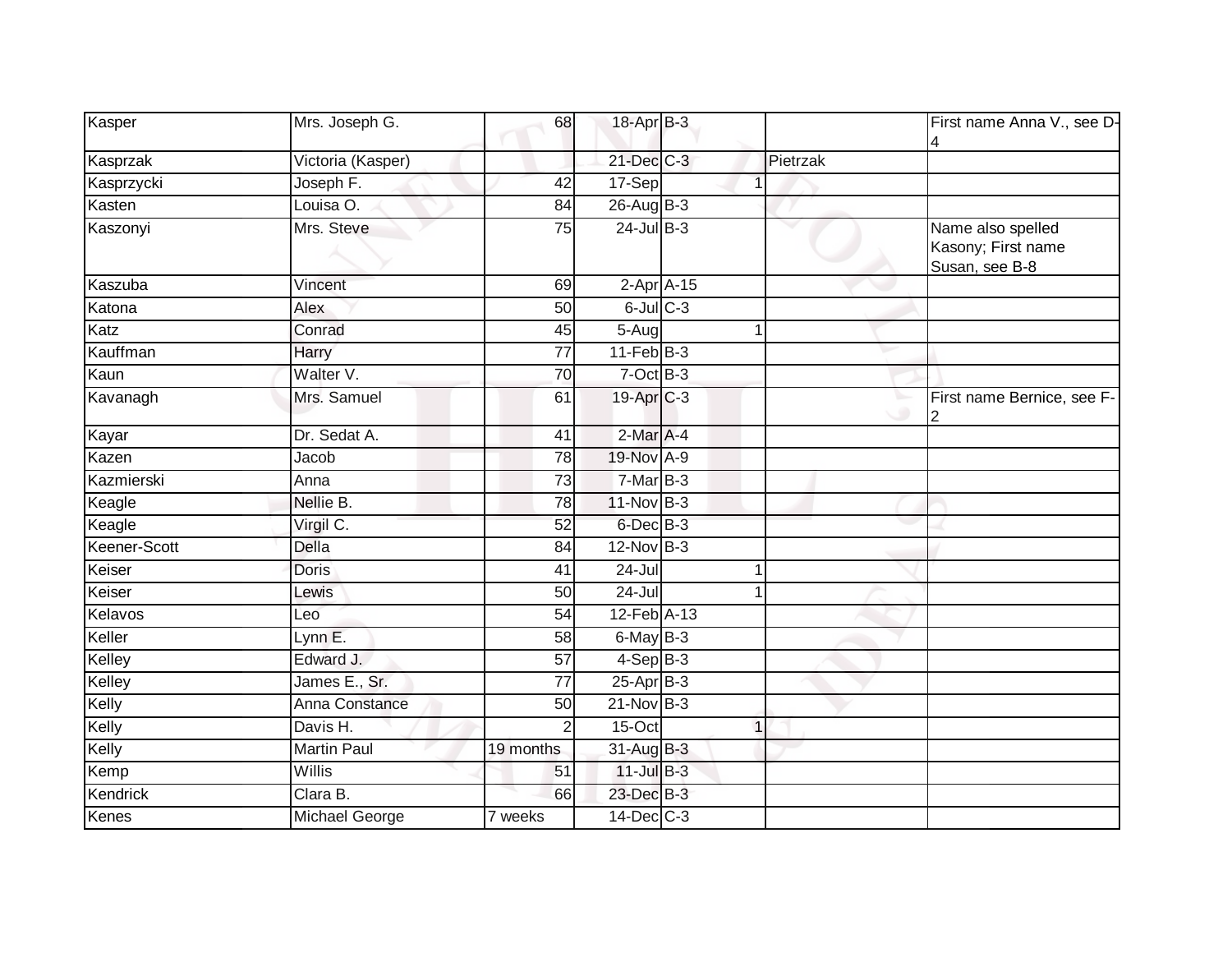| Kennedy   | Marjorie              | 35       | $10$ -Jun $B-3$ |  |                                                          |
|-----------|-----------------------|----------|-----------------|--|----------------------------------------------------------|
| Kenning   | Louis W.              | 78       | $9$ -Jul $B$ -3 |  |                                                          |
| Keown     | Jesse H.              | 73       | 19-Mar B-5      |  |                                                          |
| Kepple    | David                 | 80       | $27$ -Apr $B-3$ |  |                                                          |
| Kercher   | Leroy                 | 84       | 7-Aug A-15      |  |                                                          |
| Kerim     | <b>Bayrim Derim</b>   | 72       | $7$ -May B-3    |  | Name also listed as<br>Bayrim, Derim Kerim, see<br>$B-9$ |
| Kerwin    | John H. (Buck)        | 85       | $9$ -Jul B-3    |  |                                                          |
| Kessinger | Loretta               | 7 months | $9-FebB-3$      |  |                                                          |
| Kessler   | Anna K.               | 80       | $9-Sep$ $B-3$   |  |                                                          |
| Kesterson | Charles T., Jr.       | 37       | 8-Aug B-3       |  |                                                          |
| Kidney    | Mary A.               |          | 16-Dec B-3      |  |                                                          |
| Kiehn     | Edwin                 | 57       | $2$ -Jan $B-3$  |  |                                                          |
| Kilhof    | Anna                  | 59       | 6-Apr D-5       |  | Name also spelled Kilhouf,<br>see B-3                    |
| Kilhouf   | Mrs. Louis            | 59       | 6-Apr B-3       |  | Name also spelled Kilhof,<br>First name Anna, see D-5    |
| Kimmich   | Robert A.             | 42       | $13-Sep$ B-3    |  |                                                          |
| Kindt     | Roy C.                | 65       | 29-Aug B-3      |  |                                                          |
| King      | Alphia L.             | 84       | $12-AugB-3$     |  |                                                          |
| King      | Angela Carol          | 4 months | $2$ -Oct $A-15$ |  |                                                          |
| King      | Don Alan              | 5 months | $5-Sep$ B-3     |  |                                                          |
| King      | Frank                 | 69       | $5-Sep$ B-3     |  |                                                          |
| King      | Paul S.               | 5        | $29-Nov$ B-3    |  |                                                          |
| Kingma    | Mrs. John             | 49       | $25$ -May B-3   |  | First name Helen, see D-1                                |
| Kingston  | George E.             | 74       | $23$ -Jul $B-3$ |  |                                                          |
| Kinsey    | George Lewis          | 33       | 18-Dec B-3      |  |                                                          |
| Kintz     | Elmo                  | 53       | 12-Apr A-15     |  |                                                          |
| Kirby     | <b>Charles Arthur</b> | 79       | $5$ -Jun $B-3$  |  |                                                          |
| Kirkham   | Mrs. Wilbert          | 50       | $8$ -Jul $B$ -3 |  | First name Blanche G, see<br>$D-6$                       |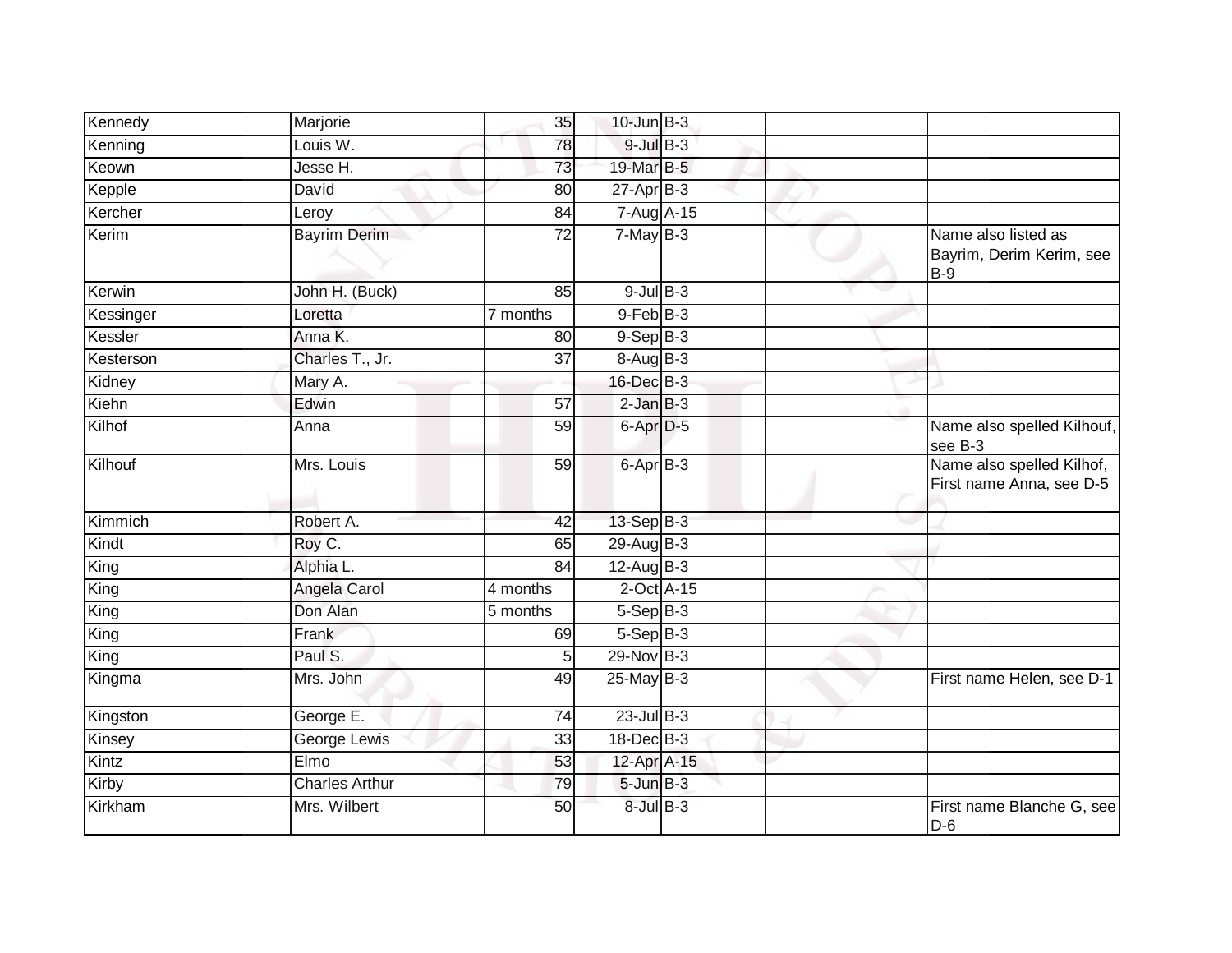| Kirkus         | Fleming        | 52              | 20-Mar A-15     |        |                                    |
|----------------|----------------|-----------------|-----------------|--------|------------------------------------|
| <b>Kirleis</b> | Mrs. Fred      | 70              | 17-Apr B-3      |        | First name Augusta, see B-<br>8    |
| Kiser          | Clara E.       | $\overline{71}$ | $23$ -Feb $C-3$ |        |                                    |
| Kish           | <b>Steve</b>   | 35              | $2$ -Nov $C-3$  |        |                                    |
| Kispal         | Joseph L.      | 24              | $9-Sep$ $B-3$   |        |                                    |
| Klatt          | Hanna          | 89              | $13$ -Feb $B-3$ |        |                                    |
| Klaus          | Olga           | 73              | $2-Sep$ $B-3$   |        |                                    |
| Klein          | Albert N.      | 68              | $7$ -May $B-3$  |        |                                    |
| Klein          | Elizabeth      | 75              | $5$ -Dec $C$ -3 |        | Picture included                   |
| Klein          | Frank          | 75              | $7-FebB-3$      |        |                                    |
| Klein          | Joseph J.      | 81              | 8-Apr B-3       |        |                                    |
| Klein          | Peter          | 95              | 26-Aug B-3      |        |                                    |
| Klein          | Vincent, Sr.   | $\overline{74}$ | $2$ -Feb $B-3$  |        |                                    |
| Klemme         | Dorthea        | 77              | 12-Mar A-15     |        |                                    |
| Klempner       | Abe            | 66              | 22-Mar B-3      |        |                                    |
| Klemsman       | Charles L.     | 69              | $7$ -Dec $C$ -3 |        |                                    |
| Klepp          | Margaret       | $\overline{82}$ | 8-Oct B-3       |        |                                    |
| Klingspor      | Walter         | 82              | $28$ -Jan B-3   |        |                                    |
| Klisiak        | John           | 70              | $11-Apr$ B-3    |        |                                    |
| Klitzke        | Emil John      | 86              | 26-Oct B-3      |        |                                    |
| Klochan        | <b>Theresa</b> | 70              | $10-Sep$ B-3    |        |                                    |
| Knaack         | Mrs. Bernard   | 58              | 23-Apr A-13     |        | First name Natalie, see B-<br>4    |
| <b>Kness</b>   | Audrey         | 43              | 11-Oct A-19     | Whalen |                                    |
| Kniggendorf    | Mrs. Fred      | 63              | $1-AprB-3$      |        | First name Elisabeth, see<br>$F-6$ |
| Knight         | <b>Myrtle</b>  | 60              | $6-SepB-3$      |        |                                    |
| Knight         | Oad            | 73              | 30-Apr B-3      |        |                                    |
| Knudson        | Albert         | 56              | $2$ -Jan $B-3$  |        |                                    |
| Kobak          | Catherine      | 72              | 26-Dec C-10     |        |                                    |
| Koch           | Mrs. William   | 75              | 8-Jan A-11      |        |                                    |
| Kocoj          | Marian         | $\overline{72}$ | $11$ -Jul $B-3$ |        |                                    |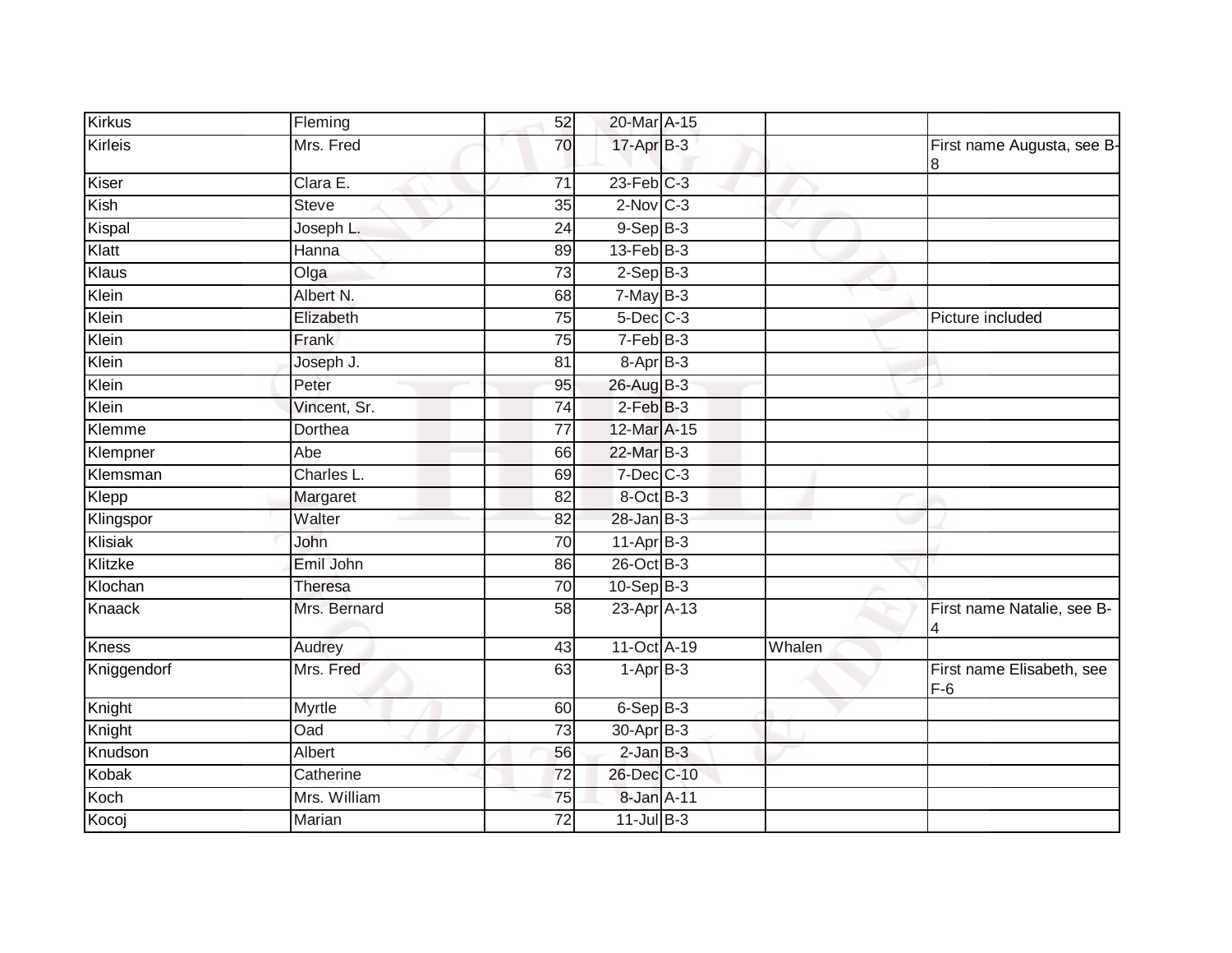| Kocur           | Martha          |                 | 19-Dec B-3      |             |                                                      |
|-----------------|-----------------|-----------------|-----------------|-------------|------------------------------------------------------|
| Kodicek         | Edward J.       | 52              | $4$ -Oct B-3    |             | Picture included                                     |
| Koehn           | Fred W.         | 67              | 8-Jun B-3       |             |                                                      |
| Koepp           | William F.      | $\overline{52}$ | $28-Sep$ C-3    |             |                                                      |
| Koerner         | David Allen     | infant          | $10$ -Jun $B-3$ |             |                                                      |
| Kohan           | Michael J., Jr. | 41              | 23-Oct B-3      |             |                                                      |
| Kohl            | Robert L.       | 40              | 6-Aug           | 1           |                                                      |
| Kokotovich      | <b>Mike</b>     | 74              | $5-NovB-3$      |             |                                                      |
| Kolanowski      | Joseph          | 72              | 26-Dec C-10     |             |                                                      |
| Kolarczyk       | Frank           | 75              | $24$ -Apr $B-3$ |             |                                                      |
| Kolodziej       | Aloysius        |                 | 11-Jun          | -1          |                                                      |
| Kon             | John            | 65              | $12$ -Jun $B-3$ |             |                                                      |
| Koniarski       | John            |                 | 18-Oct B-3      |             |                                                      |
| Kopcha          | Michael         | 59              | $4-SepB-3$      |             |                                                      |
| Korba           | John (Corbin)   | 74              | $12$ -Jul $B-3$ |             |                                                      |
| Kornas          | Mrs. Edward     | 46              | 23-Apr A-13     |             | First name Helen, see B-4                            |
| Korpella        | Stephen         | 65              | 18-Apr B-3      |             |                                                      |
| Korth           | Bertha A.       | 65              | 18-Jun B-3      |             |                                                      |
| Korthauer       | <b>Marian</b>   | 59              | 16-Dec B-3      |             |                                                      |
| Kosakowski      | Kazimer         | $\overline{73}$ | $27 - Aug$ B-3  |             |                                                      |
| Kosanovich      | Simo            | 50              | 12-Dec B-3      |             |                                                      |
| Koselke         | Albert          | 71              | $23$ -Jan B-3   |             |                                                      |
| Koselke         | Anthony         | 73              | $4$ -Jan $B-3$  |             |                                                      |
| Kosenka         | Paul, Sr.       | 77              | $19$ -Jun $B-3$ |             |                                                      |
| <b>Koshnick</b> | Mary G.         | 76              | $11-Apr$ B-3    |             | Name also spelled<br>Kushnick, see April 10, B-<br>3 |
| Kosmatka        | Raymond         | $\overline{52}$ | 20-Mar          | $\mathbf 1$ |                                                      |
| Kotas           | Frank           |                 | 13-Mar B-3      |             |                                                      |
| Kouder          | Leta Frances    | 75              | $1$ -Oct B-3    |             |                                                      |
| Koullaros       | John            | 15              | 27-Aug          | 1           |                                                      |
| Kounty          | Mary            | 80              | $7-FebB-3$      |             |                                                      |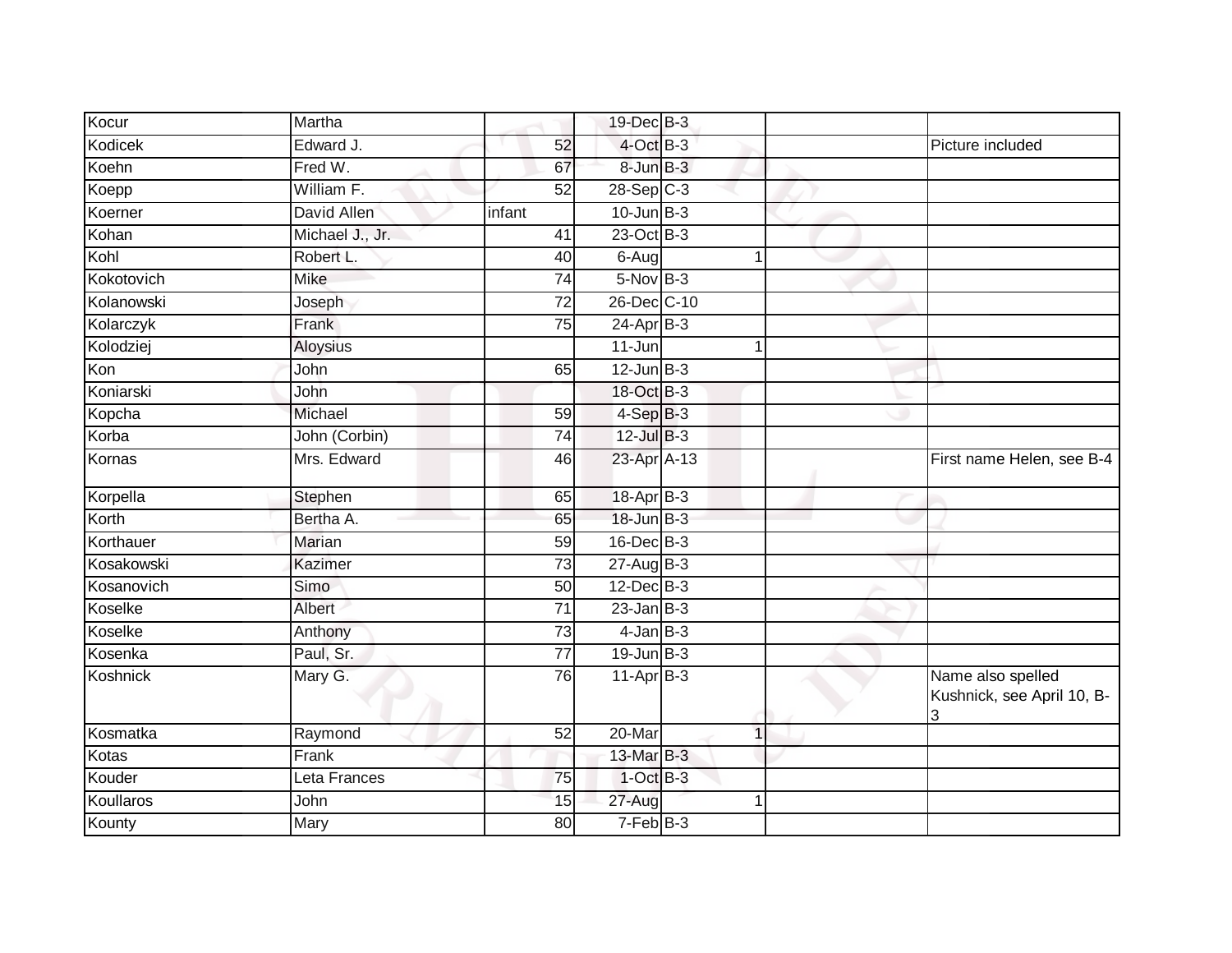| Koutny        | Mary           | 80              | 6-Feb A-15            |          |                                                |
|---------------|----------------|-----------------|-----------------------|----------|------------------------------------------------|
| Kovach        | <b>Barbara</b> | $\overline{77}$ | 12-Oct B-3            |          |                                                |
| Kovach        | Mary           | 79              | 25-Mar B-3            |          |                                                |
| Kovachic      | Eli, Jr.       | 51              | $5$ -Dec $C$ -3       |          |                                                |
| Kowalczyk     | John           |                 | 8-Apr B-3             |          |                                                |
| Kowalsky      | Stephen        | 67              | $16-Sep$ B-3          |          |                                                |
| Kowl          | Peter          | 70              | $29$ -Jun $B-3$       |          |                                                |
| Krajewski     | Frank          | 67              | $19$ -Dec $B - 3$     |          |                                                |
| Krajewski     | Sophie         | 70              | $4$ -Dec $B-3$        | Dziadosz |                                                |
| Krakewski     | Adam R.        | $\overline{75}$ | $3$ -Jun $B-3$        |          |                                                |
| Krapac        | Mary           | 52              | $5-Aug$ B-3           |          |                                                |
| Krause        | Leo $F$ .      | 62              | $26 - SepB-3$         |          |                                                |
| Krawczyk      | Maryan         | 64              | 30-Apr B-3            |          |                                                |
| Krengiel      | Henry "Kris"   | 48              | 23-Oct B-3            |          |                                                |
| Kreuzberger   | Edythe         | 58              | 16-Nov C-3            |          |                                                |
| Krieger       | Joseph (Doc)   | 65              | 20-Apr B-3            |          |                                                |
| Krivan        | Mrs. Frank     | 68              | $21$ -May B-3         | Nagy     | First name Elizabeth, see<br>$B-8$             |
| Krizan        | John S.        | 79              | 14-Oct B-3            |          |                                                |
| Kroening      | Arthur W.      | 78              | $11$ -Jul B-3         |          |                                                |
| Krol          | Walter         | 46              | $2$ -Jan $B-3$        |          |                                                |
| Krooswyk      | Louise         |                 | $8$ -Jul $B$ -3       |          |                                                |
| <b>Krsity</b> | <b>Bosko</b>   | 73              | $17$ -May D-5         |          | Name also spelled Bosko,<br>see May 17, p. B-3 |
| <b>Kruk</b>   | Josephine      | 79              | $20$ -Aug $B-3$       |          |                                                |
| Krupa         | Michael        | 57              | $14-Oct$ B-3          |          |                                                |
| Krysch        | Joseph S.      | 57              | $2-\overline{AugB-3}$ |          |                                                |
| Krzemien      | Louis          | 60              | $12$ -Oct B-3         |          |                                                |
| Kubacki       | Katherine      | 83              | 14-Nov B-3            |          |                                                |
| Kubic         | Mike           | 89              | $1$ -Oct B-3          |          | Name also spelled Kubik                        |
| Kubik         | Mike           | 89              | $1-Oct$ B-3           |          | Name also spelled Kubic                        |
| Kubiszak      | <b>Steve</b>   | 58              | $27$ -May B-3         |          |                                                |
|               |                |                 |                       |          |                                                |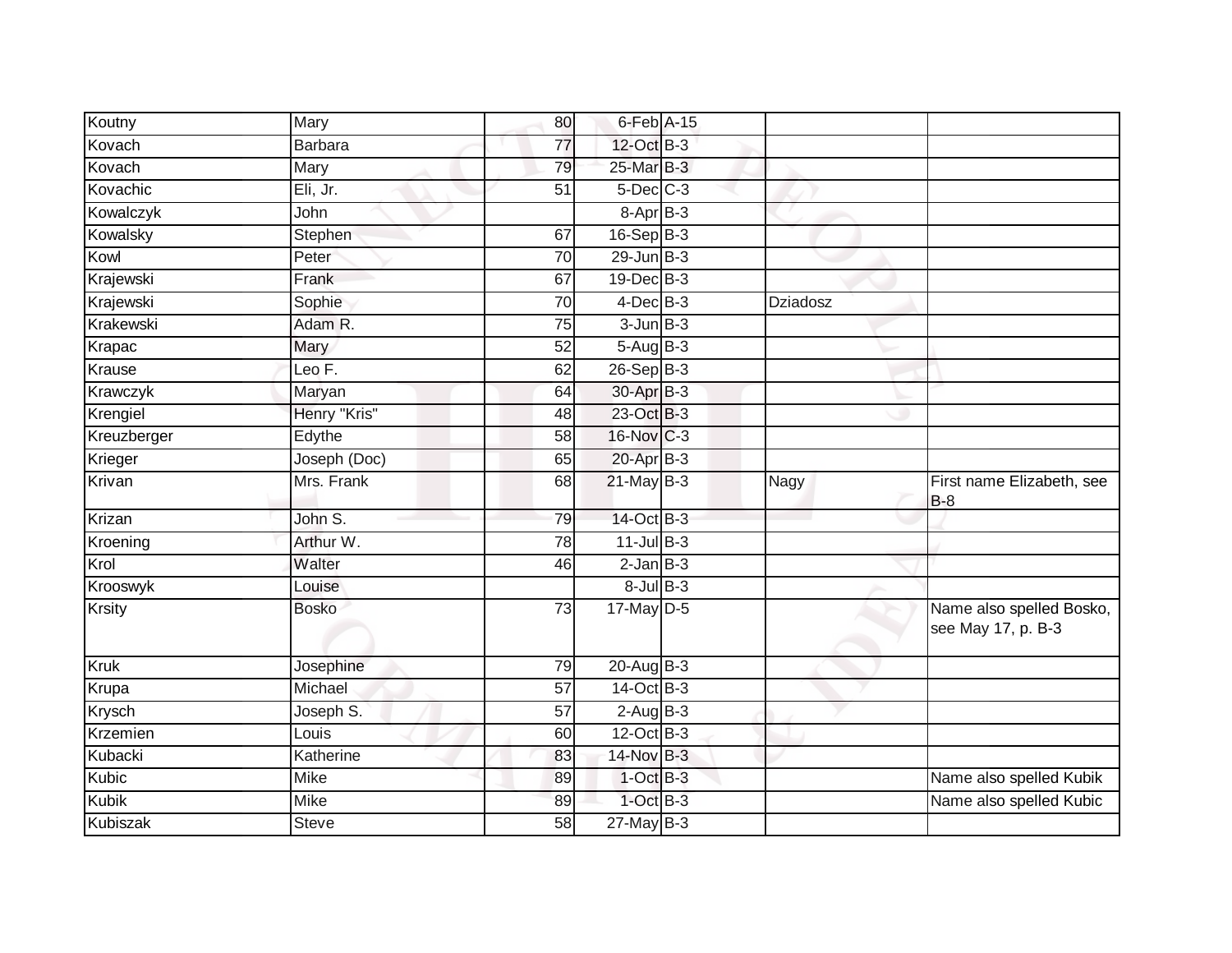| Kucsera        | Joseph           | 63              | 17-Oct B-3            |    |                                                 |
|----------------|------------------|-----------------|-----------------------|----|-------------------------------------------------|
| <b>Kuipers</b> | Mrs. Andrew, Sr. | 63              | 28-Feb B-3            |    | First name Anna, see D-6                        |
| Kujawa         | John A.          | 76              | $21$ -Feb $D-3$       |    |                                                 |
| <b>Kulak</b>   | Frank            | 84              | $11-Feb$ B-3          |    |                                                 |
| Kunka          | Andrew A.        | 52              | $21$ -Jan $B-3$       | v  |                                                 |
| Kunz           | Fred R.          | 43              | 5-Apr C-3             |    |                                                 |
| <b>Kurek</b>   | Michael          | 79              | 28-May B-3            |    |                                                 |
| Kurek          | Mrs. Anthony     | 48              | 8-Oct B-3             |    |                                                 |
| <b>Kurtz</b>   | James E.         | 21              | 8-Aug                 |    | Picture included; see also<br>August 9, p. B-3  |
| Kurtz          | John J.          | 61              | 17-Sep A-15           |    |                                                 |
| Kusbel         | Joseph, Sr.      | 74              | 19-Apr <sub>C-3</sub> |    |                                                 |
| Kushnick       | Mary G.          | 76              | $10$ -Apr $B-3$       |    | Name also spelled<br>Koshncik, see April 11, B- |
| Kustra         | Joseph           | 78              | 31-May B-3            |    |                                                 |
| Kuyzin         | Mary             | 71              | 18-Jul B-3            |    |                                                 |
| Kvedaras       | $\mathsf{Al}$    | 69              | 17-Aug B-3            |    |                                                 |
| Kwiecien       | Frank            | 74              | 17-Apr B-3            |    |                                                 |
| Labertew       | Mrs. Byrd        |                 | $22$ -Aug B-3         |    |                                                 |
| LaBuda         | Bernard M.       | 73              | 20-Feb B-3            |    |                                                 |
| Lackey         | Larry Eugene     | 3               | 16-Aug                | -1 |                                                 |
| LaCosse        | <b>Charles</b>   | 65              | $26$ -Jun $B-3$       |    |                                                 |
| Ladowicz       | <b>John</b>      | 76              | $6$ -Jul $C$ -3       |    |                                                 |
| Lambert        | Harvey A.        | 59              | $25$ -Jul B-3         |    |                                                 |
| Lambert        | John L.          | 58              | 16-Mar B-3            |    |                                                 |
| Lamborn        | Essie G.         | 85              | $8-AprB-3$            |    |                                                 |
| Lamer          | Mrs. Guy         | 42              | $4$ -Jan $B-3$        |    | First name Kathleen F.,<br>see C-3              |
| Landon         | Anna             | 72              | $12$ -Jan $B-3$       |    | Name listed as Anna<br>Shepherd, see C-7        |
| Langham        | Sidney           | $\overline{71}$ | 25-May B-3            |    |                                                 |
| Langhams       | Mrs. Carl        | 61              | $27$ -May B-3         |    | First name Erna, see F-2                        |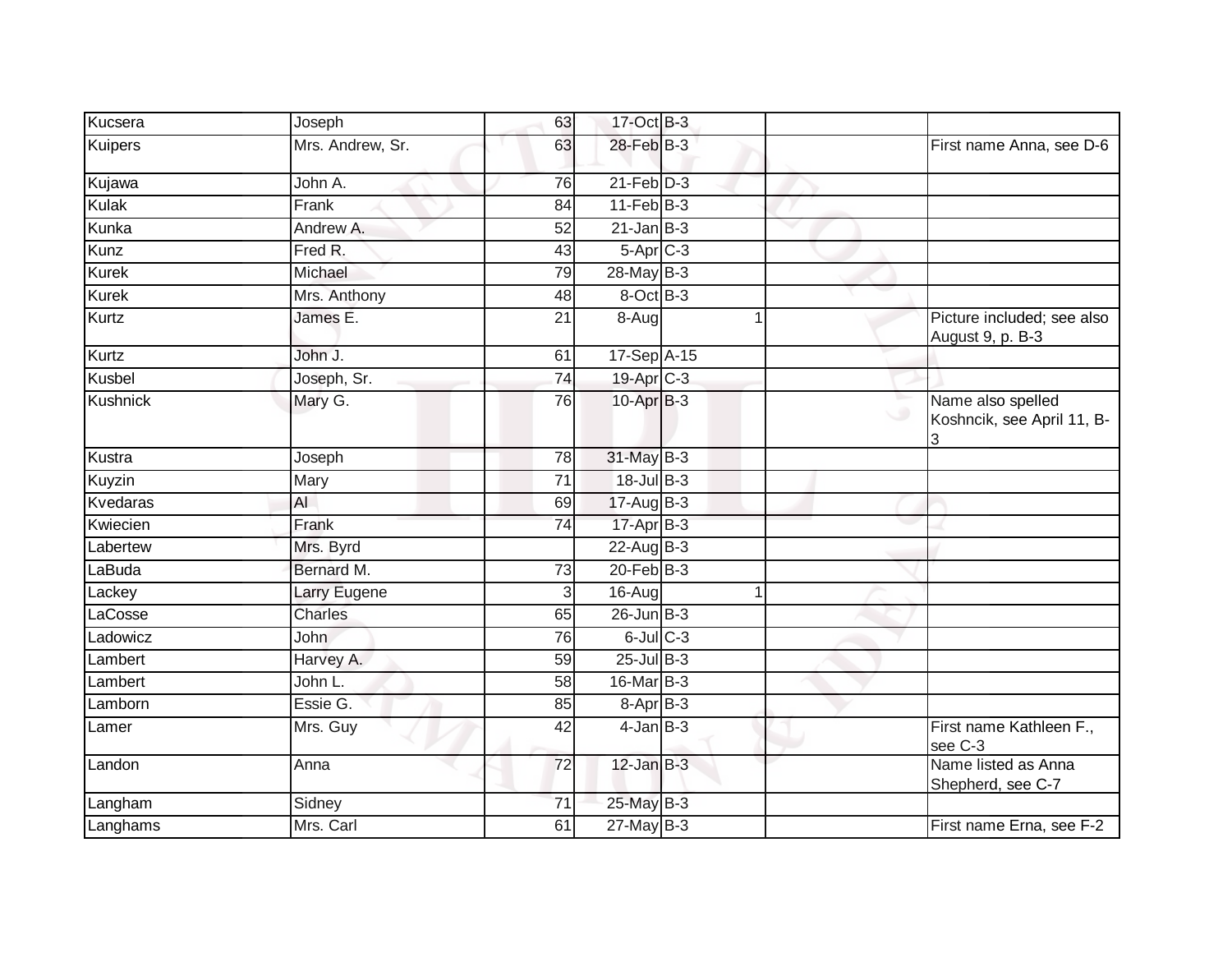| Lanier     | Ann B.                  | 69              | 13-Sep B-3        |   |                            |
|------------|-------------------------|-----------------|-------------------|---|----------------------------|
| Lanman     | <b>Esther Mary</b>      | 68              | 17-May B-3        |   |                            |
| Lanning    | Marcia                  | 1 day           | 24-Aug B-3        |   |                            |
| Lanning    | Mary                    | 1 day           | 24-Aug B-3        |   |                            |
| Lapatka    | Ignatius                | 67              | $18$ -Jun $B-3$   |   |                            |
| Lape       | Arthur E. (Whitey)      | 60              | $16$ -Dec $B-3$   |   |                            |
| Largent    | Rayon                   | 44              | 12-Dec B-3        |   |                            |
| Larkin     | Laura Sue               | 9 weeks         | $12$ -Dec $B-3$   |   |                            |
| Larson     | Emma                    | 82              | $4-$ Sep $B-3$    |   |                            |
| Lassen     | Lena                    |                 | $24$ -Apr $B-3$   |   |                            |
| Lauritzen  | <b>Effie</b>            | 69              | $18 - Jan$ $B-3$  |   | Middle initial L., see D-8 |
| Law        | Alvina W.               | 79              | 20-Nov B-3        |   |                            |
| Lawell     | Clarence J.             | 70              | $11$ -May B-3     |   |                            |
| Lawler     | Mary T.                 | 80              | 18-Nov B-3        |   |                            |
| Le Loup    | Kenneth William         | 6 days          | $11$ -Jul B-3     |   |                            |
| Leach      | Almira                  | 74              | 15-Mar B-3        |   |                            |
| Leary      | Joseph D.               | 60              | $27-SepB-3$       |   |                            |
| Leasure    | Albert H.               |                 | $27$ -May B-3     |   |                            |
| Lechman    | Anna                    |                 | 26-Feb A-15       |   |                            |
| Lee        | George                  | 69              | 6-Dec B-3         |   |                            |
| Leegwater  | <b>Beverly Ann</b>      | 29              | 19-Dec B-3        |   |                            |
| Leeney     | <b>Michael Terrence</b> | 3 days          | 30-Nov C-3        |   |                            |
| Leensvaart | <b>Nick</b>             | 76              | $2$ -Jan $B-3$    |   |                            |
| Leffas     | Alex                    | $\overline{75}$ | $26 - Jan$ $B-3$  |   |                            |
| Leffman    | Emanuel R.              | 40              | $18 - Jan$ $B-3$  |   |                            |
| Lemert     | Otto                    |                 | $25$ -Feb $ B-3 $ |   |                            |
| Lemster    | Henry E.                |                 | $17 - Jan$ $B-3$  |   |                            |
| Lengyel    | Michael, Sr.            | 70              | 8-Oct B-3         |   |                            |
| Lengyel    | <b>Steve</b>            | 79              | 11-Apr B-3        |   |                            |
| Leonard    | <b>Alfred Hamilton</b>  | 55              | 1-Nov             | 1 |                            |
| Lesmeister | Katherine               | 67              | 8-Feb B-3         |   |                            |
| Lessig     | Helen                   | 50              | $25$ -Oct B-3     |   |                            |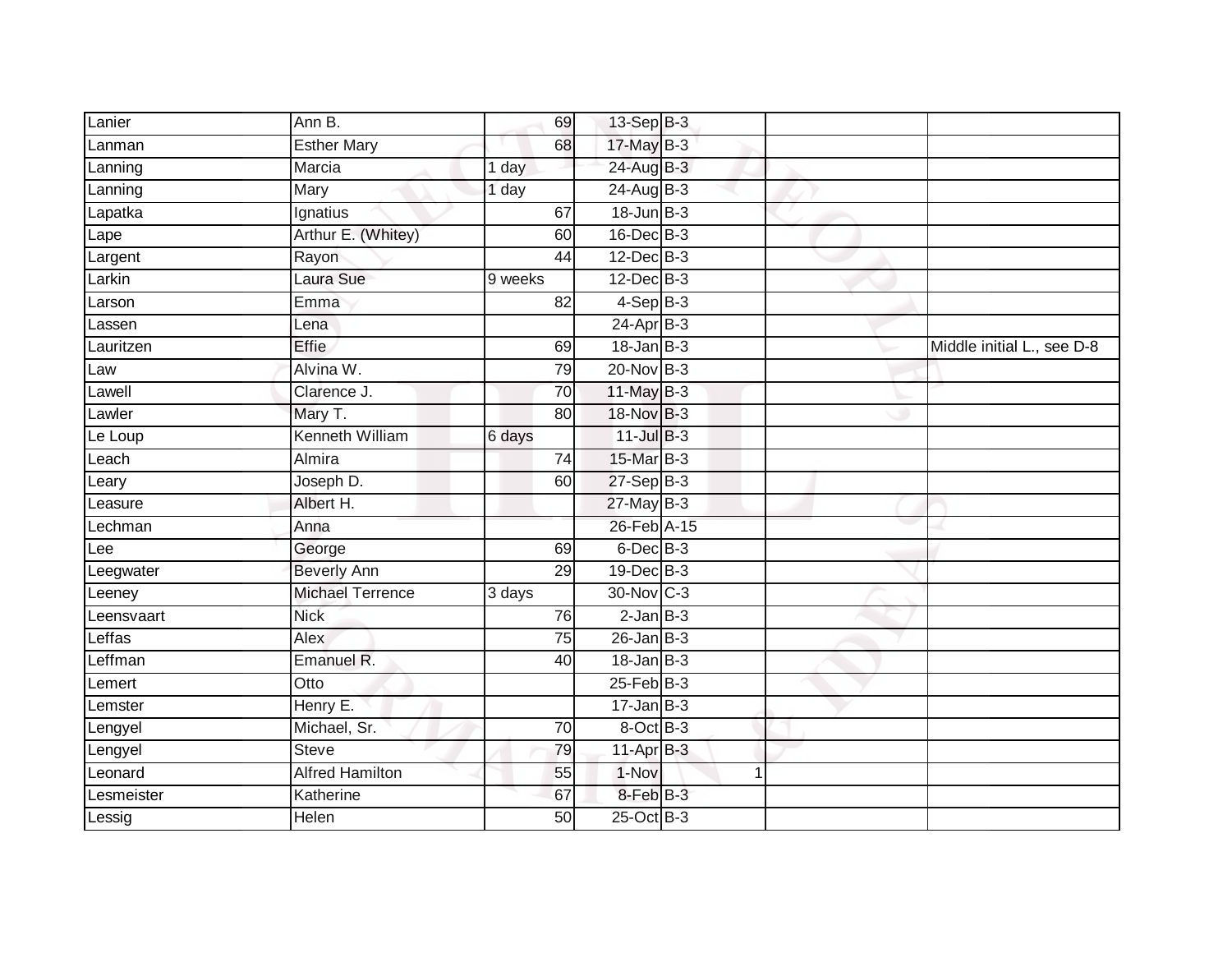| Levin       | <b>Belle</b>        | 71              | $3$ -Jun $B-3$       |                |                                                  |
|-------------|---------------------|-----------------|----------------------|----------------|--------------------------------------------------|
| Lewandowski | Frances             | 32              | $10$ -Aug C-3        |                |                                                  |
| Lewandowski | Vincent J.          | 73              | 18-Jun B-3           |                |                                                  |
| Lewis       | Gertrude            | 85              | $28 - Jan$ $B-3$     |                |                                                  |
| Lewis       | Kenneth R.          | $\overline{34}$ | $12-Aug$             | $\overline{1}$ | Picture included; see also<br>August 13, p. A-15 |
| Lewis       | Mr. M. C.           | 64              | $27 - Aug$ B-3       |                |                                                  |
| Lewis       | Mrs. Robert         | 44              | 20-Feb B-3           |                |                                                  |
| Liebert     | Francis, Rev.       | 66              | 14-Oct B-3           |                |                                                  |
| Liehr       | Raymond J., Dr.     | 61              | $22$ -Jun $B-3$      |                |                                                  |
| Liesenfelt  | Arthur W.           | 57              | 14-Nov B-3           |                |                                                  |
| Liesenfelt  | Loretta K.          | 56              | 30-Jul A-15          |                |                                                  |
| Liesenfelt  | Mary                | 72              | $4-SepB-3$           |                |                                                  |
| Liesenfelt  | <b>Theresa</b>      | $\overline{72}$ | 26-Aug B-3           |                |                                                  |
| Lindgren    | Hiram A.            | $\overline{87}$ | 28-Dec B-3           |                |                                                  |
| Lindner     | <b>Henry Orvile</b> | 60              | 27-Jun B-3           |                | Picture included                                 |
| Lindner     | Mary                | $\overline{77}$ | $6$ -Aug $B$ -3      |                |                                                  |
| Linke       | Sophie              | 81              | 31-Aug B-3           |                |                                                  |
| Lippe       | Robert B.           | 51              | $21$ -Jun $A-3$      |                |                                                  |
| Liptrot     | John T.             | 80              | 18-Feb B-3           |                |                                                  |
| Lissy       | Anton               | 67              | $21$ -Dec $C-3$      |                |                                                  |
| Little      | Dr. Chester K.      |                 | $4$ -Mar $B-3$       |                |                                                  |
| Litwa       | Paul                | 67              | 8-Oct B-3            |                |                                                  |
| Liubinas    | Mrs. Joseph         | 36              | $6-SepB-3$           | Waitkus        | First name Eva, see D-3                          |
| Lloyd       | <b>Clara Marie</b>  | 69              | 16-Apr A-15          |                |                                                  |
| Lloyd       | R. Everett          | 42              | 30-Apr B-3           |                |                                                  |
| London      | Joseph              | 42              | $2-AugB-3$           |                |                                                  |
| Long        | Josephine           | 48              | 31-Jul A-15          |                |                                                  |
| Long        | Lawrence A.         | 78              | 3-Dec <sup>B-3</sup> |                |                                                  |
| Long        | Mary E.             | 98              | 2-Apr A-15           |                |                                                  |
| Longa       | Adolph (Otto)       | 61              | $21$ -May $B-3$      |                |                                                  |
| Loomis      | Edward A.           | 83              | $22$ -Jan B-3        |                |                                                  |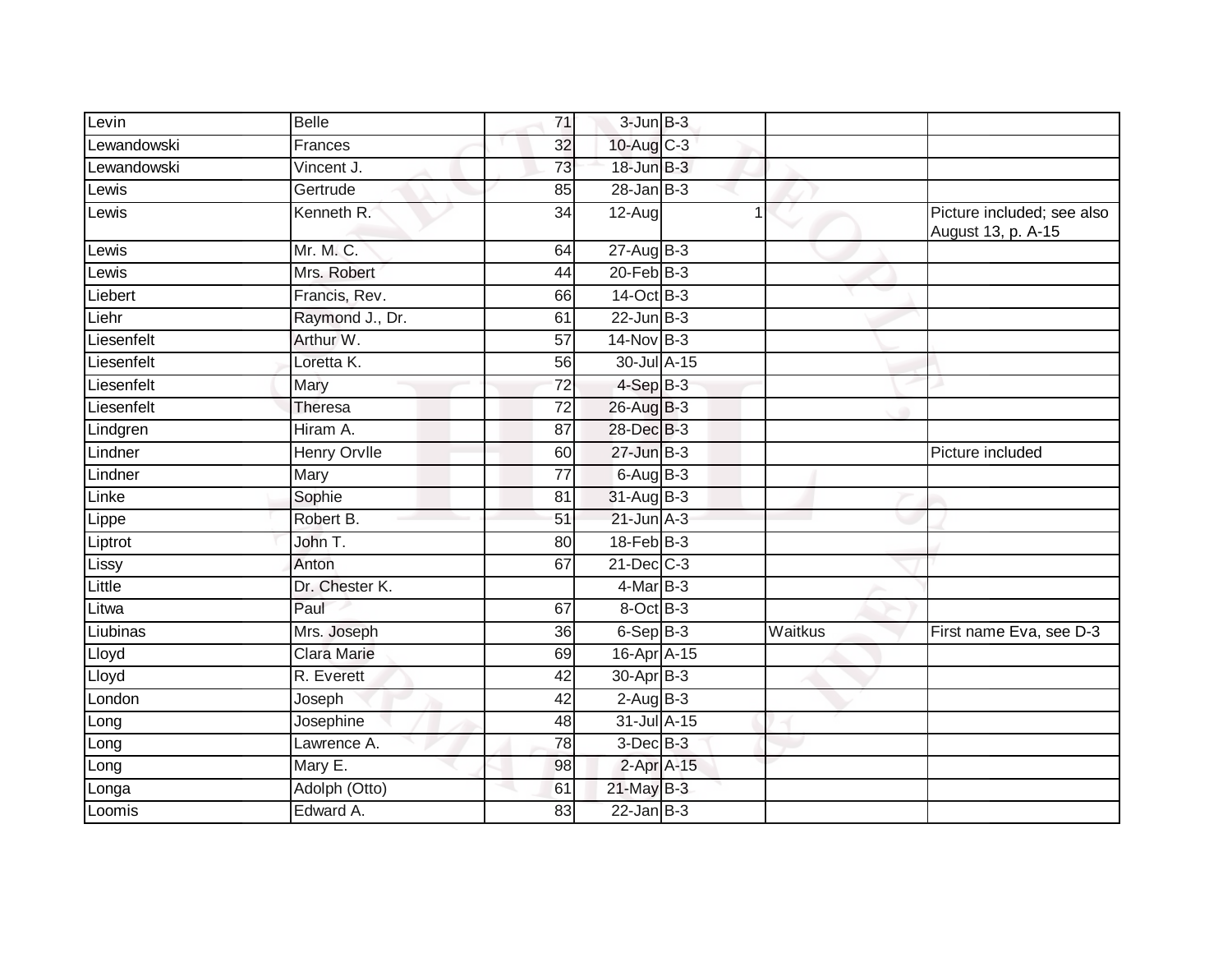| Lopez        | Anna                | 41              | 30-Mar                     | 1 |                                                           |
|--------------|---------------------|-----------------|----------------------------|---|-----------------------------------------------------------|
| Lopez        | Guadalupe           | 69              | $10$ -Jun $B-3$            |   | First name also Natalie T.,<br>see June 11, p. B-3        |
| Lord         | Harvey              | 86              | $5$ -Jul $A$ -8            |   |                                                           |
| Lorenz       | Frank J.            | 35              | $6$ -Feb $\overline{A-15}$ |   |                                                           |
| Lorenz       | Mary P.             | 68              | 18-Jul B-3                 |   |                                                           |
| Louderback   | Jesse L.            | 89              | 30-Apr B-3                 |   |                                                           |
| Loutzenhiser | Ralph               | 51              | $22$ -Apr $B-3$            |   |                                                           |
| Love         | David               | $\overline{72}$ | $20$ -Feb $B-3$            |   |                                                           |
| Love         | Loren L.            | 84              | 22-Mar B-3                 |   |                                                           |
| Lovelace     | Mrs. James          | 49              | 8-Feb B-3                  |   | First name Ardelia, see D-                                |
| Lovrinich    | Stephen             | 67              | 14-Nov B-3                 |   |                                                           |
| Lowell       | Henry A.            | 32              | $27 -$ Jul                 | 1 | See also July 29, p. B-3                                  |
| Lucas        | Wilma               | 72              | $11$ -May B-3              |   |                                                           |
| Luckenbill   | Laura               | 66              | 31-May B-3                 |   |                                                           |
| Lucska       | Michael J.          | 57              | 24-Aug B-3                 |   |                                                           |
| Lugar        | Fred                | 77              | 22-Mar B-3                 |   |                                                           |
| Lukasik      | Frank J.            | 30              | 29-Apr F-1                 |   |                                                           |
| Lukens       | Ora Adell           | 93              | 25-Mar B-3                 |   |                                                           |
| Lukrafka     | Henry F.            | 54              | 18-May B-3                 |   |                                                           |
| Luksich      | <b>Helen</b>        |                 | $10-Sep B-3$               |   | Name also listed as<br>Spudich, see Sept. 11, p.<br>$B-3$ |
| Lula         | Walter              | 70              | $1$ -Jul $B-3$             |   |                                                           |
| Lundewall    | Hulda               | 80              | 29-Apr B-3                 |   |                                                           |
| Luskus       | <b>Bertha Wiech</b> | 48              | 12-Mar A-15                |   |                                                           |
| Lutes        | Daniel W.           | 57              | $10-Sep$ B-3               |   |                                                           |
| Luther       | Ida S.              | 72              | $3-Oct$ B-3                |   |                                                           |
| Lynch        | Lawrence            | 56              | $27 -$ Jul $B - 3$         |   |                                                           |
| Lynch        | Marion J. (Jene)    | 59              | 16-Feb B-3                 |   |                                                           |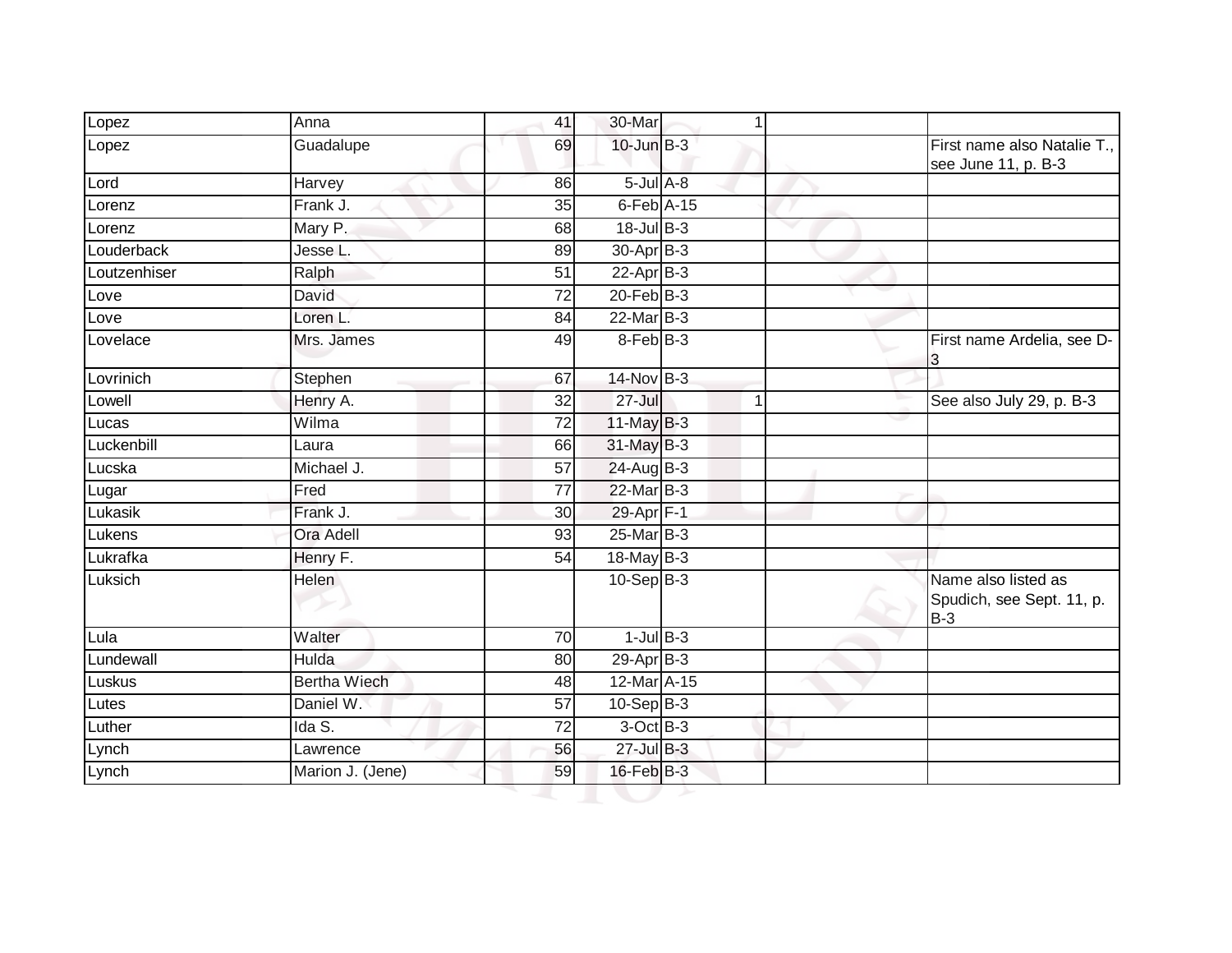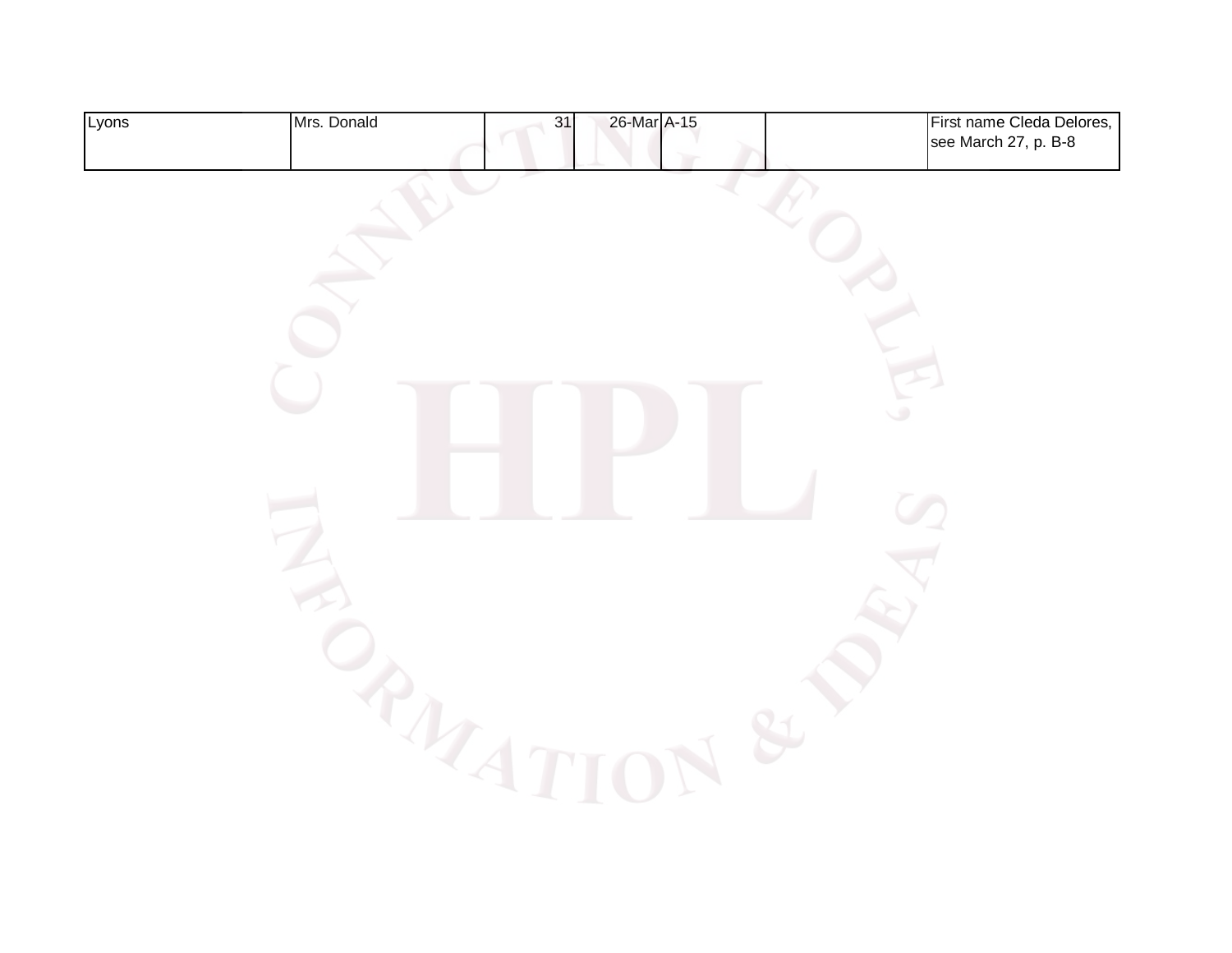| <b>Surname</b>   | Given            | Age | <b>Date</b>     | Page |   | <b>Maiden</b> | <b>Note</b>                                   |
|------------------|------------------|-----|-----------------|------|---|---------------|-----------------------------------------------|
| Maago            | Michael          | 75  | $5$ -Jul $A-8$  |      |   |               |                                               |
| <b>Maas</b>      | Mary H.          | 68  | 18-Nov B-3      |      |   |               |                                               |
| Maas             | Richard J.       | 20  | 29-Mar          |      |   |               | Picture included; See also<br>March 30, p.B-3 |
| MacDonald        | Frances E.       | 74  | $2-SepB-3$      |      |   |               |                                               |
| MacDonald        | Raymond B.       | 80  | $25$ -Jan B-3   |      |   |               |                                               |
| Macdonald        | W. Peter (Pete)  | 47  | 30-Jan A-15     |      |   |               |                                               |
| Machacek         | Raymond A.       | 67  | 31-Jul A-15     |      |   |               |                                               |
| Machnikowski     | Frank J., Sr.    | 58  | $21-Sep$ $C-3$  |      |   |               |                                               |
| Maciejewski      | <b>Bradley</b>   | 18  | $1-Jul$         |      |   |               |                                               |
| MacKenzie        | James P.         | 57  | $25$ -Feb $B-3$ |      |   |               |                                               |
| Macko            | Mrs. John        | 73  | $21$ -Jan B-3   |      |   |               | First name Caroline, see<br>$D-7$             |
| <b>Mackowiak</b> | Aloysius C.      | 69  | 18-Nov B-3      |      |   |               |                                               |
| MacLeod          | William M.       | 76  | 23-Mar B-3      |      |   |               |                                               |
| Madalon          | Louis C., Jr.    | 36  | 6-Mar           |      | 1 |               |                                               |
| Madera           | John             | 89  | 26-Mar A-15     |      |   |               |                                               |
| Magdanz          | Fred P.          | 67  | 27-Feb A-15     |      |   |               |                                               |
| Magdziak         | Mrs. August      | 44  | $14$ -Jan B-3   |      |   |               | First name Lucille M., see<br>$D-7$           |
| Magiera          | <b>Mary Anna</b> | 38  | $6$ -Aug $B$ -3 |      |   |               |                                               |
| Magurany         | Andrew J.        |     | $13$ -May B-3   |      |   |               |                                               |
| Mahner           | Anna             | 84  | 7-Aug A-15      |      |   |               |                                               |
| Maicher          | Wendel           | 73  | $26$ -Jan $B-3$ |      |   |               |                                               |
| Majewski         | Lottie           | 79  | 23-Aug B-3      |      |   |               |                                               |
| Majoch           | Joseph           | 45  | 25-Jun A-11     |      |   |               |                                               |
| Major            | William E.       |     | 14-Dec C-3      |      |   |               |                                               |
| Makar            | Nicholas         | 78  | $13-Sep$ B-3    |      |   |               | Picture included                              |
| Maldonado        | Herman           | 40  | 8-Apr B-3       |      |   |               |                                               |
| <b>Malich</b>    | Tony             | 72  | 20-Jul C-3      |      |   |               |                                               |
| Malinowski       | Mitchell J.      | 44  | 28-Aug B-3      |      |   |               |                                               |
| Malone           | John Byrne       | 64  | $6$ -Jun $B-3$  |      |   |               |                                               |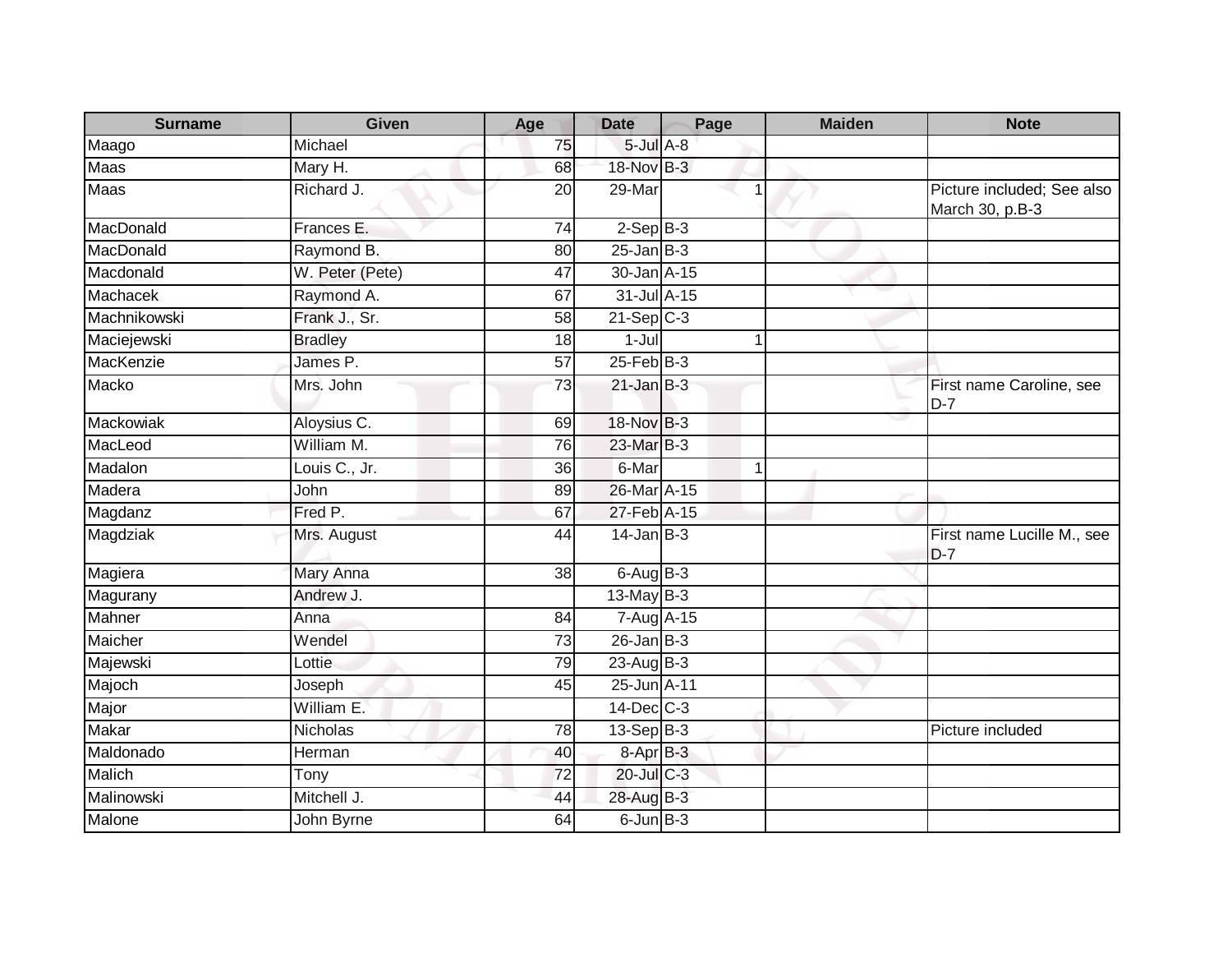| Maly          | Victoria E.        | 85              | 20-Dec B-3       |   |                                                                        |
|---------------|--------------------|-----------------|------------------|---|------------------------------------------------------------------------|
| Mandich       | George             | 50              | $6$ -Feb $A$ -15 |   |                                                                        |
| <b>Mandis</b> | Pearl              | 74              | $25 - Jan$ $B-3$ |   |                                                                        |
| Manis         | George             | 71              | 17-Jul A-15      |   |                                                                        |
| <b>Manis</b>  | Lucy Delila        | 88              | $12$ -Jun $B-3$  |   |                                                                        |
| Mann          | Lawrence C.        | 68              | 20-May B-3       |   |                                                                        |
| Mantz         | Mrs. Harry         | 53              | $17 - Jan$ $B-3$ |   | First name Edna<br>Elizabeth, see D-5                                  |
| <b>Mares</b>  | Philip             | $\overline{52}$ | 12-Nov B-3       |   |                                                                        |
| Marginean     | Eli                | 79              | 30-Oct C-3       |   |                                                                        |
| <b>Marius</b> | <b>Sister Mary</b> | 24              | 30-Apr B-3       |   | Formerly known as Margot<br>Feigen; photo of incident<br>included      |
| Markovich     | Agnes              | 42              | 10-Sep B-3       |   |                                                                        |
| Markowsky     | Joseph L.          | 82              | 23-Nov C-3       | ر |                                                                        |
| Marmara       | Angela             | 57              | 28-May B-3       |   |                                                                        |
| Marsh         | Stephanie Ann      | 3 months        | $4$ -Nov B-3     |   |                                                                        |
| Marshall      | Ayers G.           | 61              | $4$ -Jan $B-3$   |   | First name also spelled<br>Avery (Jan. 5, p. A-3)                      |
| Marshall      | Fred B. (Bud)      | 46              | 26-Apr B-3       |   |                                                                        |
| Marszowski    | Maryann T.         | 78              | $31$ -Jan $B-3$  |   |                                                                        |
| Martich       | Emil               | 50              | $18$ -Feb $B-3$  |   |                                                                        |
| <b>Martin</b> | Elizabeth          | 91              | $24$ -Jan B-3    |   |                                                                        |
| <b>Martin</b> | Eugene P.          | 62              | 15-Oct A-15      |   |                                                                        |
| Martin        | Rebecca Elisabeth  | 59              | 16-Nov C-3       |   |                                                                        |
| <b>Martin</b> | Robert T.          | $\overline{71}$ | $21-Nov$ B-3     |   |                                                                        |
| Martin        | <b>Sister Mary</b> |                 | 30-Apr B-3       |   | Formerly known as Donna<br>Mae Oseobold; photo of<br>incident included |
| Martinez      | Ignacio A.         | $\overline{71}$ | 1-Nov B-3        |   |                                                                        |
| Martinez      | Mrs. Juan          | 44              | $6$ -Jul $C$ -3  |   |                                                                        |
| Marton        | Mary               | 92              | 12-Feb A-13      |   |                                                                        |
| Marvel        | Larry Lon          | 29              | $23$ -Mar $B-3$  |   |                                                                        |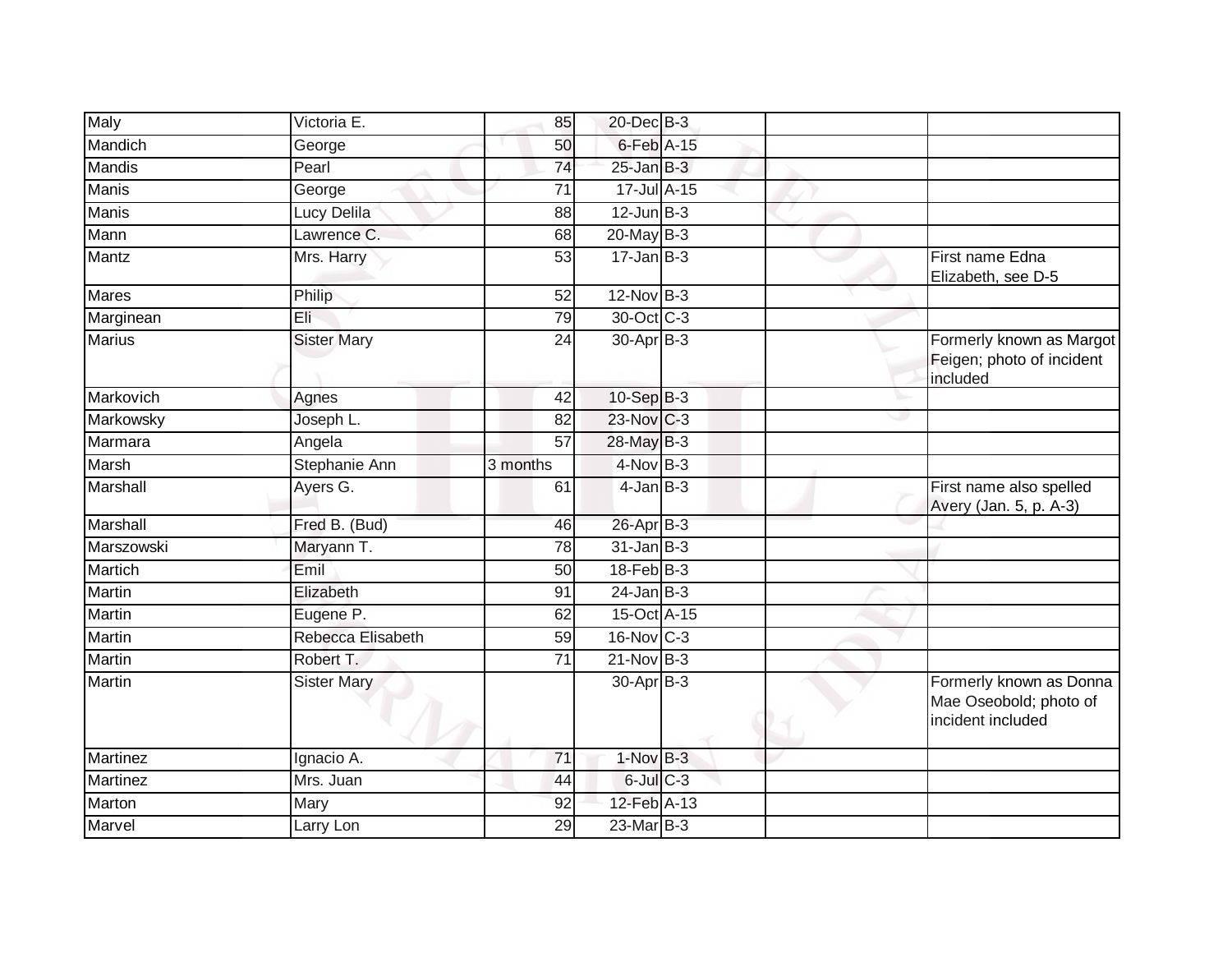| Mason               | Douglas              | 6               | $11 -$ Jul      | 1              |                                            |
|---------------------|----------------------|-----------------|-----------------|----------------|--------------------------------------------|
| Mason               | Elva                 | 60              | 4-Dec B-3       |                |                                            |
| Matasar             | Clara                | 42              | 5-Aug B-3       |                |                                            |
| Materna             | Mrs. Jerry           | 42              | 6-Apr B-3       |                |                                            |
| <b>Mathias</b>      | John                 | 79              | $22$ -Aug B-3   |                |                                            |
| Matlock             | Jewel P.             | $\overline{47}$ | $25-Sep$ B-3    |                |                                            |
| <b>Matthews</b>     | Edith                | 73              | 28-Oct B-3      |                |                                            |
| <b>Matthews</b>     | Patrick H.           | 79              | $19$ -Jun $B-3$ |                |                                            |
| Matthies            | Robert W.            | 50              | $2-Sep B-3$     |                |                                            |
| <b>Matusz</b>       | Richard D.           | 20              | $1-Jul$         | 1              | Picture included                           |
| Maw                 | Minnie               | 69              | 27-Feb A-15     |                |                                            |
| May                 | Mildred Grace        | 57              | 17-Jul A-15     |                |                                            |
| Mayer               | Anthony J.           | 71              | 21-Oct B-3      |                |                                            |
| Mayer               | Edward J., Dr.       | 58              | 11-Oct A-19     |                |                                            |
| <b>Mayer</b>        | George C. (Yank)     | $\overline{72}$ | 8-May B-3       |                |                                            |
| Mayer               | Julius               | 61              | 5-Mar           | $\overline{1}$ | Picture included; see also<br>March 6, B-3 |
| Mayer               | William H.           | 66              | $17 - Jan$ B-3  |                |                                            |
| Maziarz             | Lawrence John L.     | 89              | $14$ -Jan B-3   |                |                                            |
| Mazourik-Bednarczyk | <b>Stanley</b>       | 68              | $25$ -Oct B-3   |                |                                            |
| Mazur               | Joseph A.            | 48              | 14-Oct B-3      |                |                                            |
| McBrayer            | Waid                 | 61              | $6-Sep$ $B-3$   |                |                                            |
| <b>McCabe</b>       | Myrtle               |                 | $20$ -Jun $B-3$ |                |                                            |
| <b>McCallister</b>  | Archie               | 77              | 30-Jul A-15     |                |                                            |
| McCarthy            | Mary J.              | 79              | 15-Oct A-15     |                |                                            |
| <b>McCarthy</b>     | <b>Thomas Eugene</b> | $\overline{70}$ | $20$ -Dec $B-3$ |                |                                            |
| McClellan           | Larry                | 24              | $6$ -Jun $B$ -3 |                |                                            |
| McClure             | George T.            | 70              | $18$ -Jun $B-3$ |                |                                            |
| McCollum            | <b>Fannie May</b>    | 85              | 26-Apr B-3      |                |                                            |
| McCollum            | Miriam               | 65              | 31-Dec B-3      |                |                                            |
| McCollum            | Ray                  | 65              | 16-Sep B-3      |                |                                            |
| McComb              | Harry J.             | 62              | 4-Sep B-3       |                | Picture included                           |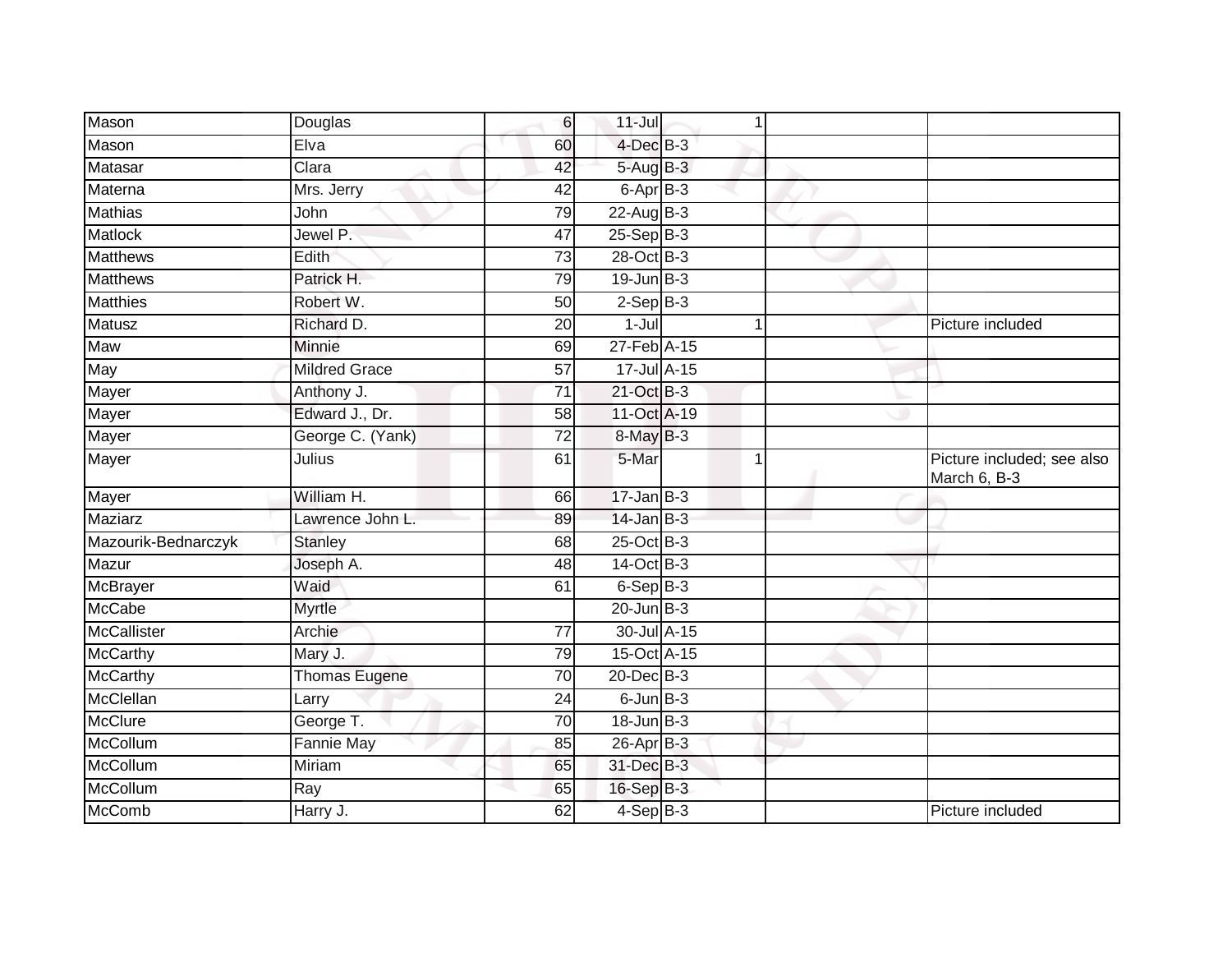| McConnell       | A. P., Dr.           | 78 | 29-Nov B-3       |             |                                    |
|-----------------|----------------------|----|------------------|-------------|------------------------------------|
| McConnell       | Mrs. John            | 76 | 28-Feb B-3       |             | First name Elizabeth, see<br>$D-6$ |
| <b>McCready</b> | Lamont (Monty)       | 56 | 22-May A-11      |             |                                    |
| <b>McDade</b>   | Sharon               | 22 | 21-Aug           | 1           |                                    |
| McDaniel        | Francis B.           | 84 | 18-May B-3       |             |                                    |
| McDaniel        | James A.             | 77 | $22$ -Jan $B-3$  |             |                                    |
| McFarland       | James E., Jr.        | 48 | $15$ -Apr $B$ -3 |             |                                    |
| <b>McGill</b>   | Doris Jeanne         | 48 | $26$ -Jan B-3    |             |                                    |
| <b>McGinnis</b> | Nora                 | 83 | $3$ -Jan $B-3$   |             |                                    |
| McInerney       | Marie                | 70 | $19-Auq$ B-3     |             |                                    |
| McIntosh        | Peter J.             | 70 | $11-Sep B-3$     |             |                                    |
| <b>McKay</b>    | Milton E.            | 62 | $7$ -Jan $B-3$   |             |                                    |
| <b>McKenzie</b> | Gerald               | 15 | 17-May           | $\mathbf 1$ |                                    |
| <b>McKinsey</b> | Pearl                | 70 | 19-Nov A-9       |             |                                    |
| McLaughlin      | James W.             | 38 | 26-Dec C-10      |             |                                    |
| <b>McNeil</b>   | Anna Mae             | 58 | 26-Nov A-15      |             |                                    |
| McNeill         | Joe                  | 69 | 16-Dec B-3       |             |                                    |
| <b>McNelis</b>  | John A.              | 90 | $21$ -May B-3    |             |                                    |
| <b>McVey</b>    | Charles C.           | 67 | 23-Dec B-3       |             | Picture included                   |
| <b>Meadows</b>  | James D.             | 40 | $4$ -Jun $B-3$   |             |                                    |
| Medillo         | Michael              | 84 | $19$ -Jul B-3    |             | Name also spelled Cedillo          |
| Medina          | Bernardino           | 61 | $6$ -May $B-3$   |             |                                    |
| Medvesany       | Margaret E.          | 78 | $13-Apr$ B-3     |             |                                    |
| Meeter          | Martin               | 74 | 19-Dec B-3       |             | Picture included                   |
| Megan           | Graydon              |    | $15-Auq$ D-3     |             |                                    |
| Mehalso         | Paul J., Sr.         | 67 | $7-Oct$ B-3      |             |                                    |
| Meharg          | Ray W.               | 62 | 27-Feb A-15      |             |                                    |
| Mehmed          | Murad                | 68 | 27-Mar B-3       |             |                                    |
| Meisch          | Mrs. John            | 71 | 28-Jun B-3       |             |                                    |
| Melton          | <b>Harold Edward</b> | 32 | 9-Aug            | 1           | Pictures of incident<br>included   |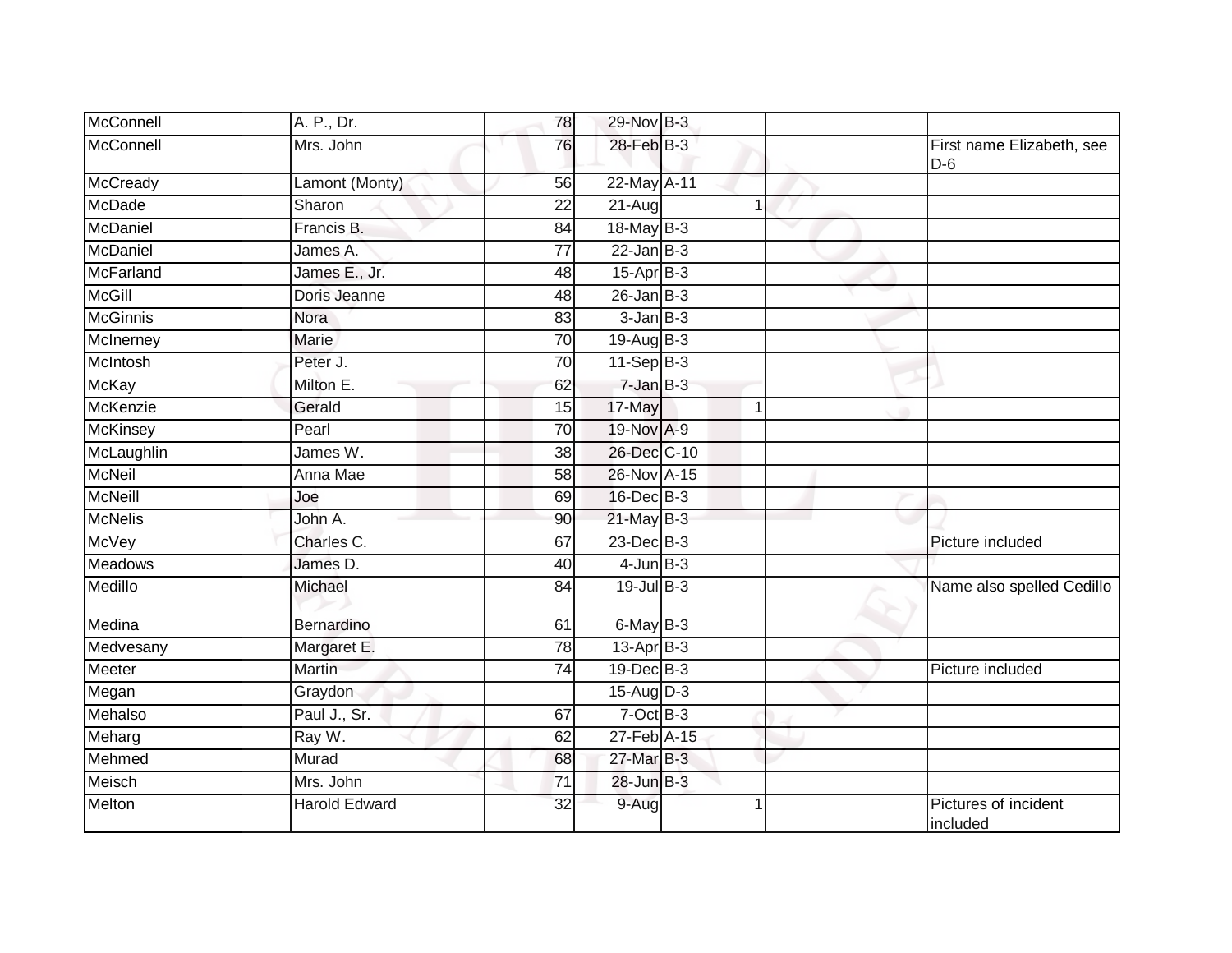| Mendez         | Leobardo (Leo)        | 55              | 19-Dec B-3               |   |   |                                 |
|----------------|-----------------------|-----------------|--------------------------|---|---|---------------------------------|
| Mendoza        | Guadalupe             | 74              | 24-Sep A-15              |   |   |                                 |
| Mengeling      | Carl                  | 59              | 16-Feb B-3               |   |   |                                 |
| Mercer         | Mrs. J. E.            | 63              | $20$ -Jul $C-3$          |   |   | First name Mae, see C-14        |
| Merchant       | Alma C.               | 82              | 22-May A-11              |   | v |                                 |
| Merchant       | Linda Kay             | 3 months        | $9$ -Oct $B$ -3          |   |   |                                 |
| Merchel        | Mary S.               | 77              | 26-Feb A-15              |   |   |                                 |
| Mercon         | John                  | 48              | 30-Jul A-15              |   |   |                                 |
| Merkley        | Mildred M.            | 72              | 27-Dec A-11              |   |   |                                 |
| <b>Merry</b>   | William               | 76              | 30-Aug B-3               |   |   |                                 |
| Messenger      | Leona                 | 66              | $25$ -Feb $B-3$          |   |   |                                 |
| Metikosh       | Milan                 | 33              | $27$ -May B-3            |   |   | Picture included                |
| <b>Metrick</b> | Nicholas, Jr.         | 2 months        | 29-Jul B-3               |   |   |                                 |
| <b>Mettier</b> | Conrad                | 77              | 11-Oct A-19              |   |   |                                 |
| <b>Metzcus</b> | Jo Anne               | 22              | 31-Jul A-15              |   |   |                                 |
| Meyer          | Edwin                 | 84              | $14-Sep$ C-3             |   |   |                                 |
| Meyer          | <b>Fred Albert</b>    | 88              | $2-SepB-3$               |   |   |                                 |
| Meyer          | Henry                 | 84              | 19-Nov A-9               |   |   |                                 |
| Michelsen      | Katherine             | 68              | $19$ -Jun $B-3$          |   |   |                                 |
| Mierwa         | Michael               | 74              | $20$ -Nov $B-3$          |   |   |                                 |
| Migas          | Mrs. Joseph           | 64              | $25$ -Jan B-3            |   |   | First name Harriet, see B-<br>3 |
| Milakovich     | Theodore              | 69              | 23-Dec B-3               |   |   |                                 |
| <b>Miles</b>   | Jessie E.             | 66              | 27-Nov B-3               |   |   |                                 |
| <b>Miles</b>   | Mable A.              | 67              | 23-Oct B-3               |   |   |                                 |
| <b>Miles</b>   | <b>Richard Curtis</b> | 10 months       | 21-Aug A-15              |   |   |                                 |
| <b>Miller</b>  | Charles M.            | 74              | 15-Jan A-15              |   |   |                                 |
| <b>Miller</b>  | Clarke C.             | 62              | $\overline{29}$ -Oct B-3 |   |   |                                 |
| Miller         | Dorothy Mae           | 35              | 2-Dec                    | 1 |   |                                 |
| <b>Miller</b>  | Lawrence S.           | 41              | $6$ -Aug $B$ -3          |   |   |                                 |
| <b>Miller</b>  | Martha G.             | $\overline{72}$ | 24-Sep A-15              |   |   |                                 |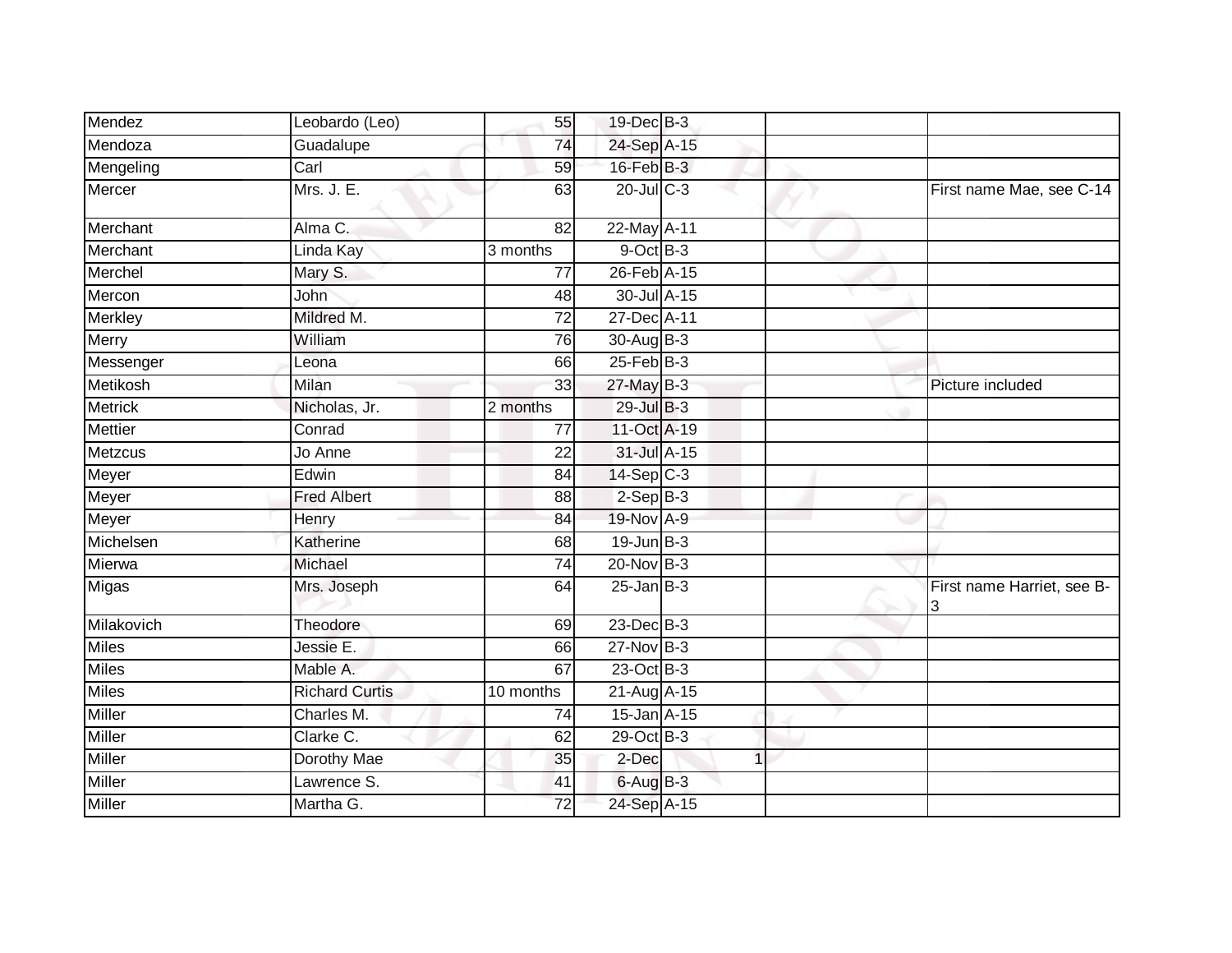| <b>Miller</b>  | Mrs. Rodney D.       | 43              | $9-Sep$ $B-3$                |   |        | First name Maxine, see C-<br>8                               |
|----------------|----------------------|-----------------|------------------------------|---|--------|--------------------------------------------------------------|
| Miller         | Reuben               | 81              | $14$ -Jan B-3                |   |        |                                                              |
| <b>Millis</b>  | Mrs. Max             | 74              | 6-Apr B-3                    |   |        | First name Helen F., see<br>$D-5$                            |
| <b>Millis</b>  | Raymond (Swiss)      | 55              | $1-AprB-3$                   |   |        |                                                              |
| <b>Millis</b>  | <b>William Henry</b> | 62              | 6-Mar B-3                    |   |        |                                                              |
| <b>Millsap</b> | Willie S.            | 60              | $21$ -Jun $A-3$              |   |        |                                                              |
| Miloff         | John                 | 76              | $29$ -May B-3                |   |        |                                                              |
| <b>Mink</b>    | Arthur               | 61              | 18-Dec B-3                   |   |        |                                                              |
| Miranda        | Jenaro M.            | 31              | 12-Jun                       |   |        | Picture of incident<br>included; see also June<br>17, p. B-3 |
| Miranda        | Manuel R.            | 24              | 12-Jun                       | 1 | $\cup$ | Picture of incident<br>included; see also June<br>17, p. B-3 |
| Mirda          | Anna                 | 90              | 25-Apr B-3                   |   |        |                                                              |
| Misirly        | Chris J.             | 69              | $2-Apr$ A-15                 |   |        |                                                              |
| Miskowski      | Mrs. Anthony         | 44              | 24-May A-15                  |   |        | First name Rose, see C-9                                     |
| Misner         | Claude E.            | 65              | 30-Apr B-3                   |   |        |                                                              |
| <b>Misner</b>  | John L.              |                 | 57 Novemver A-11             |   |        |                                                              |
| Misroch        | $\overline{E}$ va    | 58              | 8-Jan A-11                   |   |        |                                                              |
| Mitch          | Albert E.            | 55              | $20$ -Mar $\overline{A}$ -15 |   |        |                                                              |
| Mitchell       | <b>Callie Marie</b>  | $\overline{51}$ | $5-Sep$ B-3                  |   |        |                                                              |
| Mitchell       | David C.             |                 | $4$ -Jun $B-3$               |   |        |                                                              |
| Mitchell       | George               | 57              | $15$ -Jun $A-13$             |   |        |                                                              |
| Mitchell       | Rue George           | 57              | $17$ -Jun $B-3$              |   |        |                                                              |
| Miterko        | Andrew, Sr.          | 81              | $26$ -Jan $B-3$              |   |        |                                                              |
| Mizera         | Claude S.            | 42              | 5-Mar A-15                   |   |        |                                                              |
| Moes           | David                | 77              | 6-Feb A-15                   |   |        | Picture included                                             |
| Mola           | Santa                | 66              | 16-Dec B-3                   |   |        |                                                              |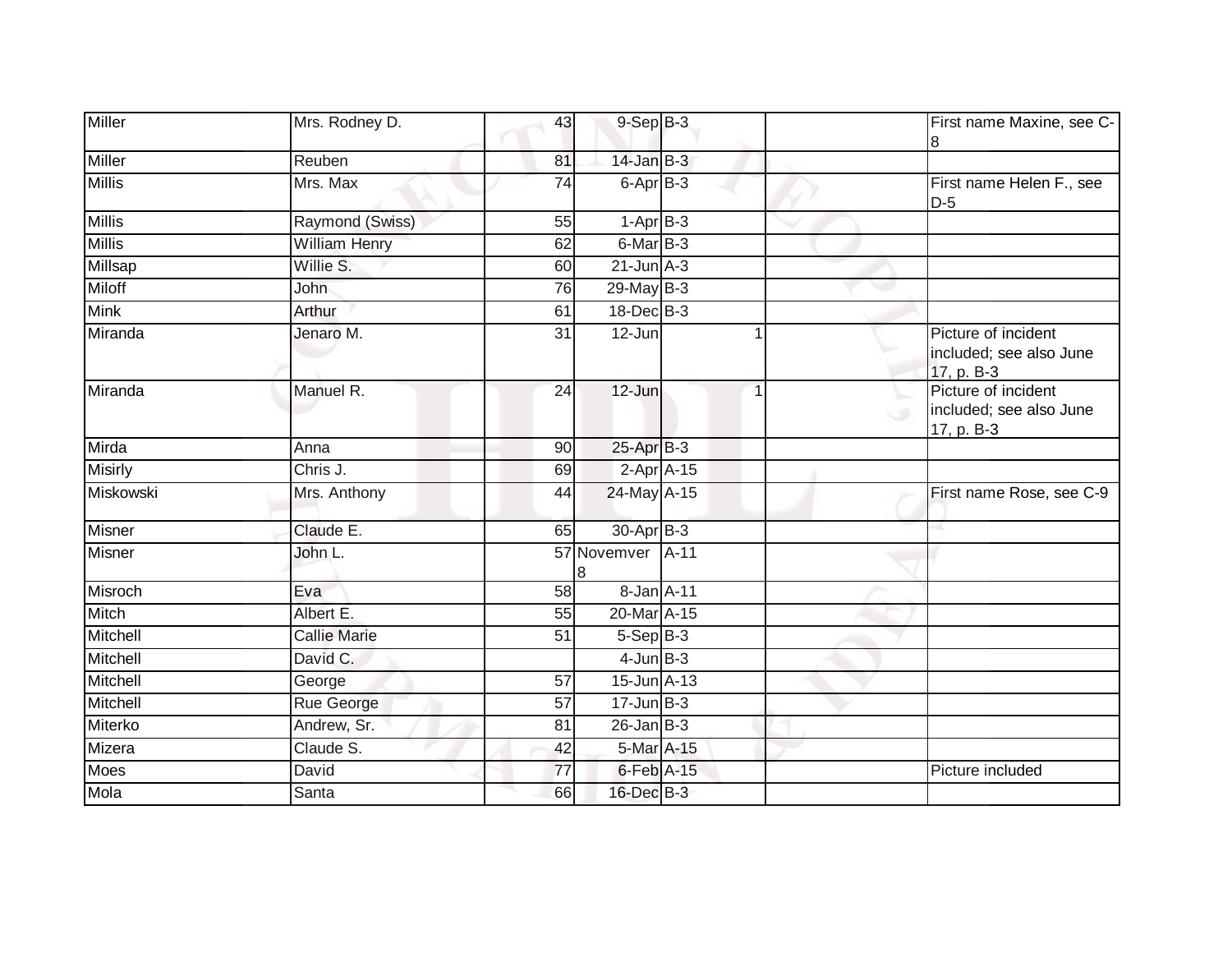| Moll           | Mrs. Fred          |                 | 13-Mar B-3      |       | First name Gertrude (nee<br>Bunde), see B-10 |
|----------------|--------------------|-----------------|-----------------|-------|----------------------------------------------|
| Molloy         | Olive H.           | 87              | 24-Jun B-3      |       |                                              |
| Molnar         | Andrew             | $\overline{74}$ | 22-Oct B-3      |       |                                              |
| Molnar         | Peter              | 89              | 30-Jan A-15     |       |                                              |
| Moneta         | Leon               | 7 months        | $4$ -Mar $B-3$  | w     |                                              |
| Monnett        | O. Floyd (Flappy)  | 69              | 26-Sep B-3      |       |                                              |
| Monroe         | James              | 52              | $22$ -Jan B-3   |       |                                              |
| Moody          | Mrs. Keith         | $\overline{31}$ | $21-Sep$ C-3    |       |                                              |
| Moon           | Myrtle             | 91              | $23$ -May C-3   |       |                                              |
| Moon           | <b>Thomas</b>      | 56              | 29-Apr B-3      |       |                                              |
| Moore          | Addie              |                 | $17 - Aug$ B-3  |       |                                              |
| Moore          | Asberry            | 62              | 10-Aug C-3      |       |                                              |
| Moore          | <b>Curtis</b>      | $\overline{57}$ | 2-Apr A-15      |       |                                              |
| Moore          | Elizabeth          | 53              | 11-Mar B-3      |       |                                              |
| Moore          | Frederick T.       | 61              | 30-Nov C-3      |       |                                              |
| Moore          | Julie Ann          | infant          | 10-Dec B-3      |       |                                              |
| Moore          | Robert H.          | 76              | $7-Oct$ B-3     |       |                                              |
| Moorman        | Julius Clay        | 89              | $27-Sep$ B-3    |       |                                              |
| <b>Morales</b> | Cleofas            | 67              | $7-Sep$ $C-3$   |       |                                              |
| <b>Morris</b>  | Abraham            | 29              | $27$ -May B-3   |       |                                              |
| <b>Morris</b>  | Herbert (Doc)      | 89              | $24-AprB-3$     |       |                                              |
| <b>Morris</b>  | <b>John Howard</b> | 62              | $5-Sep$ B-3     |       |                                              |
| Morrissey      | George M.          | 69              | 15-Nov A-11     |       |                                              |
| Morrissey      | Walter             | 78              | $5 - Jan A - 3$ |       |                                              |
| <b>Mosier</b>  | <b>Tommy Ray</b>   | 31              | $2$ -Jan $B-3$  |       |                                              |
| <b>Moskus</b>  | Joseph, Sr.        | 85              | 27-Nov B-3      |       |                                              |
| Mossesian      | Set                | 67              | 22-Oct B-3      |       |                                              |
| Motush         | Stanley, Sr.       | 70              | $3-May$ B-3     |       |                                              |
| Motzko         | Mrs. Louis         | 65              | 20-Jun B-3      | Czuba | First name Stefania, see D-                  |
| <b>Mowry</b>   | William W.         | 68              | 25-Oct B-3      |       |                                              |
| Moyer          | Robert R. (Banty)  | 85              | 15-Jan A-15     |       |                                              |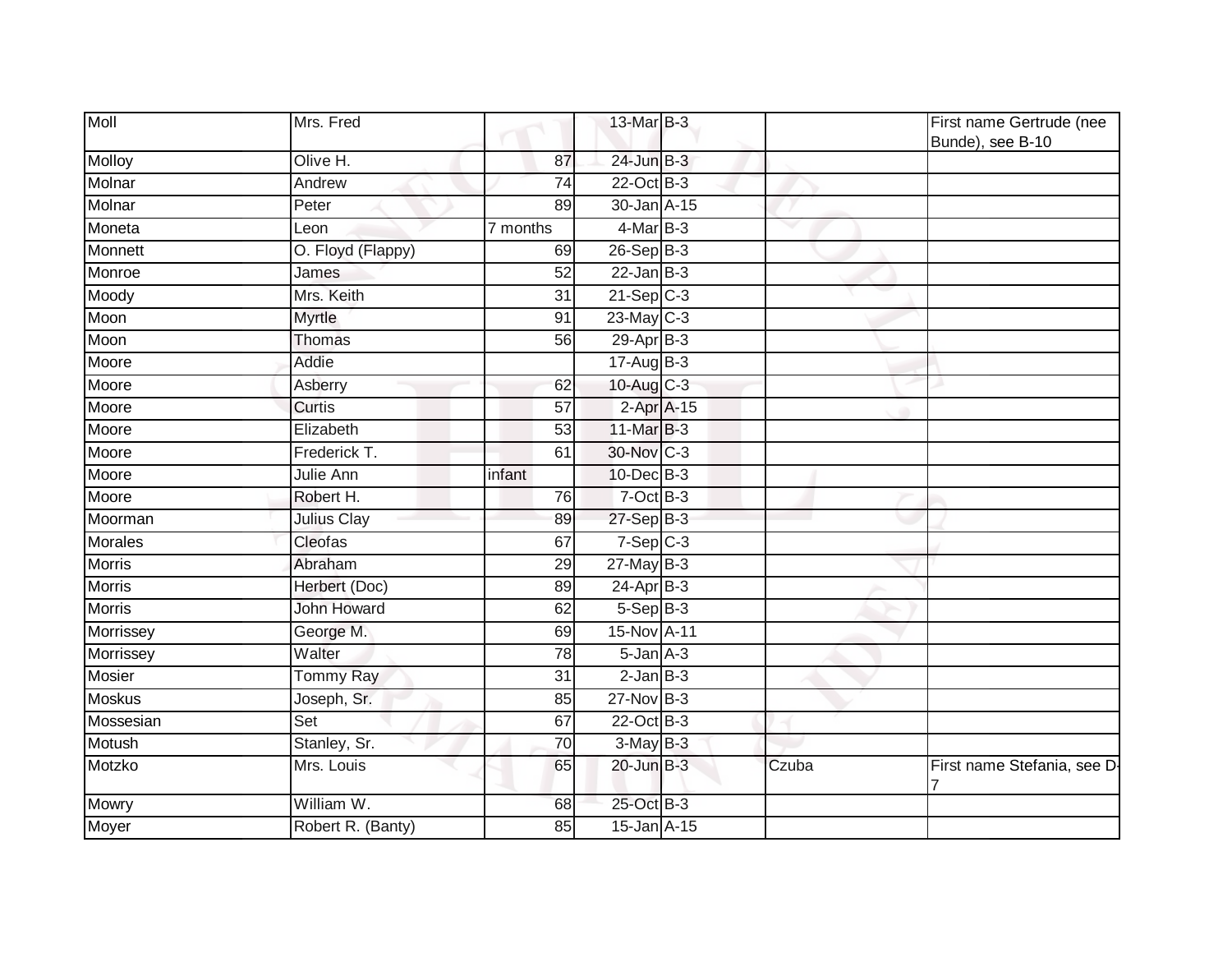| Mroczkowski    | Joseph E.             | 61              | 13-Apr B-3        |   |           |                                                    |
|----------------|-----------------------|-----------------|-------------------|---|-----------|----------------------------------------------------|
| Mucha          | John G.               | 42              | $11$ -Mar $B-3$   |   |           |                                                    |
| <b>Mueller</b> | <b>Bertha</b>         | 79              | 13-Jul C-3        |   |           |                                                    |
| Mueller        | Thomas D.             | 56              | $14$ -Nov B-3     |   |           | Picture included; see also<br>November 15, p. A-11 |
| <b>Muhs</b>    | Amanda C.             | 59              | $28-Au$ g $B-3$   |   |           |                                                    |
| Muir           | Thomas                | 18              | 23-Sep            | 1 |           |                                                    |
| Mulcahey       | Gertrude A.           | 79              | $15$ -Feb $ B-3 $ |   |           |                                                    |
| <b>Mulhall</b> | George                | 78              | $26$ -Jun $B-3$   |   |           |                                                    |
| <b>Mullins</b> | Thomas J.             | 69              | $4$ -Mar $B-3$    |   |           |                                                    |
| Murawski       | Lottie                | 74              | 8-Nov A-11        |   |           |                                                    |
| Murga          | George E.             | 20              | 12-Aug            |   |           | Pictureincluded                                    |
| Murnighan      | Alice                 | 86              | $21-Sep$ $C-3$    |   |           |                                                    |
| Murphy         | James W.              | 51              | 9-Oct B-3         |   |           |                                                    |
| Murray         | David B.              | 86              | 30-Jul A-15       |   |           |                                                    |
| Murray         | James L.              | 40              | $23$ -Jan B-3     |   |           |                                                    |
| <b>Murray</b>  | son                   | 2 weeks         | $23$ -Jan B-3     |   |           |                                                    |
| Murzyn         | Mary                  |                 | $14$ -Feb $B-3$   |   |           |                                                    |
| Muskoski       | Joseph E.             | 61              | $13$ -Apr $B-3$   |   |           | Name also spelled<br>Mroczkowski                   |
| Mycka          | <b>Christine Anna</b> | $\overline{12}$ | $23-Sep$          | 1 |           | Picture included                                   |
| <b>Myers</b>   | Mrs. William          | 27              | $18-Apr$ B-3      |   |           | First name Bobbie, see D-                          |
| <b>Mysliwy</b> | Mrs. Henry, Sr.       | 41              | $6$ -May $B-3$    |   |           | First name Alfrieda, see B-<br>3                   |
| Nablo          | Leland J.             | 46              | 1-Feb             |   |           |                                                    |
| Nagel          | <b>Alvina Rose</b>    | 58              | $20$ -Aug $B-3$   |   |           |                                                    |
| Nagy           | James N.              | 52              | $13$ -May B-3     |   |           |                                                    |
| Najmolovski    | Andrew                | $\overline{72}$ | 28-Mar B-3        |   |           |                                                    |
| Nalezny        | John Thomas           | 51              | 11-Oct A-19       |   |           |                                                    |
| Nambo          | Marie                 |                 | $1-Aug$ $C-3$     |   | Trovinger |                                                    |
| Naniak         | <b>Charles</b>        | 73              | 26-Aug B-3        |   |           | Name also spelled Nanic                            |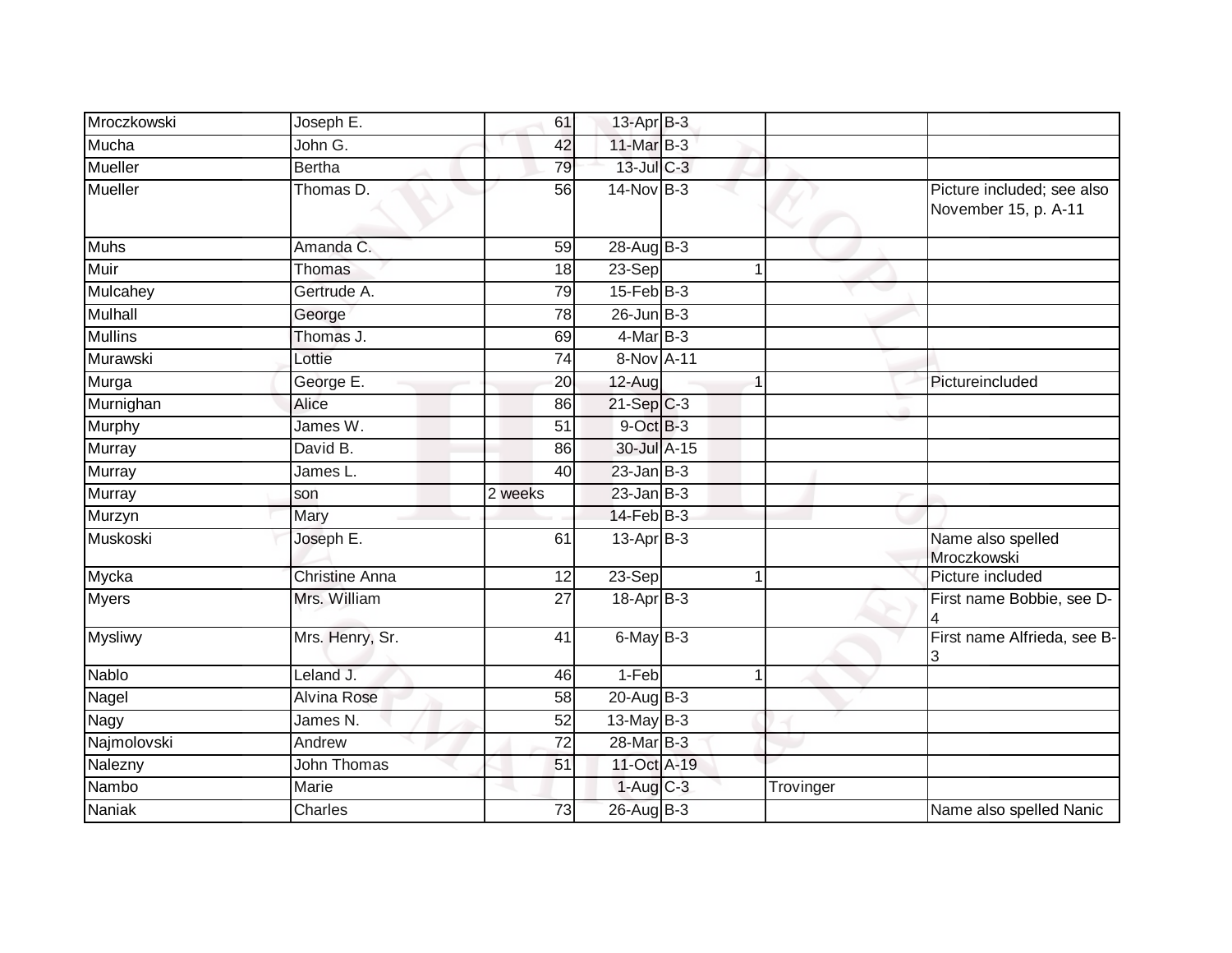| Nanic          | Charles        | 73              | 26-Aug B-3      |        | Name also spelled Naniak   |
|----------------|----------------|-----------------|-----------------|--------|----------------------------|
| Nanzer         | William H.     | 47              | 8-May B-3       |        |                            |
| Narantic       | Joseph         | 81              | $3-Aug$ $C-3$   |        |                            |
| Natale         | Pasquale (Pat) | 83              | 6-May B-3       |        |                            |
| Neal           | Anthony R.     | $\overline{2}$  | 30-Apr          | 1      |                            |
| Nealon         | Elizabeth      |                 | $15-AprB-3$     |        |                            |
| <b>Nedic</b>   | Ljubisa        | 68              | $5 - Jun$ B-3   |        |                            |
| Nedoff         | Mrs. Peter     | 39              | 14-Mar B-3      |        | First name Helen, see D-6  |
| <b>Needles</b> | Viola May      | 63              | 30-Sep B-3      |        |                            |
| Neely          | Ann            | 68              | 29-Oct B-3      |        |                            |
| Neese          | Henry C.       | 36              | 15-Oct          | 1      |                            |
| Nelson         | Arnold W.      | 62              | 4-Oct B-3       |        |                            |
| Nelson         | Harry W.       |                 | 28-Sep C-3      |        |                            |
| Nelson         | Laura          | 10              | 30-Dec          | 1      |                            |
| Nelson         | Nanette        | 95              | 25-Jul B-3      |        |                            |
| Nelson         | Norman         | 33              | 30-Dec          | 1      |                            |
| Nemitz         | Mrs. Charles   | $\overline{77}$ | 3-Apr A-15      |        | First name Frieda, see B-6 |
| <b>Newell</b>  | Lulu A.        | 78              | 16-Jan B-13     |        |                            |
| Newhart        | Bernard P.     | 65              | $1-MarB-3$      |        |                            |
| <b>Newkirk</b> | Robert D.      | 28              | $11$ -Jan $B-3$ |        |                            |
| Newsome        | Grace          | 56              | 2-Mar           | 1      |                            |
| Nicholas       | Jaeger         | 84              | $7-Sep$ $C-3$   |        |                            |
| Niebling       | Theresa M.     | 90              | $16$ -Aug $B-3$ |        |                            |
| Niemiec        | Albert         | 79              | $9 - AprB - 3$  |        |                            |
| Nierman        | Fannie         | $\overline{72}$ | $27 - Aug$ B-3  |        |                            |
| Niessen        | George, Sr.    | 68              | $20$ -May B-3   |        |                            |
| Nikolich       | Mary           |                 | 29-Aug B-3      | Santic |                            |
| Nipple         | Mrs. Ronald    | 29              | $9$ -Dec $B$ -3 |        |                            |
| Norberg        | Andrew E.      | 58              | 14-Aug A-19     |        |                            |
| Norful         | Joanna         | 64              | $2$ -Nov $C-3$  |        |                            |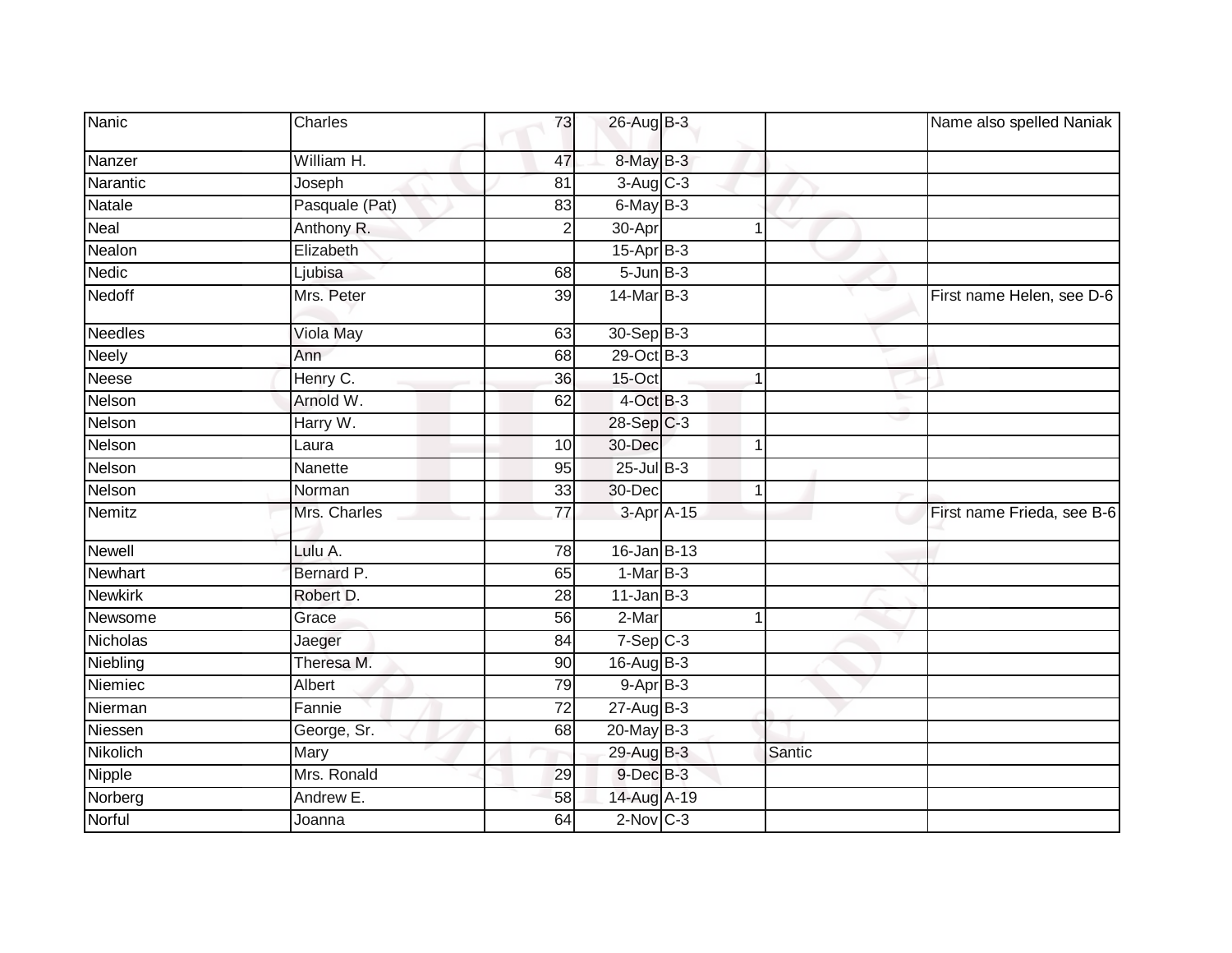| <b>Norkus</b> | Julia          | 73              | 10-Oct C-3               |       |                                |
|---------------|----------------|-----------------|--------------------------|-------|--------------------------------|
| <b>Norris</b> | Caroline       | 82              | 27-Aug B-3               |       |                                |
| <b>Norris</b> | William J.     | 62              | $17$ -Aug B-3            |       |                                |
| Northrup      | John W.        | 43              | 26-Jul B-3               |       |                                |
| Novak         | Andrew         | $\overline{68}$ | $20 - Apr$ B-3           |       |                                |
| Novak         | Frank          | $\overline{31}$ | $20$ -Nov $B-3$          |       |                                |
| Novak         | John W.        |                 | 72 Aprill 18             | $B-3$ |                                |
| Novak         | <b>Stanley</b> | 33              | $13$ -Dec $B-3$          |       |                                |
| Novotny       | Joseph P., Sr. | 52              | $16$ -Feb $B-3$          |       |                                |
| <b>Nowak</b>  | Joseph         | 52              | $22$ -Jan B-3            |       |                                |
| Nowak         | Mrs. Walter    |                 | $21$ -Feb $D-3$          |       | First name Agatha, see E-<br>4 |
| Nowosinski    | Valentine      | 86              | 23-Nov C-3               |       |                                |
| <b>Noy</b>    | Marie          | $\overline{73}$ | 29-Oct B-3               |       |                                |
| Nozka         | Mrs. Joseph    | $\overline{72}$ | 18-Nov B-3               |       | First name Mary; see B-3       |
| Nygaard       | Martin A.      | $\overline{78}$ | 18-Apr B-3               |       |                                |
| Oana          | John           | 63              | $9-MarB-3$               |       |                                |
| O'Barski      | Peter S.       | 65              | $24$ -Jun $B-3$          |       |                                |
| Oberlin       | Wendell C.     | 49              | $18-Sep$ B-3             |       |                                |
| O'Blenis      | Mary Ann       | 82              | $6 - \overline{Apr}$ B-3 |       |                                |
| Oboy          | Josephine      | 90              | $11$ -Jun $B-3$          |       |                                |
| O'Connell     | John           | 54              | $2$ -Aug $B - 3$         |       |                                |
| O'Connell     | John J. (Jay)  | 67              | 14-Dec C-3               |       |                                |
| O'Connor      | Michael E.     | 75              | 29-Aug B-3               |       |                                |
| Oder          | Marion C.      | 100             | $4$ -Mar B-3             |       |                                |
| O'Donnell     | Emma           | 64              | 16-Apr A-15              |       |                                |
| Okun          | <b>Bessie</b>  | 86              | $11$ -Jan B-3            |       |                                |
| Okun          | Peter          | 73              | 23-Apr A-13              |       |                                |
| Olar          | Florence       | 68              | $13$ -Jun $B-3$          |       |                                |
| Oldert        | Dawn Marie     | 1               | 8-May B-3                |       |                                |
| Olejniczak    | Theodosa       | 96              | 11-Mar B-3               |       |                                |
| Olek          | Antonette      | 75              | $13$ -Feb $B-3$          |       |                                |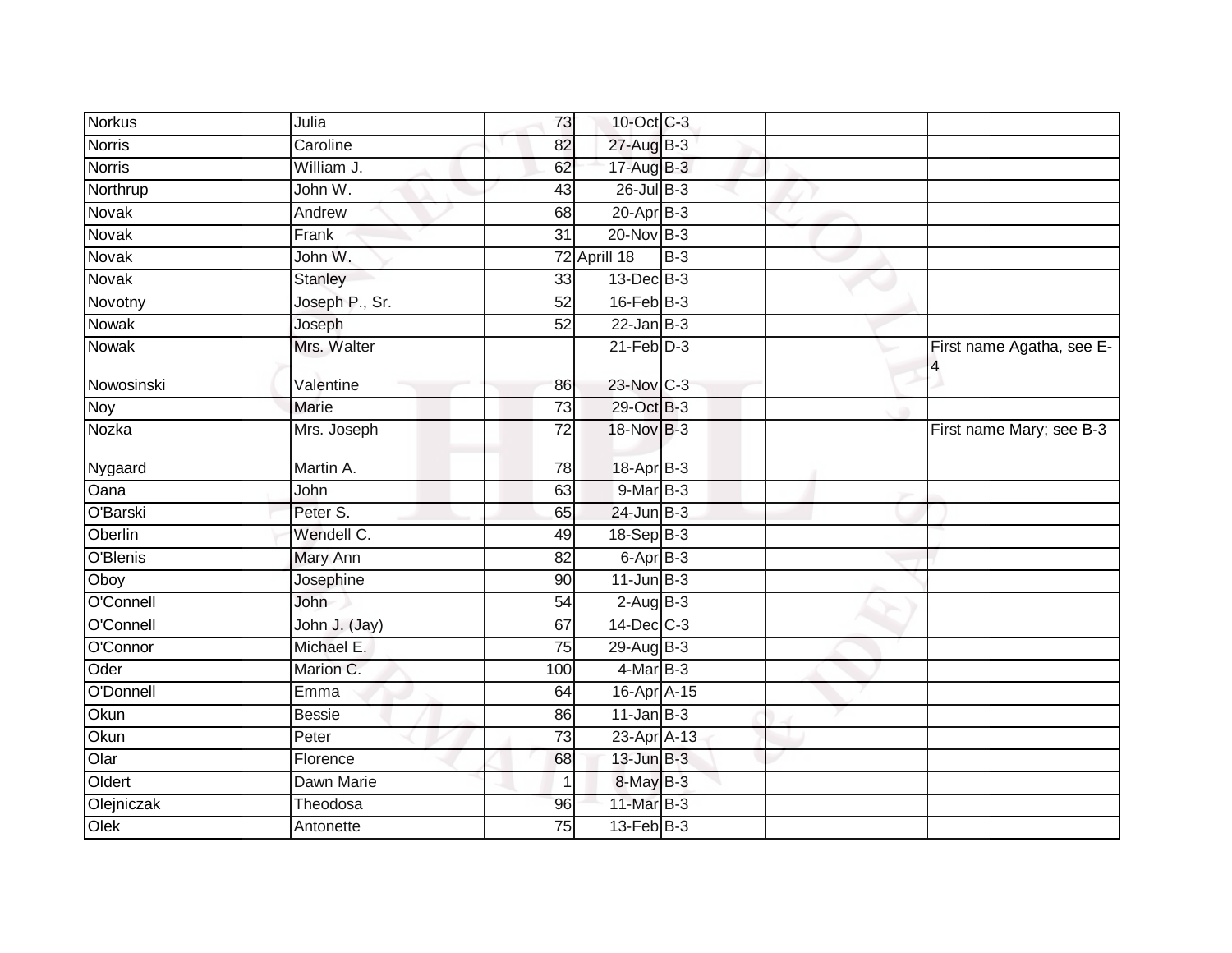| Olena        | Genevieve Janet | 46              | $6-Sep$           | 1 |                                                                      |
|--------------|-----------------|-----------------|-------------------|---|----------------------------------------------------------------------|
| Oleska       | John            | 64              | 22-Jul B-3        |   |                                                                      |
| Olkowski     | Anton           | 55              | 23-Dec B-3        |   |                                                                      |
| Olson        | Carl J.         | 69              | $28$ -Dec $B-3$   |   |                                                                      |
| Olson        | Carl V.         | 68              | 5-Mar A-15        |   |                                                                      |
| Olson        | Fred A.         | 48              | 18-Nov B-3        |   |                                                                      |
| Olson        | Louis B.        | 83              | 26-Mar A-15       |   |                                                                      |
| Olson        | Nels John       | 78              | $2$ -Nov $C-3$    |   |                                                                      |
| Olszewski    | Mark Joseph     | 4 months        | $10$ -Jan $B-3$   |   |                                                                      |
| Olszowy      | <b>Stanley</b>  | $\overline{74}$ | $9-Nov$ C-3       |   |                                                                      |
| Omilianowski | Josephine       | 78              | $4$ -May B-3      |   |                                                                      |
| O'Neill      | Michael         | 52              | $23$ -Jan $B-3$   |   |                                                                      |
| Onia         | <b>Nick</b>     | 69              | 11-Mar B-3        |   |                                                                      |
| Opat         | Vincent         | 69              | $2$ -Jan $B-3$    |   |                                                                      |
| Orance       | Albert          | 46              | 21-Nov B-3        |   |                                                                      |
| Ordean       | John            | 48              | 16-Mar B-3        |   |                                                                      |
| Orha         | John            | 75              | 23-Sep B-3        |   |                                                                      |
| O'Rourke     | <b>R.T.</b>     | 55              | $13$ -Jul C-3     |   |                                                                      |
| Orphey       | Gertrude M.     | 73              | 13-Dec B-3        |   |                                                                      |
| Orr          | Bob (Bobby) J.  | 30              | 24-May            |   | See also May 25, p. B-3                                              |
| Orsburn      | Mrs. Peter      | 56              | $21$ -Jun $A-3$   |   | First name Zella, see D-5                                            |
| Ortez        | Thelma          | 47              | $11 -$ Jul        | 1 | Name also spelled Ortiz,<br>see July 12, p. B-3                      |
| Ortiz        | Thelma          | 47              | $12$ -Jul B-3     |   | Name also spelled Ortez,<br>see July 11, p. 1                        |
| Orzel        | Mrs. Thomas     |                 | $11$ -Jun $B-3$   |   | First name Louise, see B-<br>3                                       |
| Osborn       | Lattie A.       | 60              | 17-Jul A-15       |   |                                                                      |
| Osborne      | Nina A.         | 81              | $7-Sep$ $C-3$     |   |                                                                      |
| Oseobold     | Donna Mae       |                 | 30-Apr B-3        |   | Also known as Sister Mary<br>Martin; picture of incident<br>included |
| Osgary       | Mrs. Oscar      | 47              | $11$ -Feb $ B-3 $ |   |                                                                      |
|              |                 |                 |                   |   |                                                                      |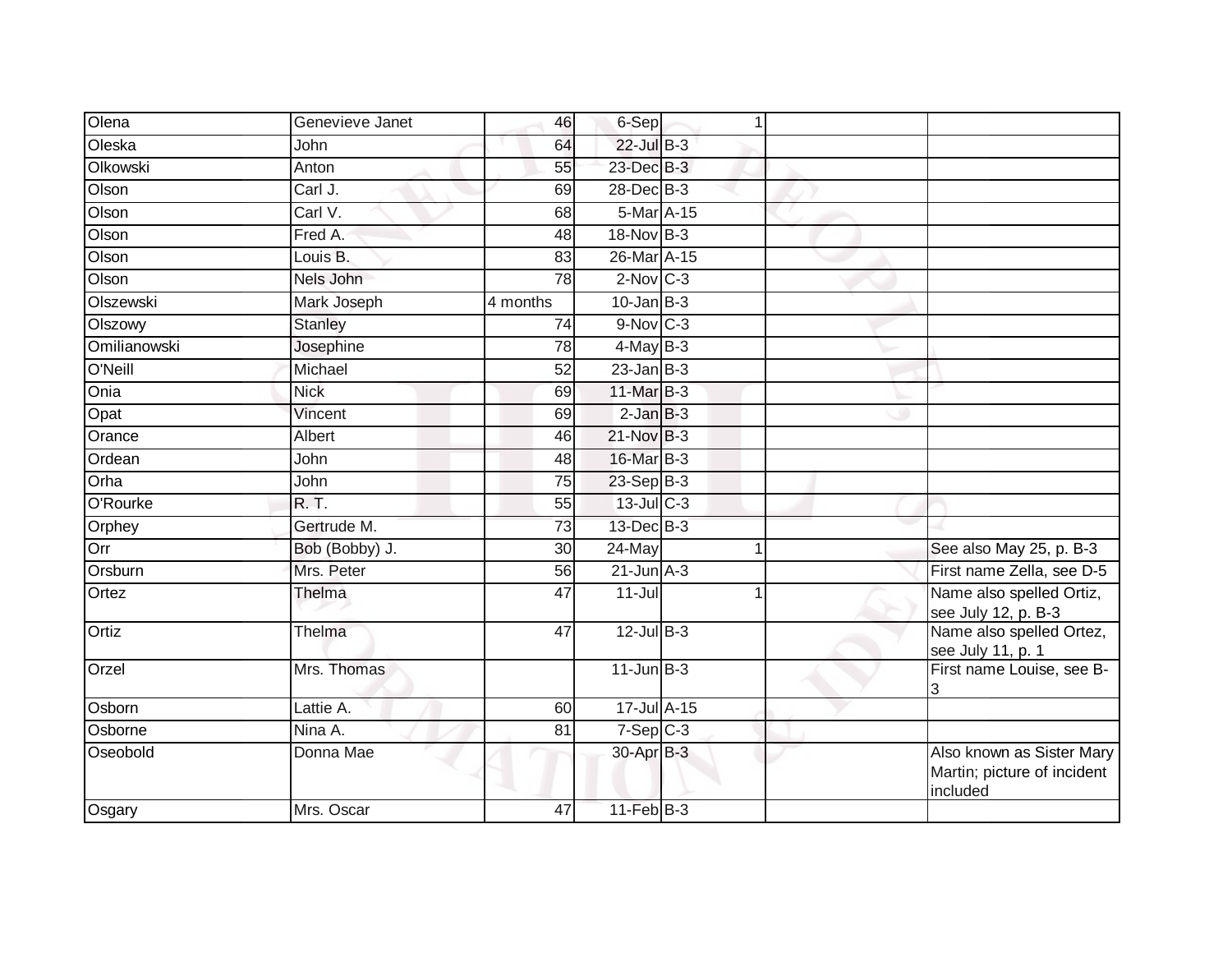| Oswald       | Alice            | 61              | 12-Aug B-3           |                  |   |                                                                |
|--------------|------------------|-----------------|----------------------|------------------|---|----------------------------------------------------------------|
| Ottenheimer  | Sylvia           |                 | 24-Dec B-3           |                  |   |                                                                |
| Otto         | Joseph T.        | 94              | $6$ -Aug $B-3$       |                  |   |                                                                |
| Paarlberg    | Peter T.         | 85              | $9$ -Jan $A$ -15     |                  |   |                                                                |
| Paaske       | Florence         | 84              | $2$ -Jan $B-3$       |                  |   |                                                                |
| Pachuta      | Gay              | 51              | $4$ -Oct B-3         |                  |   |                                                                |
| Padjen       | Mary             | 76              | 8-Jan A-11           |                  |   |                                                                |
| Paganelli    | Corrado          | 69              | $21$ -May B-3        |                  |   |                                                                |
| Page         | Florence         | 77              | 18-Mar B-3           |                  |   |                                                                |
| Pagels       | Harold           | 55              |                      | $2$ -Jul $A$ -15 |   |                                                                |
| Pagels       | Mrs. Fred        | 82              | 27-Mar B-3           |                  |   | First name Jane, see B-8                                       |
| Pahler       | Fred W.          | 74              | 30-Dec B-3           |                  |   |                                                                |
| Paholarz     | Peter            |                 | 6-Mar <sub>B-3</sub> |                  |   |                                                                |
| Palkowksi    | <b>Charles</b>   | 78              | $27 - Jun$ B-3       |                  |   |                                                                |
| Palmer       | <b>Barbara</b>   | 10              | 1-Aug                |                  |   | Picture of incident<br>included                                |
| Palmer       | Charles          | 40              | 1-Aug                |                  |   | Picture of incident<br>included                                |
| Palmer       | Sharon           | 6               | 1-Aug                |                  | 1 | Picture of incident<br>included                                |
| Palos        | Salvador         | 53              | 30-Oct C-3           |                  |   |                                                                |
| Palusinski   | Anna             | 72              | 31-Dec B-3           |                  |   |                                                                |
| Paluszek     | Andrew           | 72              | $4$ -Mar $B-3$       |                  |   |                                                                |
| Panagopoulos | <b>Nick</b>      | 68              | $4-Sep B-3$          |                  |   |                                                                |
| Panchisin    | Luanne Rose      | 2 months        | $26$ -AugB-3         |                  |   |                                                                |
| Pankovich    | Mrs. John        | $\overline{34}$ | $2$ -Jan $B-3$       |                  |   | First name Colleen E., see<br>$B-8$                            |
| Panozzo      | Peter Dalla Riva | 66              | $28-SepC-3$          |                  |   |                                                                |
| Papach       | Michael, Sr.     | 79              | 27-Dec A-11          |                  |   |                                                                |
| Papiri       | Carmilla         | $\overline{73}$ | 12-Nov B-3           |                  |   | First name also spelled<br>Camillo, see November<br>13, p. B-3 |
| Pappas       | Gust D.          | $\overline{73}$ | 27-Aug B-3           |                  |   |                                                                |
| Pappas       | Pete             | 69              | $11$ -Jun $B-3$      |                  |   |                                                                |
|              |                  |                 |                      |                  |   |                                                                |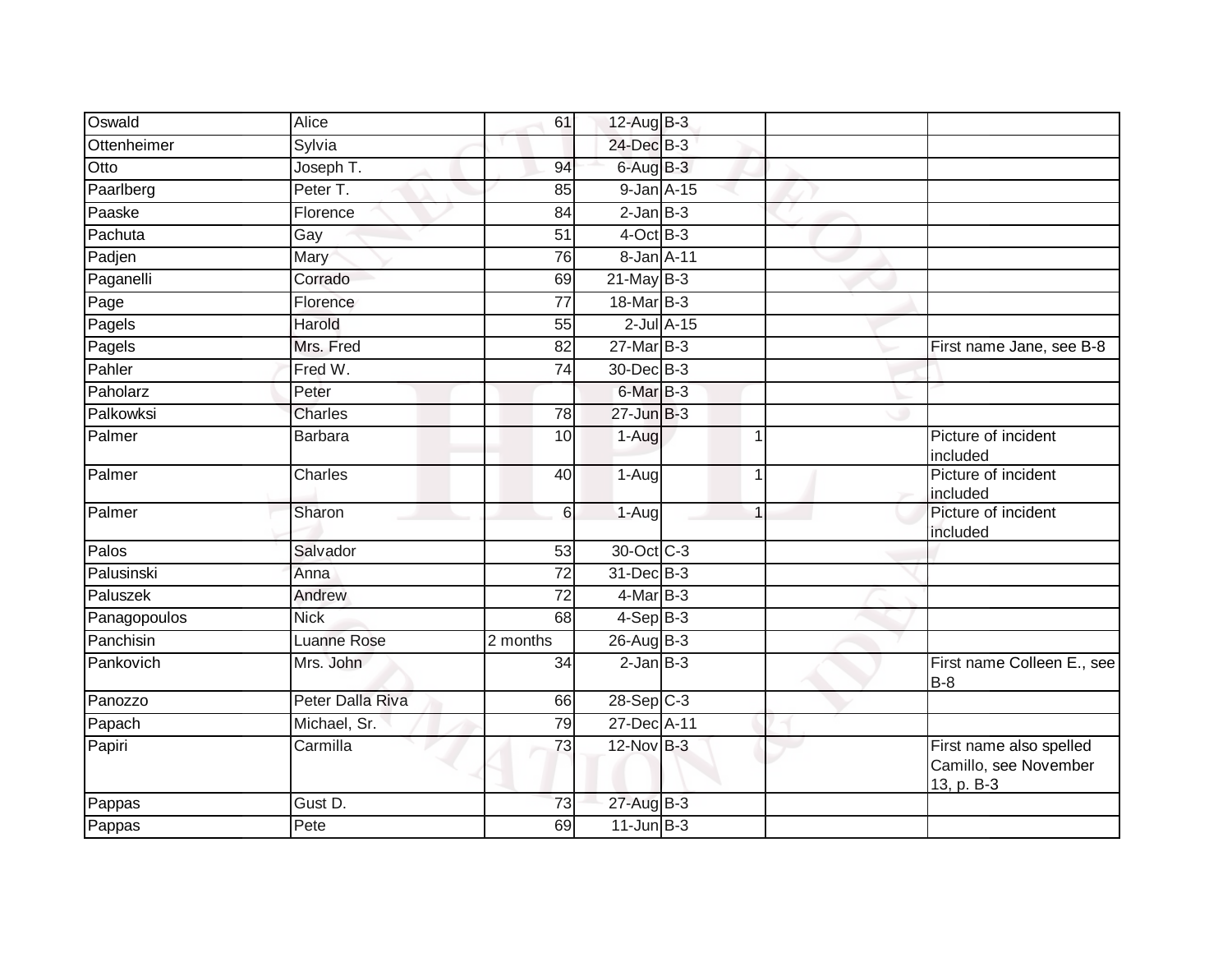| Paradzinski | Theodore (Ted)  | 44              | 24-Sep A-15      |          |                                       |
|-------------|-----------------|-----------------|------------------|----------|---------------------------------------|
| Parker      | Mouldan Wayne   | 16              | 21-Feb 1, E-4    |          | Picture included                      |
| Parker      | Tommy           | 18 months       | $9-AugB-3$       |          |                                       |
| Parmalee    | Kenneth A.      | 63              | 26-Mar           |          |                                       |
| Parrick     | Roy             | $\overline{73}$ | 16-Apr A-15      |          |                                       |
| Parrish     | William Leander | 64              | $27 - Jun$ B-3   |          |                                       |
| Parry       | Edward E.       | 82              | $11$ -Jan B-3    |          |                                       |
| Parry       | Vernon          | 76              | $12$ -Jun $B-3$  |          |                                       |
| Parsanko    | Mrs. Felix      | 71              | $22$ -Jul B-3    |          | First name Antonina, see<br>$D-5$     |
| Pascarella  | William         | 15              | 6-Aug            |          |                                       |
| Paska       | Joseph          | 72              | $25 - Jan$ $B-3$ |          | Name also spelled Poska,<br>see B-3   |
| Passehl     | Mrs. Charles    |                 | 30-Aug B-3       |          | First name Lorene<br>Rathbun, see D-7 |
| Pastor      | Horace          | 56              | 29-Apr B-3       |          |                                       |
| Pastor      | Lacy            | 85              | $7-Sep$ $C-3$    |          |                                       |
| Pastorcik   | Mrs. Steve      | 65              | $20$ -Jul $C-3$  |          | First name Sophie, see C-<br>14       |
| Paszczyk    | Anna            | 77              | $27-Sep$ B-3     |          |                                       |
| Pataky      | Andrew C.       | 71              | $29-Apr$ B-3     |          |                                       |
| Patterson   | Isabel          | 58              | $27-Sep$ B-3     |          |                                       |
| Pavlikaski  | Rudolph         | 64              | $6$ -May $B-3$   |          |                                       |
| Pavlovich   | Mrs. Joseph C.  | 45              | $14$ -Mar $B-3$  |          | First name Sophie R., see<br>$D-6$    |
| Pawenski    | Peter           | 78              | $13-Nov$ B-3     |          |                                       |
| Pawlowski   | Mrs. Stanley    | 69              | 5-Mar A-15       |          | First name Stella, see B-4            |
| Pazanin     | Kate            |                 | 15-Oct A-15      |          |                                       |
| Pearson     | John E.         | 24              | 12-Mar           |          | Pictures of incident<br>included      |
| Pecoraro    | Mrs. Sam        | 75              | $15$ -Apr $B$ -3 | Algozine | First name Maria, see D-7             |
| Pedraza     | Filomena Maria  | 77              | 5-Sep B-3        |          |                                       |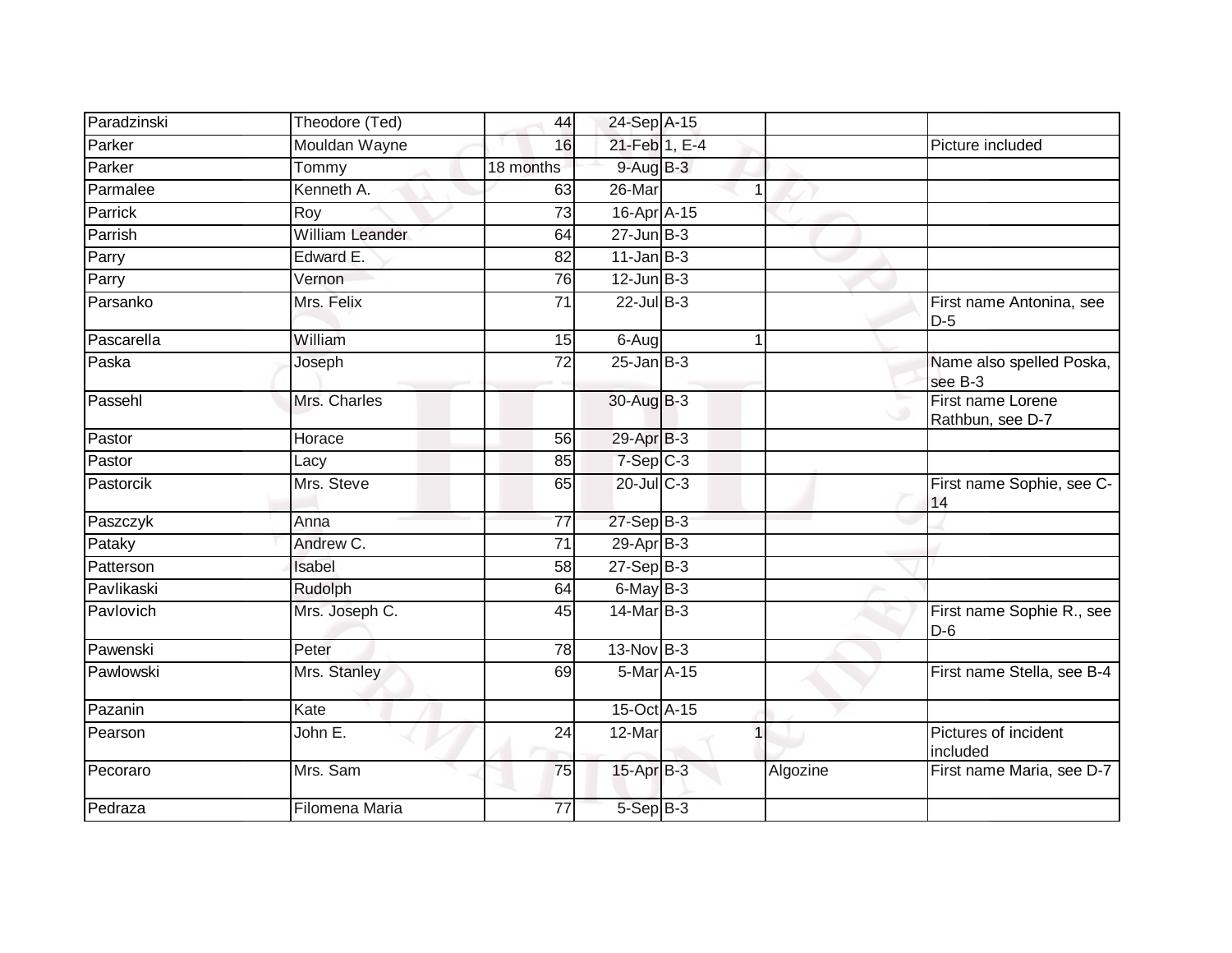| Peek            | Louise E.      | 69              | 22-Feb B-3             |    |                                            |
|-----------------|----------------|-----------------|------------------------|----|--------------------------------------------|
| Pekala          | Anna           |                 | 18-Oct B-3             |    |                                            |
| Pekarek         | Emil           | $\overline{78}$ | $17$ -May B-3          |    |                                            |
| Pemberton       | Mrs. Harry L.  |                 | $24$ -Jan $B-3$        |    | First name Mary Alice<br>(Jan. 25, p. B-3) |
| Penich          | Peter          | 61              | 15-Jan A-15            |    |                                            |
| Perach          | John           | $\overline{73}$ | $24-AprB-3$            |    |                                            |
| Peretti         | Alexander      | 75              | $11-Feb$ B-3           |    |                                            |
| Perez           | Francisco      | $\overline{38}$ | 20-May                 |    |                                            |
| Perez           | Simon O.       | 56              | $2$ -Aug $B - 3$       |    |                                            |
| Perkins         | Mack W.        | 23              | $4 - Apr$              |    |                                            |
| Perkins         | Mrs. Dallas    | 45              | $25$ -Jan $B-3$        |    | First name Kather Lee,<br>see B-3          |
| Perrone         | Antonio        | 57              | $21$ -Dec $C-3$        |    |                                            |
| Persinger       | Alton          | $\overline{21}$ | 5-Aug                  | -1 |                                            |
| Perunko         | John A.        | 60              | $7-Nov$ <sub>C-3</sub> |    |                                            |
| Peterman        | William J.     | 66              | 13-Aug A-15            |    |                                            |
| Peternac        | <b>Barbara</b> | 82              | 29-Apr B-3             |    |                                            |
| Peters          | Antoinette     | 66              | 7-May                  | 1  | See also May 8, B-3                        |
| Peters          | Mrs. Walter H. | 65              | $1-MayB-3$             |    | First name Martha M., see<br>$B-8$         |
| Peters          | Otto           | 68              | $7-Nov$ C-3            |    |                                            |
| Petersen        | Erlene         | 12              | 18-Jun                 | -1 |                                            |
| Petersen        | Thomas         | 15              | 18-Jun                 |    |                                            |
| Peterson        | Oscar C.       | 86              | $21$ -Jun $A-3$        |    |                                            |
| Peterson        | Raymond        | 59              | $29$ -Apr $B-3$        |    |                                            |
| Petrich         | Mike           | 69              | $22$ -Jan B-3          |    |                                            |
| Petro           | Adele          | 46              | $9$ -Jul $B$ -3        |    |                                            |
| Petyo           | Anna           | 73              | $29$ -Jun $B-3$        |    |                                            |
| Petyo           | John           | 79              | 29-Jun B-3             |    |                                            |
| Peyachke        | Milan          | 69              | 8-Jun B-3              |    |                                            |
| Phelps          | Clarence       | 78              | 16-Jul B-3             |    |                                            |
| <b>Phillips</b> | A. G., Rev.    | $\overline{57}$ | $11-Nov$ B-3           |    |                                            |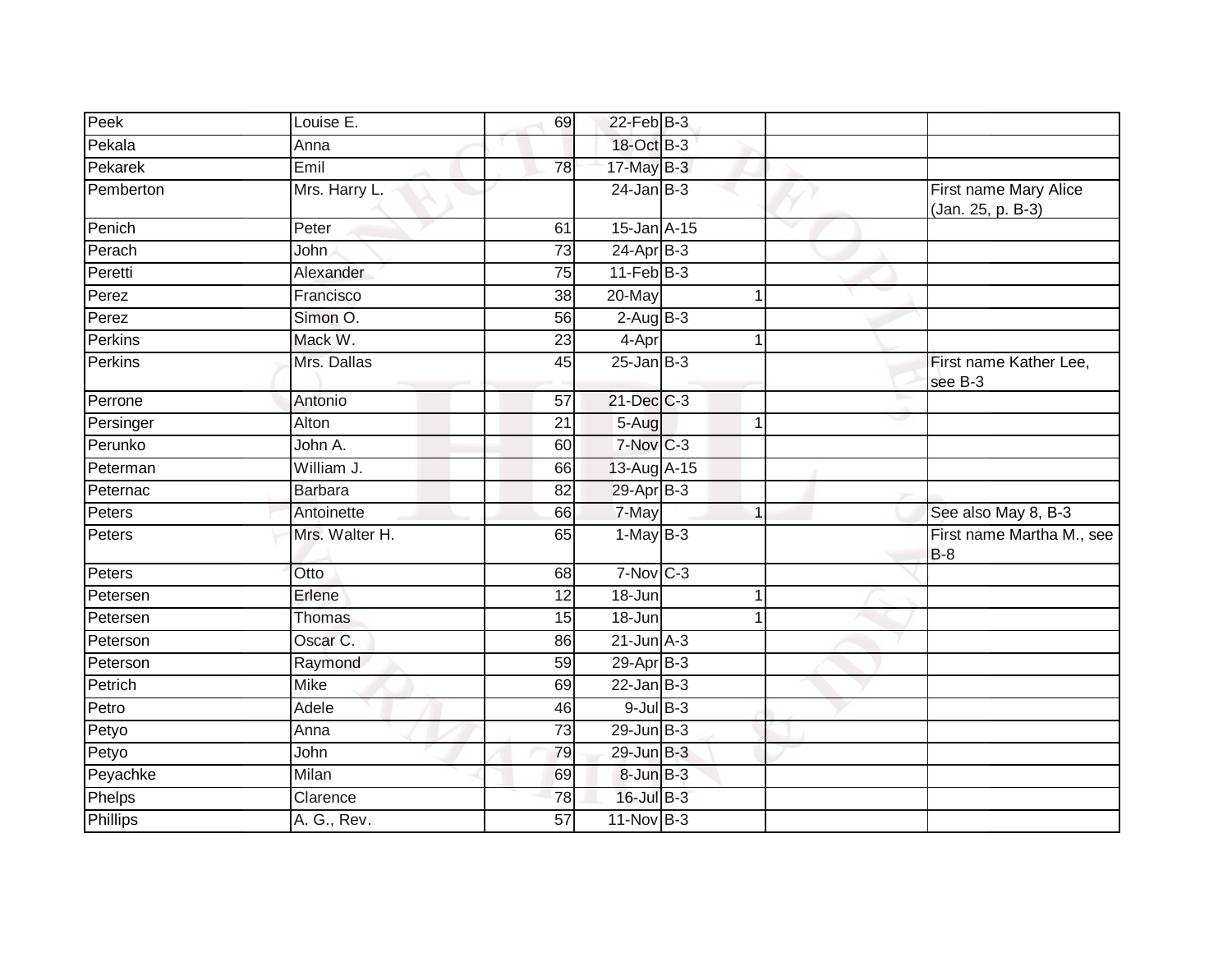| <b>Phillips</b>  | <b>Brenda</b>    | 18              | 25-Nov           |            |              | Picture included                      |
|------------------|------------------|-----------------|------------------|------------|--------------|---------------------------------------|
| <b>Phillips</b>  | <b>Della</b>     | 82              | 16-May A-15      |            |              |                                       |
| <b>Phillips</b>  | Michael G.       | 54              | 29-Apr B-3       |            |              |                                       |
| Phillips         | Myron G.         | 56              | $25$ -Jan $B-3$  |            |              |                                       |
| <b>Phillips</b>  | Philomena M.     | 88              | $11-Apr$ B-3     |            |              |                                       |
| Phipps           | Russell C.       | 54              |                  | 5-Mar A-15 |              |                                       |
| Pickel           | <b>Karry Joe</b> | $\overline{2}$  | $28 - Jan$ $B-3$ |            |              |                                       |
| Pidcock          | Joseph E.        | 64              | $2$ -Jan $B-3$   |            |              |                                       |
| Piecuch          | Sophie           | 79              | $3$ -Oct $B-3$   |            |              |                                       |
| Piekarczyk       | Mrs. Thomas      | 80              | 30-Mar B-3       |            | Machnikowski | First name Josephine, see<br>$C-11$   |
| Pierce           | Byrd W.          | 81              | 30-Jan A-15      |            |              |                                       |
| Pierce           | Kathleen         | 65              | $21$ -May B-3    |            |              |                                       |
| Pierece          | Vasilios A.      | 2 months        | $4-SepB-3$       |            |              |                                       |
| Pierscinski      | Eleanor          | 67              | 16-Dec B-3       |            |              |                                       |
| <b>Pietruszk</b> | Mrs. Stanley     | 49              | $11-FebB-3$      |            |              | First name Catherine, see<br>$D-6$    |
| Pigg             | Mrs. Siebert     | 53              | 19-Jul B-3       |            |              | First name Bessie Lucille,<br>see D-5 |
| Pilch            | Frank            | 72              | $6$ -Feb $A-15$  |            |              |                                       |
| Pilotto          | Anne             | 39              | 17-May           |            |              |                                       |
| Pilotto          | Harold           | 38              | 17-May           |            |              |                                       |
| Piskula          | Mrs. Steve       | 58              | $7-FebB-3$       |            |              | First name Mary L., see D-<br>16      |
| Pittelkow        | William          | $\overline{57}$ | 16-Nov C-3       |            |              |                                       |
| Pittman          | Ernest           | 64              | 18-Jul B-3       |            |              |                                       |
| Pitzele          | Mary             | 82              | 26-Aug B-3       |            |              |                                       |
| Place            | Frank M.         | 73              | 30-Aug           |            |              |                                       |
| Plaga            | Mrs. John        | 61              | $2-MarB-3$       |            |              |                                       |
| Plcha            | Andrew           | 74              | $27$ -Nov $B-3$  |            |              |                                       |
| Plebanski        | Cecylia          | 73              | $7-Nov$ C-3      |            |              |                                       |
| Plemons          | Harold C.        | 40              | $8$ -Jun $B-3$   |            |              |                                       |
| Ploski           | Anthony          | 72              | 20-Aug B-3       |            |              |                                       |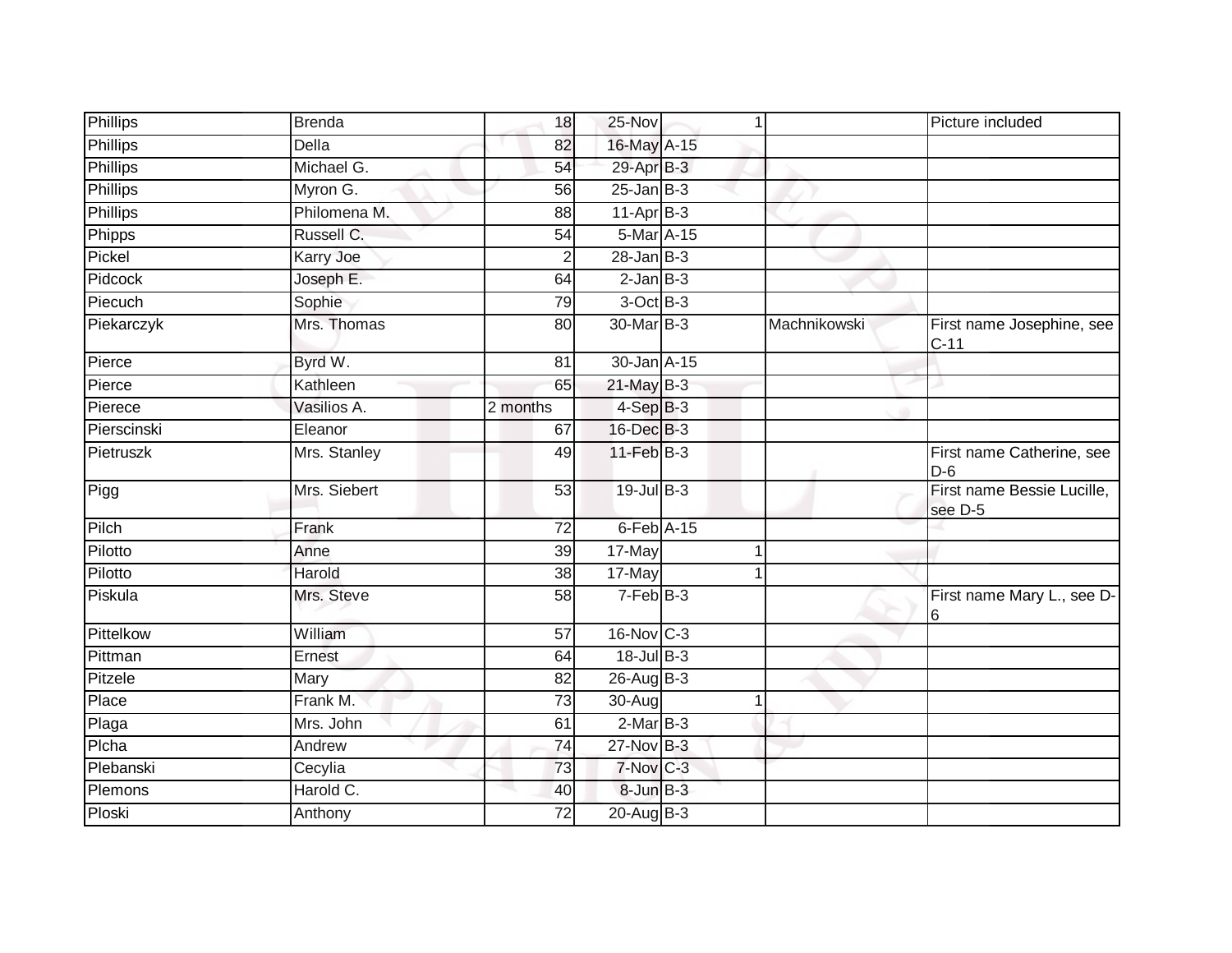| Plucinski        | David R.       | 21              | $9-AugB-3$      |                                                           |
|------------------|----------------|-----------------|-----------------|-----------------------------------------------------------|
| Plucinski        | David Ragnar   | $\overline{22}$ | $27 -$ Jul      |                                                           |
| Plumb            | Walter J., Sr. | 70              | 29-Jan A-13     |                                                           |
| Pocci            | Samuel S.      | 62              | $24$ -Jan B-3   |                                                           |
| Podeis           | William C.     | 75              | $3$ -Oct $B-3$  |                                                           |
| Podgorny         | Anthony C.     | 67              | $9$ -Dec $B$ -3 |                                                           |
| Podgorny         | Thomas         |                 | 19-Mar B-5      |                                                           |
| Poisel           | Bessie E.      | 63              | 28-May B-3      |                                                           |
| Pokorski         | Helen T.       | 77              | $6-$ Sep $B-3$  |                                                           |
| Polis            | Gaspar         | 76              | 30-Nov C-3      |                                                           |
| Pollex           | Ernest F.      | 66              | $19-Sep$ B-3    |                                                           |
| Polychronopoulos | James D.       | 73              | 22-Apr B-3      |                                                           |
| Polys            | Lawrence       | 77              | 11-Feb B-3      |                                                           |
| Poole            | Charles N.     | 71              | $12$ -Jan B-3   |                                                           |
| Poole            | Mrs. William   | 50              | 18-Mar B-3      | First name Bertha, see D-<br>6                            |
| Poole            | Scott O.       | 63              | 7-Nov C-3       |                                                           |
| Popaden          | Tony           | 69              | 28-Aug B-3      |                                                           |
| Popelas          | George (Cobbs) | 56              | 28-Feb B-3      |                                                           |
| Popovich         | Antonia B.     |                 | $4$ -Mar $B-3$  |                                                           |
| Popovich         | George Y.      | 47              | 15-Aug D-3      |                                                           |
| Popovich         | Nikola M.      | 77              | 8-Oct B-3       |                                                           |
| Popp             | Anna           | 72              | $24$ -Jan B-3   |                                                           |
| Popp             | William        | 49              | 30-Nov C-3      |                                                           |
| Poppen           | Mrs. Matthias  |                 | $28$ -Jun $B-3$ |                                                           |
| Porter           | Robert L.      | 35              | 23-Apr<br>1     |                                                           |
| Posa             | Alex           | 80              | $29$ -Apr $B-3$ |                                                           |
| Poshvenchuck     | <b>Nick</b>    | 19              | $16-Sep$ B-3    | Name also spelled<br>Posvenchuck, see Sept.<br>18, p. B-3 |
| Poska            | Joseph         | 72              | $25$ -Jan $B-3$ | Name also spelled Paska,<br>see B-3                       |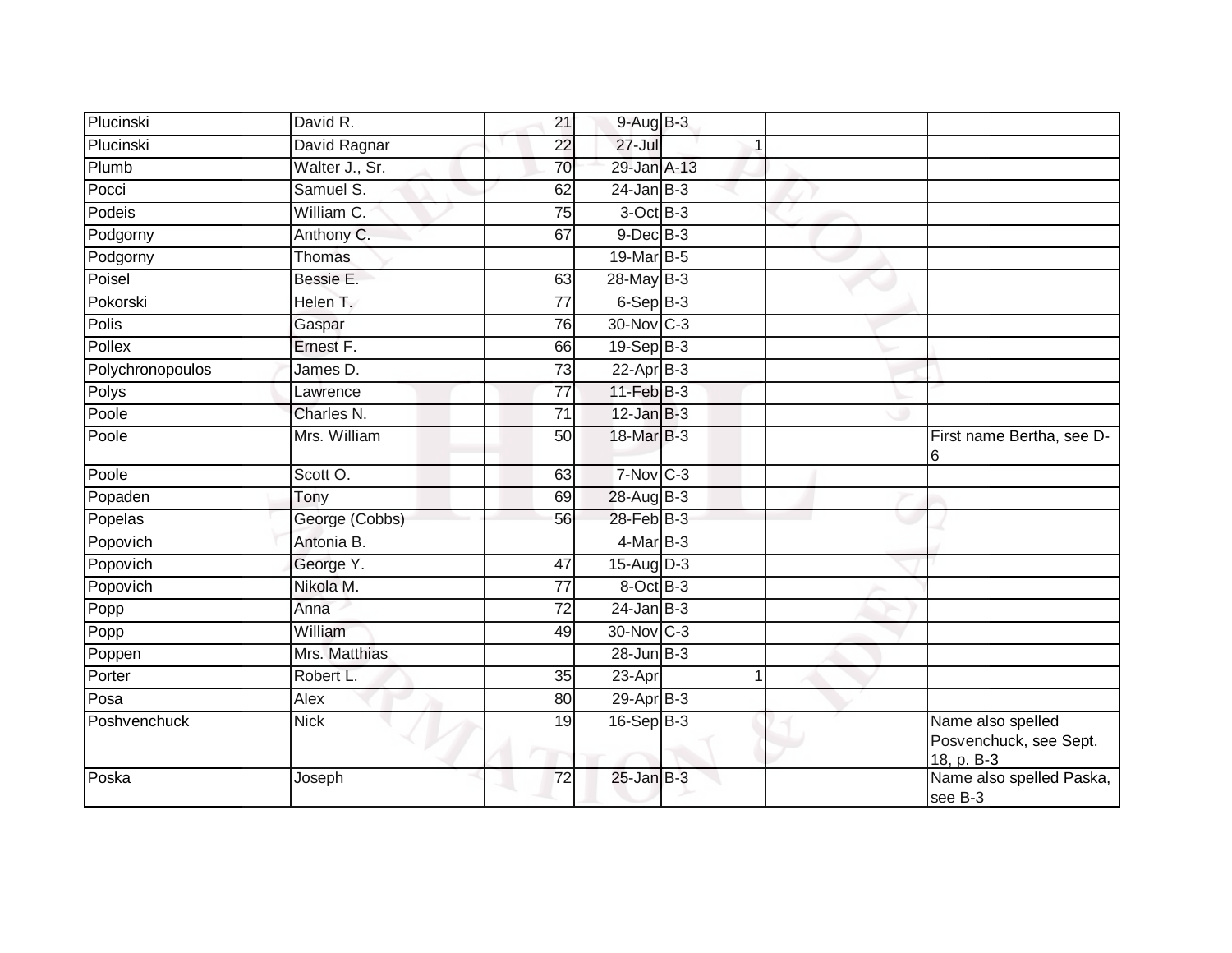| Posvenchuck   | <b>Nick</b>       | 19              | 18-Sep B-3        |   | Name also spelled<br>Poshvenchuck, see Sept.<br>16, p. B-3 |
|---------------|-------------------|-----------------|-------------------|---|------------------------------------------------------------|
| Potasnik      | John              | $\overline{57}$ | 5-Feb A-15        |   |                                                            |
| Potasnik      | Michael, Sr.      |                 | $10$ -Jun $B-3$   |   |                                                            |
| Potter        | Anna J.           | 56              | 11-Dec B-3        |   |                                                            |
| Potts         | Frederick C.      | 48              | 10-May B-3        |   |                                                            |
| Poulter       | Della M.          | $\overline{70}$ | $2$ -Dec $B-3$    |   |                                                            |
| Pound         | Claude B.         | 69              | $2-Feb$ B-3       |   | First name also spelled as<br>Claud                        |
| Powell        | Edward R.         | 53              | 29-Oct B-3        |   |                                                            |
| Powell        | John              | 60              | $27$ -Mar $B-3$   |   |                                                            |
| Pratt         | Eliza             | 85              | 5-Feb A-15        |   |                                                            |
| Pratt         | <b>Rose Marie</b> | 2 months        | 29-Nov B-3        |   |                                                            |
| Prayzner      | Mary              | 78              | 12-Nov B-3        | w |                                                            |
| Prentice      | George J. (Jack)  | 66              | 26-Feb A-15       |   |                                                            |
| Preston       | Jean Marie        | infant          | $24$ -Jun $B-3$   |   |                                                            |
| Pribie        | <b>Blanche</b>    | $\overline{78}$ | 20-Sep B-3        |   |                                                            |
| Price         | Chester H.        | 58              | 28-May B-3        |   |                                                            |
| Pritchard     | Benjamin          |                 | $2$ -Jan $B-3$    |   |                                                            |
| Pritchard     | Ralph             | 70              | $31$ -Jan $B-3$   |   |                                                            |
| Probus        | Vernon C.         | $\overline{58}$ | $22$ -Oct B-3     |   |                                                            |
| Prokopeak     | <b>Chris Lee</b>  | 6 months        | $19$ -Jul B-3     |   |                                                            |
| Protsman      | Margaret          | 91              | $15$ -Apr $B$ -3  |   |                                                            |
| Prus          | Frances           |                 | $26$ -Jan B-3     |   |                                                            |
| Przespolewski | Helen             | 64              | $19$ -Aug $B - 3$ |   |                                                            |
| Przondo       | Jan               | 53              | 11-Dec B-3        |   |                                                            |
| Przybycien    | <b>Stanley</b>    | 77              | $11$ -Jun $B-3$   |   |                                                            |
| Przymunski    | Walter            | 67              | $3$ -Dec $B-3$    |   |                                                            |
| Psikula       | Mary              | 70              | 12-Nov B-3        |   |                                                            |
| Ptaszychi     | Helen             | 71              | $11$ -Feb $B-3$   |   |                                                            |
| Pudlo         | John, Sr.         | 78              | 16-Oct B-3        |   |                                                            |
| Pumnea        | Anna              | 69              | $16$ -Aug $B$ -3  |   |                                                            |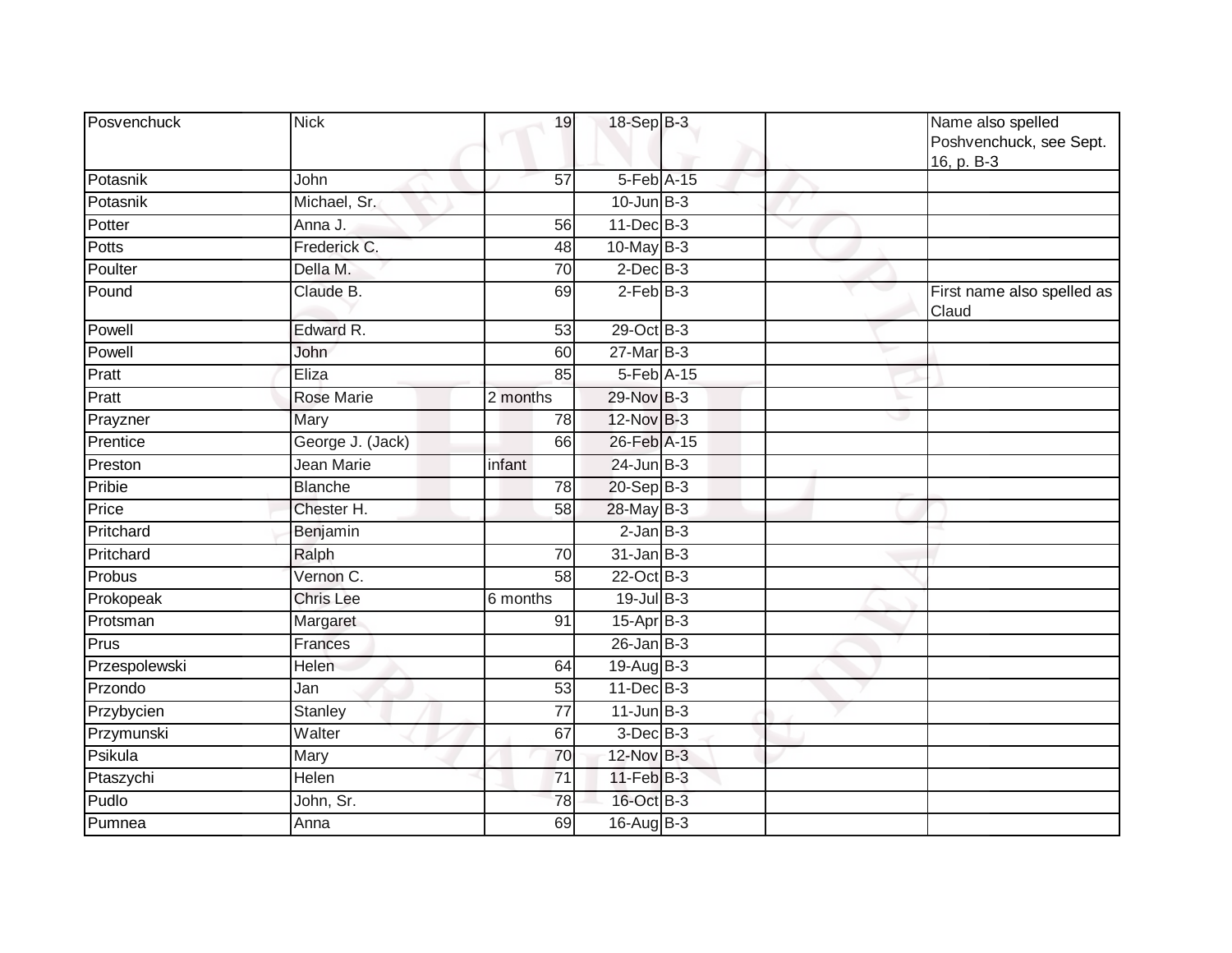| Puntney   | William A.      | 80              | 19-Mar B-5       |              |                                       |
|-----------|-----------------|-----------------|------------------|--------------|---------------------------------------|
| Pupillo   | Anthony         | 56              | 28-Oct B-3       |              |                                       |
| Purcell   | Dunbar          | $\overline{21}$ | $22$ -Jan        | $\mathbf{1}$ |                                       |
| Quarrels  | Charles         | 62              | $21$ -Jan B-3    |              |                                       |
| Quashnock | Elizabeth       | 61              | $11-Feb$ B-3     |              |                                       |
| Quick     | James E.        | $\overline{77}$ | $29-Apr$ B-3     |              |                                       |
| Quigg     | Ida             | 78              | $14$ -May $B-3$  | Gangard      |                                       |
| Quigley   | Cora            | 69              | $30 - Jan$ A-15  |              |                                       |
| Quirk     | William J.      | 44              | $19-Sep$ B-3     |              |                                       |
| Raasch    | Alfred L.       | 55              | $2-SepB-3$       |              |                                       |
| Rabe      | George R.       | 41              | $9$ -Jan $A$ -15 |              |                                       |
| Rabe      | George R.       | 41              | 8-Jan A-11       |              |                                       |
| Racz      | Frank S. (Rock) | 48              | 20-Feb B-3       |              |                                       |
| Racz      | <b>Steve</b>    | 78              | 28-Aug B-3       |              |                                       |
| Raczak    | Matt            |                 | $11$ -Jun $B-3$  |              |                                       |
| Radice    | Sam             | 65              | 8-Feb B-3        |              |                                       |
| Radich    | George P., Sr.  | 63              | 13-Dec B-3       |              |                                       |
| Radivoj   | <b>Dinka</b>    | 78              | 10-Oct C-3       |              |                                       |
| Rafalski  | Matthew J.      | 46              | 13-Sep B-3       |              |                                       |
| Rak       | Agnes           | $\overline{77}$ | $2$ -Nov $ C-3 $ |              |                                       |
| Ramirez   | Armando         | 52              | 31-Dec B-3       |              |                                       |
| Ramirez   | Mrs. Filipe     | 80              | $21$ -May B-3    |              | First name Mariana R.,<br>see B-8     |
| Ramos     | Luis Enrique    | 23              | 14-Dec           |              | See also December 16, p.<br>$B-3$     |
| Ramsey    | Debera          | 3 months        | $15-AprB-3$      |              |                                       |
| Randall   | Elmer E.        | 92              | $2$ -Jan $B-3$   |              |                                       |
| Randall   | Jerry Lee       | 25              | 19-Aug B-3       |              |                                       |
| Randazzo  | <b>Blanche</b>  | 62              | 22-Oct B-3       |              |                                       |
| Randolph  | Mrs. Fay        | 64              | $9$ -Jul $B$ -3  |              | First name Eva May, see<br><b>B-8</b> |
| Ranger    | Ruth            | 39              | 25-Oct B-3       |              |                                       |
| Ranich    | Mike (Mirko)    | $\overline{4}$  | 26-Dec C-10      |              |                                       |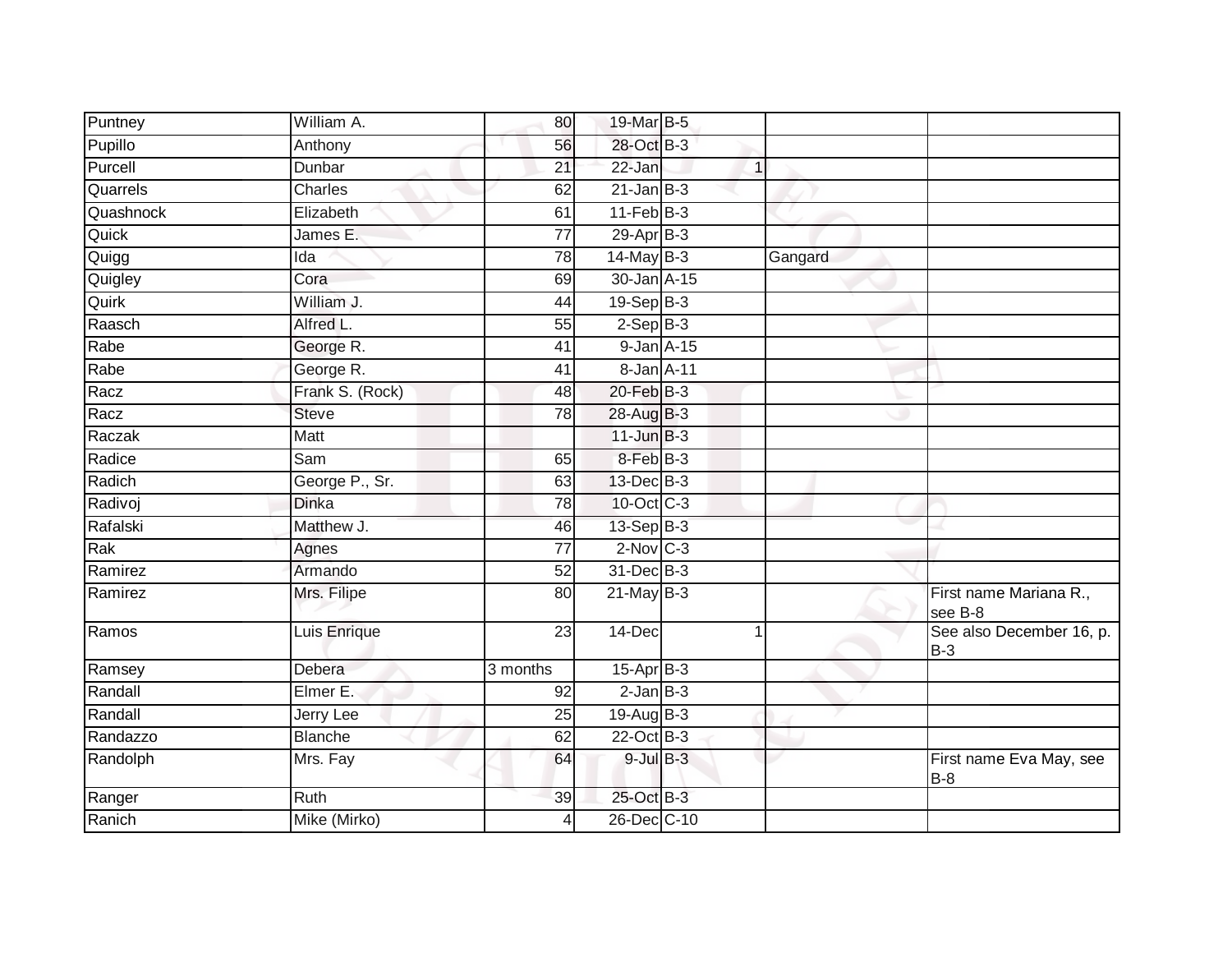| Rascher | Edward W.        | 66              | $16-Sep$ B-3                 |                |                                                         |
|---------|------------------|-----------------|------------------------------|----------------|---------------------------------------------------------|
| Raschke | <b>Mary Beth</b> | 3 days          | 28-Aug B-3                   |                |                                                         |
| Ratley  | Gilbert          | 62              | 3-Oct B-3                    |                |                                                         |
| Raub    | Kenneth C.       | 51              | 2-Aug                        | $\mathbf 1$    | Picture included                                        |
| Rausch  | Christian        | $\overline{88}$ | $9$ -Oct $B$ -3              |                | Name also spelled Raush,<br>see October 9, p. B-3       |
| Raush   | Christian        | 88              | $9$ -Oct $B-3$               |                | Name also spelled<br>Rausch, see October 9, p.<br>$B-3$ |
| Ray     | Mrs. Holbert     | 51              | $2-MarB-3$                   |                | First name Alma, see C-6                                |
| Rayburn | Everett E.       | 36              | $10$ -Oct $C - 3$            |                |                                                         |
| Rayles  | Teddy W.         | 21              | 3-May                        |                |                                                         |
| Rayski  | Frank S.         | 67              | $10$ -Jun $B-3$              |                |                                                         |
| Read    | Chester L.       | 46              | 30-Mar                       | 1              | See also April 1, p. B-3                                |
| Ready   | John             | 89              | $19$ -Jan $B-3$              |                |                                                         |
| Ready   | Mrs. John        | 79              | $12$ -Jan $B-3$              |                | First name Elizabeth, see<br>$C-7$                      |
| Reames  | Elsie            | 80              | $2$ -Nov $C-3$               |                |                                                         |
| Rearick | Ivan T.          | 71              | 25-May B-3                   |                |                                                         |
| Rebel   | Honora L.        | 75              | $12$ -Feb $\overline{A}$ -13 |                |                                                         |
| Rech    | Teena M.         | 89              | 27-May B-3                   |                |                                                         |
| Reddish | Herbert S.       | 68              | $23$ -Jan B-3                |                |                                                         |
| Redman  | Dr. Parker       | 53              | 20-Aug B-3                   |                |                                                         |
| Redman  | Otto             | 64              | 20-Dec B-3                   |                |                                                         |
| Reed    | Cedric           | 58              | $31$ -May B-3                |                |                                                         |
| Reed    | Charles R.       | 70              | $4$ -May B-3                 |                | Picture included                                        |
| Reed    | Florence         | 77              | $28$ -Jun $B-3$              |                |                                                         |
| Reed    | Odell            | 36              | 23-Jul                       | $\overline{1}$ |                                                         |
| Reese   | Walter A.        | 83              | 5-Jan A-3                    |                |                                                         |
| Regina  | Sister           | 69              | 25-Mar B-3                   |                |                                                         |
| Regnier | Anna             |                 | 8-Jan A-11                   |                |                                                         |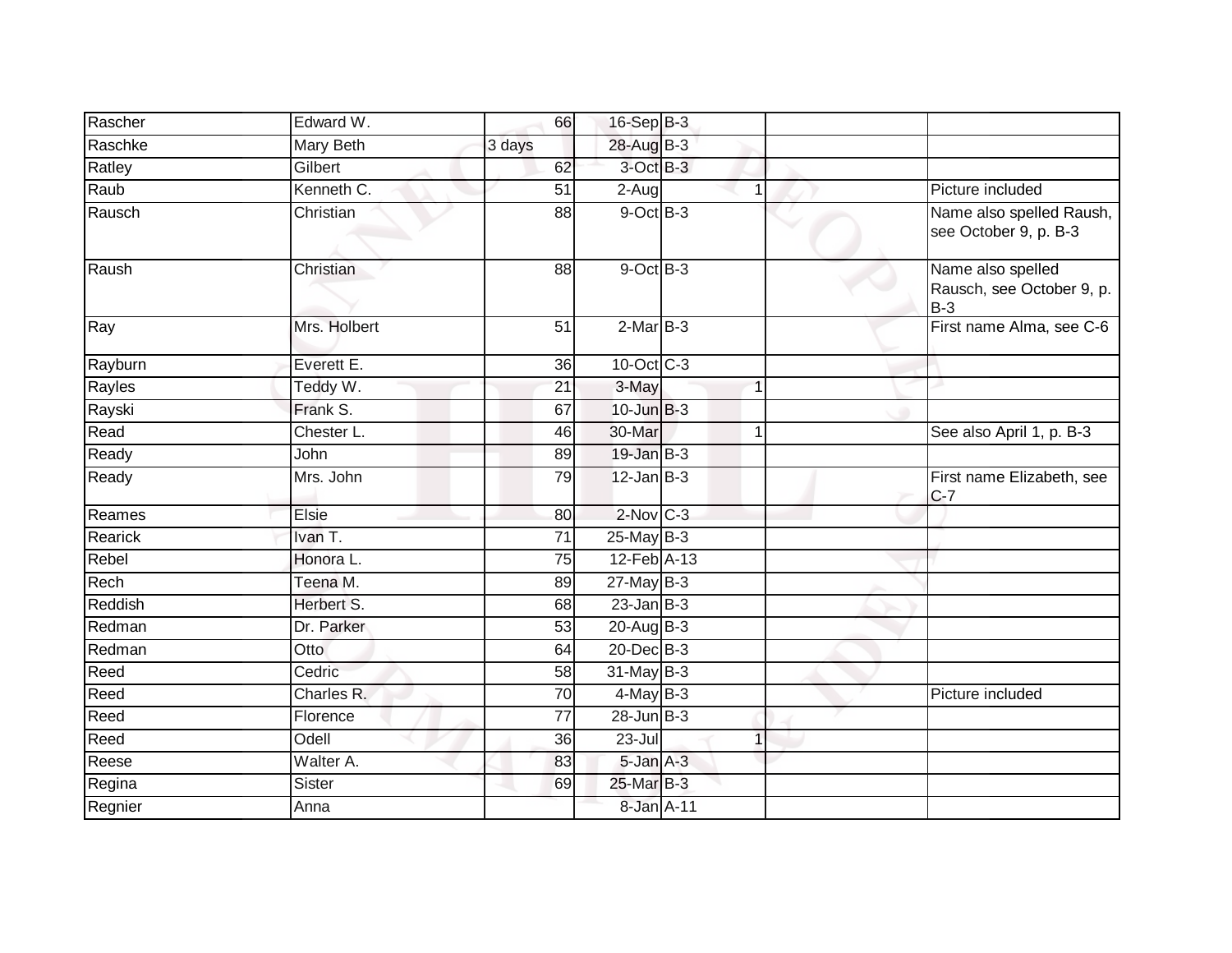| Regnier        | Howard W.           | 66              | 13-Aug A-15      |    |           |                                    |
|----------------|---------------------|-----------------|------------------|----|-----------|------------------------------------|
| Reh            | Milton              | 55              | $9$ -Jan $A$ -15 |    |           |                                    |
| Reidy          | <b>Nicholis</b>     | 75              | 9-Jan A-15       |    |           |                                    |
| Reinboldt      | Victor              | 60              | 19-Oct C-3       |    |           |                                    |
| Reinhart       | Georgeina           | 40              | 20-Apr           | -1 |           |                                    |
| Reiser         | Herbert G.          | 64              | 31-Oct B-3       |    |           |                                    |
| Reissig        | Anna                | 75              | 22-Oct B-3       |    |           |                                    |
| Remson         | Lester, Jr.         | 14              | 4-Jan            | -1 |           | Scene photo included               |
| Renner         | Mary Katherine      | 33              | 10-Oct C-3       |    | Schlosser |                                    |
| Renney         | George M.           | $\overline{33}$ | $4$ -Apr $B-3$   |    |           |                                    |
| Reppa          | <b>Bernice</b>      | 43              | 8-Jan A-11       |    |           |                                    |
| Requarth       | Harry J.            | 59              | 6-Nov B-3        |    |           |                                    |
| Reynolds       | Harris E.           | 46              | 12-Oct B-3       |    |           |                                    |
| Rhinesperger   | John J.             | 80              | 8-Mar A-13       |    |           |                                    |
| <b>Rhoades</b> | Charles M. (Choppy) | 60              | $14-Sep C-3$     |    |           |                                    |
| Riauba         | Rev. George         |                 | 21-Aug A-15      |    |           |                                    |
| Ricciardi      | Vomcent             | 78              | 29-Apr B-3       |    |           |                                    |
| Rice           | Etha E.             | $\overline{88}$ | 17-May B-3       |    |           |                                    |
| Rice           | Harry E.            | 78              | $10$ -Apr $B-3$  |    |           |                                    |
| Rice           | Jessie              | $\overline{71}$ | $6$ -Aug $B-3$   |    |           |                                    |
| Rich           | <b>Hershel</b>      | 58              | $30-Apr$ B-3     |    |           |                                    |
| Rich           | Michael R.          |                 | $3 - Jun$ $B-3$  |    |           |                                    |
| Richards       | Anna Ethel          | 66              | $7$ -Oct $B-3$   |    |           |                                    |
| Ridgley        | Harold W.           | 56              | $17-Oct$ B-3     |    |           |                                    |
| Ridgley        | Noah B.             | 74              | $12$ -Dec $B-3$  |    |           |                                    |
| Rieder         | Mrs. Joseph         | 82              | $1-May$ B-3      |    |           | First name Sophie L., see<br>$B-8$ |
| Riggs          | Murrel A., Sr.      | 68              | 19-Feb A-13      |    |           |                                    |
| Riley          | Clara B.            | 89              | 30-Apr B-3       |    |           |                                    |
| Rindoks        | Mrs. Peter          | 61              | 28-Jan B-3       |    |           | First name Anna, see C-<br> 11     |
| Ring           | Walter              | 79              | $2-SepB-3$       |    |           |                                    |
| Risch          | Mark Edmond         | 8 months        | $8$ -Jan $A$ -11 |    |           |                                    |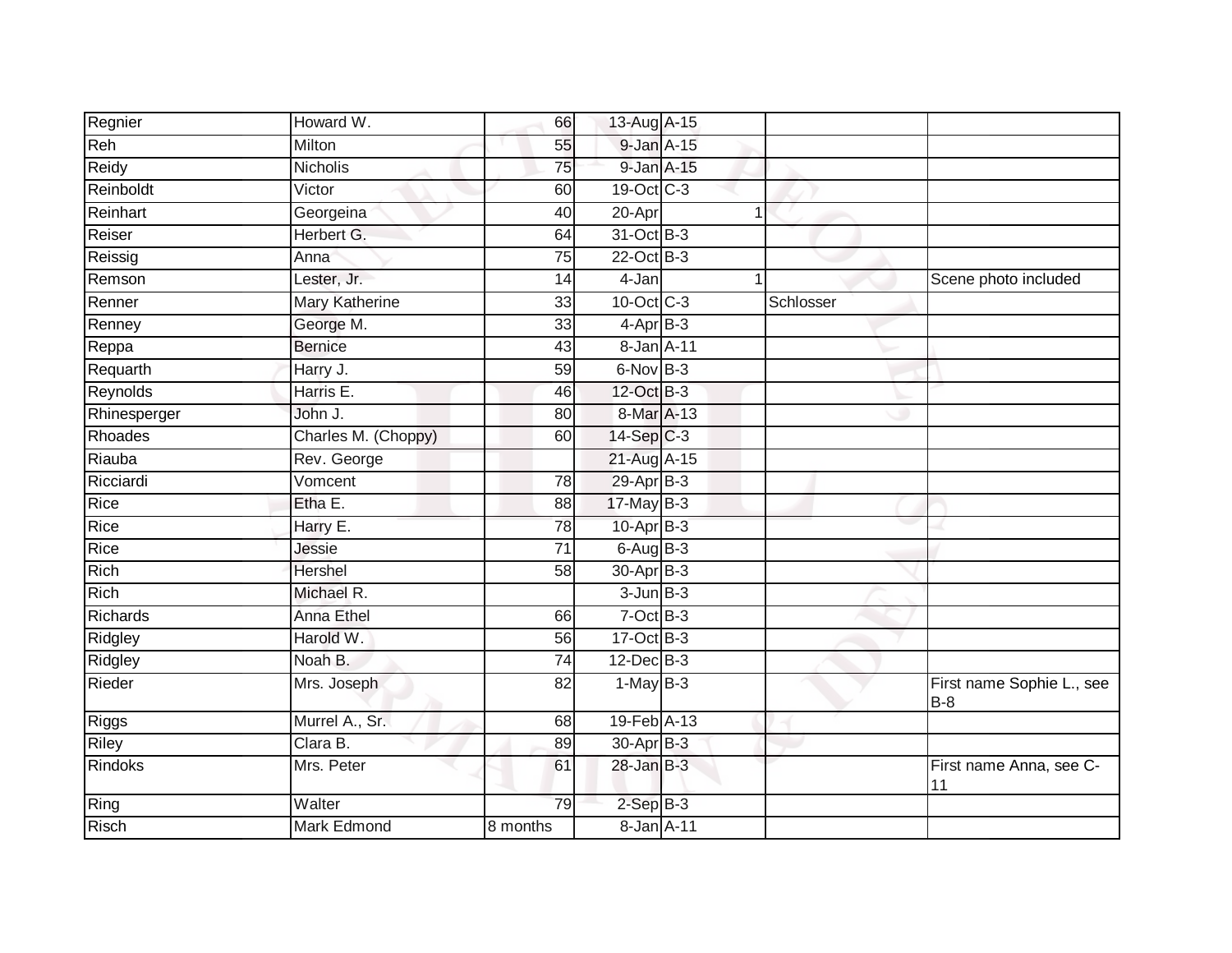| Rix            | Michael Steven     | 17              | 17-Sep           | 1              | Picture included                                             |
|----------------|--------------------|-----------------|------------------|----------------|--------------------------------------------------------------|
| <b>Rizzo</b>   | Janice S.          | 24              | 5-Mar A-15       |                |                                                              |
| Roach          | Leo                | 58              | $11-Feb$ B-3     |                |                                                              |
| Roades         | Alfred M.          | 87              | 30-Jan A-15      |                |                                                              |
| Robak          | Joseph             | $\overline{77}$ | $15$ -Jan $A-15$ |                |                                                              |
| <b>Roberts</b> | <b>Alfred King</b> | 61              | $13$ -Feb $B-3$  |                |                                                              |
| Rock           | John F.            | 52              | 30-Jul A-15      |                |                                                              |
| Rockiky        | Edward A. (Rocky)  | 35              | $13-Sep B-3$     |                |                                                              |
| Roe            | Marguerite         | 53              | 7-Aug A-15       |                |                                                              |
| Rogers         | Mae Viola          | $\overline{72}$ | $29$ -Jul $B-3$  |                |                                                              |
| Rogers         | Mrs. William       | 67              | $9$ -Mar $B-3$   |                | First name Helen, see C-7                                    |
| Rogowski       | Lottie             | 77              | 22-May A-11      |                |                                                              |
| Rogowski       | Suzanna            | 68              | $20$ -Feb $B-3$  |                |                                                              |
| Rogus          | Adolph             | 52              | $2-MarB-3$       |                |                                                              |
| Rohrman        | Nicholas           | 88              | 25-Mar B-3       |                | Picture included                                             |
| Roldycz        | Katherine          | 83              | $17 - Jan$ $B-3$ |                |                                                              |
| Rollins        | Clayton            | 21              | 15-Oct           | $\overline{1}$ | Pictures of incident<br>included                             |
| Romanovich     | Michael            | 81              | $28$ -Jan $B-3$  |                |                                                              |
| Romans         | Richard            | 74              | 15-Nov A-11      |                |                                                              |
| Rominger       | Oliver             | 76              | 16-Apr A-15      |                |                                                              |
| Romo           | Mrs. Jess J.       | 43              | 29-Mar B-3       |                | First name Margaret<br>Anne, see D-4                         |
| Romszewicz     | <b>Bruno</b>       | 78              | 22-May A-11      |                |                                                              |
| Ronciak        | Mrs. John          | 67              | $2$ -Jan $B-3$   |                | First name Theresa, see B-                                   |
| Roos           | Emelie C.          | 85              | 27-Feb A-15      |                | First name also spelled<br>Emelia; nee Swanson, see<br>$B-9$ |
| Rootes         | Mrs. Richard       | 40              | 30-Sep B-3       |                | First name Mary Jean, see<br>$D-7$                           |
| Ropp           | Lyle               | 45              | 30-Jan A-15      |                |                                                              |
| Roque          | Gregorio           | 59              | $2-MayB-3$       |                |                                                              |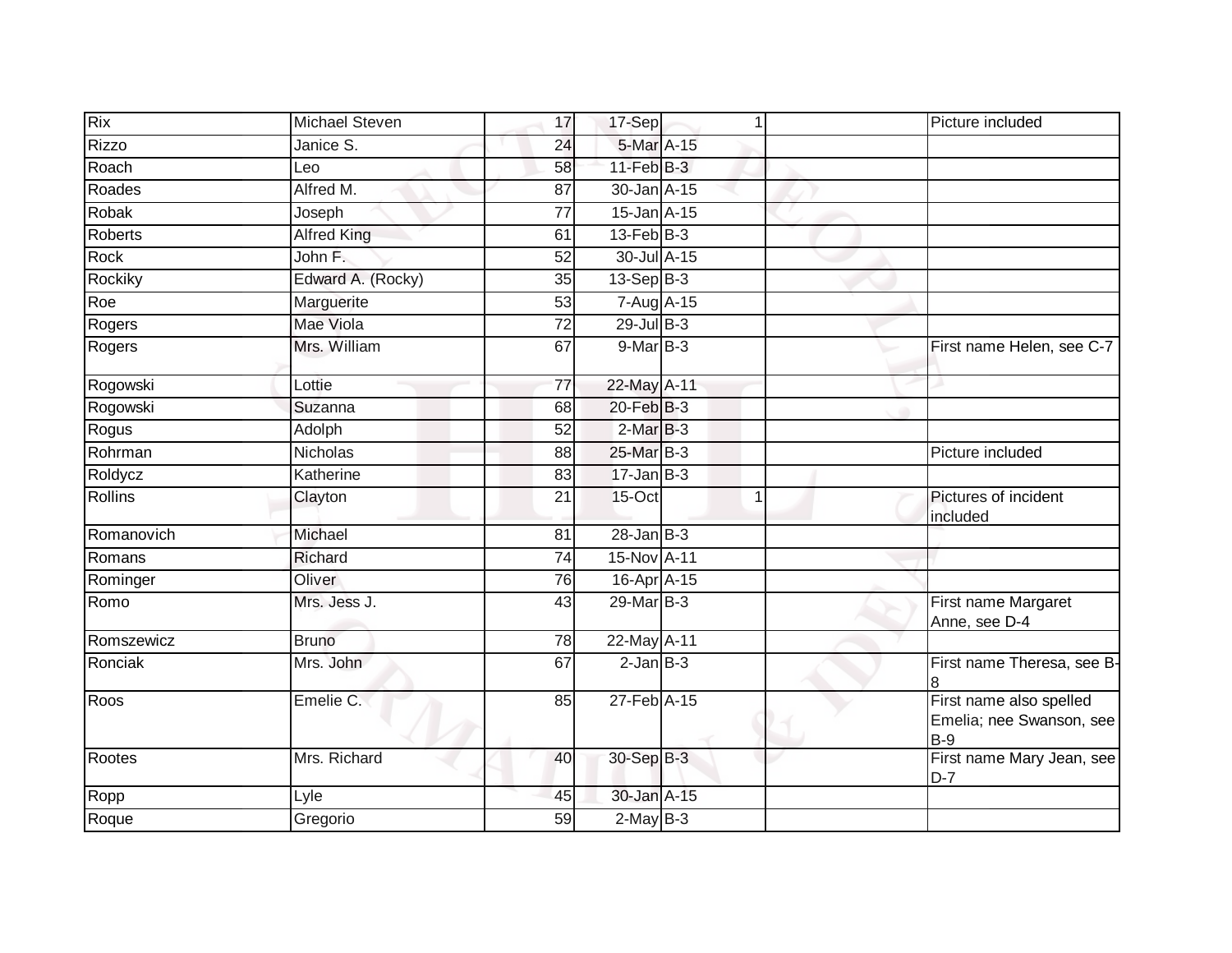| Rorris      | Louis P.              | 74 | 18-Oct B-3        |             |                                                                                     |
|-------------|-----------------------|----|-------------------|-------------|-------------------------------------------------------------------------------------|
| Rosas       | Marcelo D.            | 42 | 18-Jun B-3        |             |                                                                                     |
| Rosbolt     | <b>Cecil Glen</b>     | 55 | 12-Nov B-3        |             |                                                                                     |
| Rose        | Jared (Jerry) Malcolm | 26 | 23-May            | $\mathbf 1$ | Picture included                                                                    |
| Rose        | Minnie                | 80 | $5 - Jan A - 3$   |             |                                                                                     |
| Rosenbauer  | Sherman W.            | 91 | 15-Jan A-15       |             |                                                                                     |
| Rosenbaum   | Matilda Joanna        | 81 | $16$ -Jan B-13    |             |                                                                                     |
| Rosenberger | Michael A.            | 81 | $21$ -May B-3     |             |                                                                                     |
| Rosenberry  | James                 | 36 | 25-Nov            |             | Picture included; see also<br>November 26, p. A-15                                  |
| Rosenhahn   | Anna                  | 78 | $2-Sep B-3$       |             |                                                                                     |
| Rosenthal   | Fred                  | 80 | 31-Dec B-3        |             |                                                                                     |
| Rosenthal   | Himan                 | 78 | $4$ -Oct $B-3$    |             |                                                                                     |
| Rosiak      | Stephan A.            | 64 | $25$ -Feb $ B-3 $ |             |                                                                                     |
| Rosko       | Mrs. John             | 70 | 24-Sep A-15       |             |                                                                                     |
| Roskosz     | Michael               | 17 | $23$ -Feb $C-3$   |             |                                                                                     |
| Rosolanka   | Mrs. John             | 66 | 16-Apr A-15       |             | First name Theresa, see B-<br>16                                                    |
| <b>Ross</b> | Betsy                 | 63 | $3$ -Jun $B-3$    |             | First name also spelled<br>Betty, last name also<br>given as Scanlin, see<br>June 4 |
| Rottenberg  | Milton L.             | 64 | $12-Sep$ B-3      |             |                                                                                     |
| Rowan       | J. E. (Ed)            | 80 | $2$ -Jan $B-3$    |             |                                                                                     |
| Roy         | William J.            |    | 23-Oct B-3        |             |                                                                                     |
| Rozmanich   | Fred (Slave)          | 70 | $18$ -May B-3     |             |                                                                                     |
| Rubio       | Edward                | 50 | $11 -$ Jul        |             |                                                                                     |
| Rucarean    | <b>Steve</b>          | 67 | $22$ -Oct B-3     |             |                                                                                     |
| Ruehling    | Johanna C.            | 67 | $4$ -Oct B-3      |             |                                                                                     |
| Ruhl        | Harvey E.             | 75 | 15-Jan A-15       |             |                                                                                     |
| Rumer       | <b>Brian</b>          | 3  | 22-May A-11       |             |                                                                                     |
| Runyan      | Walter Wesley (Pat)   | 57 | $23$ -Jul B-3     |             |                                                                                     |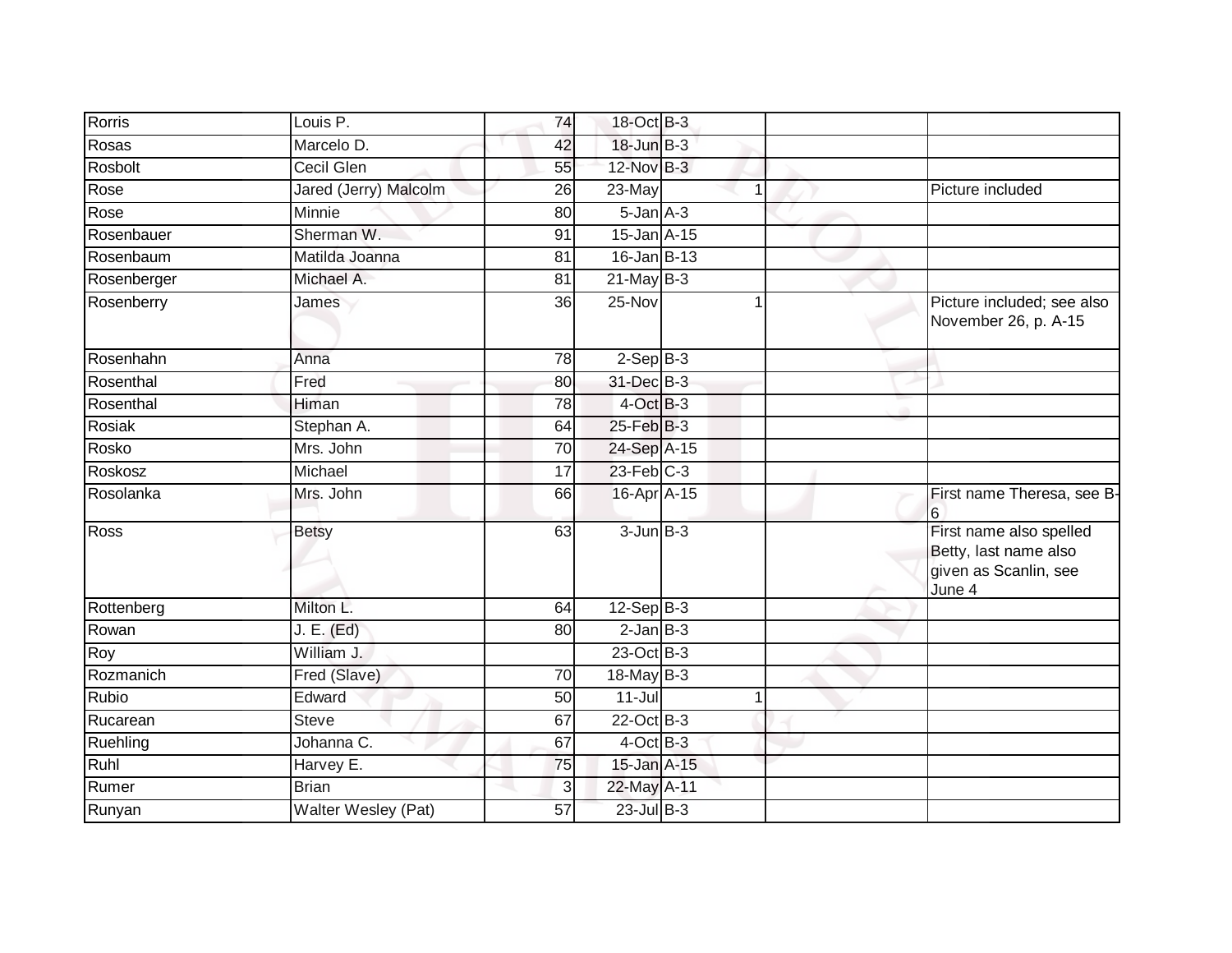| Rupert<br>Ray O., Sr.               | 70              | 16-Jan B-13           |              |                                   |
|-------------------------------------|-----------------|-----------------------|--------------|-----------------------------------|
| Rusk<br><b>Thomas Lloyd</b>         | 56              | 15-Jan A-15           |              |                                   |
| Russell<br>Austin W.                | $\overline{38}$ | $27$ -Jul $B-3$       |              |                                   |
| Russell<br>Otto                     | 74              | 8-Nov A-11            |              |                                   |
| Ruszkowski<br>Joseph                | $\overline{71}$ | 16-Apr A-15           |              |                                   |
| Ruthig<br>Gerald                    | $\overline{22}$ | 1-Feb                 | $\mathbf 1$  |                                   |
| Ruthig<br>Harold                    | 51              | 1-Feb                 | 1            |                                   |
| Ruus<br>Alma                        | 67              | $26$ -Jan B-3         |              |                                   |
| Ryan<br>Howard E. (Mike)            | 51              | 10-Jul A-15           |              |                                   |
| <b>Ryder</b><br><b>Thomas James</b> | 83              | 28-Mar B-3            |              |                                   |
| Rydlewski<br>James                  | 59              | 19-Aug B-3            |              |                                   |
| Rzegocki<br>Stanley                 | 46              | 16-May A-15           |              |                                   |
| Saari<br>John M.                    | 30              | 20-Mar                | $\mathbf{1}$ |                                   |
| Sabala<br>Lupe                      | 34              | 8-Nov                 | 1            |                                   |
| Sabau<br>Gabriel, Sr.               | $\overline{71}$ | $1-AprB-3$            |              |                                   |
| Saberniak<br>Augusta                | 87              | 14-May B-3            |              |                                   |
| Sabo<br>Charles                     | 63              | 18-Dec B-3            |              |                                   |
| Sabo<br>John                        | 52              | $22$ -Jul B-3         |              |                                   |
| Safro<br>Robert                     | 18              | 18-Apr B-3            |              |                                   |
| Sagala<br><b>Tillie</b>             | $\overline{77}$ | 19-Apr <sub>C-3</sub> |              |                                   |
| Sajdyk<br>Joseph                    | 53              | $12$ -Jun $B-3$       |              |                                   |
| Sako<br>Louis, Sr.                  | 75              | 26-Apr B-3            |              |                                   |
| Salamon<br>William V.               | $\overline{77}$ | $18 - Jun$ B-3        |              |                                   |
| Salazar<br>Mrs. Octaviano T.        | 61              | 12-Feb A-13           |              | First name Manuela T.,<br>see B-6 |
| Salazar<br>Rosendo E.               | 47              | $27 - Jun$ $B-3$      |              |                                   |
| <b>Saliek</b><br>Roman J.           | 40              | 6-Feb A-15            |              |                                   |
| Salinas<br>Mrs. Ignacio             | $\overline{54}$ | $16$ -Feb $B-3$       |              | First name Betty, see C-6         |
| Salisbury<br>Roger                  | 47              | 18-Nov B-3            |              |                                   |
| Sally<br>Michael                    | 1 month         | $4-$ Sep $B-3$        |              |                                   |
| Salovich<br><b>Barbara</b>          | 73              | 10-Apr B-3            |              |                                   |
| Samek<br>Paul J.                    | 65              | 28-May B-3            |              |                                   |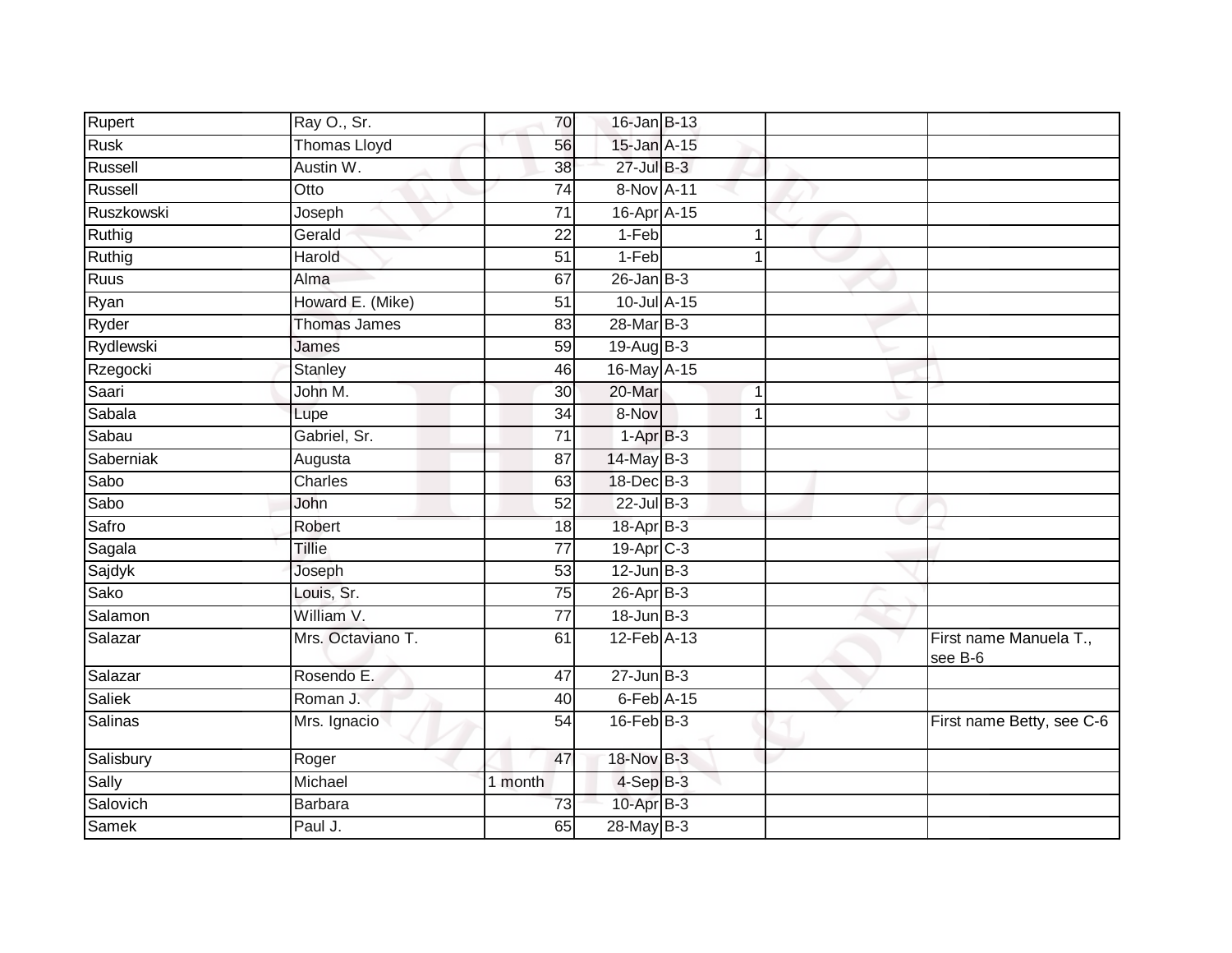| Sammetinger | Hazel                | 67                    | 30-Jul A-15     |   |                                       |
|-------------|----------------------|-----------------------|-----------------|---|---------------------------------------|
| Sanbrookes  | Samuel, Jr.          | 63                    | 5-Dec C-3       |   |                                       |
| Sanchez     | Virginia Flores      | 78                    | $29$ -Jul B-3   |   |                                       |
| Sanders     | Edward C.            | 41                    | 28-May B-3      |   |                                       |
| Sandor      | Joseph               | 79                    | $11$ -Jan B-3   |   |                                       |
| Santori     | Ettore               | 62                    | 20-Dec B-3      |   |                                       |
| Sapp        | <b>Steven Craig</b>  | $\overline{7}$ months | 8-Jan A-11      |   |                                       |
| Saric       | Marina C.            | 82                    | 18-Apr B-3      |   |                                       |
| Sarros      | Spyros G.            | 82                    | 18-Apr B-3      |   |                                       |
| <b>Sass</b> | Pauline              | $\overline{73}$       | $4$ -Nov B-3    |   |                                       |
| Sauer       | <b>Tillie</b>        | $\overline{72}$       | $1-MarB-3$      |   |                                       |
| Savage      | Linda                | 16                    | $13 -$ Jul      |   | Picture of incident<br>included       |
| Savickis    | Josephine            | 71                    | $15-Aug$ $D-3$  |   |                                       |
| Sazama      | Dr. Francis J.       | 49                    | 2-Apr           | 1 |                                       |
| Scandal     | <b>Mike</b>          | $\overline{70}$       | 4-Apr B-3       |   |                                       |
| Scanlin     | <b>Betsy Ross</b>    | 63                    | $4$ -Jun $B-3$  |   | Name also Ross, see June<br>3, p. B-3 |
| Scanlon     | Margaret Ann (Peggy) | 5                     | 27-Feb A-15     |   |                                       |
| Scatena     | Cecil J.             | $\overline{57}$       | 30-Sep B-3      |   |                                       |
| Sceerey     | Dr. Aubrey E.        |                       | $24$ -Jan B-3   |   |                                       |
| Schaaf      | F. Richard           | 83                    | 4-Feb           |   | Picture included                      |
| Schab       | Irene D.             | $\overline{34}$       | $7$ -Dec $C$ -3 |   |                                       |
| Schabot     | Mary                 | 91                    | 28-Feb B-3      |   |                                       |
| Schaefer    | George N.            | 87                    | $1-OctB-3$      |   |                                       |
| Schaefer    | Magdalene C.         | 77                    | $14$ -May $B-3$ |   |                                       |
| Schafer     | Charles J.           | 64                    | $17 - Dec$ B-3  |   |                                       |
| Schafer     | Henry                | 75                    | $12-Aug$ B-3    |   |                                       |
| Scheau      | Ironim               | $\overline{77}$       | $5-AugB-3$      |   |                                       |
| Scheeringa  | Dana                 | 3 months              | $13$ -Jun $B-3$ |   |                                       |
| Scheja      | Frances B.           | 76                    | 30-Jan A-15     |   |                                       |
| Schell      | Kenneth D.           | 59                    | 10-Aug C-3      |   |                                       |
| Scherer     | Eileene (Lillis)     |                       | 31-May B-3      |   |                                       |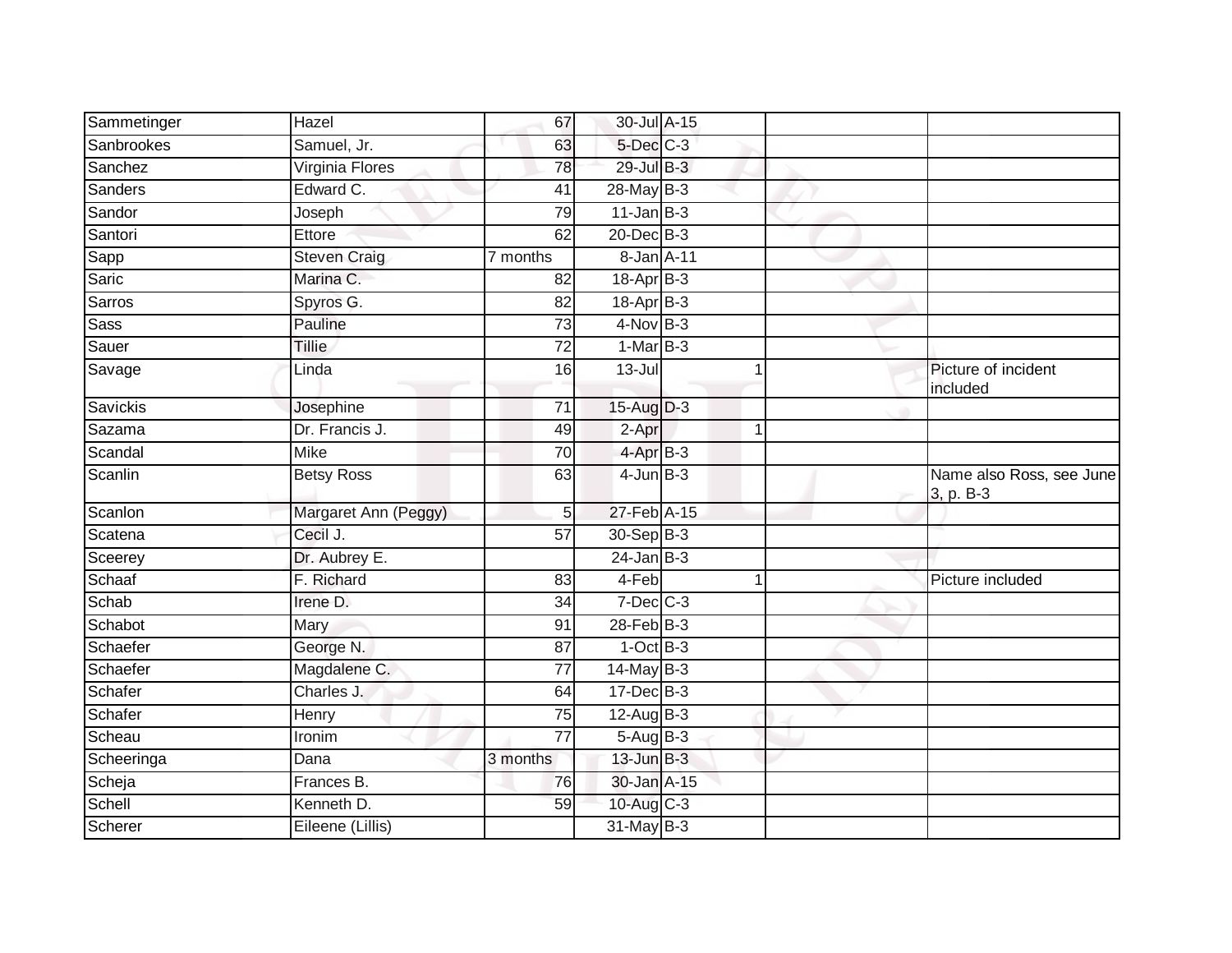| Schiller  | Mrs. Henry            | 54              | $10$ -Jan $B-3$  |   | First name Irene, see E-4             |
|-----------|-----------------------|-----------------|------------------|---|---------------------------------------|
| Schilling | Charles B., Sr.       | 72              | $4$ -Jan $B-3$   |   |                                       |
| Schirmer  | Mrs. William          | 64              | $7 - Jun$ B-3    |   | First name Elsie E., see B-<br>3      |
| Schley    | Mrs. Daniel R.        | 41              | $9$ -Jul $B$ -3  |   |                                       |
| Schmal    | Harvey                | $\overline{74}$ | 24-Oct C-3       |   |                                       |
| Schmal    | Michael               | 86              | $15$ -Feb $B$ -3 |   |                                       |
| Schmelzer | William G.            | 84              | 31-Dec B-3       |   |                                       |
| Schmid    | Grace I.              | 58              | $1-Nov$ B-3      |   |                                       |
| Schmidt   | Fred                  | 77              | 6-Mar B-3        |   |                                       |
| Schmidt   | Karl                  | 63              | $8$ -May $B-3$   |   |                                       |
| Schmidt   | Otto M.               | 68              | 11-Mar B-3       |   |                                       |
| Schmidt   | Ted                   | 55              | 25-Nov B-3       |   |                                       |
| Schmidt   | Victor A.             | 61              | $16$ -Jan B-13   |   |                                       |
| Schmueser | Frances E.            | 82              | 25-Apr B-3       |   |                                       |
| Schneider | David                 | 21              | 27-Aug           | 1 |                                       |
| Scholl    | Frank                 | 85              | $31$ -Jan B-3    |   |                                       |
| Schoon    | Abraham               | 80              | 22-May A-11      |   |                                       |
| Schrader  | Charles W.            |                 | 14-Oct B-3       |   |                                       |
| Schreiber | Mrs. Charles H.       | 62              | $27$ -May $B-3$  |   | First name Iris, see F-2              |
| Schreiber | Mrs. Harry            | 61              | 5-Mar A-15       |   | First name Louise (Duffy),<br>see B-4 |
| Schreier  | Julius                | 70              | 26-Mar A-15      |   |                                       |
| Schroeder | <b>Ida Schweitzer</b> | 83              | $5 - Jun$ $B-3$  |   |                                       |
| Schroeter | Robert                | $\overline{71}$ | $15-Aug$ D-3     |   |                                       |
| Schrum    | Charles               | 61              | $27$ -May B-3    |   |                                       |
| Schrum    | Peter N., Sr.         | 89              | $16$ -Jul $B-3$  |   |                                       |
| Schubert  | Jerome C.             | 49              | $11$ -Mar $B-3$  |   |                                       |
| Schueberg | Frank L.              | 63              | 30-Mar B-3       |   |                                       |
| Schuelke  | Myra H.               | 51              | 24-May A-15      |   |                                       |
| Schultz   | Allen Lee             | 23              | 17-Dec           | 1 | Picture included                      |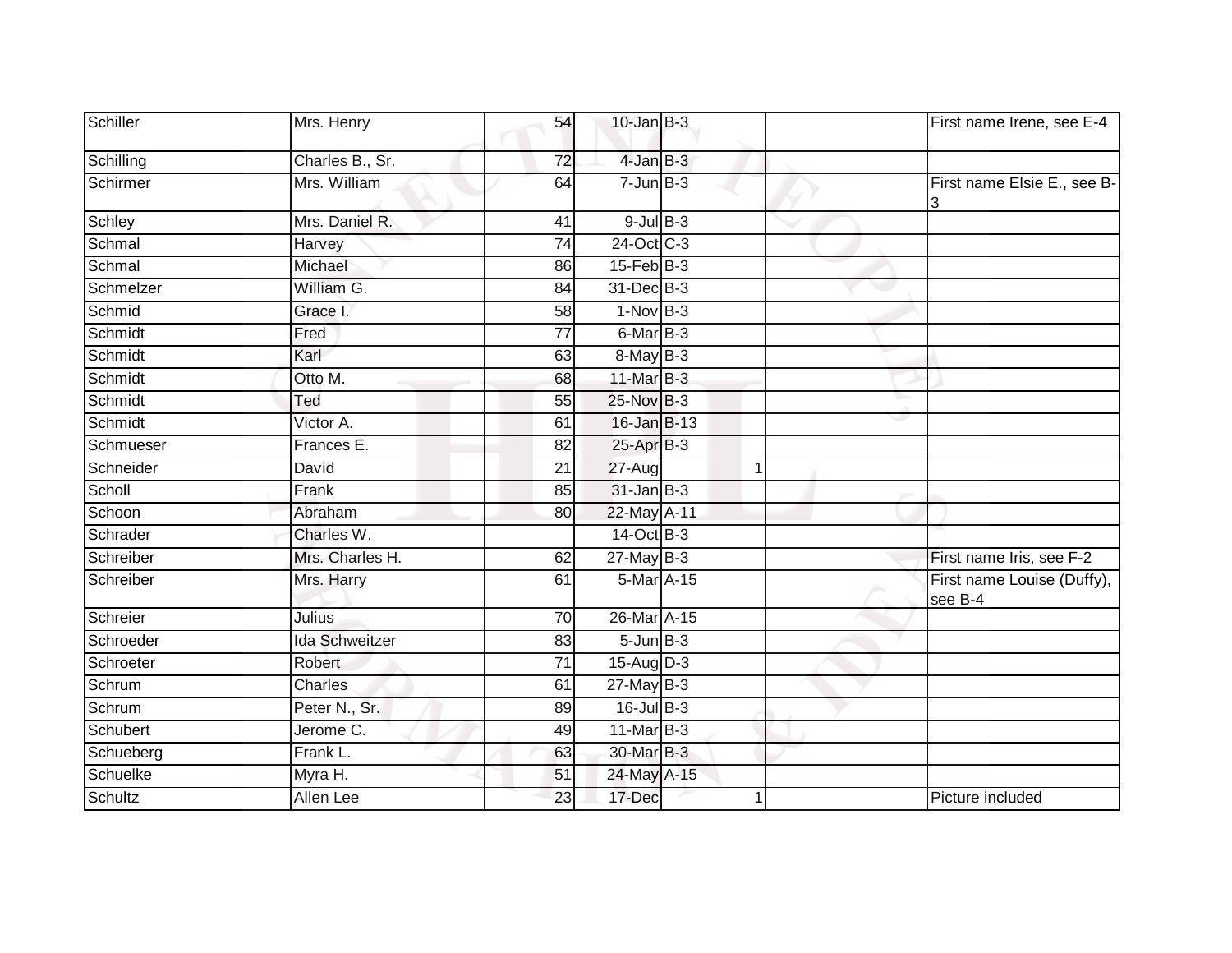| Schultz       | Mrs. Raymond M.      | 50              | 14-Mar B-3        |             |          | First name Evelyn M., see<br>$D-6$                               |
|---------------|----------------------|-----------------|-------------------|-------------|----------|------------------------------------------------------------------|
| Schultz       | <b>Stella</b>        | 68              | $13$ -Dec $B-3$   |             |          |                                                                  |
| Schumacher    | Agnes H.             | 80              | $14$ -Dec $C-3$   |             |          |                                                                  |
| Schweer       | Alvina               | 68              | 19-Sep            |             |          |                                                                  |
| Schwerdt      | Fred G.              | 57              | $14$ -Jun $B-3$   |             |          |                                                                  |
| Schwingendorf | Kenneth H.           | 49              | $17 - Dec$ B-3    |             |          |                                                                  |
| Sciranka      | John                 | 78              | 19-Mar B-5        |             |          |                                                                  |
| Scott         | Anna K.              | 73              | $23-Sep$ B-3      |             |          |                                                                  |
| Scott         | Frank W.             | 73              | 14-May B-3        |             |          |                                                                  |
| Scott         | Gregory              | 60              | $8$ -May $B-3$    |             |          |                                                                  |
| Seberger      | <b>Barbara</b>       | 80              | $12$ -Jul B-3     |             |          |                                                                  |
| Seberger      | Elizabeth (Betty)    | 43              | 16-Nov            |             |          | Picture of incident<br>included; see also<br>November 18, p. B-3 |
| Seberger      | Grace                | 76              | 16-Nov            |             | 1 Schmal | Picture of incident<br>included; see also<br>November 18, p. B-3 |
| Seberger      | William              | $\overline{38}$ | $16-Nov$          | $\mathbf 1$ |          | Picture of incident<br>included; see also<br>November 18, p. B-3 |
| Sedmar        | Paul                 | 79              | $8 - Jun$ $B-3$   |             |          | Name also spelled<br>Sekmar, see June 10, p. B-                  |
| Sehnke        | Msgr. Joseph Anthony | 74              | 4-Mar             |             |          | Picture included                                                 |
| Seibert       | Ivan G.              | 54              | $12$ -Jan B-3     |             |          |                                                                  |
| Seitzinger    | Millard T.           | 67              | $6$ -Feb $A-15$   |             |          |                                                                  |
| Sekmar        | Paul                 | 79              | $10$ -Jun $B-3$   |             |          | Name also spelled<br>Sedmar, see June 8, p. B-<br>3              |
| Seljan        | Valentine            | 84              | $16$ -Nov $ C-3 $ |             |          |                                                                  |
| Sell          | Edward D.            | 50              | 15-Jun A-13       |             |          | See also June 17, p. B-3                                         |
| Sell          | Mrs. Millard         | 82              | $2-Sep B-3$       |             |          |                                                                  |
| Seman         | <b>Nick</b>          | 86              | 18-Feb B-3        |             |          |                                                                  |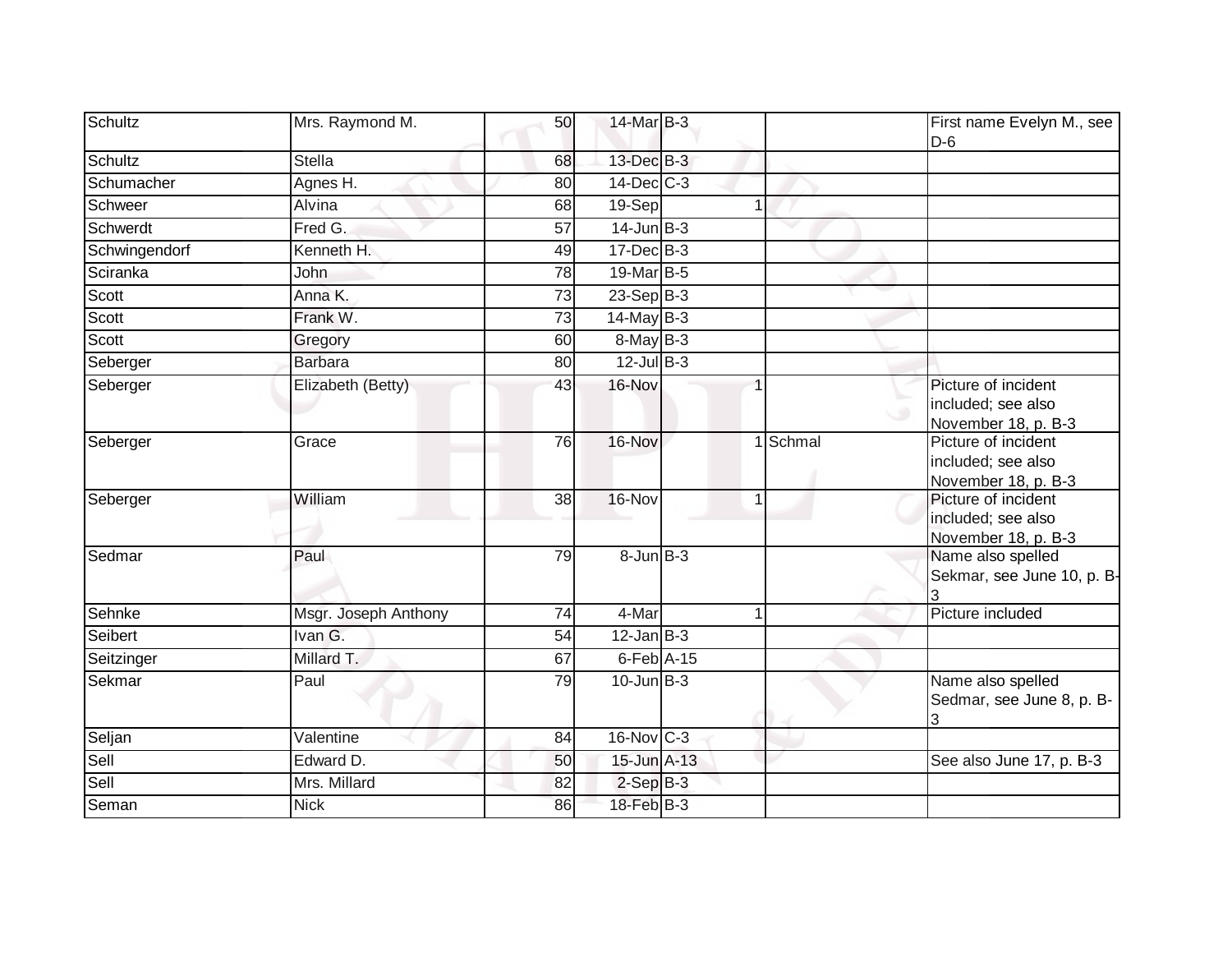| Semanchuk      | Nastia        | 75              | 15-Apr B-3       |  |                                           |
|----------------|---------------|-----------------|------------------|--|-------------------------------------------|
| Semple         | Roy L.        | $\overline{77}$ | $17 - Jun$ $B-3$ |  |                                           |
| Sencaj         | Frank         | 67              | $15$ -May B-3    |  |                                           |
| Sendak         | Samuel I.     | 71              | $28$ -Feb $B-3$  |  |                                           |
| Sepiol         | John, Jr.     | $\overline{50}$ | $10$ -Jun $B-3$  |  |                                           |
| Serafin        | Mrs. Michael  | $\overline{71}$ | $5 - Jan A - 3$  |  | First name Mary (Lach),<br>see C-3        |
| Sevcik         | John          | 66              | 25-Jun A-11      |  |                                           |
| Sgouros        | Adeline       | 48              | $12$ -Oct B-3    |  |                                           |
| Shaffer        | Josephine     | 52              | $5$ -Dec $C$ -3  |  |                                           |
| <b>Shank</b>   | Meda          | 80              | 12-Oct B-3       |  |                                           |
| Sharfe         | <b>Daisy</b>  | 77              | 23-Apr A-13      |  |                                           |
| Sharkey        | Josephine     | 65              | 8-Feb B-3        |  |                                           |
| Sharp          | Mrs. Elmer    | 81              | $2-Apr$ A-15     |  | First name Ina May, see B-<br>$\cup$<br>6 |
| Shaughnessy    | Albert J.     | 66              | $25$ -Jan $B-3$  |  |                                           |
| <b>Sheets</b>  | Laura         | 80              | 12-Nov B-3       |  |                                           |
| Shell          | Kenneth D.    | 59              | 12-Aug B-3       |  | Name also spelled Schell                  |
| Shellberg      | Carl          | 69              | $27$ -Jul B-3    |  |                                           |
| Shellberg      | Mrs. Carl     | 67              | 19-Mar B-5       |  | First name Nora M., see B-<br>8           |
| Shepherd       | Aline A.      | 46              | 30-Jul A-15      |  |                                           |
| Sheppard       | William C.    | 70              | $21-Nov$ B-3     |  |                                           |
| Sherpetosky    | <b>Bessie</b> | 62              | 28-Mar B-3       |  |                                           |
| Shinkan        | Michael       | 67              | 25-Mar B-3       |  |                                           |
| <b>Shiprek</b> | Catherine     | 67              | 31-Jul A-15      |  |                                           |
| <b>Shook</b>   | Charles W.    | 19              | 13-Jun           |  |                                           |
| Shoulty        | Claude C.     | 77              | 5-Feb A-15       |  |                                           |
| Shropshire     | Ben T.        | $\overline{72}$ | $7 - Jan$ $B-3$  |  |                                           |
| Shuey          | Dorothy A.    | 54              | $10$ -Aug $C-3$  |  |                                           |
| Shumaker       | Mrs. Everett  | 53              | 4-May B-3        |  | First name Pearl M., see<br>$C-9$         |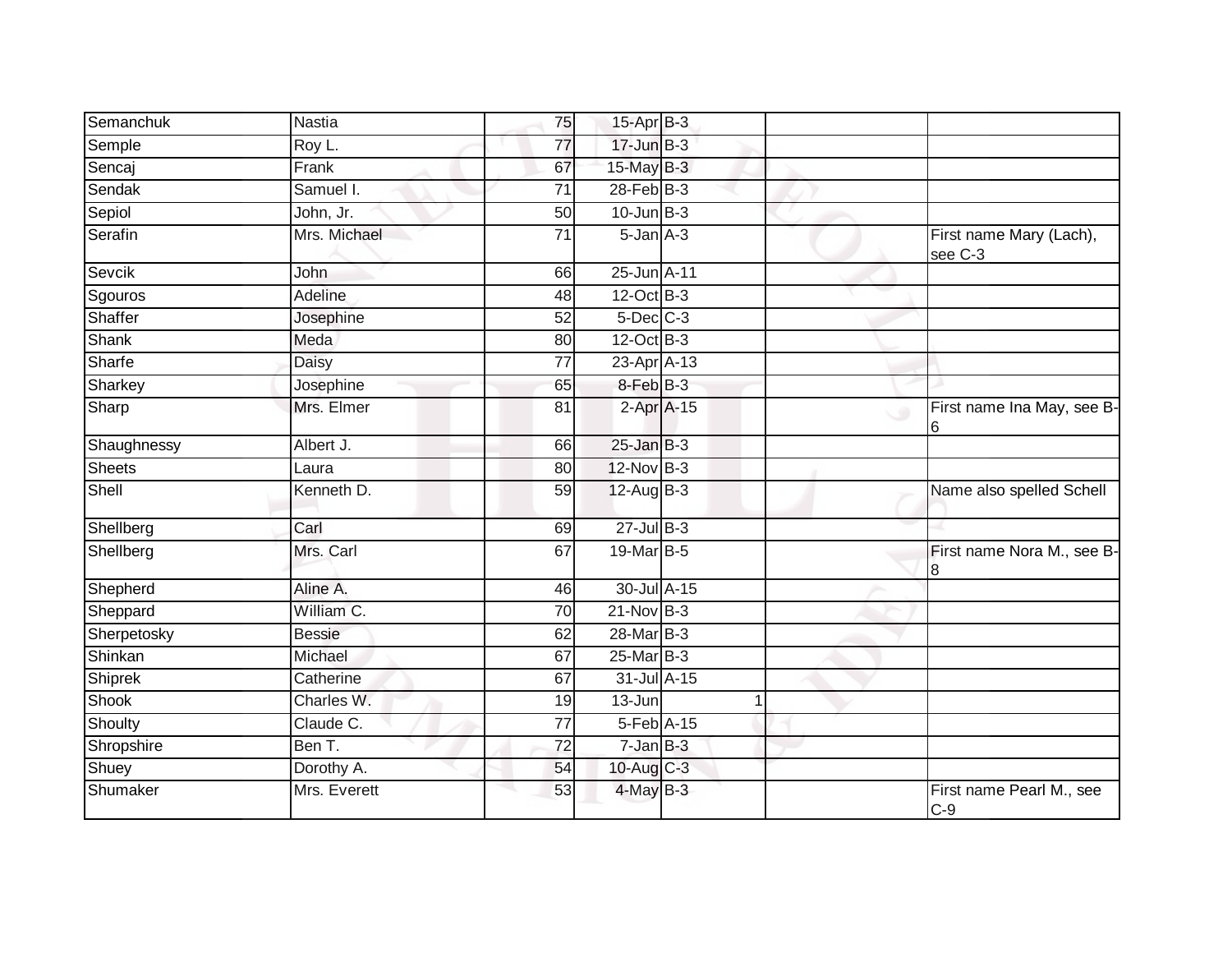| Shupe          | Sharon E.             | $\overline{2}$  | 3-Oct             | 1               |       |                                                               |
|----------------|-----------------------|-----------------|-------------------|-----------------|-------|---------------------------------------------------------------|
| Shuttz         | Mrs. Alvin L., Sr.    | 72              | 4-Nov B-3         |                 |       | First name Nancy L., see<br>$E-2$                             |
| Sides          | Verlan M.             | 46              | 14-Dec C-3        |                 |       |                                                               |
| Siedentopf     | Frank                 | 77              | $5-Sep$ B-3       |                 |       | See also incident article,<br>Sept. 4, p. B-3                 |
| Siedentopf     | Margaret              | 79              | $7-Nov$ $C-3$     |                 |       |                                                               |
| Sielaff        | Pearl A.              | 64              | $3$ -Jun $B-3$    |                 |       |                                                               |
| Siemion        | Peter                 | 70              | $18$ -Jan $B-3$   |                 |       |                                                               |
| <b>Sievers</b> | Albert                | 88              | 17-Dec B-3        |                 |       |                                                               |
| Silvasi        | Alex                  | 61              | 19-Apr C-3        |                 |       |                                                               |
| Silverman      | Mrs. William          | 60              | $2$ -May B-3      |                 |       | First name Eva, see D-6                                       |
| Simanson       | Walter A.             | 66              | $11$ -Jun $B-3$   |                 |       |                                                               |
| Simcich        | Sally Ann             | 3               | $25$ -Jul $B-3$   |                 |       |                                                               |
| Simmons        | <b>Roger Lesillis</b> | 1 day           | 8-Mar A-13        |                 |       |                                                               |
| Simon          | Jesse E.              | 89              | 8-Nov A-11        |                 |       | First name also spelled<br>Jessie, see November 11,<br>p. B-3 |
| Simons         | Richard V.            | 72              | 15-Jan A-15       |                 |       |                                                               |
| Simonton       | John C.               | 71              | $6$ -Aug B-3      |                 |       |                                                               |
| <b>Sims</b>    | <b>John</b>           | 79              | $22$ -Feb $B-3$   |                 |       |                                                               |
| <b>Sims</b>    | Mary W.               | 99              | $20$ -Feb $B-3$   |                 |       |                                                               |
| Sinal          | Katherine             | 71              | 22-Oct B-3        |                 |       |                                                               |
| Singer         | Eva                   |                 | 16-Jan B-13       |                 |       | Maiden name Pizer (Jan.<br>17, p. D-5)                        |
| Singleton      | Fred E.               | 68              | $20$ -Feb $B-3$   |                 |       |                                                               |
| Singleton      | Joseph                | 59              | 18-May B-3        |                 |       |                                                               |
| Sinko          | Mrs. Michael          | 36              | $14$ -May B-3     |                 | Meyer | First name Faye, see B-8                                      |
| Sipos          | <b>Steve</b>          | $\overline{39}$ | $21$ -Jun $A-3$   |                 |       |                                                               |
| Sipple         | George E.             | 67              |                   | $2$ -Jul $A-15$ |       |                                                               |
| Siska          | Frank, Sr.            | 76              | 13-Jul C-3        |                 |       |                                                               |
| Skarwecki      | Edward S.             | 38              | 5-Mar A-15        |                 |       |                                                               |
| Skiba          | Mrs. Thomas           | 61              | $16$ -Mar $ B-3 $ |                 |       |                                                               |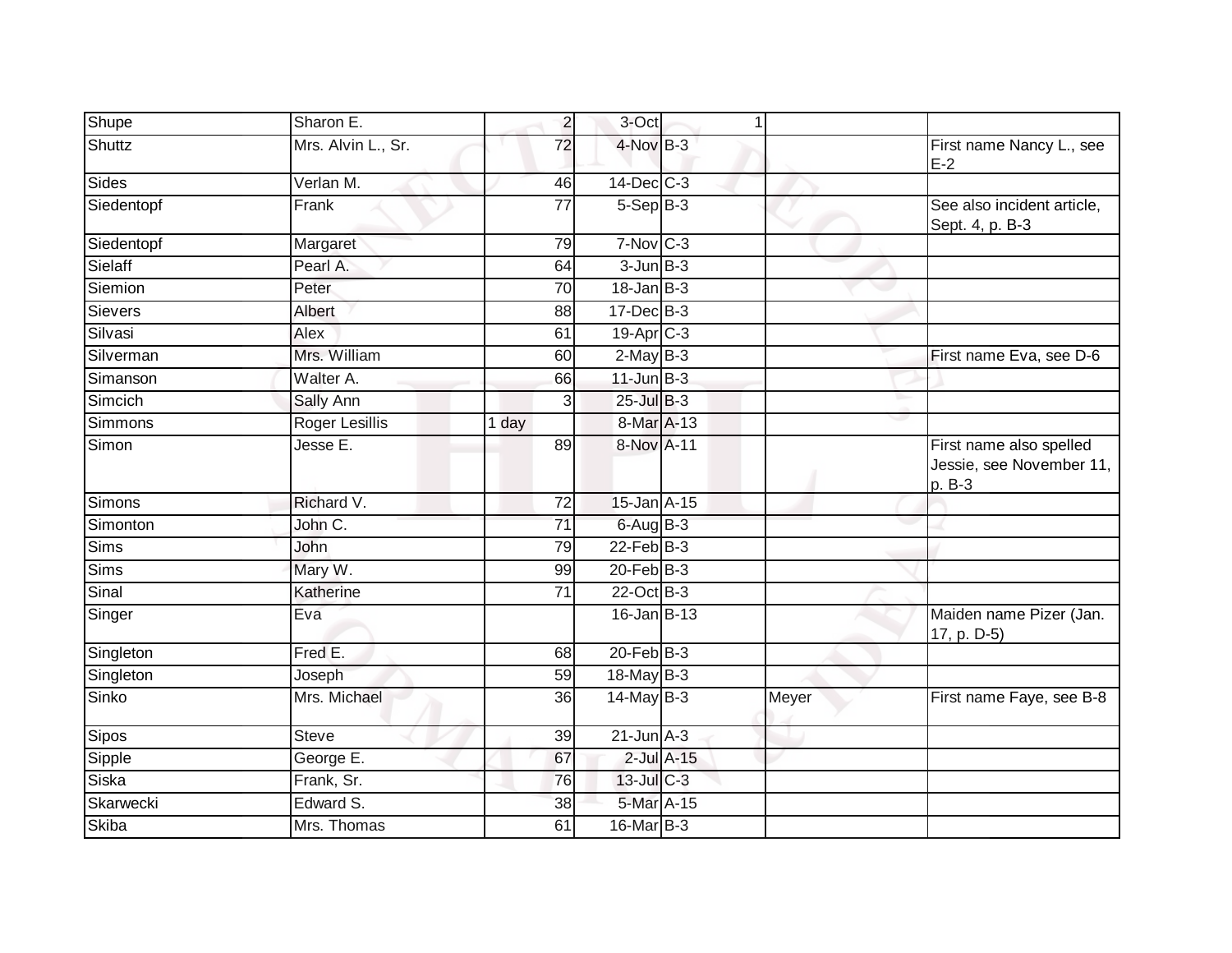| Skibo        | Pauline (Fowdy)          | 78              | $4$ -Oct B-3           |   |                                           |
|--------------|--------------------------|-----------------|------------------------|---|-------------------------------------------|
| <b>Skok</b>  | Paul, Sr.                | 76              | 25-Jul B-3             |   |                                           |
| Skonieczny   | Michael                  | 91              | $9$ -May B-3           |   |                                           |
| Skopiec      | Mrs. Vincent             | 51              | 16-May A-15            |   | First name Mary, see F-6                  |
| Skubisz      | Frank                    | 50              | $10$ -Oct $C-3$        |   |                                           |
| Skubisz      | Robert                   | 9               | 14-Aug                 | 1 |                                           |
| Slager       | George W.                | 55              | $1-Aug$ <sub>C-3</sub> |   |                                           |
| Slamkowski   | Leo W.                   | 51              | 19-Feb A-13            |   |                                           |
| Slater       | <b>Francis Gordon</b>    | 58              | $4$ -Jan $B-3$         |   |                                           |
| Slater       | Mrs. George              | 39              | $2-Sep B-3$            |   | First name Maxine, see D-                 |
| Slavick      | Frieda                   | 65              | 16-Dec B-3             |   |                                           |
| Slickty      | <b>Bertha</b>            | 89              | 27-Feb A-15            |   |                                           |
| Slifer       | Michael                  | 3               | $22$ -Jan B-3          |   |                                           |
| Slivka       | William, Sr.             | 75              | 29-Jan A-13            |   |                                           |
| Sloan        | William J.               | $\overline{77}$ | 13-Mar B-3             |   |                                           |
| Sloncouski   | Mrs. Charles             | 68              | $9$ -Jul $B$ -3        |   | First name Emily, see B-8                 |
| Slowiak      | Thomas (Tony)            |                 | 30-Oct C-3             |   |                                           |
| Slusarczyk   | Sophia                   | 67              | $11-AprB-3$            |   |                                           |
| Slusarczyk   | Stanley                  | 74              | 29-Mar B-3             |   |                                           |
| Smagon       | Stanley S.               | 73              | 18-Feb B-3             |   |                                           |
| Smiedzinski  | Catherine (Kate Smith)   | 88              | 4-May C-9              |   | Name also spelled Smith,<br>see B-3       |
| Smierciak    | Anthony                  |                 | 26-Mar A-15            |   |                                           |
| <b>Smith</b> | $\overline{\text{Carl}}$ | 23              | 7-May                  | 1 |                                           |
| Smith        | Catherine (Kate)         | 88              | $4$ -May B-3           |   | Name also spelled<br>Smiedzinski, see C-9 |
| Smith        | Celia                    |                 | $4$ -Dec $B$ -3        |   |                                           |
| Smith        | Dallas E.                | 73              | 22-May A-11            |   |                                           |
| Smith        | Edith L.                 | 50              | 30-Jul A-15            |   |                                           |
| Smith        | Elmo J.                  |                 | $22$ -Jan $B-3$        |   |                                           |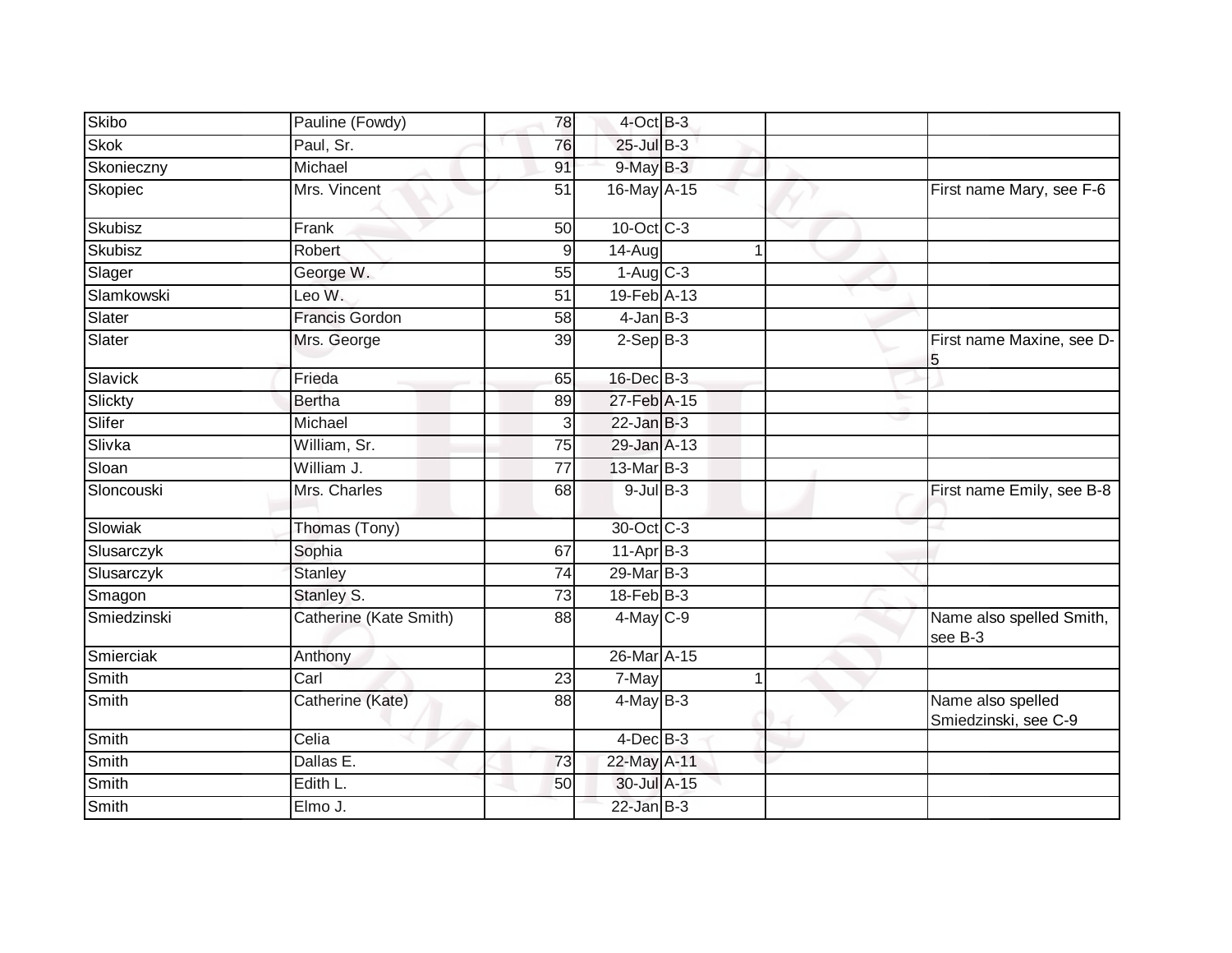| Smith        | Elsie Mae              | 34              | 27-Aug           | 1              |         |                                         |
|--------------|------------------------|-----------------|------------------|----------------|---------|-----------------------------------------|
| Smith        | Eugene Albert          | 58              | 15-Aug D-3       |                |         |                                         |
| Smith        | Fern                   |                 | 29-Mar B-3       |                |         |                                         |
| Smith        | Floyd E.               | 44              | 24-Jul           | $\overline{1}$ |         |                                         |
| Smith        | Harvey R., Dr.         | 74              | $19$ -Jun $B-3$  |                |         |                                         |
| <b>Smith</b> | Henrietta              | 58              | $3$ -Jun $B-3$   |                |         |                                         |
| Smith        | Henry F.               | 61              | 22-Oct B-3       |                |         |                                         |
| Smith        | Hilda                  |                 | 15-Oct A-15      |                |         |                                         |
| Smith        | Homer W.               | 54              | $4-Nov$ B-3      |                |         |                                         |
| Smith        | <b>James Allen</b>     | 2 days          | $15$ -Jan $A-15$ |                |         |                                         |
| Smith        | James Edridge          | 71              | 8-Apr B-3        |                |         |                                         |
| Smith        | Lucille                | 51              | 18-Nov B-3       |                |         |                                         |
| Smith        | Montgomery B.          | 85              | 2-Apr A-15       |                |         |                                         |
| Smith        | Mrs. Harlow            | 65              | $4-AprB-3$       |                | $\circ$ | First name Georgia B.,<br>see C-14      |
| Smith        | Mrs. Jimmie D.         | $\overline{25}$ | 9-Jan A-15       |                |         | First name Jannie May,<br>see B-3       |
| Smith        | Mrs. Vern              |                 | 16-Oct B-3       |                |         |                                         |
| Smith        | Mrs. William A.        | 45              | $5$ -Jul $A$ -8  |                |         | First name Barbara<br>Margaret, see D-7 |
| Smith        | Odie, Sr.              | $\overline{70}$ | 24-Dec B-3       |                |         |                                         |
| Smith        | Olof F.                | 58              | $6$ -Apr $B$ -3  |                |         |                                         |
| Smith        | Paul E.                | 39              | $5$ -Oct $C$ -3  |                |         |                                         |
| Smith        | Robert C.              | 58              | 15-Aug D-3       |                |         |                                         |
| Smith        | <b>Timothy Michael</b> | 8 weeks         | 10-Apr B-3       |                |         |                                         |
| Smith        | Victoria               | 20              | 28-Mar B-3       |                |         |                                         |
| Smith        | <b>Walter Scott</b>    | 76              | 30-Jul A-15      |                |         |                                         |
| Smith        | William H.             | 5               | 17-Sep           | 1              |         |                                         |
| Smitka       | John J.                | 76              | 18-Oct B-3       |                |         |                                         |
| Smokvina     | Frances                | 70              | $18$ -Feb $B-3$  |                |         |                                         |
| Snyder       | <b>Alice</b>           | 78              | 3-Oct B-3        |                |         |                                         |
| Snyder       | Gilmore M.             | 29              | $1$ -Jul $B-3$   |                |         | Picture included                        |
| Snyder       | Miles (Darb)           | $\overline{59}$ | $7 - Jan$ $B-3$  |                |         |                                         |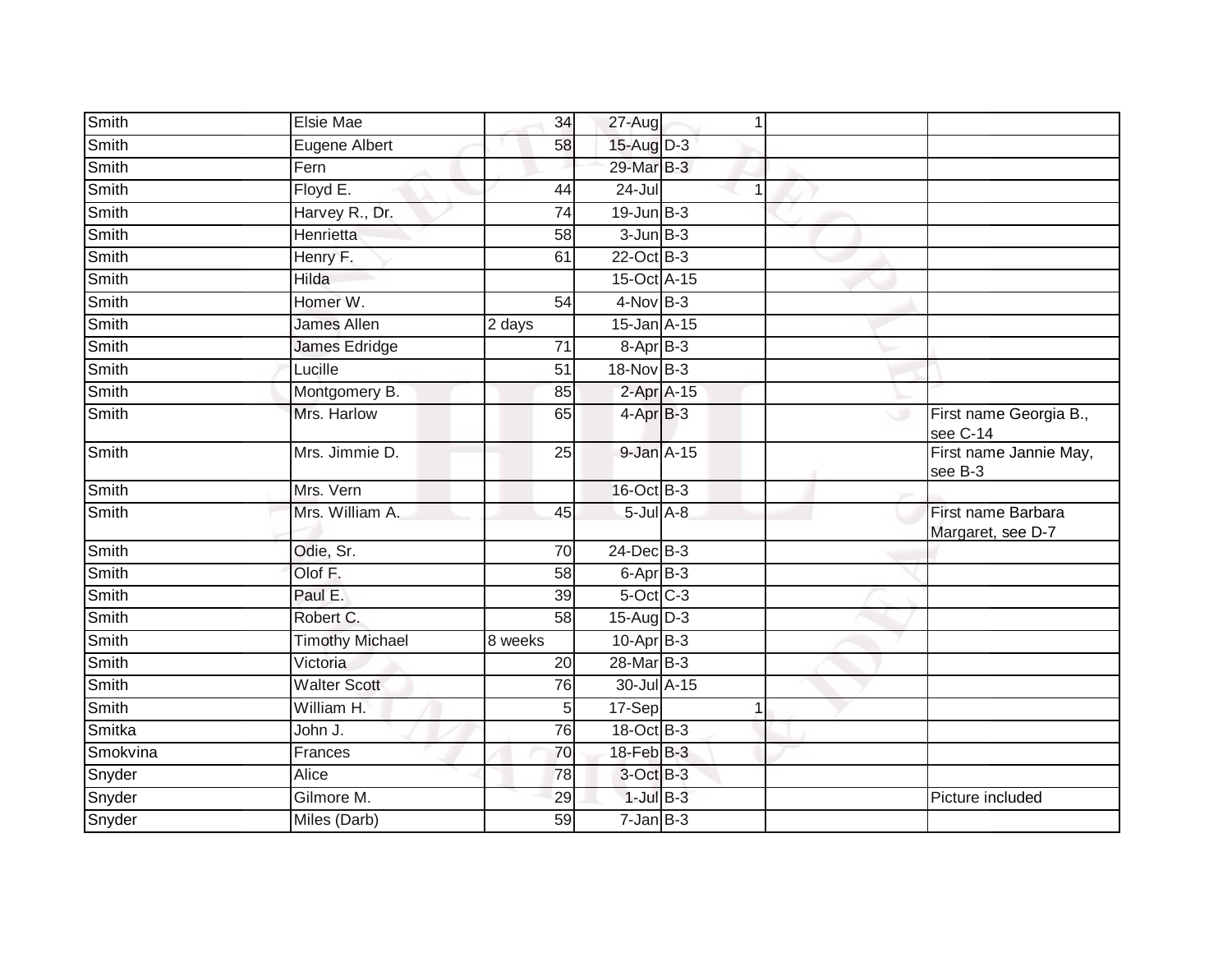| Snyder          | Mrs. Wavy            | 59              | 11-May B-3      |              |   | First name Leona D., see<br>$C-6$ |
|-----------------|----------------------|-----------------|-----------------|--------------|---|-----------------------------------|
| Snyder          | Vernon               | 50              | 29-Jul B-3      |              |   |                                   |
| Sobczak         | Walter T.            | 56              | $13$ -May B-3   |              |   |                                   |
| Sokol           | Thomas               | 70              | $17$ -May B-3   |              |   |                                   |
| Solis           | girl                 | 2 days          | $6$ -Jun $B-3$  |              | w |                                   |
| Solomon         | Mrs. Marcus          | 72              | $23$ -Nov C-3   |              |   | First name Etti, see C-11         |
| Solon           | Paul H.              | 48              | $4-SepB-3$      |              |   |                                   |
| <b>Soltes</b>   | John                 | $\overline{72}$ | 8-Mar A-13      |              |   |                                   |
| <b>Soltis</b>   | Michael              | 56              | $26$ -Jan $B-3$ |              |   |                                   |
| Solyom          | John                 | 63              | $24$ -Jan B-3   |              |   |                                   |
| Somerville      | Mrs. David, Sr.      | 72              | $21$ -Mar $B-3$ |              |   | First name Mable, see D-8         |
| Sommer          | Albert A.            | 61              | 25-Apr B-3      |              |   |                                   |
| Songe           | Alice D.             | 53              | 16-Mar B-3      |              |   |                                   |
| Sonnenberg      | Karl H.              | 40              | 10-Aug C-3      |              |   |                                   |
| Soos            | John J.              | 79              | $15$ -Jul $B-3$ |              |   |                                   |
| Sopo            | Elizabeth            | 64              | $28-Sep C-3$    |              |   |                                   |
| Soraparu        | Adele                | 80              | 11-May B-3      |              |   |                                   |
| South           | <b>Charles Elmer</b> | 85              | $18$ -Dec $B-3$ |              |   |                                   |
| Sowasky         | Frank                | 67              | 27-Dec A-11     |              |   |                                   |
| Spanich         | <b>Mike</b>          | 76              | $10$ -Apr $B-3$ |              |   |                                   |
| Spanier         | James W.             | 51              | $31$ -Jan $B-3$ |              |   |                                   |
| Spaniol         | Charles J.           | 37              |                 | 7-Jan 1, D-9 |   | See also Jan. 8, p. A-11.         |
| Spence          | Minnie Gay           | 72              | 31-Dec B-3      |              |   |                                   |
| Spero           | Mrs. Melvin          | 68              | $27 - Jun$ B-3  |              |   | First name Helen, see D-4         |
| Spikener        | Levi                 | 27              | $11$ -Jun $B-3$ |              |   |                                   |
| <b>Spillers</b> | Guy P.               | 59              | 25-Mar B-3      |              |   |                                   |
| Spivack         | Clifford A.          | 44              | 16-Feb B-3      |              |   |                                   |
| Sponaugle       | Cecil C.             | 60              | $28$ -Jan $B-3$ |              |   |                                   |
| Spragia         | Joseph               | 75              | 14-Mar B-3      |              |   | Picture included                  |
| Spriggs         | Otha                 | 68              | $1-Feb$ A-11    |              |   |                                   |
|                 |                      |                 |                 |              |   |                                   |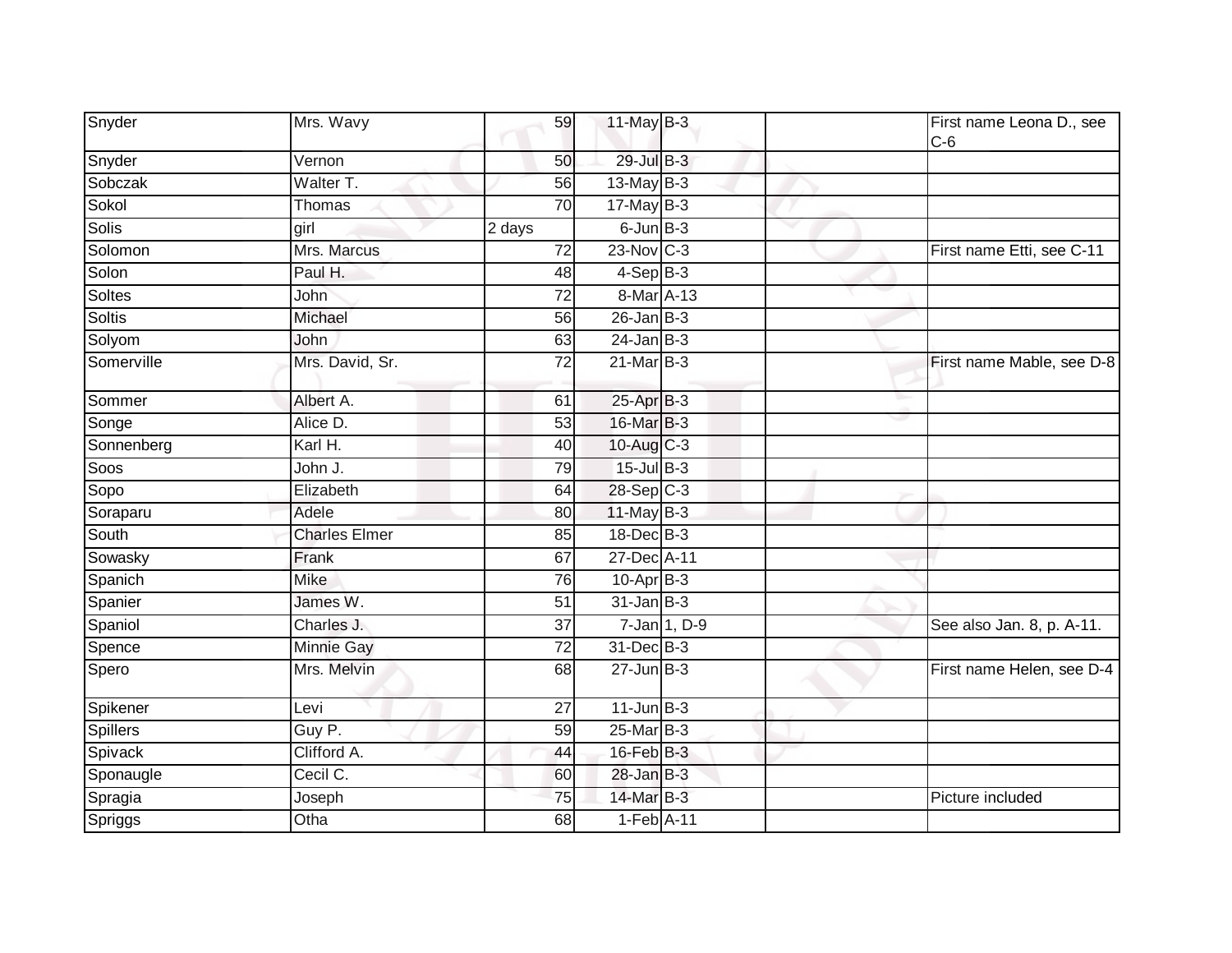| Richard C.<br>3-Aug C-3<br>Springgate<br>41<br>$11-SepB-3$<br>Spudich<br><b>Helen Luksich</b><br>$12$ -Aug $B-3$<br>St. Denis<br>Rosana R.<br>76<br>St. John<br>$2-Apr$ A-15<br>73<br>George<br>6-Mar B-3<br><b>Stack</b><br>Ronald E.<br>29<br>$9-AugB-3$<br><b>Edward Burton</b><br>54<br>24-Oct C-3<br>Stafford<br>54<br>Ralph<br>28-Oct B-3<br>Stalder<br>51<br>Mrs. Beryl<br>Ova G.<br>$4$ -Jan<br>Stamper<br>62<br>1<br>Standfield<br>Harry T.<br>17-Dec<br>41<br>1<br>7-Dec C-3<br><b>Stanek</b><br>Louis<br>$\overline{74}$<br><b>Stanesa</b><br>24-Apr B-3<br>Nicholas<br>46<br>$6-AugB-3$<br>Stanish<br>Edward J.<br>59<br>Stanislawski<br>$10$ -Apr $B-3$<br>Mrs. Stephen<br>70<br>$3$ -Oct $B-3$<br>Beulah C.<br>Stanley<br>80<br>$14$ -Dec $C-3$<br>Stanley<br>$\overline{Dan}$<br>51<br><b>Starek</b><br>$\overline{72}$<br>$2$ -Dec $B-3$<br>Michael J.<br>$5-Apr$ $C-3$<br>Stashko<br>Michael<br>60<br>$5$ -Dec $C$ -3<br><b>Stasko</b><br>Mary<br>78<br><b>Stassin</b><br>20-Nov B-3 | Name also listed as<br>Luksich, see Sept. 10, p. B-<br>3<br>Middle name Eugene, see<br>$B-9$ |
|-------------------------------------------------------------------------------------------------------------------------------------------------------------------------------------------------------------------------------------------------------------------------------------------------------------------------------------------------------------------------------------------------------------------------------------------------------------------------------------------------------------------------------------------------------------------------------------------------------------------------------------------------------------------------------------------------------------------------------------------------------------------------------------------------------------------------------------------------------------------------------------------------------------------------------------------------------------------------------------------------------|----------------------------------------------------------------------------------------------|
|                                                                                                                                                                                                                                                                                                                                                                                                                                                                                                                                                                                                                                                                                                                                                                                                                                                                                                                                                                                                       |                                                                                              |
|                                                                                                                                                                                                                                                                                                                                                                                                                                                                                                                                                                                                                                                                                                                                                                                                                                                                                                                                                                                                       |                                                                                              |
|                                                                                                                                                                                                                                                                                                                                                                                                                                                                                                                                                                                                                                                                                                                                                                                                                                                                                                                                                                                                       |                                                                                              |
| <b>Stacy</b>                                                                                                                                                                                                                                                                                                                                                                                                                                                                                                                                                                                                                                                                                                                                                                                                                                                                                                                                                                                          |                                                                                              |
|                                                                                                                                                                                                                                                                                                                                                                                                                                                                                                                                                                                                                                                                                                                                                                                                                                                                                                                                                                                                       |                                                                                              |
|                                                                                                                                                                                                                                                                                                                                                                                                                                                                                                                                                                                                                                                                                                                                                                                                                                                                                                                                                                                                       | See also August 10, p. C-                                                                    |
|                                                                                                                                                                                                                                                                                                                                                                                                                                                                                                                                                                                                                                                                                                                                                                                                                                                                                                                                                                                                       |                                                                                              |
|                                                                                                                                                                                                                                                                                                                                                                                                                                                                                                                                                                                                                                                                                                                                                                                                                                                                                                                                                                                                       | First name Elda Harriet,<br>see E-2                                                          |
|                                                                                                                                                                                                                                                                                                                                                                                                                                                                                                                                                                                                                                                                                                                                                                                                                                                                                                                                                                                                       |                                                                                              |
|                                                                                                                                                                                                                                                                                                                                                                                                                                                                                                                                                                                                                                                                                                                                                                                                                                                                                                                                                                                                       |                                                                                              |
|                                                                                                                                                                                                                                                                                                                                                                                                                                                                                                                                                                                                                                                                                                                                                                                                                                                                                                                                                                                                       |                                                                                              |
|                                                                                                                                                                                                                                                                                                                                                                                                                                                                                                                                                                                                                                                                                                                                                                                                                                                                                                                                                                                                       |                                                                                              |
|                                                                                                                                                                                                                                                                                                                                                                                                                                                                                                                                                                                                                                                                                                                                                                                                                                                                                                                                                                                                       |                                                                                              |
|                                                                                                                                                                                                                                                                                                                                                                                                                                                                                                                                                                                                                                                                                                                                                                                                                                                                                                                                                                                                       | First name Lillian, see C-6                                                                  |
|                                                                                                                                                                                                                                                                                                                                                                                                                                                                                                                                                                                                                                                                                                                                                                                                                                                                                                                                                                                                       |                                                                                              |
|                                                                                                                                                                                                                                                                                                                                                                                                                                                                                                                                                                                                                                                                                                                                                                                                                                                                                                                                                                                                       |                                                                                              |
|                                                                                                                                                                                                                                                                                                                                                                                                                                                                                                                                                                                                                                                                                                                                                                                                                                                                                                                                                                                                       |                                                                                              |
|                                                                                                                                                                                                                                                                                                                                                                                                                                                                                                                                                                                                                                                                                                                                                                                                                                                                                                                                                                                                       |                                                                                              |
|                                                                                                                                                                                                                                                                                                                                                                                                                                                                                                                                                                                                                                                                                                                                                                                                                                                                                                                                                                                                       |                                                                                              |
| Roavel<br>46                                                                                                                                                                                                                                                                                                                                                                                                                                                                                                                                                                                                                                                                                                                                                                                                                                                                                                                                                                                          |                                                                                              |
| 29-Nov B-3<br><b>Stearns</b><br>Neele E.<br>55                                                                                                                                                                                                                                                                                                                                                                                                                                                                                                                                                                                                                                                                                                                                                                                                                                                                                                                                                        |                                                                                              |
| Steel<br>Hannah<br>6-Apr B-3<br>35                                                                                                                                                                                                                                                                                                                                                                                                                                                                                                                                                                                                                                                                                                                                                                                                                                                                                                                                                                    |                                                                                              |
| <b>Steel</b><br>$27 -$ Jul<br>$\overline{24}$<br>Wayne E.                                                                                                                                                                                                                                                                                                                                                                                                                                                                                                                                                                                                                                                                                                                                                                                                                                                                                                                                             |                                                                                              |
| Mary<br>Stefanchik<br>$8$ -Jun $B-3$<br>83                                                                                                                                                                                                                                                                                                                                                                                                                                                                                                                                                                                                                                                                                                                                                                                                                                                                                                                                                            |                                                                                              |
| Augusta R.<br>Steffen<br>8-Mar A-13<br>82                                                                                                                                                                                                                                                                                                                                                                                                                                                                                                                                                                                                                                                                                                                                                                                                                                                                                                                                                             |                                                                                              |
| <b>Steikunas</b><br>27-Dec A-11<br>Antanas<br>77                                                                                                                                                                                                                                                                                                                                                                                                                                                                                                                                                                                                                                                                                                                                                                                                                                                                                                                                                      |                                                                                              |
| 62<br>$27$ -Mar $B-3$<br>Steiling<br>Annie                                                                                                                                                                                                                                                                                                                                                                                                                                                                                                                                                                                                                                                                                                                                                                                                                                                                                                                                                            |                                                                                              |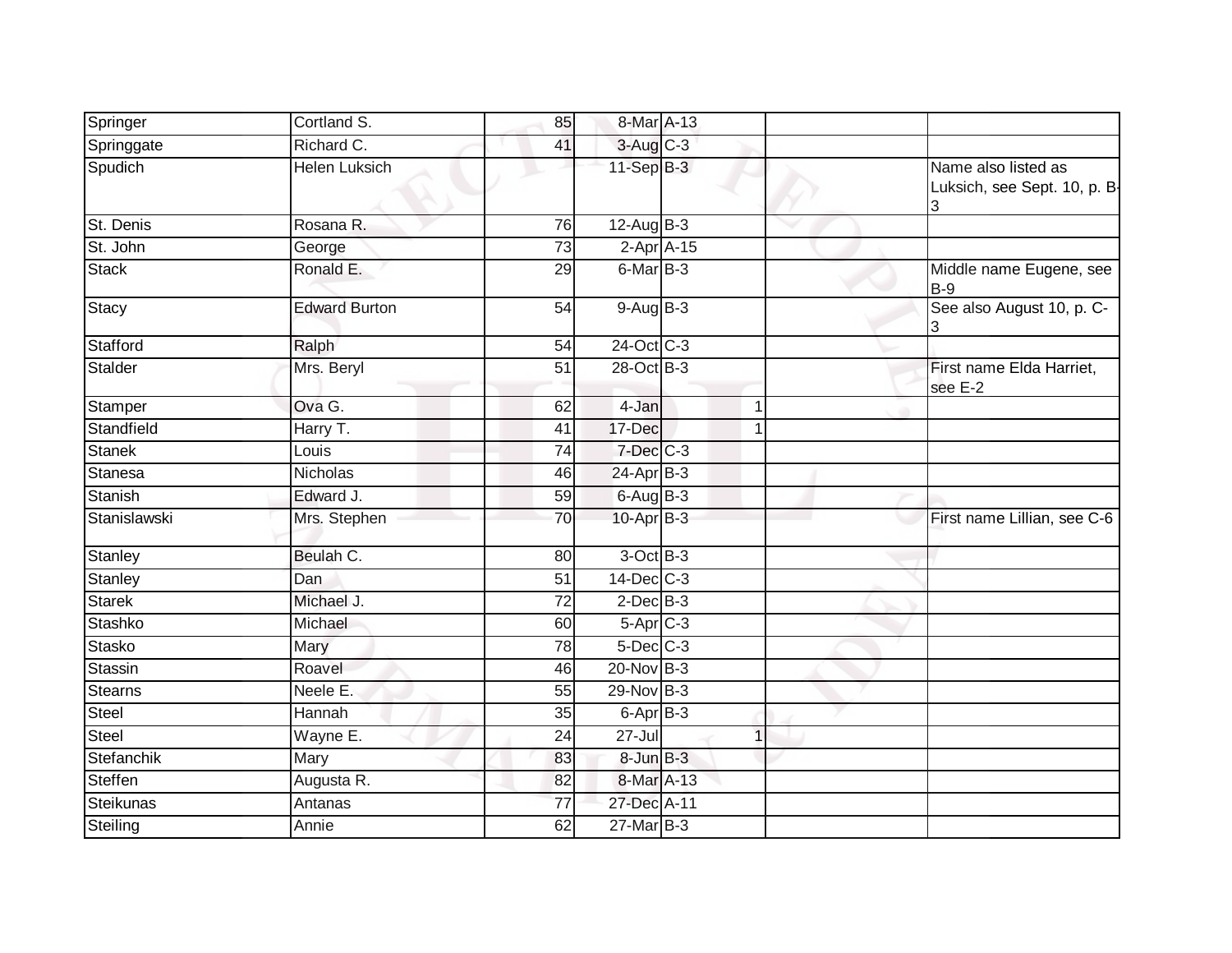| Stephenson     | <b>Bert</b>           |                 | 19-Aug B-3      |            |                                 |
|----------------|-----------------------|-----------------|-----------------|------------|---------------------------------|
| Stephenson     | Robert C.             | 72              | 28-Sep C-3      |            |                                 |
| Stepnoski      | Ronald Joseph         | infant          | $22$ -Feb $B-3$ |            |                                 |
| Sterling       | Emma E.               | 79              | 3-Oct B-3       |            |                                 |
| Stern          | Mrs. Louis            | 75              | 30-Apr B-3      |            | First name Lena D., see B-<br>8 |
| Stevenson      | Catherine             | 81              | $18$ -Feb $B-3$ |            |                                 |
| Stevenson      | Henry                 | 87              | 29-Mar B-3      |            |                                 |
| Stevenson      | <b>Robert Stanley</b> | $\overline{38}$ | $22$ -Jul $B-3$ |            |                                 |
| <b>Stewart</b> | Glenn                 | 15              | 21-Mar          |            |                                 |
| Stiak          | Anna                  | 77              | $4$ -Jan $B-3$  |            |                                 |
| Stijelja       | Peter                 | 74              | 30-Jan A-15     |            |                                 |
| Stillson       | Hulda G.              | 87              | $10$ -Jun $B-3$ |            |                                 |
| Stockburger    | Lynn B.               | $\overline{77}$ | $6$ -Aug $B$ -3 |            |                                 |
| Stocker        | Elton W.              | 71              | 8-Jan A-11      |            |                                 |
| Stoeff         | Alex                  | $\overline{72}$ |                 | 2-Jul A-15 |                                 |
| Stojakovich    | George                | 70              | $11$ -Jul B-3   |            |                                 |
| Stone          | James T.              | 43              | 17-Dec B-3      |            |                                 |
| Stonehill      | Clarence A.           | 71              | 30-Oct C-3      |            |                                 |
| <b>Storms</b>  | <b>Bessie</b>         |                 | $21$ -Dec $C-3$ |            |                                 |
| Straight       | <b>Stella May</b>     | 65              | $11$ -Jun $B-3$ |            |                                 |
| Straker        | Joseph                | 75              | $23$ -Jul B-3   |            |                                 |
| Strcich        | John                  | 32              | $14$ -Jan B-3   |            |                                 |
| Strehle        | John W.               | 78              | $18$ -Jun $B-3$ |            |                                 |
| Striko         | William               | 58              | $6$ -Dec $B$ -3 |            |                                 |
| <b>Strom</b>   | Charles               |                 | 82 Aprill 18    | $B-3$      |                                 |
| Strong         | George W.             | 89              | $11$ -Jul $B-3$ |            |                                 |
| Stuart         | Donald D.             | 82              | 5-Feb A-15      |            |                                 |
| <b>Stuart</b>  | Elizabeth             | 91              | 19-Dec B-3      |            |                                 |
| <b>Stuka</b>   | Paul                  | 75              | $23$ -Feb $C-3$ |            |                                 |
| Sullivan       | Mark T.               | 71              | $31$ -Jan $B-3$ |            |                                 |
| Sumeracki      | Bernard E.            | 57              | $9$ -Feb $B-3$  |            |                                 |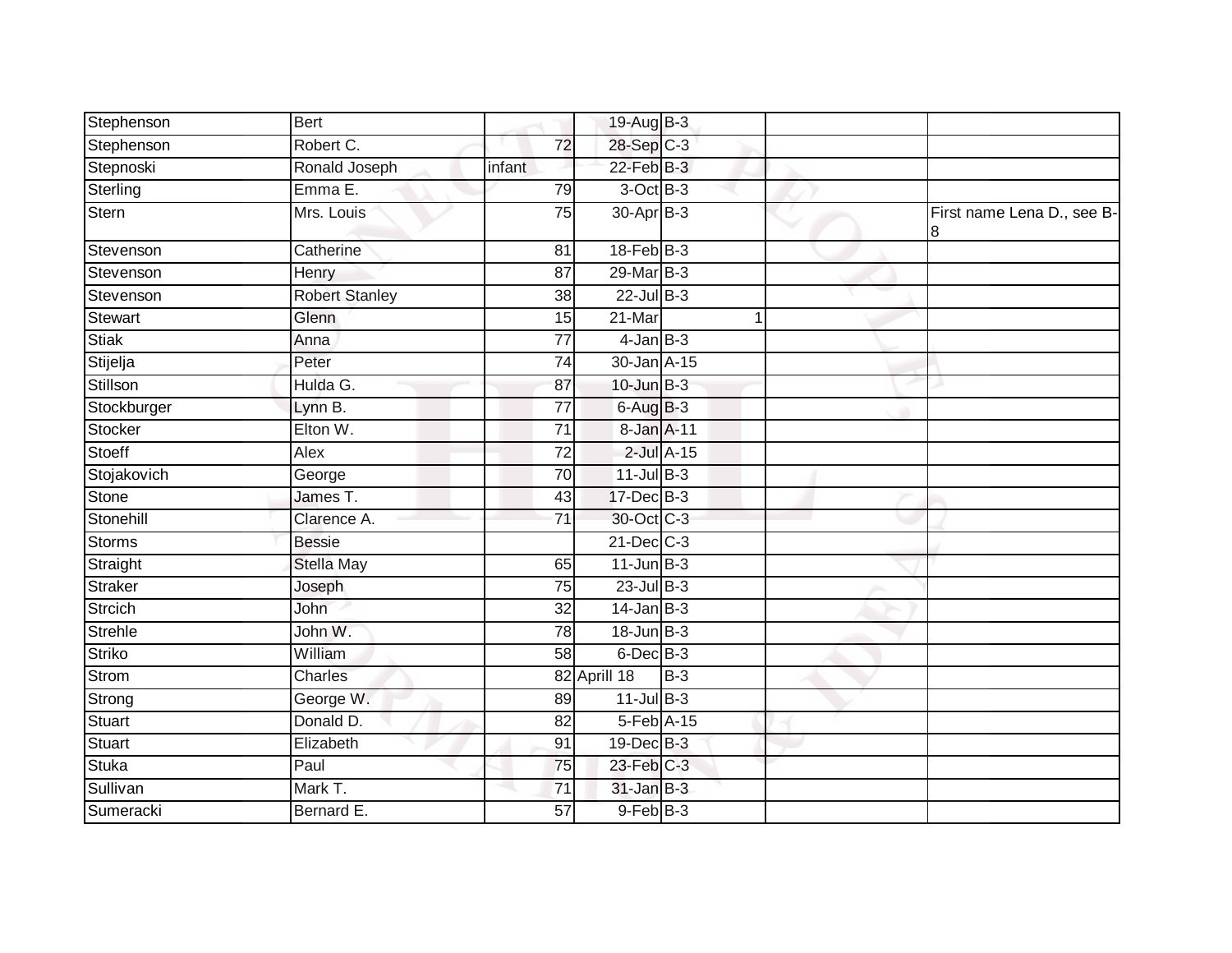| Summers         | Leota Sylvia          | 67              | $4$ -Jun $B-3$    |  |                                                                                    |
|-----------------|-----------------------|-----------------|-------------------|--|------------------------------------------------------------------------------------|
| Surd            | Helen                 | 61              | 8-Nov A-11        |  |                                                                                    |
| Sus             | Joseph                | 75              | 24-Aug B-3        |  |                                                                                    |
| Sut             | Julia                 | 71              | $6$ -Dec $B$ -3   |  |                                                                                    |
| <b>Sutila</b>   | Mathew John           | $\overline{71}$ | 21-Mar B-3        |  |                                                                                    |
| Sutton          | Ruth Bushnell         | 62              | $2$ -Dec $B-3$    |  |                                                                                    |
| Sutton          | <b>William Claude</b> | 88              | 8-May B-3         |  |                                                                                    |
| Swaim           | William               | 77              | $14$ -Dec $C-3$   |  |                                                                                    |
| Swanson         | Henry J.              |                 | $19$ -Aug $B - 3$ |  |                                                                                    |
| Swanson         | Hjalmar K.            | 69              | $16$ -Feb $B-3$   |  |                                                                                    |
| Swiatek         | Magdalena             | 80              | $6-Sep B-3$       |  |                                                                                    |
| Swieringa       | Jacob B.              | 66              | $18-Oct$ B-3      |  |                                                                                    |
| Swift           | Harry T.              | 52              | $4$ -Jun $B-3$    |  |                                                                                    |
| Szabo           | Joseph                | 65              | $1$ -Jul $B-3$    |  |                                                                                    |
| <b>Szakacs</b>  | John E.               | $\overline{70}$ | 10-Aug C-3        |  |                                                                                    |
| <b>Szakacs</b>  | Stephen J.            | 57              | 5-Feb A-15        |  | Name also spelled<br>Szakacz, see February 4,<br>p.1                               |
| <b>Szakacz</b>  | Stephen J.            | $\overline{57}$ | 4-Feb             |  | Name also spelled<br>Szakacs, Feb. 5, p. A-15;<br>On Feb. 5, p. B-3--Sr.<br>listed |
| Szal            | Aniela                | 73              | $16-Sep$ B-3      |  |                                                                                    |
| <b>Szalonek</b> | Joseph                | 40              | $3$ -Dec $B-3$    |  |                                                                                    |
| Szalski         | George                | 70              | 28-Oct            |  |                                                                                    |
| Szczech         | Martha                | 55              | $25$ -Jan $B-3$   |  |                                                                                    |
| Szczepanski     | Stanley (Gyp)         | 51              | $1-MayB-3$        |  |                                                                                    |
| Szczygielski    | Josephine             | 80              | 26-Mar A-15       |  |                                                                                    |
| Szeremeta       | Mrs. Walter           |                 | $22$ -Jan $B-3$   |  | First name Mary, see B-7                                                           |
| Szilagyi        | Demeter               | 80              | $2-MarB-3$        |  |                                                                                    |
| Szmagaj         | Adam                  | 84              | 25-Apr B-3        |  |                                                                                    |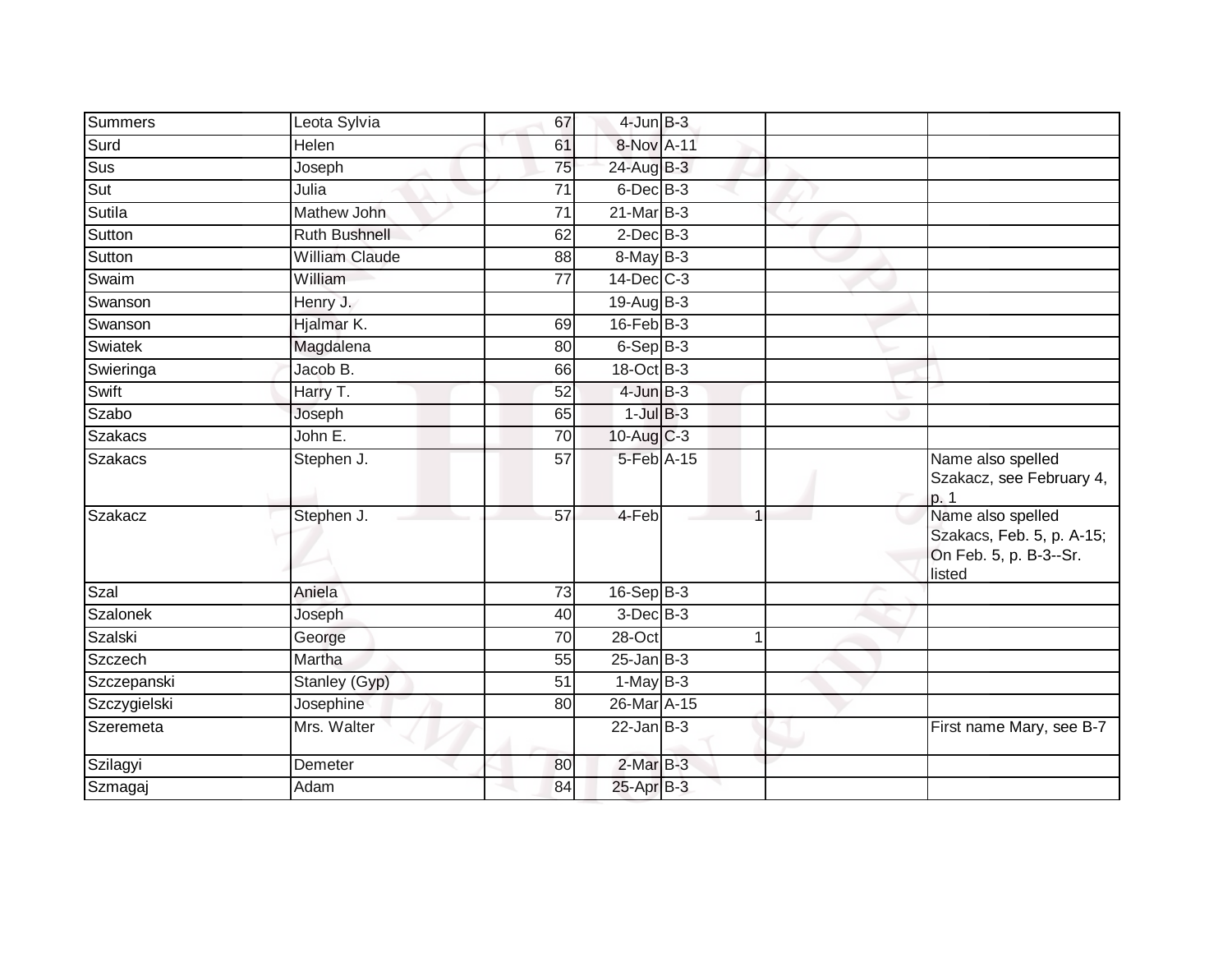| Szmagaj        | Katherine             | 70              | 5-Mar B-4         |                | Name also spelled<br>Szamagas, see March 5,<br>p. A-15                      |
|----------------|-----------------------|-----------------|-------------------|----------------|-----------------------------------------------------------------------------|
| Szmagas        | Mrs. Adam             | $\overline{70}$ | 5-Mar A-15        |                | First name Katherine; Last<br>name also spelled<br>Szmagaj, see March 5, B- |
| Szot           | <b>Theresa Carrie</b> | 64              | $7 - Jun$ B-3     |                |                                                                             |
| Szuba          | <b>John</b>           | 79              | $23$ -Nov C-3     |                |                                                                             |
| <b>Szumlas</b> | Edward J.             | 52              | 17-Dec B-3        |                |                                                                             |
| Szymanski      | Carey                 | 70              | 8-Mar A-13        |                |                                                                             |
| Szymanski      | Martin B.             | 65              | $18$ -Mar $ B-3 $ |                |                                                                             |
| <b>Taitt</b>   | <b>Minnie Belle</b>   | $\overline{77}$ | 24-Oct C-3        |                |                                                                             |
| Talkington     | John                  | 62              | $16 -$ Jul        | $\overline{1}$ |                                                                             |
| Tancredi       | Angelo A., Sr.        | $\overline{72}$ | 28-Feb B-3        |                |                                                                             |
| Tanis          | Peter C.              | 78              | $21$ -Dec $C-3$   |                |                                                                             |
| Tatlor         | Mattie                | 68              | 12-Feb A-13       |                |                                                                             |
| <b>Taylor</b>  | Clina                 | $\overline{54}$ | 5-Aug             | -1             |                                                                             |
| Taylor         | Etta                  | 83              | $24-Apr$ B-3      |                |                                                                             |
| Taylor         | Jack                  | 60              | 5-Aug             |                |                                                                             |
| Taylor         | Louis J.              |                 | 2-Dec             |                | See also December 3, p.<br>B-3; First name Louie<br>Gerald, age 29          |
| Taylor         | Lue-Ella              | 83              | $16$ -Dec $B-3$   |                |                                                                             |
| Taylor         | Owen J.               | 76              | $1$ -Jun $B-3$    |                |                                                                             |
| Taylor         | Zack J.               | $\overline{73}$ | 19-Mar B-5        |                |                                                                             |
| Tazzi          | Gino                  | 32              | $9 - Jan A - 15$  |                |                                                                             |
| Teague         | Howard R.             | $\overline{71}$ | $12$ -Dec $B-3$   |                |                                                                             |
| Teague         | Noel M.               | 56              | $11$ -Jun $B-3$   |                |                                                                             |
| Tebout         | Joseph J.             | 72              | $23$ -Jul B-3     |                |                                                                             |
| <b>Teitge</b>  | Virginia Irene        | 40              | 28-Jun            |                | Picture of incident<br>included                                             |
| Tepper         | William L.            | 82              | 7-Mar B-3         |                |                                                                             |
| Teutsch        | Paula                 | 85              | $12$ -Aug $B-3$   |                |                                                                             |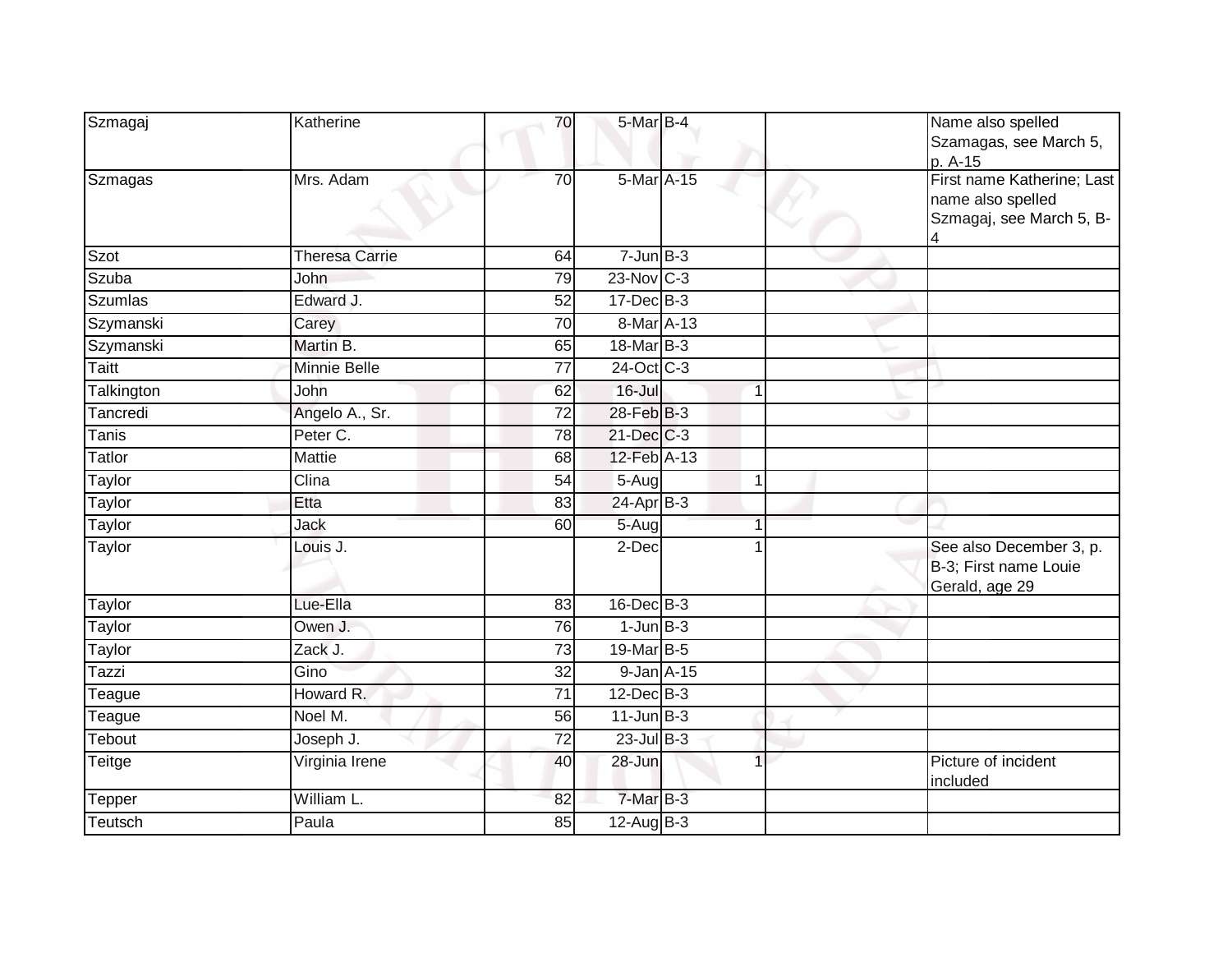| Thacker        | Pearl                 | 66              | 23-Aug B-3       |   |                                 |
|----------------|-----------------------|-----------------|------------------|---|---------------------------------|
| Tharp          | <b>Charles Frank</b>  | 80              | 28-Feb B-3       |   |                                 |
| Thegze         | Rev. George           | 79              | 31-May B-3       |   | Picture included                |
| Thielen        | Agnes                 | 56              | $12$ -Jun $B-3$  |   | See also June 13, p. B-3        |
| Thielen        | George                | 63              | $12$ -Jun $B-3$  |   | See also June 13, p. B-3        |
| Thomas         | Harry M., Sr.         | 68              | $12$ -Dec $B-3$  |   |                                 |
| Thomas         | Mary                  | 75              | 24-Dec B-3       |   |                                 |
| Thomas         | Michael               | 61              | $18$ -Feb $B-3$  |   |                                 |
| Thomas         | Samuel L.             | 43              | 27-Feb           |   |                                 |
| Thomas         | Susan                 | 76              | 18-Oct B-3       |   |                                 |
| Thomas         | Thomas R., Dr.        | 32              | $13$ -Dec $B-3$  |   |                                 |
| Thompson       | Charles W.            |                 | $27$ -May B-3    |   |                                 |
| Thompson       | James F.              | 77              | $9-SepB-3$       |   |                                 |
| Thompson       | Jean                  | 25              | $7$ -Dec $C$ -3  |   |                                 |
| Thompson       | Mrs. Maynard L.       | 56              | $12$ -Jul $B-3$  |   | First name Susie, see D-4       |
| Thompson       | Mrs. William          | 70              | 19-Mar B-5       |   | First name Mary E., see B-<br>8 |
| Thompson       | William A.            | 48              | 26-Nov A-15      |   |                                 |
| Thornton       | Oliver <sub>F.</sub>  | 91              | $7-MayB-3$       |   |                                 |
| Thrasher       | Don E.                | 60              | $27 - Aug$ B-3   |   |                                 |
| <b>Thuerk</b>  | Frederick C.          | 58              | $8$ -May $B$ -3  |   |                                 |
| <b>Tibbits</b> | Doris E.              | 34              | $23$ -Nov $C-3$  |   |                                 |
| Tibell         | Swan                  | 80              | $17$ -Apr $B$ -3 |   |                                 |
| Tilden         | Christopher           | 4               | 20-Nov           | 1 |                                 |
| Tilden         | Marissa Ann           | $\overline{2}$  | 20-Nov           |   |                                 |
| Tilden         | <b>Patrick</b>        | 7 months        | 20-Nov           |   |                                 |
| Tillman        | Hazel                 | 70              | $5$ -Jan $A$ -3  |   |                                 |
| Tillotson      | Roy E.                | $\overline{71}$ | 30-Aug B-3       |   |                                 |
| Tilton         | Wesley                |                 | $6$ -Feb $A-15$  |   |                                 |
| Timmons        | Ralph W.              | 49              | 14-Sep C-3       |   |                                 |
| Timmons        | <b>William Melvin</b> | 36              | 21-Dec           |   | Picture included                |
| Tinglof        | Mrs. Oscar            | 61              | 10-Jul A-15      |   | First name Lilly, see B-8       |
|                |                       |                 |                  |   |                                 |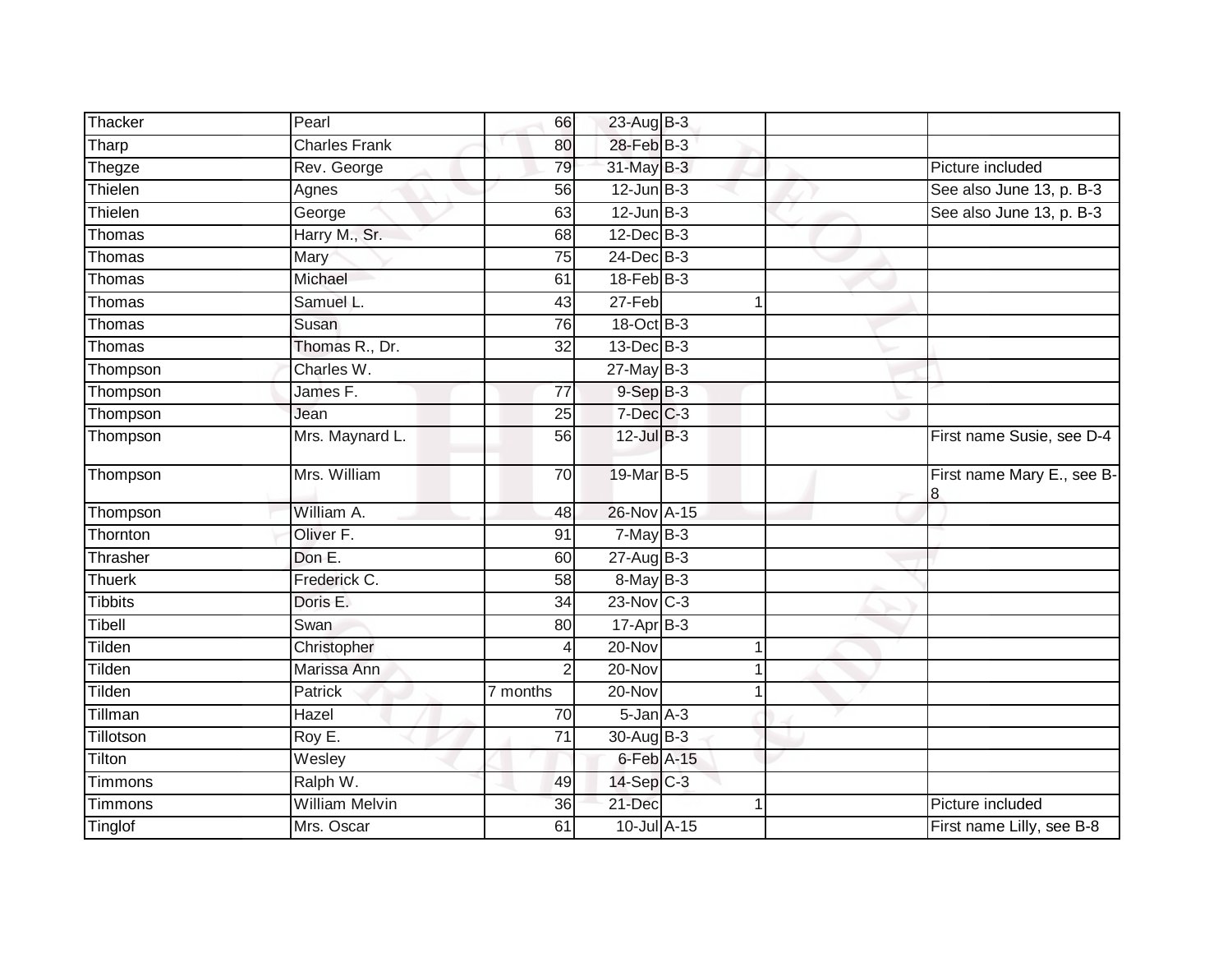| Tinkowski        | Ethel M.               | 81              | 26-Apr B-3       |              |                                                                  |
|------------------|------------------------|-----------------|------------------|--------------|------------------------------------------------------------------|
| <b>Tippy</b>     | Jack O.                | 63              | 22-Mar B-3       |              |                                                                  |
| <b>Tittle</b>    | James A.               | 76              | 19-Jul B-3       |              |                                                                  |
| <b>Tittle</b>    | Joseph                 | 83              | $21$ -Nov $B-3$  |              | Picture included                                                 |
| <b>Titus</b>     | James David            | $\overline{79}$ | 28-Oct B-3       |              |                                                                  |
| <b>Titus</b>     | Samuel C.              | 86              | 12-Feb A-13      |              |                                                                  |
| <b>Tobias</b>    | John, Sr.              | 73              | $29$ -May B-3    |              |                                                                  |
| Togerson         | Kaare A. (Tog)         | 14              | 18-May B-3       |              |                                                                  |
| Tokarz           | Jozef                  | $\overline{72}$ | $11$ -Jun $B-3$  |              |                                                                  |
| Tolliver         | <b>Frank Lewis</b>     | $\overline{42}$ | 16-Nov           | $\mathbf{1}$ | Picture of incident<br>included; see also<br>November 18, p. B-3 |
| Tomaszek         | Frank J.               | $\overline{77}$ | $2$ -Nov $ C-3 $ |              |                                                                  |
| Tomera           | Victoria               | 68              | 6-Jun B-3        |              |                                                                  |
| Tomlinson        | Harry A.               | 58              | 8-Jan A-11       |              |                                                                  |
| Topolski         | Casimer                | 52              | 23-Mar B-3       |              |                                                                  |
| Tornai           | Magdaline              | 77              | $8$ -Jul B-3     |              |                                                                  |
| Tosseng          | Olive                  | 44              | 15-Nov A-11      |              |                                                                  |
| Tothe            | Stephen                |                 | 11-Oct A-19      |              |                                                                  |
| Towle            | Albert E.              | 78              | 16-Mar B-3       |              |                                                                  |
| Towle            | M. Morton              | 85              | $27$ -Apr $B-3$  |              |                                                                  |
| Townsend         | Okey C.                | 40              | 11-Oct A-19      |              |                                                                  |
| Trader           | <b>Catherine Marie</b> | 41              | $27$ -Nov $B-3$  |              |                                                                  |
| Trapp            | Elizabeth              |                 | $3$ -Jan $B-3$   |              |                                                                  |
| <b>Trask</b>     | Dell M. (Granny)       | 80              | 13-Jul C-3       |              |                                                                  |
| Traub            | Gustave                | 69              | 20-Nov B-3       |              |                                                                  |
| Trbovich         | Mrs. John              | 60              | $12$ -Jan B-3    |              | First name Mildred, see C-                                       |
| <b>Trebellas</b> | Peter                  | 78              | $25$ -Oct B-3    |              |                                                                  |
| Tribur           | Cyril M.               | 49              | 9-Dec B-3        |              |                                                                  |
| Trimble          | Donald P.              | 58              | $24$ -Jun $B-3$  |              |                                                                  |
| Trimble          | Perry                  | 81              | 8-Jan A-11       |              |                                                                  |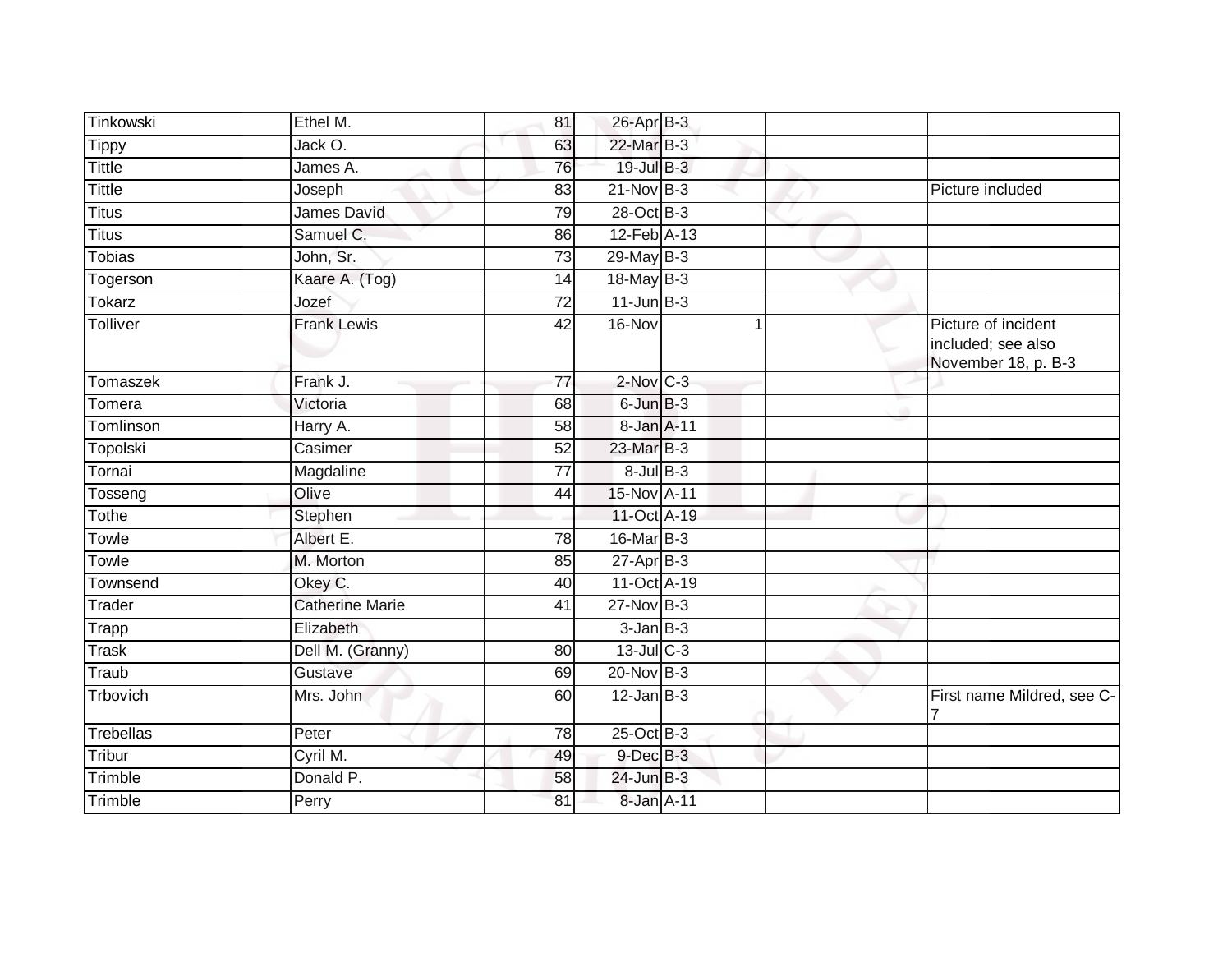| Trinka           | William R.          | 58              | 29-Oct B-3      |  | Name also spelled Trinks,<br>see October 30, p. C-3 |
|------------------|---------------------|-----------------|-----------------|--|-----------------------------------------------------|
| Trinks           | William R.          | 58              | 30-Oct C-3      |  | Name also spelled Trinka,<br>see October 29, p. B-3 |
| Trinosky         | Harry A.            | $\overline{53}$ | $2-Apr$ A-15    |  |                                                     |
| Troksa           | Elizabeth           |                 | $16$ -Aug $B-3$ |  |                                                     |
| Trowe            | Olive B.            | 80              | $20$ -Dec $B-3$ |  |                                                     |
| <b>Trufas</b>    | Mrs. Vasile         | $\overline{70}$ | 17-Jul A-15     |  | First name Florence, see<br><b>B-8</b>              |
| Trump            | Emery A.            | 57              | 27-Dec A-11     |  |                                                     |
| Tryon            | Mrs. Orville        | 59              | $23$ -Jul B-3   |  | First name Hannah H.,<br>see B-8                    |
| Trzoski          | Dennis              | 80              | 10-Jan $E-4$    |  |                                                     |
| <b>Tsiahrias</b> | <b>Nick</b>         | 75              | 28-Nov B-3      |  |                                                     |
| <b>Tsilis</b>    | Gust                | 82              | 30-Nov C-3      |  |                                                     |
| <b>Tucker</b>    | Jay                 | 51              | $23$ -Jul B-3   |  |                                                     |
| Tucker           | Rosa J.             | $\overline{73}$ | $9$ -Mar $B-3$  |  |                                                     |
| <b>Tucker</b>    | Thurman             | 37              | $11$ -Mar $B-3$ |  |                                                     |
| <b>Tumbas</b>    | Mrs. Michael        | 70              | $10$ -Jun $B-3$ |  |                                                     |
| Tunstall         | Emma                | 91              | 16-Sep B-3      |  |                                                     |
| Turansky         | Dorothy             | 89              | 30-Dec B-3      |  |                                                     |
| Turbin           | Mrs. Robert         | 26              | $9$ -May $B-3$  |  | First name Dolores E., see<br>$D-8$                 |
| Turner           | Ernest              | 68              | 7-Mar B-3       |  |                                                     |
| Turner           | Homer <sub>E.</sub> | 76              | $22-Apr$ B-3    |  |                                                     |
| Turner           | LaVerne A.          | 31              | $14$ -Jan $B-3$ |  |                                                     |
| Turner           | Robert F.           | 36              | 17-Sep A-15     |  |                                                     |
| Turngren         | Arthur E.           | 73              | $4$ -Dec $B-3$  |  |                                                     |
| Turnpaugh        | Henry C.            | 81              | 16-Oct B-3      |  |                                                     |
| Turnquist        | Selma U.            | 91              | 8-Feb B-3       |  |                                                     |
| Turpin           | Anna A.             | 63              | 23-Dec B-3      |  |                                                     |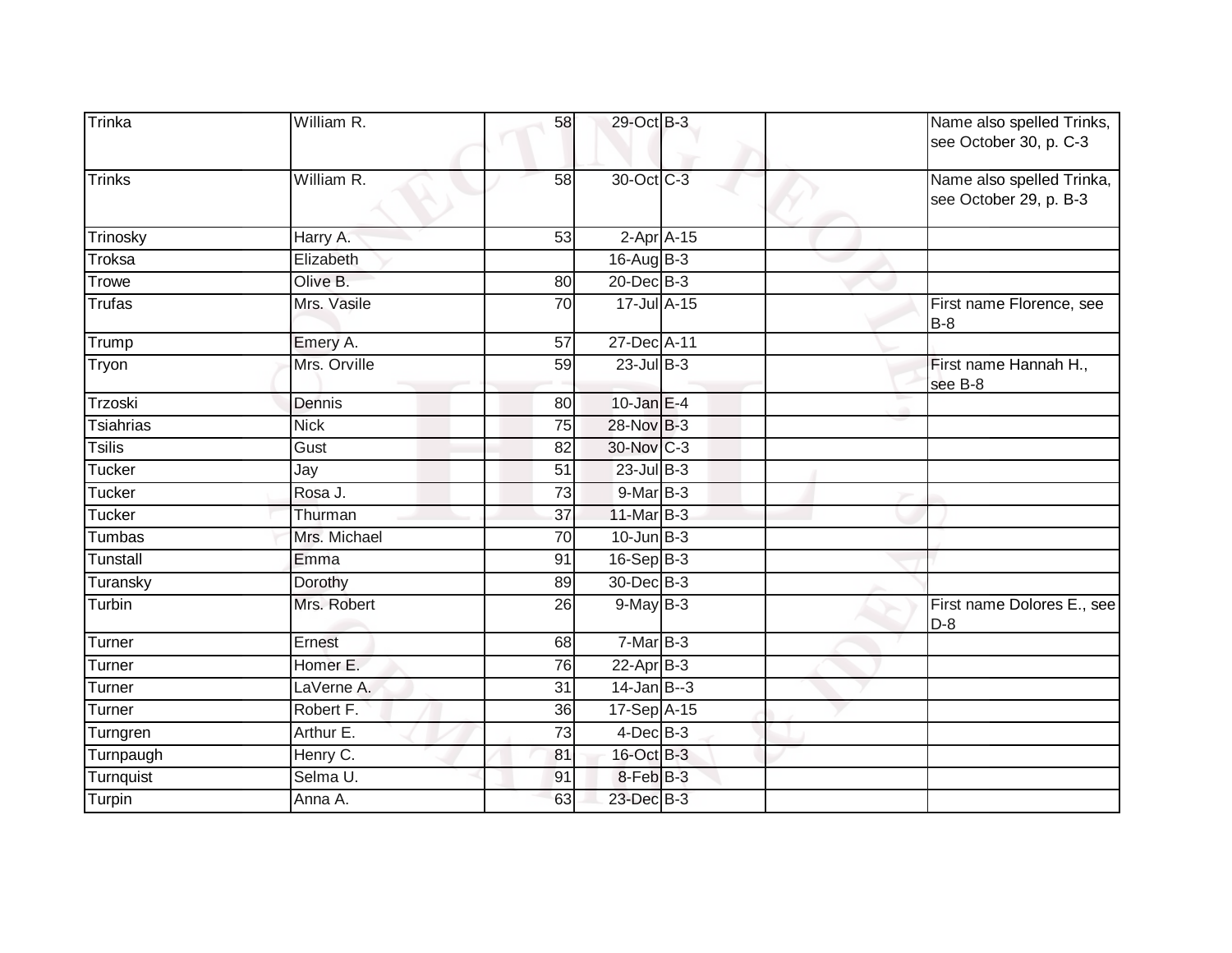| Twait          | Russell H.     | 54              | 21-Jun          |   | See also June 22, p. B-3;<br>picture included |
|----------------|----------------|-----------------|-----------------|---|-----------------------------------------------|
| Twaite         | <b>Birdie</b>  | 75              | $22$ -Jan B-3   |   |                                               |
| Twardosz       | Steve J.       | 40              | 7-Nov C-3       |   |                                               |
| <b>Tylek</b>   | Mary           |                 | 26-Dec C-10     |   |                                               |
| Uebel          | Edward F.      | 64              | $29$ -May B-3   |   |                                               |
| Uhlman         | Robert A.      | 76              | 23-Mar B-3      |   |                                               |
| Uldarico       | Angeles        | 21              | 16-Jul          | 1 |                                               |
| <b>Unick</b>   | Joseph O.      | 69              | $2$ -Nov $C-3$  |   |                                               |
| Upshaw         | Susie Verna    | 41              | 14-Dec C-3      |   |                                               |
| Uram           | Michael        | 58              | 21-Aug A-15     |   |                                               |
| Urban          | Mrs. Paul, Sr. | 58              | 20-Jul C-3      |   | First name Mary, see C-14                     |
| Urbanczyk      | Frank, Sr.     | 80              | 5-Nov B-3       |   |                                               |
| Urbanski       | James          | 33              | $31$ -Jan $B-3$ |   |                                               |
| Uretyan        | Katalin        | 88              | $9-$ Sep $B-3$  |   |                                               |
| <b>Utter</b>   | Mary           | 27              | 23-Sep          | 1 | See also Sept. 24, p. 1;<br>picture included  |
| Vacendak       | Mary           | 65              | $9$ -Dec $B$ -3 |   |                                               |
| Vagarus        | Barbara June   | 32              | $21$ -Dec $C-3$ |   |                                               |
| Vajdich        | George J.      | 49              | 17-Jul A-15     |   |                                               |
| Valdez         | <b>Santos</b>  | 68              | 22-Oct B-3      |   |                                               |
| Valenga        | George         | 72              | $26$ -Apr $B-3$ |   |                                               |
| Valich         | Frank          | $\overline{72}$ | 29-Aug B-3      |   |                                               |
| Valle          | Oscar          | 13              | $21$ -Feb $D-3$ |   |                                               |
| Valois         | Ann Margaret   | 47              | $12$ -Nov $B-3$ |   |                                               |
| Vamos          | Joseph A., Sr. | 72              | 29-Jan A-13     |   |                                               |
| Van Baren      | John           | 53              | 17-Oct B-3      |   |                                               |
| Van Bodegraven | Jennie         | 100             | 12-Nov          | 1 |                                               |
| Van Der Aa     | William        | 69              | $23$ -Jan $B-3$ |   |                                               |
| Van Der Wal    | <b>Thomas</b>  | 78              | $1$ -Jun $B-3$  |   |                                               |
| Van Kley       | Maggie         | 78              | 30-Apr B-3      |   |                                               |
| Vanatta        | Henry          | $\overline{76}$ | 8-Nov A-11      |   |                                               |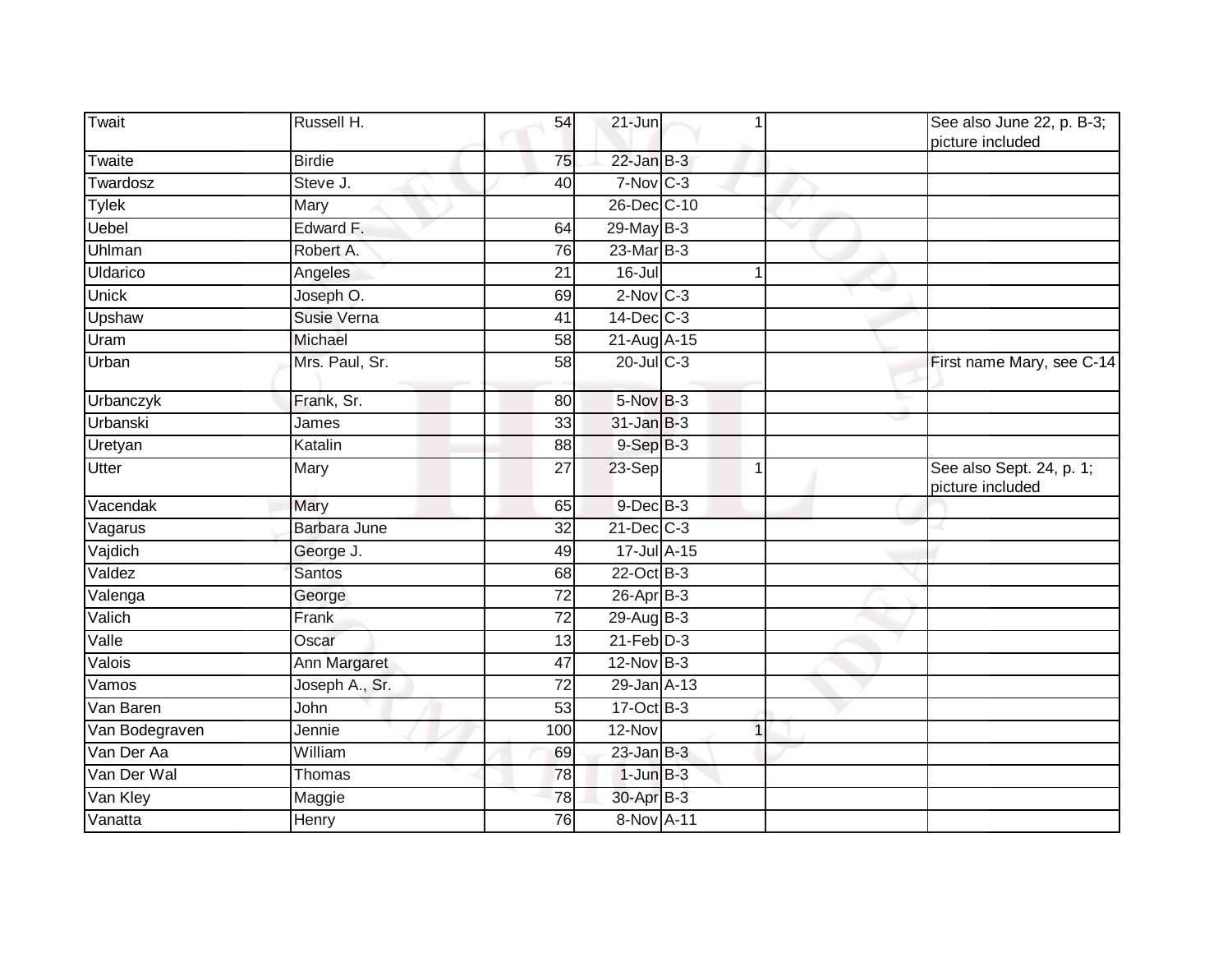| VanBlarcom         | Hobart S.       | 63              | $4-SepB-3$      |   |                                                   |
|--------------------|-----------------|-----------------|-----------------|---|---------------------------------------------------|
| Vander Ploeg       | Samuel          | 86              | 16-Sep B-3      |   |                                                   |
| Vanderby           | Bert            | $\overline{74}$ | 28-Jun B-3      |   |                                                   |
| VanDerWerff        | Katie           | 74              | 12-Mar A-15     |   |                                                   |
| VanHorne           | Mrs. Willard B. | $\overline{58}$ | $6-SepB-3$      |   | First name R. Arbutus, see<br>$D-3$               |
| Vannest            | William Edward  | 70              | $12$ -Jun $B-3$ |   |                                                   |
| VanPelt            | Anna            | 66              | $9-AugB-3$      |   |                                                   |
| VanVelsen          | Mrs. Cornelius  | 85              | $1-AprB-3$      |   | First name Ebeltje, see F-<br>6                   |
| Varellas           | Mrs. John C.    | 41              | $28$ -Jun $B-3$ |   | First name Helen, see D-5                         |
| Vargo              | Andrew, Sr.     | 84              | 12-Dec B-3      |   |                                                   |
| Vargo              | Elizabeth K.    | 77              | 14-May B-3      |   |                                                   |
| Varlan             | Pamela          | 4               | $7 - Jun$ $B-3$ |   |                                                   |
| Vasquez            | Angel           | 51              | 14-Oct B-3      |   |                                                   |
| Vedo               | Michael         | 58              | 12-Oct B-3      |   |                                                   |
| Veg                | William         | 47              | $11$ -May B-3   |   |                                                   |
| $\overline{V}$ ega | Alicia          | 5               | $24 -$ Jul      | 1 |                                                   |
| Vellutini          | Teresa          | 86              | $13$ -May B-3   |   |                                                   |
| Veloch             | George A.       | 49              | $10$ -May B-3   |   |                                                   |
| Venema             | Inje            | 87              | 29-Mar B-3      |   |                                                   |
| Vereb              | Clara E.        | 49              | 24-Aug B-3      |   |                                                   |
| Vereb              | Elizabeth       | 42              | $5-Nov$ B-3     |   |                                                   |
| Vestal             | Charles W.      | $\overline{57}$ | $12-Sep$ B-3    |   |                                                   |
| Vieau              | Edward          | 64              | 10-Aug C-3      |   | Name also spelled Bieau,<br>see August 9, p. B-3  |
| <b>Vierk</b>       | William F.      | $\overline{93}$ | 20-Dec B-3      |   | Picture included                                  |
| Vierke             | John            | 53              | $11-Apr$ B-3    |   |                                                   |
| Villarruel         | <b>Dolores</b>  | 17              | 16-Jan B-13     |   |                                                   |
| Vincent            | Walter          |                 | 19-Apr C-3      |   |                                                   |
| Vintila            | John            | 73              | 26-Nov A-15     |   | See also November 27, p.<br>B-3, picture included |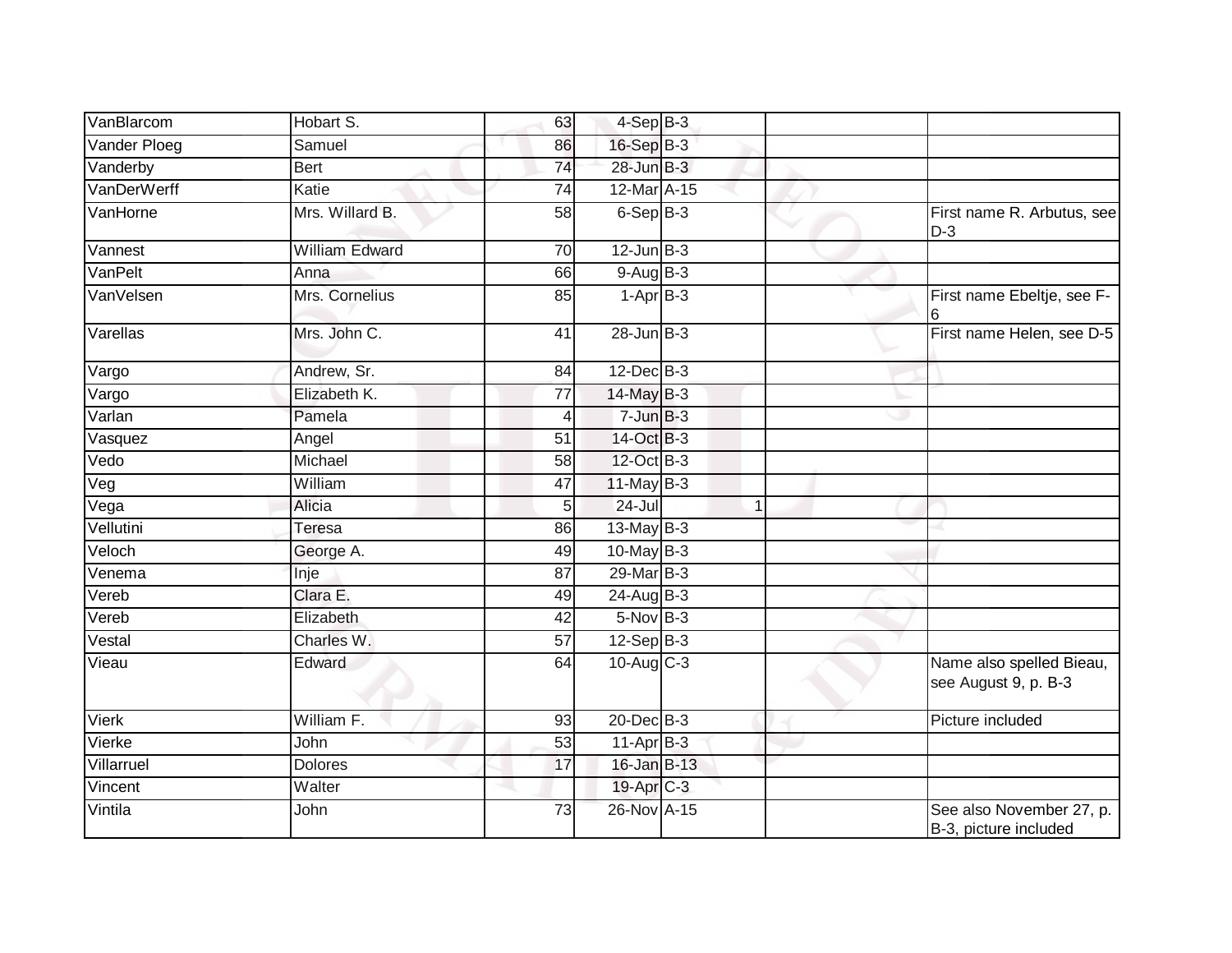| Viszneki   | Joseph         | 38              | 22-Aug B-3      |  |                                                        |
|------------|----------------|-----------------|-----------------|--|--------------------------------------------------------|
| Vlasic     | Steven         | 74              | 26-Jun B-3      |  |                                                        |
| Vogel      | William P.     | 51              | $11$ -Dec $B-3$ |  |                                                        |
| Voight     | Hazel          | 65              | $11-SepB-3$     |  |                                                        |
| Volkman    | Emil W.        | 85              | $17$ -May B-3   |  | Name also spelled<br>Volkmann, see May 17, p.<br>$B-3$ |
| Volkmann   | Emil W.        | 85              | $17$ -May B-3   |  | Name also spelled<br>Volkman, see May 17, p.<br>$B-3$  |
| VonBorstel | Alyce          | 58              | $15$ -May B-3   |  |                                                        |
| Vonville   | Anthony O.     |                 | $25$ -May B-3   |  |                                                        |
| Voss       | Bernard H.     |                 | $3$ -Jul $B$ -3 |  |                                                        |
| Vrabely    | Mrs. John      | 56              | 29-Jan A-13     |  | First name Mary, see B-5                               |
| Vrcelj     | Todor          | 73              | $2$ -Jan $B-3$  |  |                                                        |
| Vujnovich  | Mike           | 85              | $21$ -Jun $A-3$ |  |                                                        |
| Vye        | Dr. J. P.      | 61              | 16-Mar B-3      |  |                                                        |
| Wackley    | George M.      | 61              | 26-Mar A-15     |  |                                                        |
| Waddell    | Rose M.        | 75              | 11-Oct A-19     |  |                                                        |
| Waggoner   | Forest D.      | 60              | 6-Apr B-3       |  |                                                        |
| Wagner     | Anna           | 72              | $3$ -Jan $B-3$  |  |                                                        |
| Wagner     | Mitchell E.    | 54              | $11-Sep B-3$    |  |                                                        |
| Wahl       | Frank          | 63              | $13-Nov$ B-3    |  |                                                        |
| Walczak    | Antoinette     | $\overline{77}$ | $6$ -Nov $B-3$  |  |                                                        |
| Walczak    | William (Bill) | 71              | $4-SepB-3$      |  |                                                        |
| Walden     | Mendal         |                 | 23-Nov C-3      |  |                                                        |
| Walenga    | Frank          |                 | $29-AprB-3$     |  |                                                        |
| Walker     | Fred R.        | 58              | 27-Feb A-15     |  |                                                        |
| Walker     | lla            | 60              | 8-Apr B-3       |  | First name Lillian M., see<br>$E-6$                    |
| Walker     | Louis Henry    | 84              | 3-Aug C-3       |  |                                                        |
| Walker     | Myrtle         | 61              | 19-Jul B-3      |  |                                                        |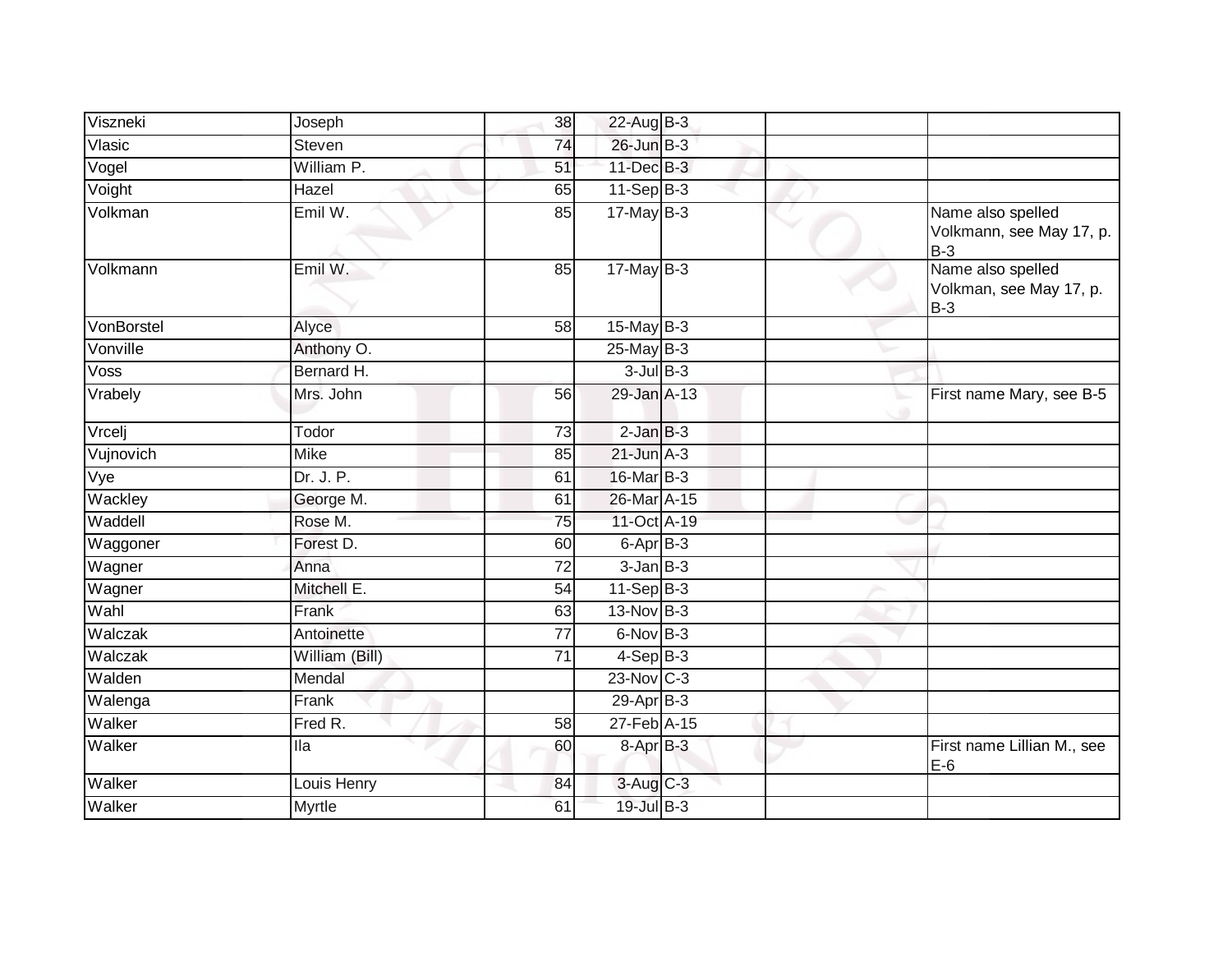| Walker         | <b>Stanley Wallace</b> | 75              | $21$ -Jan B-3   |             |         |                                               |
|----------------|------------------------|-----------------|-----------------|-------------|---------|-----------------------------------------------|
| Wall           | Mary A.                | 90              | 12-Oct B-3      |             |         |                                               |
| Wallace        | Clarence E.            | 62              | 21-Oct B-3      |             |         |                                               |
| Wallace        | Mrs. William           | 72              | 30-Aug B-3      |             |         | First name Mabel, see D-7                     |
| Walsh          | Richard F.             | 88              | $22$ -Jan B-3   |             |         |                                               |
| Walsh          | William T.             | 91              | $26$ -Jan $B-3$ |             |         | Picture included Jan. 28,<br>p. B-3           |
| Walsko         | Mary                   | 52              | 5-Mar A-15      |             | Hrustyk |                                               |
| Walter         | <b>Alice Crilly</b>    | 87              | 12-Mar A-15     |             |         |                                               |
| Walters        | <b>Dallas</b>          | $\overline{71}$ | $18-Apr$ B-3    |             |         |                                               |
| Walters        | <b>Martin</b>          | 89              | $29$ -Apr $B-3$ |             |         |                                               |
| <b>Walters</b> | Mrs. Moore             | 90              | $20 - Sep$ B-3  |             |         |                                               |
| Walters        | Mrs. William           | $\overline{37}$ | 25-Mar B-3      |             |         | First name Frances (nee<br>Cladelia), see F-1 |
| Wank           | Nancy Ann              | 11              | 17-Dec B-3      |             |         |                                               |
| Warchol        | Carl                   | 72              | 16-Jul B-3      |             |         |                                               |
| Ward           | Michael                | 8               | $18 -$ Jul      | 1           |         |                                               |
| Warpiot        | Adele                  | 59              | 30-Dec B-3      |             |         |                                               |
| Warren         | Oliver                 | 14              | 7-Jun           |             |         | Picture included                              |
| Warriner       | Rev. William B.        | $\overline{80}$ | 27-Mar B-3      |             |         |                                               |
| Washington     | Nathaniel              | 50              | 8-May           | 1           |         |                                               |
| Wasney         | John                   | 59              | 6-Aug           |             |         |                                               |
| Wasowicz       | Walter G.              | 75              | 19-Nov A-9      |             |         |                                               |
| Watchko        | Susan                  | 74              | 6-May B-3       |             |         |                                               |
| Waterhouse     | Mrs. Earl C.           | $\overline{59}$ | 8-Jan A-11      |             |         | First name Gladys, see B-                     |
| Waterman       | Alice M.               | 76              | 16-Mar B-3      |             |         |                                               |
| Watson         | <b>Buell</b>           | 16              | 11-Mar          | $\mathbf 1$ |         |                                               |
| Watson         | <b>Jefferson</b>       | 88              | 23-Aug B-3      |             |         |                                               |
| Watson         | Thomas B.              | 73              | 22-Jul B-3      |             |         |                                               |
| Waxton         | Will                   |                 | 11-Mar B-3      |             |         |                                               |
| Wayman         | Eugene Michael         |                 | $9$ -Oct $B$ -3 |             |         |                                               |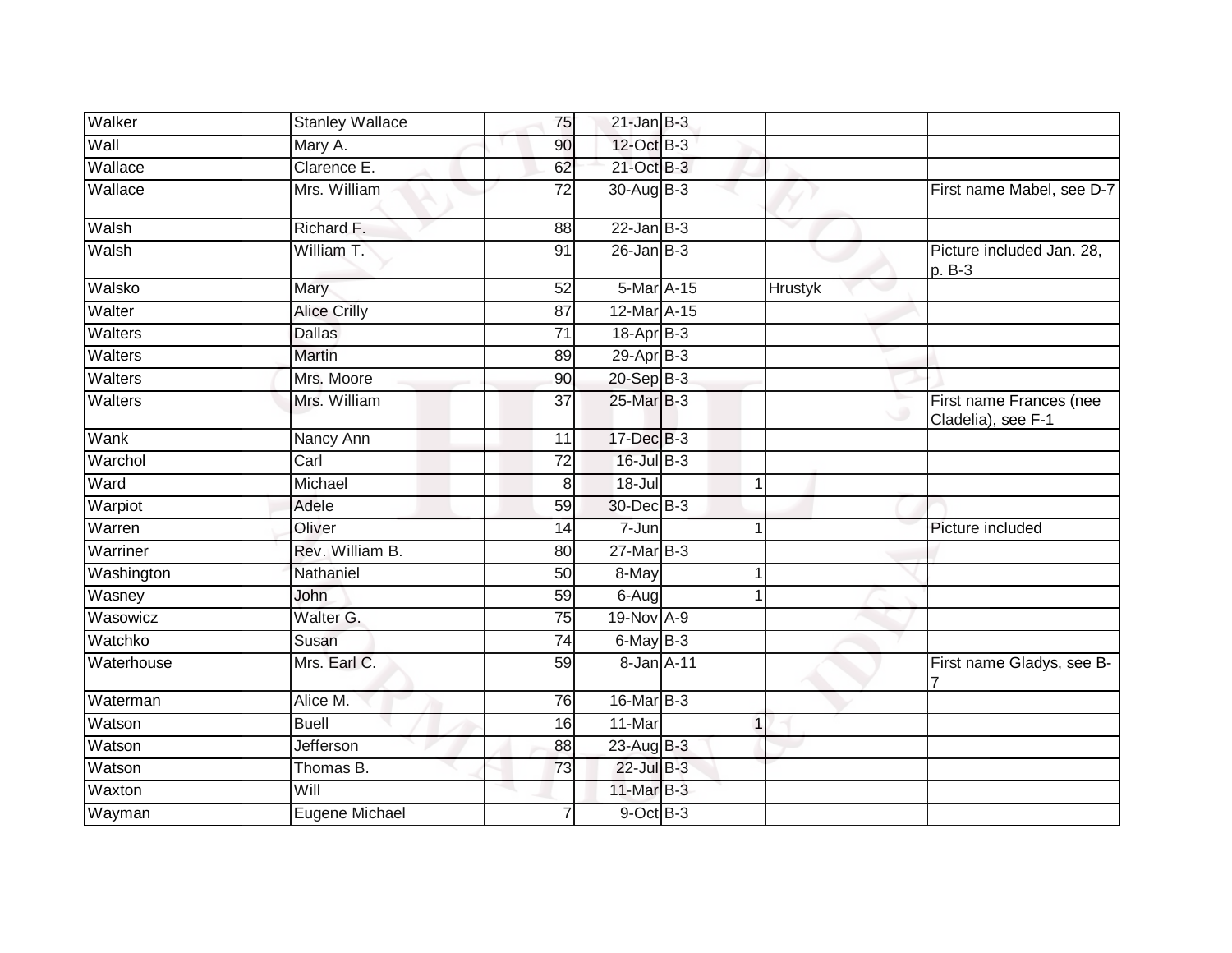| Wayo        | Alex            | 75       | $14$ -Jan B-3     |              |                                                          |
|-------------|-----------------|----------|-------------------|--------------|----------------------------------------------------------|
| Weaver      | Elizabeth       | 80       | 18-Oct B-3        |              |                                                          |
| Weber       | John L.         | 84       | 23-Mar B-3        |              |                                                          |
| Wehe        | Ronald, S/4     | 24       | $21-Nov$ B-3      |              |                                                          |
| Weiler      | Louis M.        | 77       | $26$ -Jan B-3     |              |                                                          |
| Weiss       | Charles W.      | 80       | 30-Dec B-3        |              |                                                          |
| Weiss       | Simon J.        | 54       | $19$ -Aug $B - 3$ |              |                                                          |
| Wells       | Terrance T.     | 84       | $29$ -Nov B-3     |              |                                                          |
| Wellsand    | Mrs. Floyd      | 53       | 5-Mar A-15        |              | First name Florence I.,<br>see B-4                       |
| Welsand     | Kenneth         | 41       | 17-Sep            | $\mathbf{1}$ |                                                          |
| Welther     | Fred            | 66       | $2$ -Jul $A-15$   |              |                                                          |
| Werner      | Anton           | 80       | $14$ -Jun $B-3$   |              |                                                          |
| Weslai      | Juliana C.      | 82       | $14$ -Jan B-3     |              |                                                          |
| Westcott    | Mary B.         | 84       | $2$ -Jan $B-3$    |              |                                                          |
| Westerfield | Mr. C. D.       | 88       | 28-Aug B-3        |              |                                                          |
| Westerhoff  | Cornelius, Sr.  | 61       | $16$ -Jan B-13    |              |                                                          |
| Westfal     | Fred C.         | 88       | 15-Aug D-3        |              | Name also spelled<br>Westphal, see August 14,<br>p. A-19 |
| Westfall    | Gertrude        | 50       | $8 - Apr$ B-3     |              |                                                          |
| Westphal    | Fred C.         | 89       | 14-Aug A-19       |              | Name also spelled<br>Westfal, see August 15, p.<br>$D-3$ |
| Whalen      | Edward T.       | 63       | 8-May B-3         |              |                                                          |
| Wheeler     | Claude B.       | 60       | 19-Nov A-9        |              |                                                          |
| Wheeler     | Francine L.     | 5 months | 19-Mar B-5        |              |                                                          |
| Wheeler     | Jeanette Hughes | 88       | $19$ -Dec $B$ -3  |              |                                                          |
| Whelan      | Peter L.        | 68       | 20-Mar A-15       |              | Picture included                                         |
| Whitaker    | Mary            | 73       | $15$ -Apr $B$ -3  |              |                                                          |
| White       | Adelia C.       | 75       | $7$ -Dec $C$ -3   |              |                                                          |
| White       | Charles H.      | 51       | $21$ -Feb $D-3$   |              |                                                          |
| White       | Edna            | 68       | $25$ -Mar $B-3$   |              |                                                          |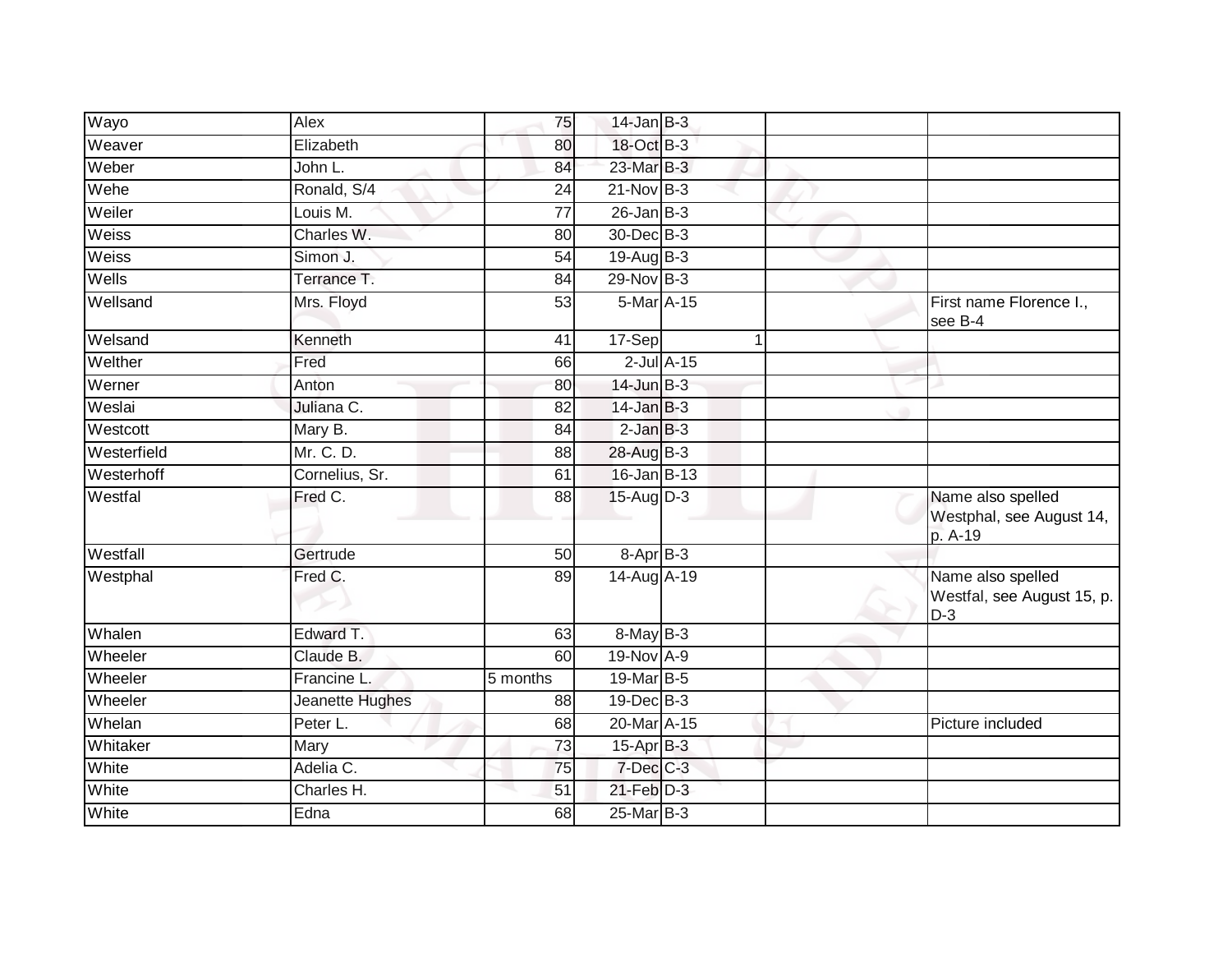| White        | Elizabeth         | 80              | 31-Dec B-3      |   |                                 |
|--------------|-------------------|-----------------|-----------------|---|---------------------------------|
| White        | Fred              | 75              | 30-Nov C-3      |   |                                 |
| White        | Fred G.           | 79              | 3-Aug C-3       |   |                                 |
| White        | Helen             | 80              | 5-Mar A-15      |   |                                 |
| White        | Hilma S.          | $\overline{87}$ | 22-Oct B-3      |   |                                 |
| Whitfield    | Roy N.            | $\overline{23}$ | 18-Mar          | 1 |                                 |
| Wichlinski   | Gery              | 3 weeks         | 16-Oct B-3      |   |                                 |
| Wick         | Arthur J.         | 57              | $12$ -Jul $B-3$ |   |                                 |
| Wickey       | Mrs. Bertram      | 82              | $25$ -May B-3   |   |                                 |
| Wiegert      | Herman F.         | 79              | 18-Nov B-3      |   |                                 |
| Wiergacz     | Ignatz            | 82              | $4$ -Mar $B-3$  |   |                                 |
| Wierman      | George            | 53              | $3 - Jun$ $B-3$ |   |                                 |
| Wierzbicki   | John              | 63              | 6-May B-3       |   |                                 |
| Wiggins      | <b>Ira Paul</b>   | 43              | 10-May B-3      |   |                                 |
| Wilcox       | Mrs. Jay          | $\overline{74}$ | 8-May B-3       |   | First name Blanche, see C-<br>4 |
| Wilk         | Michael A.        | 87              | $9$ -Dec $B$ -3 |   |                                 |
| Willard      | Anna              | $\overline{88}$ | $10-Sep$ B-3    |   |                                 |
| Willenburg   | Joseph N.         | 60              | 26-Dec C-10     |   |                                 |
| Williams     | Clare             | 82              | $21-Nov$ B-3    |   |                                 |
| Williams     | Edgar H.          | 58              | $1-MarB-3$      |   |                                 |
| Williams     | Kenneth           | 52              | 13-Aug A-15     |   |                                 |
| Williams     | Roscoe            | 45              | $9$ -Jul $B$ -3 |   |                                 |
| Willis       | Milton R., Sr.    | 50              | $20$ -Jun $B-3$ |   |                                 |
| Willison     | <b>Ellen Hunt</b> | 61              | 12-Oct B-3      |   |                                 |
| <b>Wills</b> | Florence Lee      | $\overline{73}$ | 25-Nov B-3      |   |                                 |
| Wilson       | Birdie V.         | $\overline{73}$ | 13-Dec B-3      |   |                                 |
| Wilson       | Charles W.        | 81              | 18-Mar B-3      |   |                                 |
| Wilson       | Gerald E.         | 6               | $11$ -Jun $B-3$ |   |                                 |
| Wilson       | Herschel          | 73              | $21-Sep$ C-3    |   |                                 |
| Wilson       | Woodrow W.        | 49              | 10-May B-3      |   |                                 |
| Wiltsee      | Almira            | 82              | 15-Nov A-11     |   |                                 |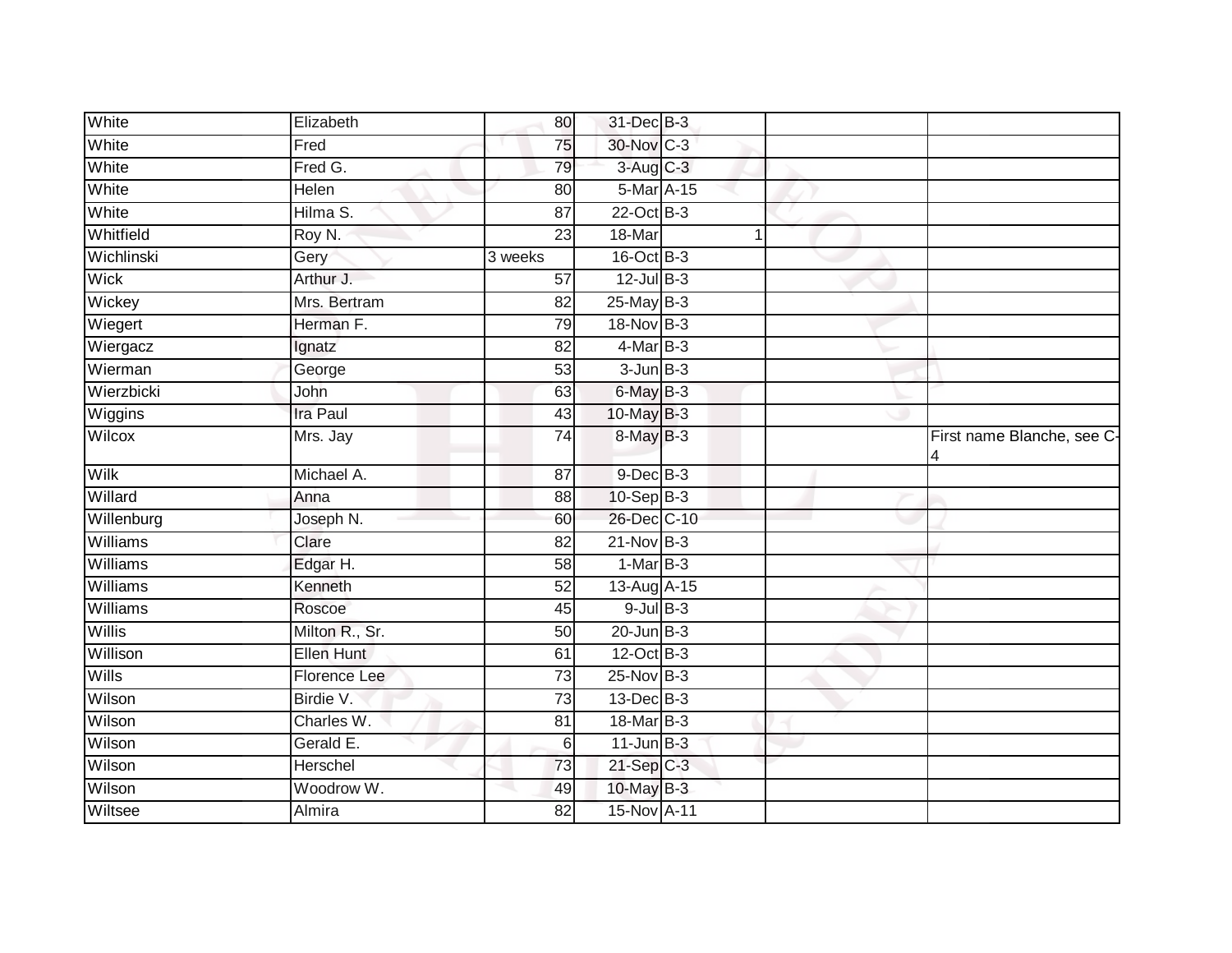| Wiltsee    | S. E.          | 89              | 12-Feb A-13          |    |                                      |
|------------|----------------|-----------------|----------------------|----|--------------------------------------|
| Winchester | Walter F.      | 85              | 27-Aug               |    |                                      |
| Winiarczyk | John S.        | $\overline{72}$ | 4-Nov B-3            |    |                                      |
| Winkler    | Cleo E.        | 67              | $9$ -Dec $B$ -3      |    |                                      |
| Winkler    | John A.        | 73              | 3-Apr A-15           |    |                                      |
| Winske     | Anna           | 72              | $7-MarB-3$           |    |                                      |
| Winski     | Sylvester      | 41              | $11$ -Mar $B-3$      |    | Nickname listed as Sonny,<br>see D-6 |
| Wirtz      | Marie          | 83              | 8-Jan A-11           |    |                                      |
| Wise       | Mary A.        | 61              | $5-Nov$ B-3          |    |                                      |
| Wise       | Milton S., Sr. | 80              | 26-Feb A-15          |    |                                      |
| Wiseman    | Clinton (Mic)  | 60              | 19-Aug $B-3$         |    |                                      |
| Wisemiller | Clement L.     |                 | 18-Oct B-3           |    |                                      |
| Wisnieski  | John M.        | 70              | 20-Nov B-3           |    |                                      |
| Wisniewski | Mary           | 73              | 8-May B-3            |    |                                      |
| Wisniewski | <b>Steve</b>   | 56              | 28-Sep C-3           |    |                                      |
| Wisniewski | William        | $\overline{71}$ | 24-Dec B-3           |    |                                      |
| Witulski   | <b>Bruno</b>   | 76              | 18-Dec B-3           |    |                                      |
| Wlazik     | Simon (Sam)    | 84              | 23-Mar B-3           |    |                                      |
| Woehrle    | Herman         | 59              | 14-May B-3           |    |                                      |
| Wojciech   | Drozd (George) | 72              | $13$ -Jun $B-3$      |    | Name also Drozd, see B-3             |
| Wojcik     | Frank          | 84              | 26-Dec C-10          |    |                                      |
| Wojcik     | Mrs. Frank     | 75              | 8-Mar A-13           |    | First name Mary, see D-3             |
| Wojewoda   | Kasper         | 81              | 19-Nov A-9           |    |                                      |
| Wojewoda   | Mary           |                 | $25$ -Jan $B-3$      |    |                                      |
| Wolf       | Charles E.     | 72              | $12$ -Aug $B-3$      |    |                                      |
| Wolf       | Levillia       | 77              | $6$ -Jun $B-3$       |    | First name also spelled<br>Levellia  |
| Wolf       | Mrs. John      | $\overline{72}$ | $18 - Jan$ $B-3$     |    | First name Tillie, see D-8           |
| Wolotka    | Joseph         | 76              | 5-Oct C-3            |    |                                      |
| Woods      | Alice          | 17              | $\overline{11}$ -Jan | -1 |                                      |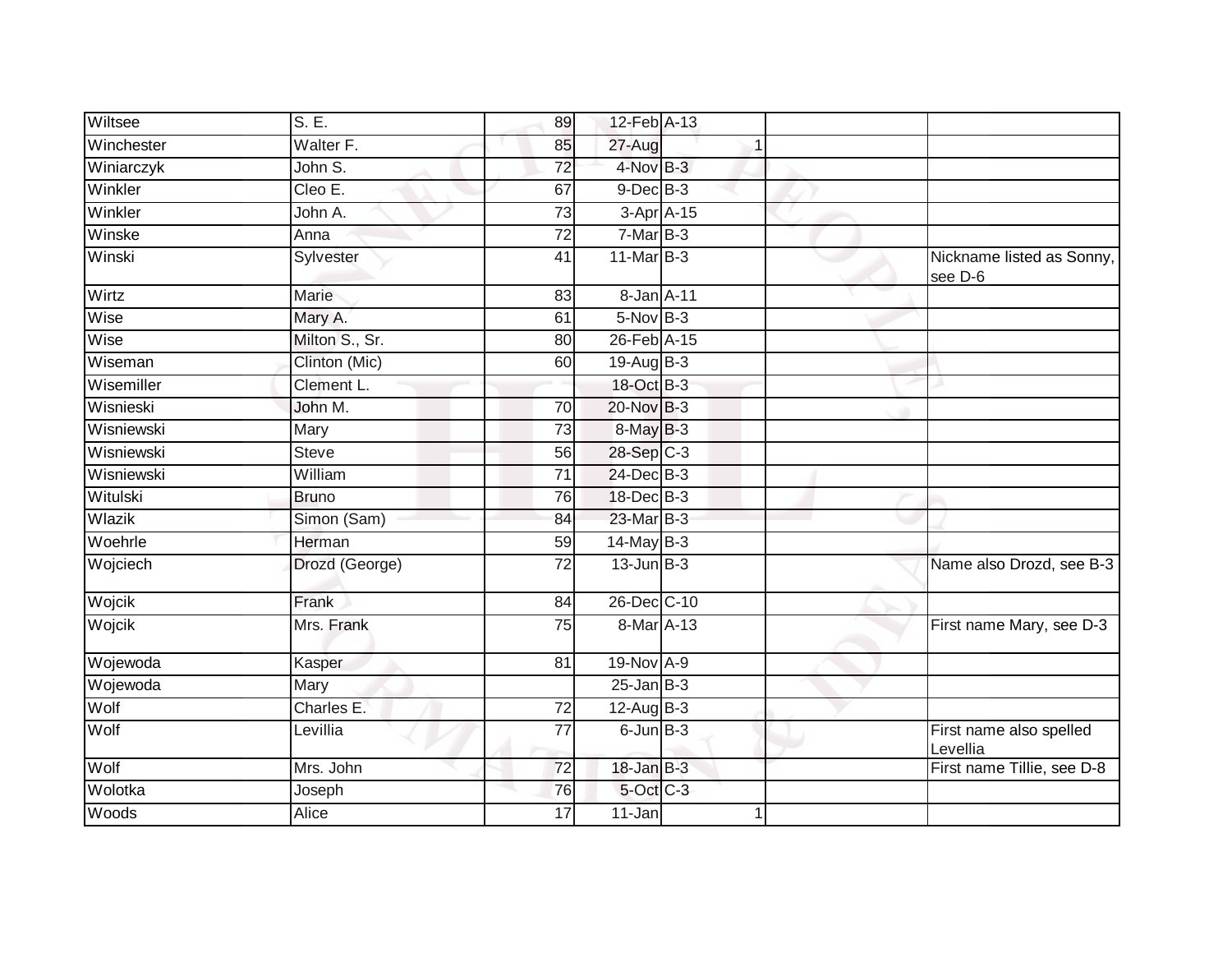| Woods      | Emma Lou           |                 | 11-Jan           | 1              |                                       |
|------------|--------------------|-----------------|------------------|----------------|---------------------------------------|
| Woods      | Evangeline         | 15              | 11-Jan           |                |                                       |
| Woods      | Rev. Noble         |                 | 11-Jan           | 1              |                                       |
| Woods      | Roscoe             | 8               | 11-Jan           | $\overline{1}$ |                                       |
| Woodworth  | <b>Ulysses</b>     | $\overline{94}$ | $9-Sep$ $B-3$    |                |                                       |
| Worley     | John C.            | 48              | 26-Mar A-15      |                | See also March 27, B-3                |
| Woronka    | Mary               | 80              | 19-Nov A-9       |                |                                       |
| Worthy     | Minnie             | 80              | 23-Apr A-13      |                |                                       |
| Wright     | Charles S.         | 69              | 8-Apr B-3        |                |                                       |
| Wright     | John H.            | 76              | $17 - Jan$ $B-3$ |                |                                       |
| Wright     | Lucy Fern          | 59              | 18-Sep B-3       |                |                                       |
| Wright     | Mrs. Robert        | 38              | $9-AprB-3$       |                | First name Ruth E., see B-<br>8       |
| Wright     | <b>Stella Ruth</b> | infant          | 19-Nov A-9       |                |                                       |
| Wrobleuski | Peter              | 44              | 10-Dec B-3       |                |                                       |
| Wroblewski | Sally              | 48              | 27-Dec A-11      |                |                                       |
| Wycoff     | Genevieve          | 52              | 19-Oct C-3       |                |                                       |
| Wydra      | John               | 77              | 13-Aug A-15      |                |                                       |
| Wynn       | Daniel             | 50              | $9$ -Jul $B$ -3  |                |                                       |
| Wyse       | Marie              | 63              | 21-Aug A-15      |                |                                       |
| Wysocki    | Valaria            | 73              | 18-Mar B-3       |                |                                       |
| Yalovay    | Paul               | 66              | $6$ -Jun $B-3$   |                |                                       |
| Yaros      | Doris W.           | 55              | $26$ -Jul $B-3$  |                |                                       |
| Yasek      | Joseph             | 83              | $13$ -Feb $B-3$  |                |                                       |
| Yates      | Mrs. Ollie D.      | 82              | 25-May B-3       |                | First name Nellie Francis,<br>see D-1 |
| Yeager     | Mrs. Vanklea       | $\overline{50}$ | $22$ -Jun $B-3$  |                | First name Doris N., see C-<br>10     |
| Yedinak    | Joseph             | 68              | $9-AugB-3$       |                |                                       |
| Yedinak    | Stephen            | 80              | $25$ -Jan B-3    |                |                                       |
| Yellen     | Gershur            | 94              | 20-Nov B-3       |                |                                       |
| Yelton     | Mrs. Frank         | 60              | $6$ -Jul $C$ -3  |                | First name Rachel A., see<br>$D-2$    |
|            |                    |                 |                  |                |                                       |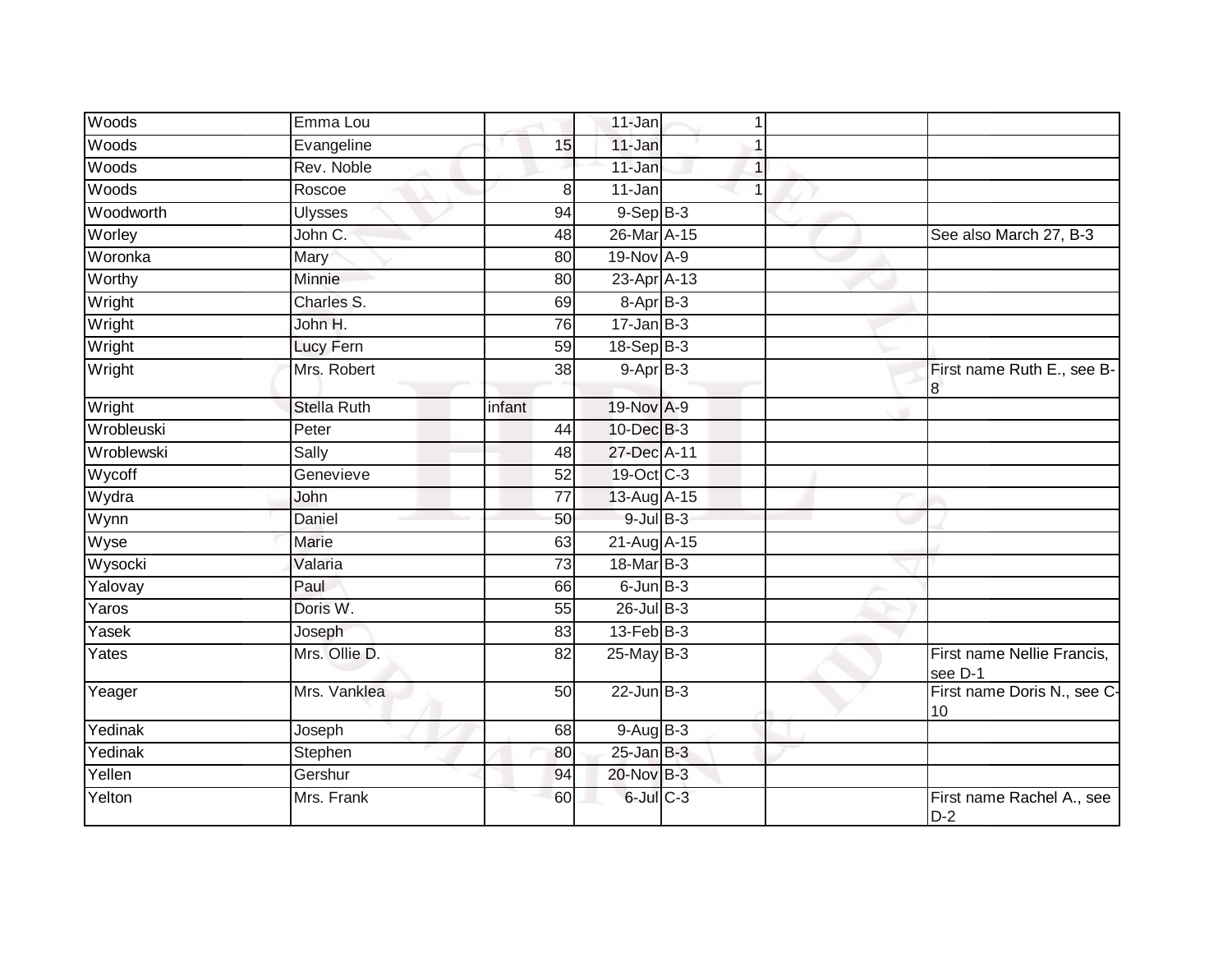| Yocis       | John                | 74              | 24-Dec B-3      |             |                                                        |
|-------------|---------------------|-----------------|-----------------|-------------|--------------------------------------------------------|
| Yocum       | John H.             | $\overline{77}$ | 2-Oct A-15      |             |                                                        |
| Yoder       | Dr. A. C.           | 94              | 4-Oct B-3       |             |                                                        |
| York        | John M.             | 77              | 8-Mar A-13      |             |                                                        |
| Young       | Frank H.            | $\overline{72}$ | $24$ -Jan B-3   |             |                                                        |
| Young       | Howard L.           | 52              | $4$ -Jan B-3    |             |                                                        |
| Younker     | Edward C.           | 59              | 16-Mar B-3      |             | Name also spelled<br>Younkers, see March 18,<br>p. B-3 |
| Younkers    | Edward C.           | 59              | 18-Mar B-3      |             | Name also spelled<br>Younker, see March 16, B-         |
| Yuratich    | Richard             | $\overline{73}$ | $9-AprB-3$      |             | Name also spelled Juratic                              |
| Yuritic     | James               | $\overline{72}$ | 28-Oct B-3      |             |                                                        |
| Yursi       | Mrs. Steve          | 40              | 18-Feb B-3      |             | First name Mary, see D-5                               |
| Zack        | Mary                | 76              | 10-Dec          | $\mathbf 1$ | See also December 9, p.1                               |
| Zaczkiewicz | <b>Boleslaw Ben</b> | $\overline{77}$ | 8-Feb B-3       |             |                                                        |
| Zajac       | Louise              | 61              | 23-Nov C-3      | Winter      |                                                        |
| Zalewski    | <b>Dolores</b>      | 30              | $10-Sep B-3$    |             |                                                        |
| Zalewski    | Mrs. Emil           | 57              | $8$ -Jul $B-3$  | Frisk       | First name Elsie F., see D-<br>6                       |
| Zambrana    | Cynthia Kay         | 2 days          | $10$ -Jun $B-3$ |             |                                                        |
| Zarowny     | Albert, Sr.         | 73              | $11-Feb$ B-3    |             |                                                        |
| Zatorski    | Peter               | 76              | $3-Aug$ $C-3$   |             |                                                        |
| Zauga       | Anton               | 69              | 30-Nov C-3      |             |                                                        |
| Zawitowski  | Valeria             | 80              | $4-Sep$ B-3     |             |                                                        |
| Zembrzuski  | Ben                 | 66              | $27$ -Aug $B-3$ |             |                                                        |
| Zielinski   | Sophie              | 73              | 22-Mar B-3      |             | Middle name Augustyn,<br>see D-4                       |
| Ziemba      | Lawrence            | 75              | 26-Dec C-10     |             |                                                        |
| Zigulis     | Joseph              | 76              | 18-Jul B-3      |             |                                                        |